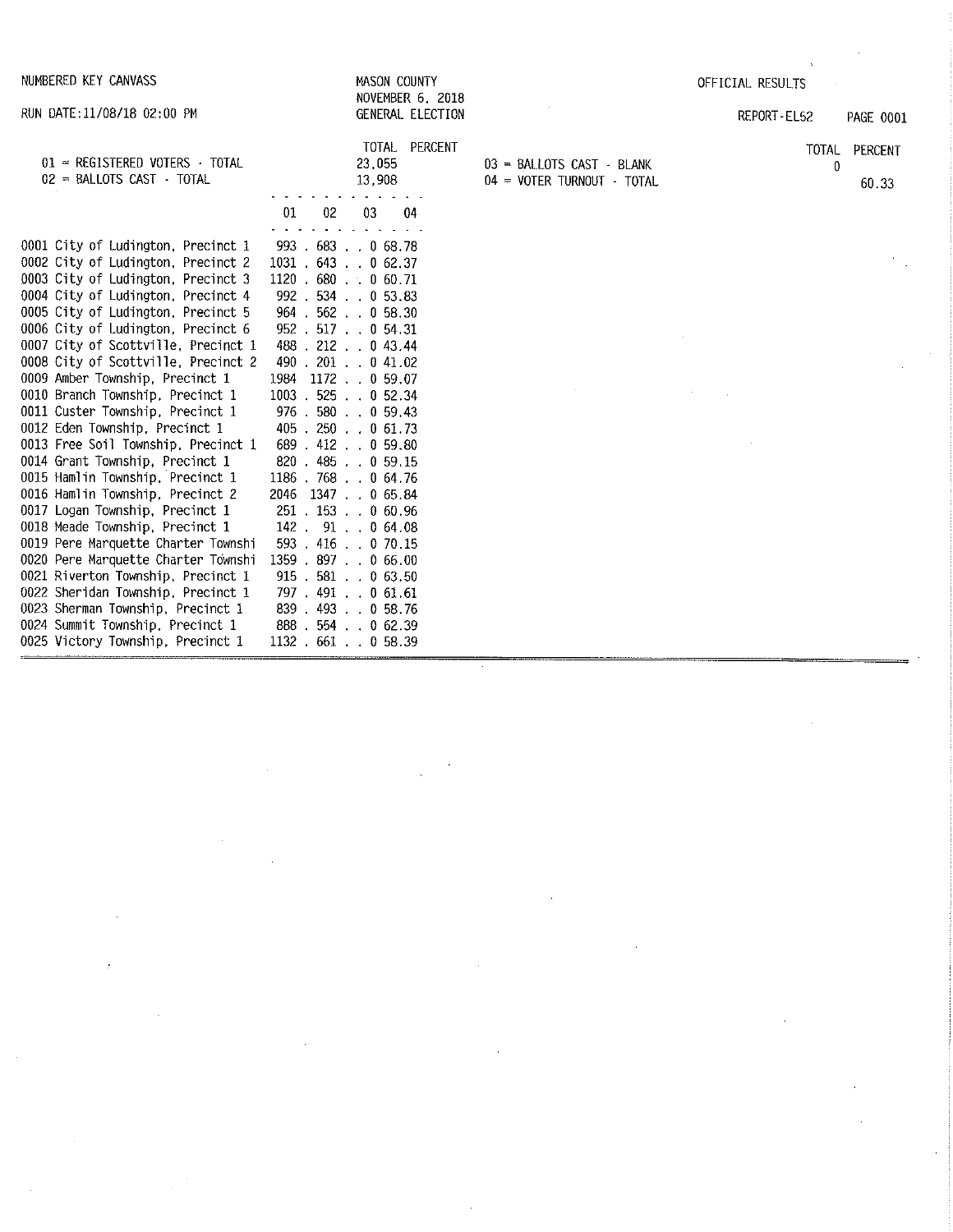| NUMBERED KEY CANVASS                                                    |     |     | <b>MASON COUNTY</b><br><b>NOVEMBER 6, 2018</b> |                         |                          |                         |                         |                                  | OFFICIAL RESULTS |     |               |
|-------------------------------------------------------------------------|-----|-----|------------------------------------------------|-------------------------|--------------------------|-------------------------|-------------------------|----------------------------------|------------------|-----|---------------|
| RUN DATE:11/08/18 02:00 PM                                              |     |     | GENERAL ELECTION                               |                         |                          |                         |                         |                                  | REPORT-EL52      |     | PAGE 0002     |
|                                                                         |     |     | VOTES PERCENT                                  |                         |                          |                         |                         |                                  |                  |     | VOTES PERCENT |
| Governor and Lt. Governor<br>(VOTE FOR) 1<br>$01 = Bi11$ Schuette (REP) |     |     | 7,420                                          |                         | 54.07                    |                         |                         |                                  |                  |     |               |
| 02 = Gretchen Whitmer (DEM)                                             |     |     | 5,823                                          |                         | 42.43                    |                         |                         | $05 =$ Jennifer V. Kurland (GRN) |                  | 104 | . 76          |
| $03 = Bi11$ Gelineau (LIB)                                              |     |     | 198                                            |                         | 1.44                     |                         |                         | $06$ = Keith Butkovich (NLP)     |                  | 55  | .40           |
| $04$ = Todd Schleiger (UTP)                                             |     |     | 110                                            |                         | .80                      |                         | $07 - WRTTE - IN$       |                                  |                  | 13  | .09           |
|                                                                         | 01  | 02  | 03                                             | 04                      | 05                       | 06                      | 07                      |                                  |                  |     |               |
| 0001 City of Ludington, Precinct 1                                      | 347 | 311 | 5                                              | 3                       | 5                        | 1                       | 0                       |                                  |                  |     |               |
| 0002 City of Ludington, Precinct 2                                      | 298 | 311 | 11                                             | 5                       | 3                        | 3                       | 1                       |                                  |                  |     |               |
| 0003 City of Ludington, Precinct 3                                      | 321 | 333 | 6                                              | 5                       | 6                        | 0                       | 1                       |                                  |                  |     |               |
| 0004 City of Ludington, Precinct 4                                      | 234 | 258 | 9                                              | $\boldsymbol{6}$        | 7                        | 8                       | 0                       |                                  |                  |     |               |
| 0005 City of Ludington, Precinct 5                                      | 249 | 282 | 7                                              | 6                       | 6                        | $\mathbf{1}$            | $\overline{\mathbf{c}}$ |                                  |                  |     |               |
| 0006 City of Ludington, Precinct 6                                      | 214 | 263 | 14                                             | 4                       | 4                        | 5                       | $\mathbf 1$             |                                  |                  |     |               |
| 0007 City of Scottville, Precinct 1                                     | 105 | 85  | 9                                              | 1                       | 3                        | $\overline{\mathbf{c}}$ | $\mathbf 1$             |                                  |                  |     |               |
| 0008 City of Scottville, Precinct 2                                     | 83  | 92  | 7                                              | 4                       | $\overline{\mathcal{L}}$ | $3 -$                   | 0                       |                                  |                  |     |               |
| 0009 Amber Township, Precinct 1                                         | 663 | 457 | 12                                             | 11                      | 11                       | 5                       | 0                       |                                  |                  |     |               |
| 0010 Branch Township, Precinct 1                                        | 281 | 209 | 14                                             | 8                       | 5                        | $\mathbf 1$             | 1                       |                                  |                  |     |               |
| 0011 Custer Township, Precinct 1                                        | 352 | 197 | 9                                              | 7                       | $\boldsymbol{2}$         | 5                       | 0                       |                                  |                  |     |               |
| 0012 Eden Township, Precinct 1                                          | 137 | 98  | 3                                              | 4                       | 3                        | $\,1\,$                 | 0                       |                                  |                  |     |               |
| 0013 Free Soil Township, Precinct 1                                     | 230 | 158 | 7                                              | 6                       | $\mathbf{1}$             | 2                       | 1                       |                                  |                  |     |               |
| 0014 Grant Township, Precinct 1                                         | 250 | 217 | 3                                              | $\overline{c}$          | 5                        | $\overline{c}$          | 0                       |                                  |                  |     |               |
| 0015 Hamlin Township, Precinct 1                                        | 426 | 305 | 16                                             | 4                       | 6                        | 3                       | 0                       |                                  |                  |     |               |
| 0016 Hamlin Township, Precinct 2                                        | 719 | 600 | $10\,$                                         | 2                       | 5                        | 0                       | 2                       |                                  |                  |     |               |
| 0017 Logan Township, Precinct 1                                         | 89  | 57  | 1                                              | 2                       | 1                        | 1                       | 0                       |                                  |                  |     |               |
| 0018 Meade Township, Precinct 1                                         | 56  | 32  | 0                                              | 0                       | 0                        | 0                       | 0                       |                                  |                  |     |               |
| 0019 Pere Marquette Charter Townshi                                     | 246 | 150 | 9                                              | 5                       | $\overline{c}$           | 0                       | 1                       |                                  |                  |     |               |
| 0020 Pere Marquette Charter Townshi                                     | 492 | 376 | 5                                              | $\overline{\mathbf{c}}$ | $\overline{7}$           | 5                       | 0                       |                                  |                  |     |               |
| 0021 Riverton Township, Precinct 1                                      | 355 | 201 | 8                                              | 5                       | 4                        | $\mathbf 1$             | 0                       |                                  |                  |     |               |
| 0022 Sheridan Township, Precinct 1                                      | 255 | 212 | 4                                              | 4                       | 6                        | $\boldsymbol{2}$        | 0                       |                                  |                  |     |               |
| 0023 Sherman Township, Precinct 1                                       | 294 | 173 | 6                                              | 7                       | 3                        | 3                       | $\mathbf 1$             |                                  |                  |     |               |
| 0024 Summit Township, Precinct 1                                        | 287 | 249 | 10                                             | 3                       | $\overline{c}$           | $\pmb{0}$               | 0                       |                                  |                  |     |               |
| 0025 Victory Township, Precinct 1                                       | 432 | 197 | 13                                             | 4                       | 5                        | $\mathbf{1}$            | $\mathbf{1}$            |                                  |                  |     |               |

 $\label{eq:2.1} \frac{1}{\sqrt{2\pi}}\int_{\mathbb{R}^3}\frac{1}{\sqrt{2\pi}}\int_{\mathbb{R}^3}\frac{1}{\sqrt{2\pi}}\int_{\mathbb{R}^3}\frac{1}{\sqrt{2\pi}}\int_{\mathbb{R}^3}\frac{1}{\sqrt{2\pi}}\int_{\mathbb{R}^3}\frac{1}{\sqrt{2\pi}}\int_{\mathbb{R}^3}\frac{1}{\sqrt{2\pi}}\int_{\mathbb{R}^3}\frac{1}{\sqrt{2\pi}}\int_{\mathbb{R}^3}\frac{1}{\sqrt{2\pi}}\int_{\mathbb{R}^3}\frac{1$ 

 $\label{eq:2.1} \mathcal{L}(\mathcal{L}^{\text{max}}_{\mathcal{L}}(\mathcal{L}^{\text{max}}_{\mathcal{L}}),\mathcal{L}^{\text{max}}_{\mathcal{L}}(\mathcal{L}^{\text{max}}_{\mathcal{L}}))$ 

 $\sim$ 

 $\label{eq:2} \frac{1}{\sqrt{2}}\int_0^1\frac{1}{\sqrt{2}}\left(\frac{1}{\sqrt{2}}\right)^2\frac{1}{2}d\mu\,d\mu$ 

 $\label{eq:2} \frac{1}{\sqrt{2}}\sum_{i=1}^n\frac{1}{\sqrt{2\pi}}\sum_{i=1}^n\frac{1}{\sqrt{2\pi}}\sum_{i=1}^n\frac{1}{\sqrt{2\pi}}\sum_{i=1}^n\frac{1}{\sqrt{2\pi}}\sum_{i=1}^n\frac{1}{\sqrt{2\pi}}\sum_{i=1}^n\frac{1}{\sqrt{2\pi}}\sum_{i=1}^n\frac{1}{\sqrt{2\pi}}\sum_{i=1}^n\frac{1}{\sqrt{2\pi}}\sum_{i=1}^n\frac{1}{\sqrt{2\pi}}\sum_{i=1}^n\frac{1}{$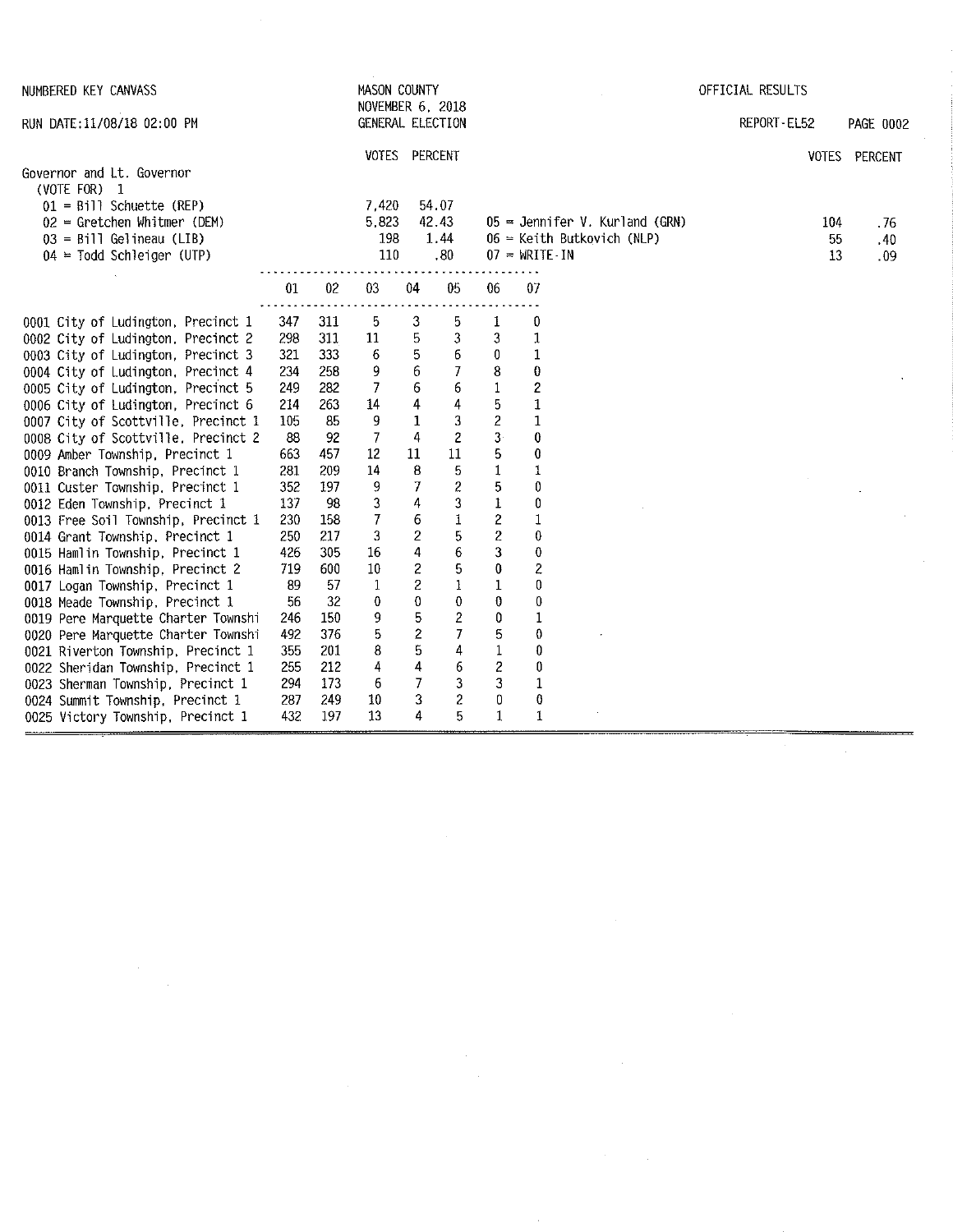| NUMBERED KEY CANVASS                                                   |            |                 | MASON COUNTY<br>NOVEMBER 6, 2018 |                           |                              |                          | OFFICIAL RESULTS |               |
|------------------------------------------------------------------------|------------|-----------------|----------------------------------|---------------------------|------------------------------|--------------------------|------------------|---------------|
| RUN DATE:11/08/18 02:00 PM                                             |            |                 | GENERAL ELECTION                 |                           |                              |                          | REPORT-EL52      | PAGE 0003     |
|                                                                        |            |                 | VOTES PERCENT                    |                           |                              |                          |                  | VOTES PERCENT |
| Secretary of State<br>(VOTE FOR) 1                                     |            |                 |                                  |                           |                              |                          |                  |               |
| $01$ = Mary Treder Lang (REP)                                          |            |                 | 7.419                            |                           | 55.06                        |                          |                  |               |
| $02$ = Jocelyn Benson (DEM)                                            |            |                 | 5.453                            |                           | 40.47                        | $04$ = Robert Gale (UTP) | 271              | 2.01          |
| $03 = Gregory$ Scott Stempfle (LIB)                                    |            |                 | 311                              |                           | 2.31                         | $05 = \text{WRTTE}$ -IN  | 21               | .16           |
|                                                                        | 01         | 02 <sub>2</sub> | $03\,$                           | 04                        | 05                           |                          |                  |               |
|                                                                        |            |                 |                                  |                           |                              |                          |                  |               |
| 0001 City of Ludington, Precinct 1                                     | 347        | 301             | 12                               | 7                         | 0                            |                          |                  |               |
| 0002 City of Ludington, Precinct 2                                     | 298        | 300             | 12                               | 17                        | 0                            |                          |                  |               |
| 0003 City of Ludington, Precinct 3                                     | 325        | 304             | 10                               | 15                        | 0                            |                          |                  |               |
| 0004 City of Ludington, Precinct 4                                     | 220        | 251             | 23                               | 19                        | $\pmb{0}$                    |                          |                  |               |
| 0005 City of Ludington, Precinct 5                                     | 246        | 273             | 10                               | 13                        | $\overline{\mathbf{c}}$      |                          |                  |               |
| 0006 City of Ludington, Precinct 6                                     | 231        | 238             | 14                               | 12                        | $\overline{\mathbf{c}}$      |                          |                  |               |
| 0007 City of Scottville, Precinct 1                                    | 115        | 75              | 8                                | $\ensuremath{\mathsf{3}}$ | $\mathbf{1}$                 |                          |                  |               |
| 0008 City of Scottville, Precinct 2                                    | 90         | 88              | $\overline{7}$                   | 6                         | $\bf{0}$                     |                          |                  |               |
| 0009 Amber Township, Precinct 1                                        | 670        | 426             | $-19$                            | 27                        | 3                            |                          |                  |               |
| 0010 Branch Township, Precinct 1                                       | 282        | 185             | 23                               | 13<br>13                  | $\mathbf{1}$                 |                          |                  |               |
| 0011 Custer Township, Precinct 1                                       | 356        | 174             | 14                               |                           | 0                            |                          |                  |               |
| 0012 Eden Township, Precinct 1                                         | 132<br>215 | 102<br>149      | 5<br>16                          | 4<br>8                    | 0<br>$\overline{\mathbf{c}}$ |                          |                  |               |
| 0013 Free Soil Township, Precinct 1<br>0014 Grant Township, Precinct 1 | 257        | 197             | 8                                | 8                         | 3                            |                          |                  |               |
| 0015 Hamlin Township, Precinct 1                                       | 431        | 292             | 15                               | $10\,$                    | 3                            |                          |                  |               |
| 0016 Hamlin Township, Precinct 2                                       | 724        | 553             | 22                               | 14                        | $\mathbf 1$                  |                          |                  |               |
| 0017 Logan Township, Precinct 1                                        | 88         | 57              | $\mathbf{2}$                     | $\mathbf{z}$              | 0                            |                          |                  |               |
| 0018 Meade Township, Precinct 1                                        | 58         | 28              | 0                                | 0                         | 0                            |                          |                  |               |
| 0019 Pere Marquette Charter Townshi                                    | 241        | 144             | $\mathcal{I}$                    | 11                        | 0                            |                          |                  |               |
| 0020 Pere Marquette Charter Townshi                                    | 477        | 362             | 18                               | 12                        | $\boldsymbol{0}$             |                          |                  |               |
| 0021 Riverton Township, Precinct 1                                     | 352        | 191             | 17                               | 10                        | $\mathbf 0$                  |                          |                  |               |
| 0022 Sheridan Township, Precinct 1                                     | 250        | 200             | 10                               | 12                        | 0                            |                          |                  |               |
| 0023 Sherman Township, Precinct 1                                      | 293        | 153             | 9                                | 17                        | $\mathbf{1}$                 |                          |                  |               |
| 0024 Summit Township, Precinct 1                                       | 302        | 223             | 14                               | 4                         | $\mathbf{1}$                 |                          |                  |               |
| 0025 Victory Township, Precinct 1                                      | 419        | 187             | 16                               | 14                        | 1                            |                          |                  |               |

 $\mathcal{L}(\mathcal{L}^{\text{max}}_{\mathcal{L}}(\mathcal{L}^{\text{max}}_{\mathcal{L}}))$ 

 $\label{eq:2.1} \frac{1}{2} \int_{\mathbb{R}^3} \frac{1}{\sqrt{2}} \, \frac{1}{\sqrt{2}} \, \frac{1}{\sqrt{2}} \, \frac{1}{\sqrt{2}} \, \frac{1}{\sqrt{2}} \, \frac{1}{\sqrt{2}} \, \frac{1}{\sqrt{2}} \, \frac{1}{\sqrt{2}} \, \frac{1}{\sqrt{2}} \, \frac{1}{\sqrt{2}} \, \frac{1}{\sqrt{2}} \, \frac{1}{\sqrt{2}} \, \frac{1}{\sqrt{2}} \, \frac{1}{\sqrt{2}} \, \frac{1}{\sqrt{2}} \, \frac{1}{\sqrt{2}} \,$ 

 $\label{eq:2.1} \frac{1}{\sqrt{2}}\left(\frac{1}{\sqrt{2}}\right)^{2} \left(\frac{1}{\sqrt{2}}\right)^{2} \left(\frac{1}{\sqrt{2}}\right)^{2} \left(\frac{1}{\sqrt{2}}\right)^{2} \left(\frac{1}{\sqrt{2}}\right)^{2} \left(\frac{1}{\sqrt{2}}\right)^{2} \left(\frac{1}{\sqrt{2}}\right)^{2} \left(\frac{1}{\sqrt{2}}\right)^{2} \left(\frac{1}{\sqrt{2}}\right)^{2} \left(\frac{1}{\sqrt{2}}\right)^{2} \left(\frac{1}{\sqrt{2}}\right)^{2} \left(\$ 

 $\label{eq:2.1} \frac{1}{\sqrt{2}}\int_{\mathbb{R}^3}\frac{1}{\sqrt{2}}\left(\frac{1}{\sqrt{2}}\right)^2\frac{1}{\sqrt{2}}\left(\frac{1}{\sqrt{2}}\right)^2\frac{1}{\sqrt{2}}\left(\frac{1}{\sqrt{2}}\right)^2.$ 

 $\sim$  10  $^{\circ}$ 

 $\sim 10^7$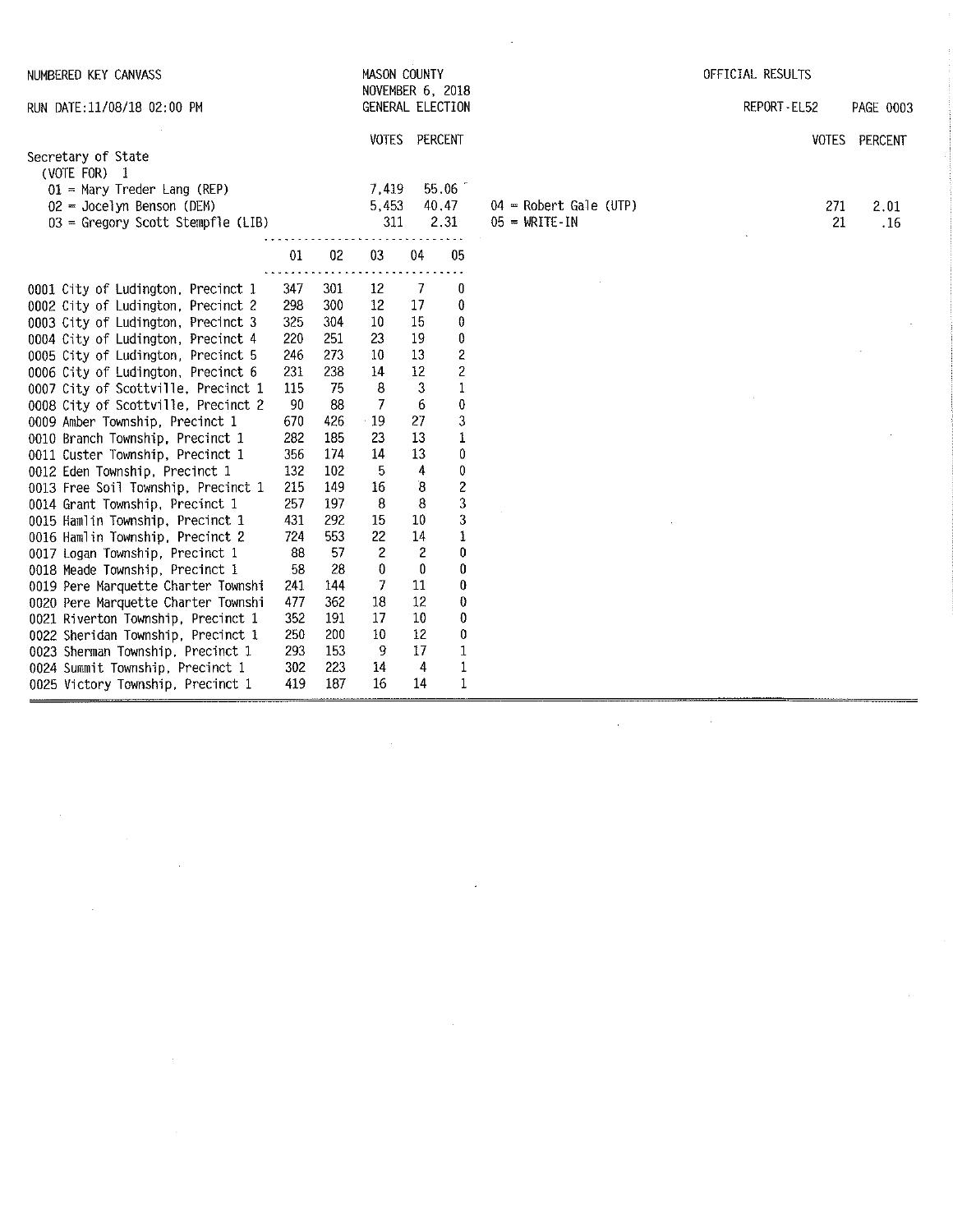| NUMBERED KEY CANVASS                                                 |            |            | <b>MASON COUNTY</b>                  |                |                           |                                                    |                                          | OFFICIAL RESULTS |           |
|----------------------------------------------------------------------|------------|------------|--------------------------------------|----------------|---------------------------|----------------------------------------------------|------------------------------------------|------------------|-----------|
| RUN DATE:11/08/18 02:00 PM                                           |            |            | NOVEMBER 6, 2018<br>GENERAL ELECTION |                |                           |                                                    |                                          | REPORT-EL52      | PAGE 0004 |
|                                                                      |            |            | VOTES PERCENT                        |                |                           |                                                    |                                          | <b>VOTES</b>     | PERCENT   |
| Attorney General                                                     |            |            |                                      |                |                           |                                                    |                                          |                  |           |
| (VOTE FOR) 1<br>$01 =$ Tom Leonard (REP)                             |            |            | 7.614                                |                | 56.58                     |                                                    | $04 = \text{Gerald T. Van Sickle (UTP)}$ | 309              | 2.30      |
| $02$ = Dana Nessel (DEM)                                             |            |            | 5.003                                |                | 37.18                     |                                                    | $05$ = Chris Graveline                   | 231              | 1.72      |
| $03 =$ Lisa Lane Gioia (LIB)                                         |            |            | 276                                  |                | 2.05                      |                                                    | $06 = \text{WRITE} \cdot \text{IN}$      |                  | 23<br>.17 |
|                                                                      |            | $01$ 02    | 03                                   | 04             | 05                        | 06                                                 |                                          |                  |           |
| 0001 City of Ludington, Precinct 1                                   | 370        | 274        | $\cdot$ 7                            | 7              | 11                        | 0                                                  |                                          |                  |           |
| 0002 City of Ludington, Precinct 2                                   | 302        | 289        | 8                                    | 15             | $\overline{7}$            | $\mathbf 1$                                        |                                          |                  |           |
| 0003 City of Ludington, Precinct 3                                   | 326        | 296        | 17                                   | 9              | $\overline{7}$            | 0                                                  |                                          |                  |           |
| 0004 City of Ludington, Precinct 4                                   | 238        | 222        | 18                                   | 19             | 15                        | 0                                                  |                                          |                  |           |
| 0005 City of Ludington, Precinct 5                                   | 257        | 257        | $\overline{9}$                       | 8              | 11                        | 3                                                  |                                          |                  |           |
| 0006 City of Ludington, Precinct 6                                   | 226        | 218        | 21                                   | 8              | $16\,$                    | $\overline{\mathbf{c}}$                            |                                          |                  |           |
| 0007 City of Scottville, Precinct 1                                  | 112        | 73         | $\overline{7}$                       | 3              | 6                         | $\mathbf{1}$                                       |                                          |                  |           |
| 0008 City of Scottville, Precinct 2                                  | 97         | 74         | $11\,$                               | 8              | 4                         | $\begin{smallmatrix} 0\\[-1mm] 1\end{smallmatrix}$ |                                          |                  |           |
| 0009 Amber Township, Precinct 1                                      | 679        | 393        | 22                                   | 19             | 20                        |                                                    |                                          |                  |           |
| 0010 Branch Township, Precinct 1                                     | 291        | 172        | $10\,$                               | 19             | $11\,$                    | $\overline{\mathbf{c}}$                            |                                          |                  |           |
| 0011 Custer Township, Precinct 1                                     | 372        | 147        | 16                                   | 16             | $\boldsymbol{9}$          | 0                                                  |                                          |                  |           |
| 0012 Eden Township, Precinct 1                                       | 141        | 84         | 6                                    | $\overline{7}$ | $\ensuremath{\mathsf{3}}$ | 0                                                  |                                          |                  |           |
| 0013 Free Soil Township, Precinct 1                                  | 227        | 131        | 9                                    | 14             | 6                         | $\overline{\mathbf{c}}$                            |                                          |                  |           |
| 0014 Grant Township, Precinct 1                                      | 260<br>428 | 184<br>281 | 6<br>15                              | 12<br>16       | 8<br>15                   | 3<br>$\mathbf{1}$                                  |                                          |                  |           |
| 0015 Hamlin Township, Precinct 1<br>0016 Hamlin Township, Precinct 2 | 750        | 513        | 11                                   | 18             | 21                        | $\overline{\mathbf{c}}$                            |                                          |                  |           |
| 0017 Logan Township, Precinct 1                                      | 89         | 51         | 3                                    | 5              | $\overline{c}$            | 0                                                  |                                          |                  |           |
| 0018 Meade Township, Precinct 1                                      | 57         | 26         | 0                                    | $\mathbf{3}$   | $\mathbf 1$               | $\pmb{0}$                                          |                                          |                  |           |
| 0019 Pere Marquette Charter Townshi                                  | 248        | 140        | 5                                    | $\overline{I}$ | 4                         | $\overline{\mathbf{c}}$                            |                                          |                  |           |
| 0020 Pere Marquette Charter Townshi                                  | 493        | 319        | 20                                   | 23             | $\overline{7}$            | 0                                                  |                                          |                  |           |
| 0021 Riverton Township, Precinct 1                                   | 372        | 163        | 10                                   | 12             | 8                         | 0                                                  |                                          |                  |           |
| 0022 Sheridan Township, Precinct 1                                   | 253        | 184        | 10                                   | 17             | 9                         | $\pmb{0}$                                          |                                          |                  |           |
| 0023 Sherman Township, Precinct 1                                    | 303        | 136        | 8                                    | 15             | 8                         | $\mathbf 1$                                        |                                          |                  |           |
| 0024 Summit Township, Precinct 1                                     | 301        | 207        | 13                                   | $\overline{7}$ | 11                        | 1                                                  |                                          |                  |           |
| 0025 Victory Township, Precinct 1                                    | 422        | 169        | 14                                   | 22             | 11                        | 1                                                  |                                          |                  |           |

 $\mathcal{L}^{\text{max}}_{\text{max}}$  and  $\mathcal{L}^{\text{max}}_{\text{max}}$ 

 $\sim 50$ 

 $\label{eq:2.1} \mathcal{L}(\mathcal{L}^{\text{max}}_{\mathcal{L}}(\mathcal{L}^{\text{max}}_{\mathcal{L}})) \leq \mathcal{L}(\mathcal{L}^{\text{max}}_{\mathcal{L}}(\mathcal{L}^{\text{max}}_{\mathcal{L}}))$ 

 $\sim 10^{-1}$ 

 $\mathcal{L}^{\text{max}}_{\text{max}}$ 

 $\mathcal{L}^{\text{max}}_{\text{max}}$ 

 $\mathcal{L}^{\text{max}}_{\text{max}}$ 

 $\mathcal{L}^{\mathcal{L}}(\mathcal{L}^{\mathcal{L}})$  and  $\mathcal{L}^{\mathcal{L}}(\mathcal{L}^{\mathcal{L}})$  and  $\mathcal{L}^{\mathcal{L}}(\mathcal{L}^{\mathcal{L}})$  and  $\mathcal{L}^{\mathcal{L}}(\mathcal{L}^{\mathcal{L}})$ 

 $\mathcal{L}^{\text{max}}_{\text{max}}$ 

 $\mathcal{A}^{\mathcal{A}}$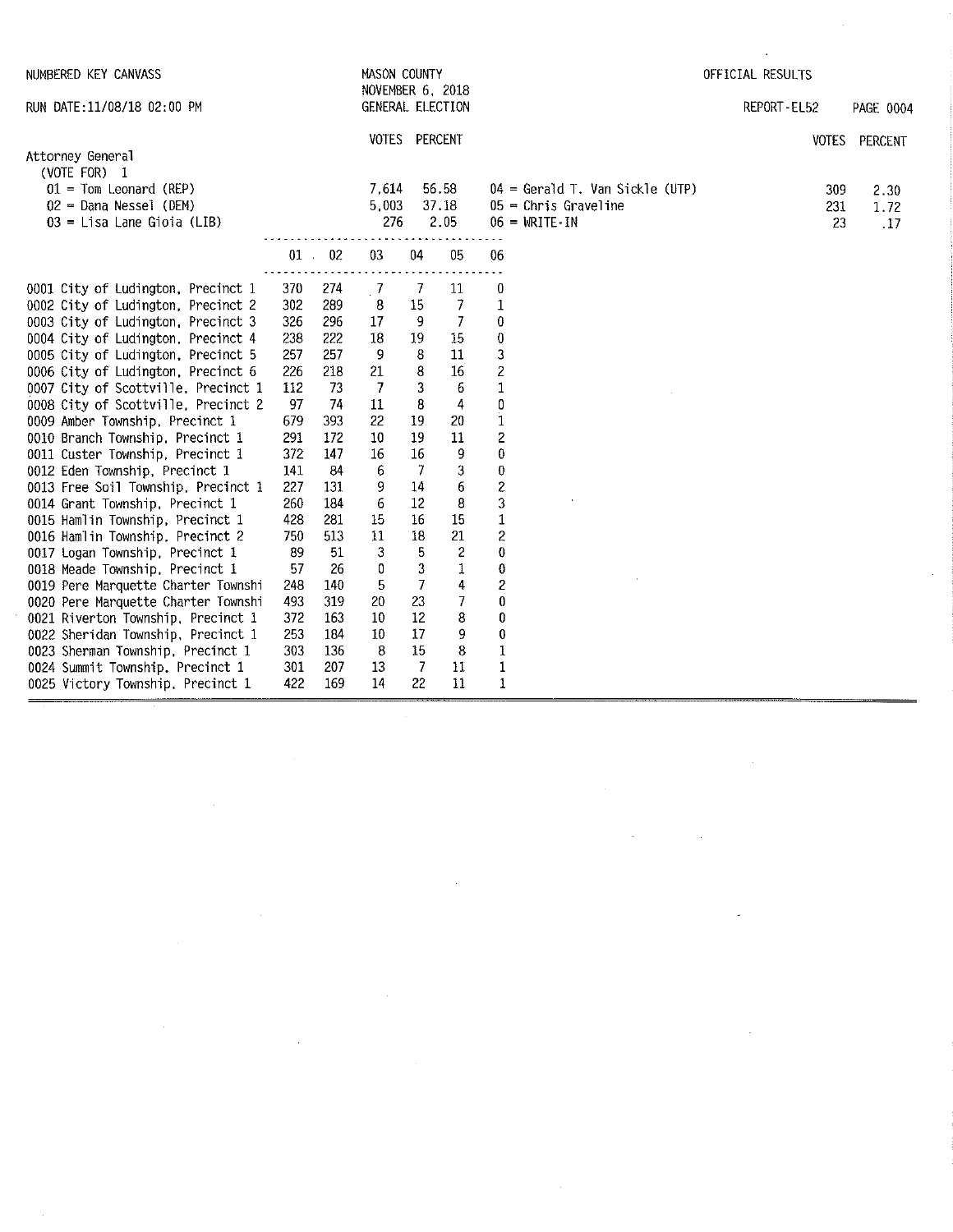| NUMBERED KEY CANVASS                      |      |                 | <b>MASON COUNTY</b>                  |                |                  |                         |                                     | OFFICIAL RESULTS |                 |
|-------------------------------------------|------|-----------------|--------------------------------------|----------------|------------------|-------------------------|-------------------------------------|------------------|-----------------|
| RUN DATE: 11/08/18 02:00 PM               |      |                 | NOVEMBER 6. 2018<br>GENERAL ELECTION |                |                  |                         |                                     | REPORT-EL52      | PAGE 0005       |
|                                           |      |                 | VOTES PERCENT                        |                |                  |                         |                                     |                  | VOTES PERCENT   |
| U.S. Senator                              |      |                 |                                      |                |                  |                         |                                     |                  |                 |
| $(VOTE FOR)$ 1<br>$01 =$ John James (REP) |      |                 | 7.625                                |                | 55.68            |                         | 04 = Marcia Squier (GRN)            | 145              | 1.06            |
| 02 = Debbie Stabenow (DEM)                |      |                 | 5.708                                |                | 41.68            |                         | 05 = John Howard Wilhelm (NLP)      | 74               | .54             |
| 03 = George E. Huffman III (UTP)          |      |                 | 125                                  |                | .91              |                         | $06 = \text{WRITE} \cdot \text{IN}$ | 18               | $\overline{13}$ |
|                                           | 01   | 02 <sub>2</sub> | 03                                   | 04             | 05               | 06                      |                                     |                  |                 |
| 0001 City of Ludington, Precinct 1        | 350  | 308             | 3                                    | 9              | $\boldsymbol{z}$ | 1                       |                                     |                  |                 |
| 0002 City of Ludington, Precinct 2        | 321  | 300             | 4                                    | 8              | 5                | $\mathbf{1}$            |                                     |                  |                 |
| 0003 City of Ludington, Precinct 3        | 326  | 322             | 7                                    | 13             | $\mathbf{1}$     | $\mathbf{1}$            |                                     |                  |                 |
| 0004 City of Ludington, Precinct 4        | 238  | 245             | 16                                   | 9              | 9                | 0                       |                                     |                  |                 |
| 0005 City of Ludington, Precinct 5        | 243  | 291             | 5                                    | $\overline{I}$ | 3                | 0                       |                                     |                  |                 |
| 0006 City of Ludington, Precinct 6        | 239  | 235             | 8                                    | 13             | 5                | $\mathbf{1}$            |                                     |                  |                 |
| 0007 City of Scottville, Precinct 1       | 119  | 81              | 0                                    | 4              | $\overline{c}$   | $\theta$                |                                     |                  |                 |
| 0008 City of Scottville, Precinct 2       | 97   | 93              | 3                                    | $\overline{c}$ | $\mathbf{1}$     | $\theta$                |                                     |                  |                 |
| 0009 Amber Township, Precinct 1           | 687  | 444             | 10                                   | 14             | 3                | $\overline{\mathbf{c}}$ |                                     |                  |                 |
| 0010 Branch Township, Precinct 1          | 293  | 207             | 6                                    | 6              | 1                | 4                       |                                     |                  |                 |
| 0011 Custer Township, Precinct 1          | 370  | 183             | 5                                    | 5              | 4                | $\bf{0}$                |                                     |                  |                 |
| 0012 Eden Township, Precinct 1            | 137  | 106             | 0                                    | $\overline{c}$ | 1                | 0                       |                                     |                  |                 |
| 0013 Free Soil Township, Precinct 1       | 231  | 166             | 3                                    | $\overline{2}$ | 5                | 0                       |                                     |                  |                 |
| 0014 Grant Township, Precinct 1           | 258  | 209             | 5                                    | $\overline{c}$ | 5                | $1\,$                   |                                     |                  |                 |
| 0015 Hamlin Township, Precinct 1          | 440  | 310             | 4                                    | 6              | $\bf{1}$         | $\overline{c}$          |                                     |                  |                 |
| 0016 Hamlin Township, Precinct 2          | 742  | 572             | 11                                   | 4              | 4                | 1                       |                                     |                  |                 |
| 0017 Logan Township, Precinct 1           | 90   | 56              | $\mathbf{1}$                         | $\mathbf{1}$   | $\overline{c}$   | 0                       |                                     |                  |                 |
| 0018 Meade Township, Precinct 1           | 56   | 32              | 0                                    | $\bf{0}$       | $\bf{0}$         | 0                       |                                     |                  |                 |
| 0019 Pere Marquette Charter Townshi       | 242  | 156             | 7                                    | 4              | $\overline{c}$   | $\mathbf 1$             |                                     |                  |                 |
| 0020 Pere Marquette Charter Townshi       | 504  | 369             | 7                                    | 4              | $\bf{0}$         | $\bf{0}$                |                                     |                  |                 |
| 0021 Riverton Township, Precinct 1        | 358  | 201             | 5                                    | 4              | 3                | 1                       |                                     |                  |                 |
| 0022 Sheridan Township, Precinct 1        | 254  | 216             | $\overline{\mathbf{c}}$              | $\overline{7}$ | 0                | $\mathbf 1$             |                                     |                  |                 |
| 0023 Sherman Township, Precinct 1         | 291  | 173             | 7                                    | 6              | 6                | $\mathbf{1}$            |                                     |                  |                 |
| 0024 Summit Township, Precinct 1          | 312  | 230             | 0                                    | 6              | 1                | 0                       |                                     |                  |                 |
| 0025 Victory Township, Precinct 1         | 427. | 203             | 6                                    | $\overline{7}$ | 8                | $\bf{0}$                |                                     |                  |                 |

 $\label{eq:2.1} \frac{1}{\sqrt{2}}\left(\frac{1}{\sqrt{2}}\right)^{2} \left(\frac{1}{\sqrt{2}}\right)^{2} \left(\frac{1}{\sqrt{2}}\right)^{2} \left(\frac{1}{\sqrt{2}}\right)^{2} \left(\frac{1}{\sqrt{2}}\right)^{2} \left(\frac{1}{\sqrt{2}}\right)^{2} \left(\frac{1}{\sqrt{2}}\right)^{2} \left(\frac{1}{\sqrt{2}}\right)^{2} \left(\frac{1}{\sqrt{2}}\right)^{2} \left(\frac{1}{\sqrt{2}}\right)^{2} \left(\frac{1}{\sqrt{2}}\right)^{2} \left(\$ 

 $\label{eq:2.1} \mathcal{L}_{\mathcal{A}}(x) = \mathcal{L}_{\mathcal{A}}(x) \mathcal{L}_{\mathcal{A}}(x) = \mathcal{L}_{\mathcal{A}}(x)$ 

 $\label{eq:2.1} \mathcal{L}(\mathcal{L}^{\mathcal{L}}_{\mathcal{L}}(\mathcal{L}^{\mathcal{L}}_{\mathcal{L}})) \leq \mathcal{L}(\mathcal{L}^{\mathcal{L}}_{\mathcal{L}}(\mathcal{L}^{\mathcal{L}}_{\mathcal{L}})) \leq \mathcal{L}(\mathcal{L}^{\mathcal{L}}_{\mathcal{L}}(\mathcal{L}^{\mathcal{L}}_{\mathcal{L}}))$ 

 $\mathcal{L}^{\text{max}}_{\text{max}}$  and  $\mathcal{L}^{\text{max}}_{\text{max}}$ 

 $\label{eq:2.1} \frac{1}{\sqrt{2}}\int_{\mathbb{R}^3}\frac{1}{\sqrt{2}}\left(\frac{1}{\sqrt{2}}\right)^2\frac{1}{\sqrt{2}}\left(\frac{1}{\sqrt{2}}\right)^2\frac{1}{\sqrt{2}}\left(\frac{1}{\sqrt{2}}\right)^2\frac{1}{\sqrt{2}}\left(\frac{1}{\sqrt{2}}\right)^2.$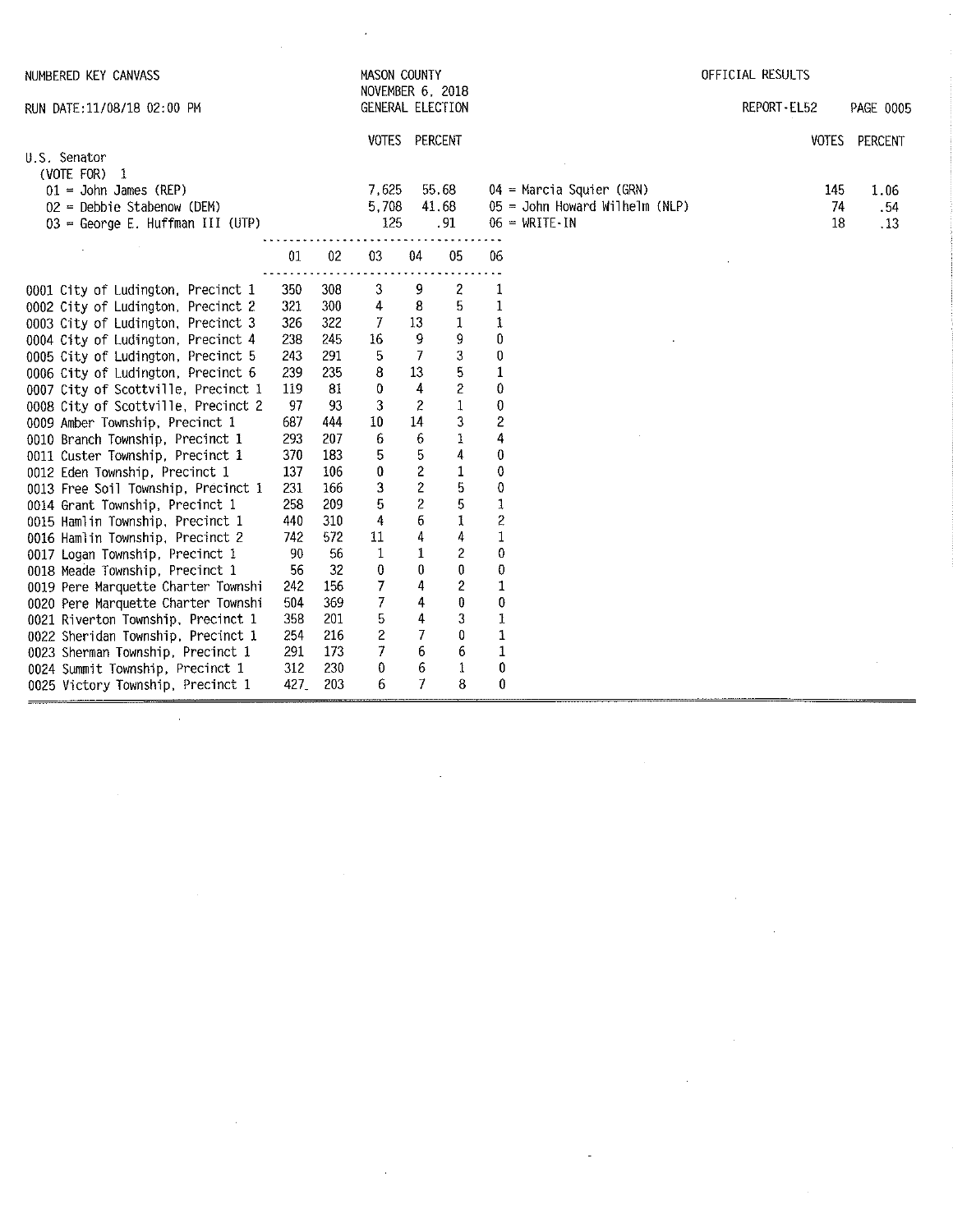| NUMBERED KEY CANVASS                                          |      |            | MASON COUNTY   |                                      |                                     | OFFICIAL RESULTS |              |           |
|---------------------------------------------------------------|------|------------|----------------|--------------------------------------|-------------------------------------|------------------|--------------|-----------|
| RUN DATE:11/08/18 02:00 PM                                    |      |            |                | NOVEMBER 6, 2018<br>GENERAL ELECTION |                                     | REPORT EL52      |              | PAGE 0006 |
|                                                               |      |            | VOTES          | PERCENT                              |                                     |                  | <b>VOTES</b> | PERCENT   |
| U.S. Representative 1st District 1st District<br>(VOTE FOR) 1 |      |            |                |                                      |                                     |                  |              |           |
| $01 =$ Jack Bergman (REP)                                     |      |            | 2.301          | 61.92                                |                                     |                  |              |           |
| $02$ = Matthew W. Morgan (DEM)                                |      |            | 1.392          | 37.46                                | $03 = \text{WRITE} \cdot \text{IN}$ |                  | 23           | .62       |
|                                                               |      |            |                |                                      |                                     |                  |              |           |
|                                                               | 01   | -02        | -03            |                                      |                                     |                  |              |           |
|                                                               |      |            |                |                                      |                                     |                  |              |           |
| 0013 Free Soil Township, Precinct 1                           | -244 | 153        | 5              |                                      |                                     |                  |              |           |
| 0014 Grant Township, Precinct 1                               | 274  | 195        | 5              |                                      |                                     |                  |              |           |
| 0015 Hamlin Township, Precinct 1                              | 454  | 305        | $\overline{c}$ |                                      |                                     |                  |              |           |
| 0016 Hamlin Township, Precinct 2                              | 242  | 148        | 0              |                                      |                                     |                  |              |           |
| 0018 Meade Township, Precinct 1                               | -58  | 29         |                |                                      |                                     |                  |              |           |
| 0022 Sheridan Township, Precinct 1                            | 270  | <b>200</b> | 2              |                                      |                                     |                  |              |           |
| 0023 Sherman Township, Precinct 1                             | 307  | 166        | 6              |                                      |                                     |                  |              |           |
| 0025 Victory Township, Precinct 1                             | 452  | 196        | 2              |                                      |                                     |                  |              |           |

 $\mathcal{L}^{\text{max}}_{\text{max}}$ 

 $\label{eq:2.1} \frac{1}{\sqrt{2}}\int_{\mathbb{R}^3}\frac{1}{\sqrt{2}}\left(\frac{1}{\sqrt{2}}\right)^2\frac{1}{\sqrt{2}}\left(\frac{1}{\sqrt{2}}\right)^2\frac{1}{\sqrt{2}}\left(\frac{1}{\sqrt{2}}\right)^2\frac{1}{\sqrt{2}}\left(\frac{1}{\sqrt{2}}\right)^2\frac{1}{\sqrt{2}}\left(\frac{1}{\sqrt{2}}\right)^2\frac{1}{\sqrt{2}}\left(\frac{1}{\sqrt{2}}\right)^2\frac{1}{\sqrt{2}}\left(\frac{1}{\sqrt{2}}\right)^2\frac{1}{\sqrt{$ 

 $\label{eq:2.1} \frac{1}{2} \sum_{i=1}^n \frac{1}{2} \sum_{j=1}^n \frac{1}{2} \sum_{j=1}^n \frac{1}{2} \sum_{j=1}^n \frac{1}{2} \sum_{j=1}^n \frac{1}{2} \sum_{j=1}^n \frac{1}{2} \sum_{j=1}^n \frac{1}{2} \sum_{j=1}^n \frac{1}{2} \sum_{j=1}^n \frac{1}{2} \sum_{j=1}^n \frac{1}{2} \sum_{j=1}^n \frac{1}{2} \sum_{j=1}^n \frac{1}{2} \sum_{j=1}^n \frac{$ 

 $\frac{1}{2}$ 

 $\frac{1}{\sqrt{2}}$ 

 $\sim 10^6$ 

 $\sim$  4  $^{\circ}$ 

 $\sim 10^{-1}$ 

 $\label{eq:2.1} \begin{split} \mathcal{L}_{\text{max}}(\mathbf{r}) = \mathcal{L}_{\text{max}}(\mathbf{r}) \,, \end{split}$ 

 $\mathcal{L}^{\text{max}}_{\text{max}}$ 

 $\mathcal{L}^{\text{max}}_{\text{max}}$  and  $\mathcal{L}^{\text{max}}_{\text{max}}$ 

 $\label{eq:2.1} \frac{1}{\sqrt{2}}\int_{\mathbb{R}^3}\frac{1}{\sqrt{2}}\left(\frac{1}{\sqrt{2}}\right)^2\frac{1}{\sqrt{2}}\left(\frac{1}{\sqrt{2}}\right)^2\frac{1}{\sqrt{2}}\left(\frac{1}{\sqrt{2}}\right)^2\frac{1}{\sqrt{2}}\left(\frac{1}{\sqrt{2}}\right)^2.$ 

 $\label{eq:2.1} \frac{1}{\sqrt{2}}\int_{\mathbb{R}^3}\frac{1}{\sqrt{2}}\left(\frac{1}{\sqrt{2}}\right)^2\frac{1}{\sqrt{2}}\left(\frac{1}{\sqrt{2}}\right)^2\frac{1}{\sqrt{2}}\left(\frac{1}{\sqrt{2}}\right)^2\frac{1}{\sqrt{2}}\left(\frac{1}{\sqrt{2}}\right)^2.$ 

 $\sim$ 

 $\frac{1}{\sqrt{2}}$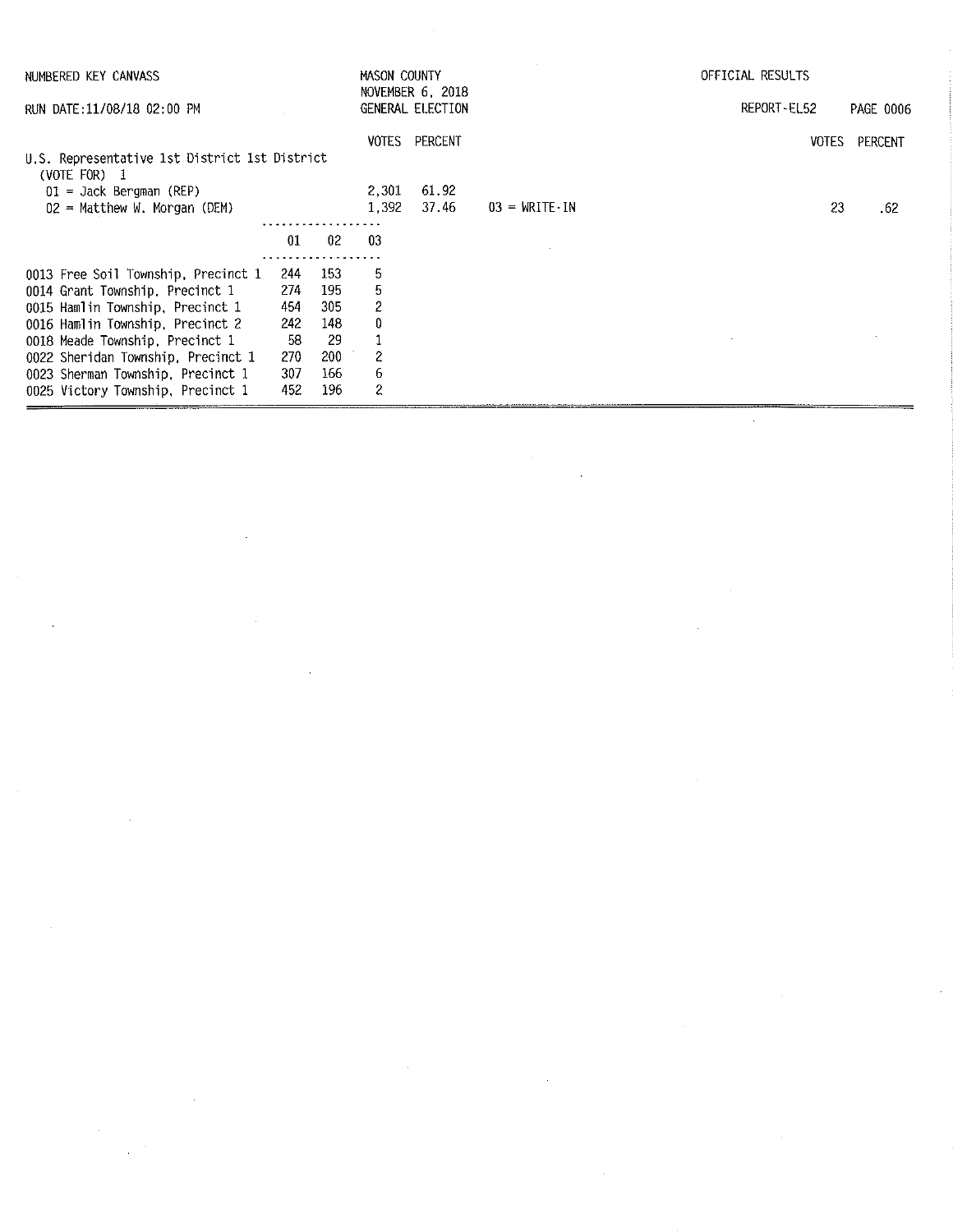| NUMBERED KEY CANVASS                                                                                                     |                          |                          | MASON COUNTY         | <b>NOVEMBER 6, 2018</b>                |                                                                       | OFFICIAL RESULTS |                                           |  |  |
|--------------------------------------------------------------------------------------------------------------------------|--------------------------|--------------------------|----------------------|----------------------------------------|-----------------------------------------------------------------------|------------------|-------------------------------------------|--|--|
| RUN DATE: 11/08/18 02:00 PM                                                                                              |                          |                          |                      | GENERAL ELECTION                       |                                                                       | REPORT-EL52      | <b>PAGE 0007</b>                          |  |  |
| U.S. Representative 2nd District 2nd District<br>(VOTE FOR) 1<br>$01 = 8111$ Huizenga (REP)<br>$02$ = Rob Davidson (DEM) |                          |                          | 5.514<br>4.143       | <b>VOTES PERCENT</b><br>55.71<br>41.86 | $03$ = Ronald E. Graeser (UTP)<br>$04 = \text{WRITE} \cdot \text{IN}$ |                  | VOTES PERCENT<br>223<br>2.25<br>18<br>.18 |  |  |
|                                                                                                                          | 01                       | 02                       | 03                   | 04                                     |                                                                       |                  |                                           |  |  |
| 0001 City of Ludington, Precinct 1<br>0002 City of Ludington, Precinct 2<br>0003 City of Ludington, Precinct 3           | 368<br>316<br>335<br>235 | 295<br>301<br>312<br>250 | -7<br>13<br>16<br>27 | 1<br>0<br>$\bf{0}$<br>$\mathbf 1$      |                                                                       |                  |                                           |  |  |
| 0004 City of Ludington, Precinct 4<br>0005 City of Ludington, Precinct 5<br>0006 City of Ludington, Precinct 6           | 260<br>231               | 273<br>252               | 15<br>13             | 4<br>1                                 |                                                                       |                  |                                           |  |  |
| 0007 City of Scottville, Precinct 1<br>0008 City of Scottville, Precinct 2                                               | 122<br>97                | 81<br>98                 | 4<br>4               | 0<br>0                                 |                                                                       |                  |                                           |  |  |
| 0009 Amber Township, Precinct 1<br>0010 Branch Township, Precinct 1<br>0011 Custer Township, Precinct 1                  | 713<br>302<br>375        | 416<br>193<br>168        | 20<br>15<br>21       | 4<br>1<br>0                            |                                                                       |                  |                                           |  |  |
| 0012 Eden Township, Precinct 1<br>0016 Hamlin Township, Precinct 2                                                       | 143<br>512               | 98<br>413                | 5<br>13              | $\pmb{0}$<br>$\pmb{0}$                 |                                                                       |                  |                                           |  |  |
| 0017 Logan Township, Precinct 1<br>0019 Pere Marquette Charter Townshi<br>0020 Pere Marquette Charter Townshi            | 93<br>245<br>498         | 52<br>158<br>358         | 6<br>5<br>18         | $\pmb{0}$<br>$\overline{c}$<br>3       |                                                                       |                  |                                           |  |  |
| 0021 Riverton Township, Precinct 1<br>0024 Summit Township, Precinct 1                                                   | 364<br>305               | 195<br>230               | 11<br>10             | $\mathbf 1$<br>0                       |                                                                       |                  |                                           |  |  |

 $\label{eq:2.1} \mathcal{L}(\mathcal{L}^{\mathcal{L}}_{\mathcal{L}}(\mathcal{L}^{\mathcal{L}}_{\mathcal{L}})) = \mathcal{L}(\mathcal{L}^{\mathcal{L}}_{\mathcal{L}}(\mathcal{L}^{\mathcal{L}}_{\mathcal{L}}))$ 

 $\label{eq:2.1} \frac{1}{\sqrt{2}}\int_{\mathbb{R}^3}\frac{1}{\sqrt{2}}\left(\frac{1}{\sqrt{2}}\int_{\mathbb{R}^3}\frac{1}{\sqrt{2}}\left(\frac{1}{\sqrt{2}}\int_{\mathbb{R}^3}\frac{1}{\sqrt{2}}\right)\frac{1}{\sqrt{2}}\right)\frac{1}{\sqrt{2}}\,d\mu$ 

 $\label{eq:2.1} \frac{1}{\sqrt{2\pi}}\int_{0}^{\infty}\frac{1}{\sqrt{2\pi}}\int_{0}^{\infty}\frac{1}{\sqrt{2\pi}}\int_{0}^{\infty}\frac{1}{\sqrt{2\pi}}\int_{0}^{\infty}\frac{1}{\sqrt{2\pi}}\int_{0}^{\infty}\frac{1}{\sqrt{2\pi}}\int_{0}^{\infty}\frac{1}{\sqrt{2\pi}}\int_{0}^{\infty}\frac{1}{\sqrt{2\pi}}\int_{0}^{\infty}\frac{1}{\sqrt{2\pi}}\int_{0}^{\infty}\frac{1}{\sqrt{2\pi}}\int_{0}^{\infty}\$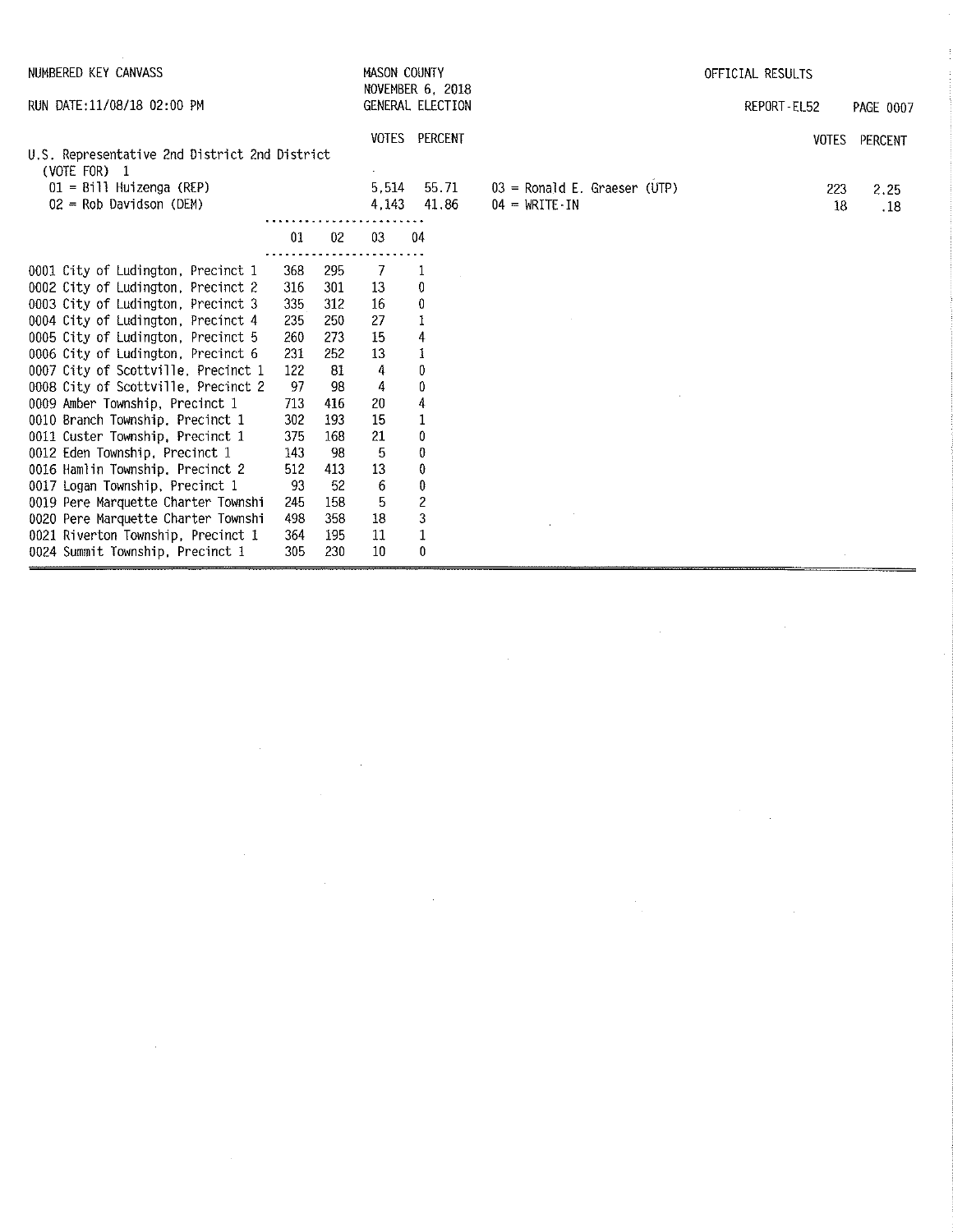| NUMBERED KEY CANVASS                                                       |            |            | MASON COUNTY   | NOVEMBER 6, 2018           |                                                                  | OFFICIAL RESULTS |                  |
|----------------------------------------------------------------------------|------------|------------|----------------|----------------------------|------------------------------------------------------------------|------------------|------------------|
| RUN DATE: 11/08/18 02:00 PM                                                |            |            |                | GENERAL ELECTION           |                                                                  | REPORT-EL52      | <b>PAGE 0008</b> |
|                                                                            |            |            |                | VOTES PERCENT              |                                                                  |                  | VOTES PERCENT    |
| State Senator 35th District                                                |            |            |                |                            |                                                                  |                  |                  |
| (VOTE FOR) 1<br>$01 =$ Curt VanderWall (REP)                               |            |            |                |                            |                                                                  |                  |                  |
| $02$ = Mike Taillard (DEM)                                                 |            |            | 8,931<br>4,385 | 65.64<br>32.23             | $03 =$ Timothy Coon (LIB)<br>$04 = \text{WRITE} \cdot \text{IN}$ | 275              | 2.02             |
|                                                                            |            |            |                |                            |                                                                  | 16               | .12              |
|                                                                            | 01         | 02         | 03             | 04                         |                                                                  |                  |                  |
| 0001 City of Ludington, Precinct 1                                         | 445        | 220        | 5              | 1                          |                                                                  |                  |                  |
| 0002 City of Ludington, Precinct 2                                         | 374        | 233        | 17             | 0                          |                                                                  |                  |                  |
| 0003 City of Ludington, Precinct 3                                         | 376        | 268        | 13             | 0                          |                                                                  |                  |                  |
| 0004 City of Ludington, Precinct 4                                         | 302        | 196        | 17             | $\mathbf 1$                |                                                                  |                  |                  |
| 0005 City of Ludington, Precinct 5                                         | 307        | 235        | 9              | $\overline{\mathbf{c}}$    |                                                                  |                  |                  |
| 0006 City of Ludington, Precinct 6                                         | 293        | 189        | 13             | $\overline{c}$             |                                                                  |                  |                  |
| 0007 City of Scottville, Precinct 1                                        | 139        | -64        | 3              | $\pmb{0}$                  |                                                                  |                  |                  |
| 0008 City of Scottville, Precinct 2                                        | 116        | 75         | 8              | 0                          |                                                                  |                  |                  |
| 0009 Amber Township, Precinct 1                                            | 795        | 330        | 24             | $\overline{\mathbf{c}}$    |                                                                  |                  |                  |
| 0010 Branch Township, Precinct 1                                           | 346        | 154        | 11             | 0                          |                                                                  |                  |                  |
| 0011 Custer Township, Precinct 1                                           | 438        | 118        | 13             | 0                          |                                                                  |                  |                  |
| 0012 Eden Township, Precinct 1                                             | 163        | -77        | 8              | 0                          |                                                                  |                  |                  |
| 0013 Free Soil Township, Precinct 1                                        | 270        | 125        | 7              | $\pmb{0}$                  |                                                                  |                  |                  |
| 0014 Grant Township, Precinct 1                                            | 295        | 165        | 10             | $\overline{\mathbf{c}}$    |                                                                  |                  |                  |
| 0015 Hamlin Township, Precinct 1                                           | 490        | 247        | 14             | $\pmb{0}$                  |                                                                  |                  |                  |
| 0016 Hamlin Township, Precinct 2                                           | 861        | 452        | 12             | $\pmb{0}$                  |                                                                  |                  |                  |
| 0017 Logan Township, Precinct 1                                            | 110        | 38         | $\mathbf{1}$   | 0                          |                                                                  |                  |                  |
| 0018 Meade Township, Precinct 1                                            | 63         | 23         | 1              | 0                          |                                                                  |                  |                  |
| 0019 Pere Marquette Charter Townshi<br>0020 Pere Marquette Charter Townshi | 279<br>578 | 125<br>278 | 6<br>26        | $\mathbf 1$<br>$\mathbf 1$ |                                                                  |                  |                  |
| 0021 Riverton Township, Precinct 1                                         | 408        | 147        | 14             | $\,1$                      |                                                                  |                  |                  |
| 0022 Sheridan Township, Precinct 1                                         | 296        | 169        | 13             | $\overline{\mathbf{c}}$    |                                                                  |                  |                  |
| 0023 Sherman Township, Precinct 1                                          | 353        | 116        | 11             | $\mathbf{1}$               |                                                                  |                  |                  |
| 0024 Summit Township, Precinct 1                                           | 348        | 194        | 5              | $\pmb{0}$                  |                                                                  |                  |                  |
| 0025 Victory Township, Precinct 1                                          | 486        | 147        | 14             | 0                          |                                                                  |                  |                  |
|                                                                            |            |            |                |                            |                                                                  |                  |                  |

 $\label{eq:2.1} \mathcal{L}_{\text{max}}(\mathcal{L}_{\text{max}}) = \mathcal{L}_{\text{max}}(\mathcal{L}_{\text{max}})$ 

 $\mathcal{L}_{\text{max}}$  ,  $\mathcal{L}_{\text{max}}$ 

 $\label{eq:2.1} \frac{1}{\sqrt{2}}\left(\frac{1}{\sqrt{2}}\right)^{2} \left(\frac{1}{\sqrt{2}}\right)^{2} \left(\frac{1}{\sqrt{2}}\right)^{2} \left(\frac{1}{\sqrt{2}}\right)^{2} \left(\frac{1}{\sqrt{2}}\right)^{2} \left(\frac{1}{\sqrt{2}}\right)^{2} \left(\frac{1}{\sqrt{2}}\right)^{2} \left(\frac{1}{\sqrt{2}}\right)^{2} \left(\frac{1}{\sqrt{2}}\right)^{2} \left(\frac{1}{\sqrt{2}}\right)^{2} \left(\frac{1}{\sqrt{2}}\right)^{2} \left(\$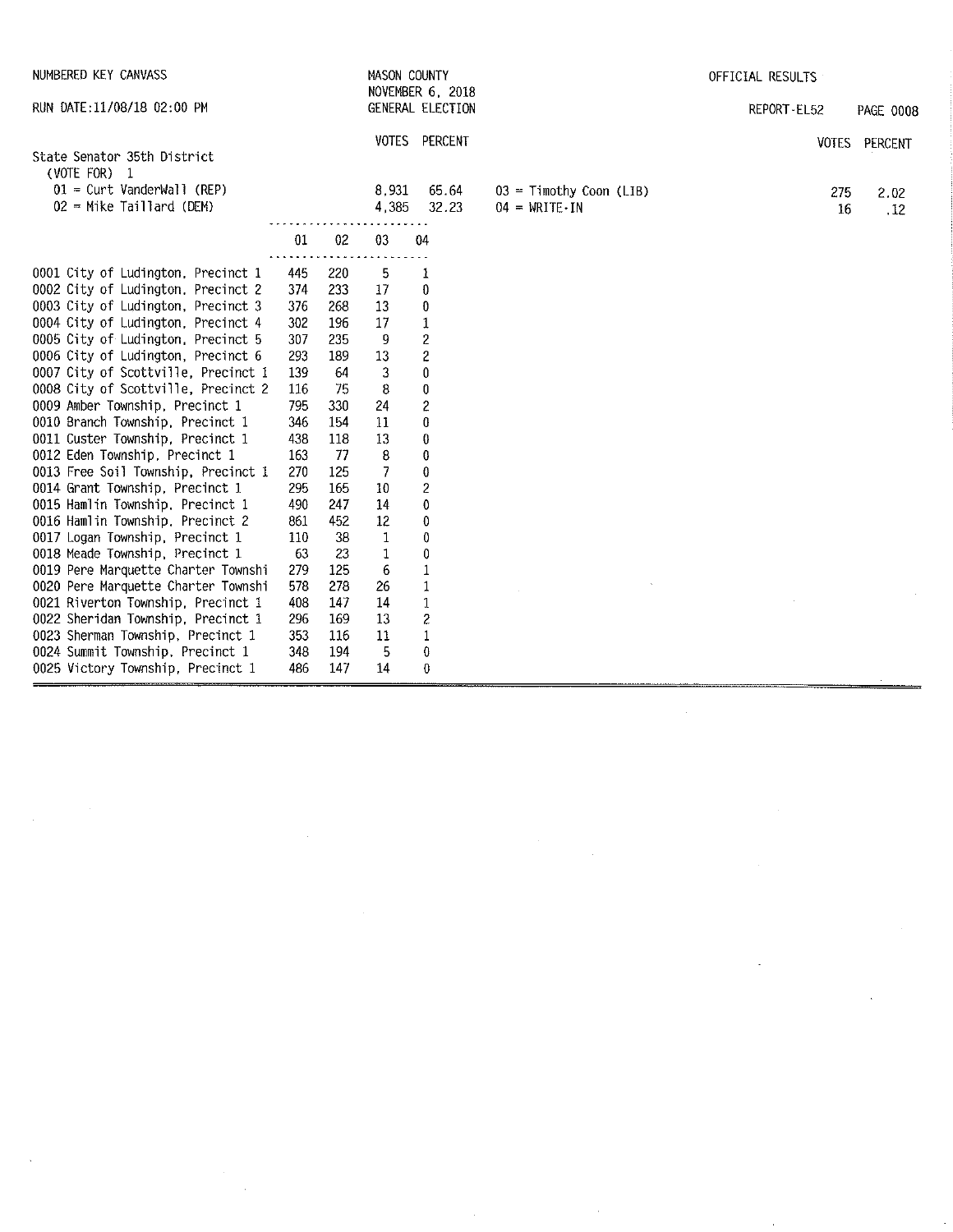| NUMBERED KEY CANVASS                                                     |            |            | MASON COUNTY              | NOVEMBER 6, 2018 |                                     | OFFICIAL RESULTS |               |
|--------------------------------------------------------------------------|------------|------------|---------------------------|------------------|-------------------------------------|------------------|---------------|
| RUN DATE: 11/08/18 02:00 PM                                              |            |            |                           | GENERAL ELECTION |                                     | REPORT-EL52      | PAGE 0009     |
| State Representative 101st District<br>(VOTE FOR) 1                      |            |            |                           | VOTES PERCENT    |                                     |                  | VOTES PERCENT |
| $01 =$ Jack O'Malley (REP)<br>02 = Kathy Wiejaczka (DEM)                 |            |            | 8,327<br>5,280            | 61.07<br>38.72   | $03 = \text{WRITE} \cdot \text{IN}$ | 28               | .21           |
|                                                                          | 01         | $02\,$     | 03                        |                  |                                     |                  |               |
| 0001 City of Ludington, Precinct 1<br>0002 City of Ludington, Precinct 2 | 381<br>331 | 286        | 1                         |                  |                                     |                  |               |
| 0003 City of Ludington, Precinct 3                                       | 350        | 297<br>314 | 1<br>0                    |                  |                                     |                  |               |
| 0004 City of Ludington, Precinct 4                                       | 277        | 239        | $\mathbf 1$               |                  |                                     |                  |               |
| 0005 City of Ludington, Precinct 5                                       | 267        | 282        | $\boldsymbol{c}$          |                  |                                     |                  |               |
| 0006 City of Ludington, Precinct 6                                       | 250        | 249        | $\mathbf{1}$              |                  |                                     |                  |               |
| 0007 City of Scottville, Precinct 1                                      | 129        | 78         | $\mathbf 1$               |                  |                                     |                  |               |
| 0008 City of Scottville, Precinct 2                                      | 103        | 94         | $\pmb{0}$                 |                  |                                     |                  |               |
| 0009 Amber Township, Precinct 1                                          | 761        | 389        | $\mathbf 1$               |                  |                                     |                  |               |
| 0010 Branch Township, Precinct 1                                         | 328        | 181        | $\overline{\mathbf{c}}$   |                  |                                     |                  |               |
| 0011 Custer Township, Precinct 1                                         | 411        | 154        | $\overline{\mathbf{c}}$   |                  |                                     |                  |               |
| 0012 Eden Township, Precinct 1                                           | 150        | 97         | 0                         |                  |                                     |                  |               |
| 0013 Free Soil Township, Precinct 1                                      | 268        | 137        | $\overline{\mathbf{c}}$   |                  |                                     |                  |               |
| 0014 Grant Township, Precinct 1                                          | 292        | 182        | $\overline{\mathbf{c}}$   |                  |                                     |                  |               |
| 0015 Hamlin Township, Precinct 1                                         | 476        | 281        | $\,1$                     |                  |                                     |                  |               |
| 0016 Hamlin Township, Precinct 2<br>0017 Logan Township, Precinct 1      | 767<br>101 | 554<br>49  | 1<br>0                    |                  |                                     |                  |               |
| 0018 Meade Township, Precinct 1                                          | 64         | 24         | 0                         |                  |                                     |                  |               |
| 0019 Pere Marquette Charter Townshi                                      | 255        | 155        | 0                         |                  |                                     |                  |               |
| 0020 Pere Marquette Charter Townshi                                      | 531        | 350        | 1                         |                  |                                     |                  |               |
| 0021 Riverton Township, Precinct 1                                       | 402        | 169        | $\overline{\mathbf{c}}$   |                  |                                     |                  |               |
| 0022 Sheridan Township. Precinct 1                                       | 299        | 180        | $\mathbf 1$               |                  |                                     |                  |               |
| 0023 Sherman Township, Precinct 1                                        | 347        | 135        | $\mathbf{Z}$              |                  |                                     |                  |               |
| 0024 Summit Township, Precinct 1                                         | 319        | 228        | $\ensuremath{\mathsf{1}}$ |                  |                                     |                  |               |
| 0025 Victory Township, Precinct 1                                        | 468        | 176        | 3                         |                  |                                     |                  |               |

 $\label{eq:2.1} \frac{1}{\sqrt{2}}\int_{\mathbb{R}^3}\frac{1}{\sqrt{2}}\left(\frac{1}{\sqrt{2}}\right)^2\frac{1}{\sqrt{2}}\left(\frac{1}{\sqrt{2}}\right)^2\frac{1}{\sqrt{2}}\left(\frac{1}{\sqrt{2}}\right)^2\frac{1}{\sqrt{2}}\left(\frac{1}{\sqrt{2}}\right)^2.$ 

 $\label{eq:2.1} \frac{1}{\sqrt{2}}\left(\frac{1}{\sqrt{2}}\right)^{2} \left(\frac{1}{\sqrt{2}}\right)^{2} \left(\frac{1}{\sqrt{2}}\right)^{2} \left(\frac{1}{\sqrt{2}}\right)^{2} \left(\frac{1}{\sqrt{2}}\right)^{2} \left(\frac{1}{\sqrt{2}}\right)^{2} \left(\frac{1}{\sqrt{2}}\right)^{2} \left(\frac{1}{\sqrt{2}}\right)^{2} \left(\frac{1}{\sqrt{2}}\right)^{2} \left(\frac{1}{\sqrt{2}}\right)^{2} \left(\frac{1}{\sqrt{2}}\right)^{2} \left(\$ 

 $\label{eq:2.1} \frac{1}{\sqrt{2}}\int_{\mathbb{R}^3}\frac{1}{\sqrt{2}}\left(\frac{1}{\sqrt{2}}\right)^2\frac{1}{\sqrt{2}}\left(\frac{1}{\sqrt{2}}\right)^2\frac{1}{\sqrt{2}}\left(\frac{1}{\sqrt{2}}\right)^2\frac{1}{\sqrt{2}}\left(\frac{1}{\sqrt{2}}\right)^2\frac{1}{\sqrt{2}}\left(\frac{1}{\sqrt{2}}\right)^2\frac{1}{\sqrt{2}}\frac{1}{\sqrt{2}}\frac{1}{\sqrt{2}}\frac{1}{\sqrt{2}}\frac{1}{\sqrt{2}}\frac{1}{\sqrt{2}}$ 

 $\mathcal{L}(\mathcal{L})$  and  $\mathcal{L}(\mathcal{L})$  and  $\mathcal{L}(\mathcal{L})$  and  $\mathcal{L}(\mathcal{L})$  and  $\mathcal{L}(\mathcal{L})$ 

 $\label{eq:2.1} \frac{1}{\sqrt{2}}\left(\frac{1}{\sqrt{2}}\right)^{2} \left(\frac{1}{\sqrt{2}}\right)^{2} \left(\frac{1}{\sqrt{2}}\right)^{2} \left(\frac{1}{\sqrt{2}}\right)^{2} \left(\frac{1}{\sqrt{2}}\right)^{2} \left(\frac{1}{\sqrt{2}}\right)^{2} \left(\frac{1}{\sqrt{2}}\right)^{2} \left(\frac{1}{\sqrt{2}}\right)^{2} \left(\frac{1}{\sqrt{2}}\right)^{2} \left(\frac{1}{\sqrt{2}}\right)^{2} \left(\frac{1}{\sqrt{2}}\right)^{2} \left(\$ 

 $\label{eq:2.1} \mathcal{L}(\mathcal{L}^{\mathcal{L}}_{\mathcal{L}}(\mathcal{L}^{\mathcal{L}}_{\mathcal{L}})) \leq \mathcal{L}(\mathcal{L}^{\mathcal{L}}_{\mathcal{L}}(\mathcal{L}^{\mathcal{L}}_{\mathcal{L}})) \leq \mathcal{L}(\mathcal{L}^{\mathcal{L}}_{\mathcal{L}}(\mathcal{L}^{\mathcal{L}}_{\mathcal{L}}))$ 

 $\label{eq:2.1} \frac{1}{\sqrt{2}}\int_{\mathbb{R}^3}\frac{1}{\sqrt{2}}\left(\frac{1}{\sqrt{2}}\right)^2\frac{1}{\sqrt{2}}\left(\frac{1}{\sqrt{2}}\right)^2\frac{1}{\sqrt{2}}\left(\frac{1}{\sqrt{2}}\right)^2\frac{1}{\sqrt{2}}\left(\frac{1}{\sqrt{2}}\right)^2\frac{1}{\sqrt{2}}\left(\frac{1}{\sqrt{2}}\right)^2\frac{1}{\sqrt{2}}\frac{1}{\sqrt{2}}\frac{1}{\sqrt{2}}\frac{1}{\sqrt{2}}\frac{1}{\sqrt{2}}\frac{1}{\sqrt{2}}$ 

 $\label{eq:2.1} \frac{1}{2} \sum_{i=1}^n \frac{1}{2} \sum_{j=1}^n \frac{1}{2} \sum_{j=1}^n \frac{1}{2} \sum_{j=1}^n \frac{1}{2} \sum_{j=1}^n \frac{1}{2} \sum_{j=1}^n \frac{1}{2} \sum_{j=1}^n \frac{1}{2} \sum_{j=1}^n \frac{1}{2} \sum_{j=1}^n \frac{1}{2} \sum_{j=1}^n \frac{1}{2} \sum_{j=1}^n \frac{1}{2} \sum_{j=1}^n \frac{1}{2} \sum_{j=1}^n \frac{$ 

 $\hat{\mathcal{A}}$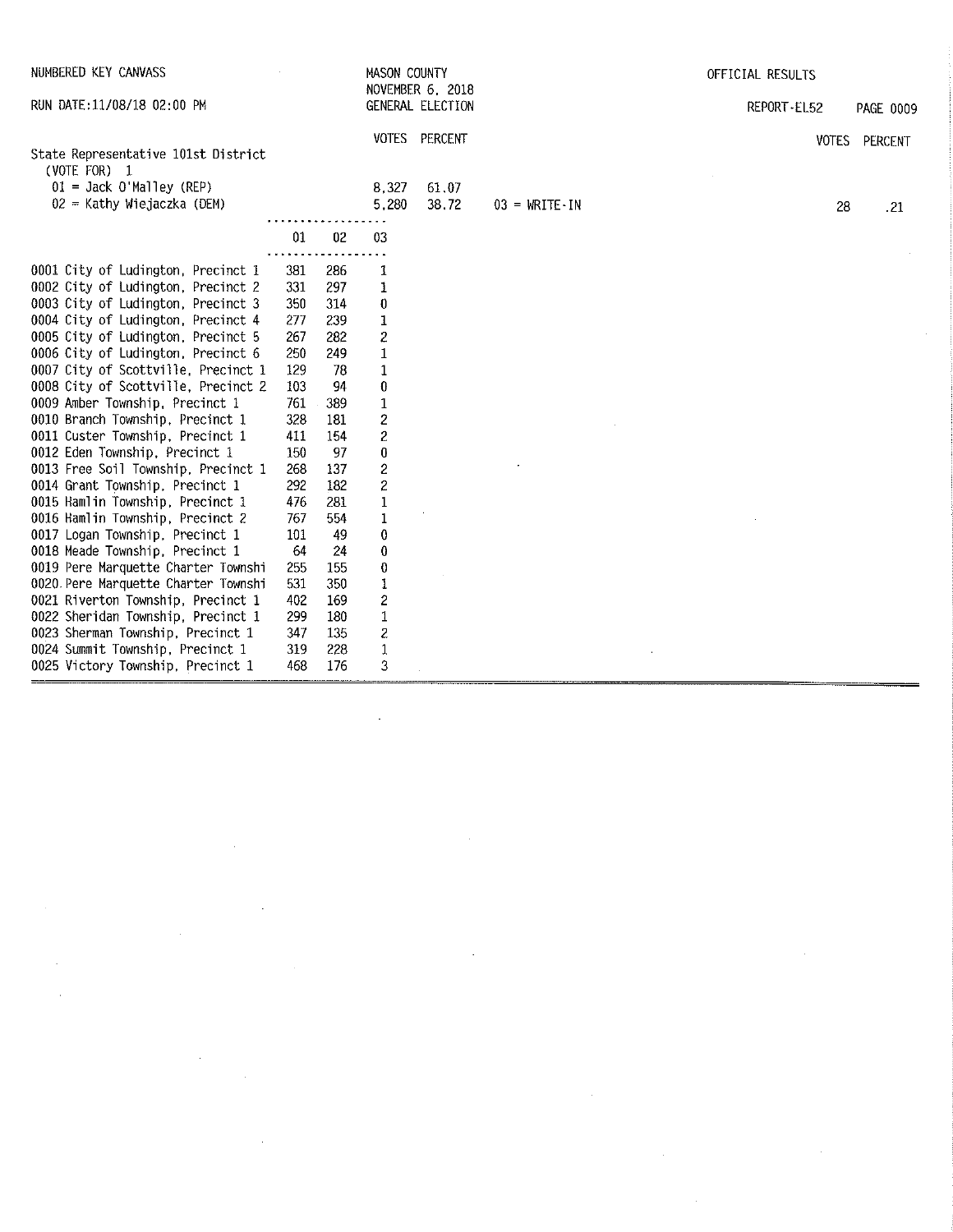| NUMBERED KEY CANVASS                                                                                                                                                                                |                          |                          |                                                | <b>MASON COUNTY</b><br>NOVEMBER 6, 2018 |                                                  |                                  |                                      |                                 |                                                                                                                                                           |                      |                               |                                       | OFFICIAL RESULTS |                                       |                                           |
|-----------------------------------------------------------------------------------------------------------------------------------------------------------------------------------------------------|--------------------------|--------------------------|------------------------------------------------|-----------------------------------------|--------------------------------------------------|----------------------------------|--------------------------------------|---------------------------------|-----------------------------------------------------------------------------------------------------------------------------------------------------------|----------------------|-------------------------------|---------------------------------------|------------------|---------------------------------------|-------------------------------------------|
| RUN DATE: 11/08/18 02:00 PM                                                                                                                                                                         |                          |                          |                                                | GENERAL ELECTION                        |                                                  |                                  |                                      |                                 |                                                                                                                                                           |                      |                               |                                       | REPORT-EL52      |                                       | PAGE 0010                                 |
| State Board of Education                                                                                                                                                                            |                          |                          | <b>VOTES</b>                                   |                                         | PERCENT                                          |                                  |                                      |                                 |                                                                                                                                                           |                      |                               |                                       |                  |                                       | VOTES PERCENT                             |
| (VOTE FOR) 2<br>$01 =$ Tami Carlone (REP)<br>$02$ = Richard Zeile (REP)<br>$03 =$ Judith P. Pritchett (DEM)<br>04 = Tiffany Tilley (DEM)<br>$05$ = Scotty Boman (LIB)<br>$06 =$ John J. Tatar (LIB) |                          |                          | 6,475<br>5,863<br>4,857<br>4,453<br>396<br>261 |                                         | 27.09<br>24.53<br>20.32<br>18.63<br>1.66<br>1.09 |                                  | $12 = \text{WRITE} \cdot \text{IN}$  |                                 | $07$ = Karen Adams (UTP)<br>$08$ = Douglas Levesque (UTP)<br>$09 =$ Sherry A. Wells (GRN)<br>$10 =$ Mary Anne Hering (WCP)<br>$11 =$ Logan R. Smith (WCP) |                      |                               |                                       |                  | 315<br>129<br>186<br>518<br>401<br>50 | 1.32<br>.54<br>.78<br>2.17<br>1.68<br>.21 |
|                                                                                                                                                                                                     | 01                       | 02                       | 03                                             | 04                                      | 05                                               | 06                               | 07                                   | 08                              | 09                                                                                                                                                        | $10\,$               | 11                            | 12                                    |                  |                                       |                                           |
| 0001 City of Ludington, Precinct 1<br>0002 City of Ludington, Precinct 2<br>0003 City of Ludington, Precinct 3<br>0004 City of Ludington, Precinct 4                                                | 317<br>271<br>299<br>197 | 287<br>241<br>264<br>171 | 261<br>271<br>281<br>213                       | 254<br>246<br>265<br>202                | -13<br>20<br>18<br>18                            | 10<br>11<br>12<br>13             | 11<br>14<br>10<br>21                 | 9<br>4<br>4<br>$\boldsymbol{6}$ | 8<br>8<br>9<br>9                                                                                                                                          | 20<br>29<br>19<br>36 | 12<br>22<br>18<br>29          | 1<br>0<br>0<br>4                      |                  |                                       |                                           |
| 0005 City of Ludington, Precinct 5<br>0006 City of Ludington, Precinct 6<br>0007 City of Scottville, Precinct 1                                                                                     | 222<br>182<br>92         | 185<br>161<br>84         | 253<br>206<br>66                               | 232<br>200<br>62                        | -9<br>21<br>-7                                   | 8<br>14<br>5                     | 8<br>13<br>5                         | 3<br>6<br>4                     | 9<br>13<br>5                                                                                                                                              | 21<br>23<br>9        | 14<br>24<br>11                | 3<br>6<br>3                           |                  |                                       |                                           |
| 0008 City of Scottville, Precinct 2<br>0009 Amber Township, Precinct 1<br>0010 Branch Township, Precinct 1                                                                                          | 85<br>598<br>235         | 63<br>526<br>204         | -73<br>386<br>159                              | 62<br>341<br>149                        | 9<br>32<br>20                                    | 3<br>20<br>14                    | $\overline{\phantom{a}}$<br>23<br>10 | $\mathbf{2}$<br>9<br>4          | $\overline{7}$<br>15<br>$\overline{7}$                                                                                                                    | 12<br>43<br>25       | 8<br>28<br>25                 | 0<br>$\mathbf 1$<br>3                 |                  |                                       |                                           |
| 0011 Custer Township, Precinct 1<br>0012 Eden Township, Precinct 1<br>0013 Free Soil Township, Precinct 1<br>0014 Grant Township, Precinct 1                                                        | 298<br>112<br>184<br>218 | 275<br>104<br>174<br>199 | 141<br>92<br>127<br>178                        | 127<br>78<br>118<br>159                 | 16<br>$\overline{7}$<br>17<br>10                 | 12<br>$\overline{c}$<br>12<br>11 | 26<br>3<br>15<br>16                  | 7<br>$\boldsymbol{2}$<br>8<br>3 | 7<br>1<br>4<br>10                                                                                                                                         | 24<br>11<br>25<br>13 | 16<br>7<br>16<br>10           | $\mathbf 1$<br>0<br>0<br>4            |                  |                                       |                                           |
| 0015 Hamlin Township, Precinct 1<br>0016 Hamlin Township, Precinct 2<br>0017 Logan Township, Precinct 1                                                                                             | 385<br>625<br>74         | 354<br>599<br>68         | 266<br>517<br>47                               | 241<br>451<br>46                        | 18<br>35<br>$\mathbf{3}$                         | 16<br>20<br>$\overline{c}$       | 17<br>25<br>$\overline{\mathbf{c}}$  | 8<br>8<br>$\overline{c}$        | 11<br>8<br>3                                                                                                                                              | 22<br>32<br>8        | 15<br>23<br>12                | $\overline{c}$<br>$\overline{c}$<br>0 |                  |                                       |                                           |
| 0018 Meade Township, Precinct 1<br>0019 Pere Marquette Charter Townshi<br>0020 Pere Marquette Charter Townshi<br>0021 Riverton Township, Precinct 1                                                 | 51<br>201<br>420<br>316  | 44<br>181<br>378<br>289  | 27<br>145<br>320<br>154                        | 18<br>137<br>282<br>155                 | 2<br>14<br>21<br>17                              | $\bf{0}$<br>9<br>21<br>10        | 1<br>11<br>14<br>12                  | 0<br>7<br>12<br>$\bar{z}$       | 1<br>2<br>13<br>4                                                                                                                                         | 8<br>5<br>25<br>20   | $\mathbf{2}$<br>7<br>22<br>10 | 0<br>2<br>4<br>1                      |                  |                                       |                                           |
| 0022 Sheridan Township, Precinct 1<br>0023 Sherman Township, Precinct 1<br>0024 Summit Township, Precinct 1<br>0025 Victory Township, Precinct 1                                                    | 216<br>258<br>261<br>358 | 201<br>236<br>245<br>330 | 175<br>125<br>206<br>168                       | 169<br>115<br>191<br>153                | 14<br>14<br>19<br>22                             | 6<br>8<br>7<br>15                | 11<br>21<br>$\cdot$ 7<br>12          | 5<br>7<br>$\overline{c}$<br>5   | 9<br>7<br>8<br>8                                                                                                                                          | 17<br>25<br>20<br>26 | 12<br>26<br>7<br>25           | 5<br>1<br>4<br>3                      |                  |                                       |                                           |

 $\label{eq:2.1} \frac{1}{2} \int_{\mathbb{R}^3} \frac{1}{\sqrt{2\pi}} \int_{\mathbb{R}^3} \frac{1}{\sqrt{2\pi}} \int_{\mathbb{R}^3} \frac{1}{\sqrt{2\pi}} \int_{\mathbb{R}^3} \frac{1}{\sqrt{2\pi}} \int_{\mathbb{R}^3} \frac{1}{\sqrt{2\pi}} \int_{\mathbb{R}^3} \frac{1}{\sqrt{2\pi}} \int_{\mathbb{R}^3} \frac{1}{\sqrt{2\pi}} \int_{\mathbb{R}^3} \frac{1}{\sqrt{2\pi}} \int_{\mathbb{R}^3}$ 

 $\label{eq:2.1} \mathcal{L}(\mathcal{L}(\mathcal{L}))=\mathcal{L}(\mathcal{L}(\mathcal{L}))=\mathcal{L}(\mathcal{L}(\mathcal{L}))=\mathcal{L}(\mathcal{L}(\mathcal{L}))=\mathcal{L}(\mathcal{L}(\mathcal{L}))=\mathcal{L}(\mathcal{L}(\mathcal{L}))=\mathcal{L}(\mathcal{L}(\mathcal{L}))=\mathcal{L}(\mathcal{L}(\mathcal{L}))=\mathcal{L}(\mathcal{L}(\mathcal{L}))=\mathcal{L}(\mathcal{L}(\mathcal{L}))=\mathcal{L}(\mathcal{L}(\mathcal{L}))=\mathcal{L}(\mathcal{L}(\$ 

 $\label{eq:2.1} \frac{1}{\sqrt{2\pi}}\int_{\mathbb{R}^3}\frac{1}{\sqrt{2\pi}}\int_{\mathbb{R}^3}\frac{1}{\sqrt{2\pi}}\int_{\mathbb{R}^3}\frac{1}{\sqrt{2\pi}}\int_{\mathbb{R}^3}\frac{1}{\sqrt{2\pi}}\int_{\mathbb{R}^3}\frac{1}{\sqrt{2\pi}}\int_{\mathbb{R}^3}\frac{1}{\sqrt{2\pi}}\int_{\mathbb{R}^3}\frac{1}{\sqrt{2\pi}}\int_{\mathbb{R}^3}\frac{1}{\sqrt{2\pi}}\int_{\mathbb{R}^3}\frac{1$ 

 $\mathcal{A}^{\mathcal{A}}$ 

 $\label{eq:2.1} \frac{1}{\sqrt{2}}\left(\frac{1}{\sqrt{2}}\right)^{2} \left(\frac{1}{\sqrt{2}}\right)^{2} \left(\frac{1}{\sqrt{2}}\right)^{2} \left(\frac{1}{\sqrt{2}}\right)^{2} \left(\frac{1}{\sqrt{2}}\right)^{2} \left(\frac{1}{\sqrt{2}}\right)^{2} \left(\frac{1}{\sqrt{2}}\right)^{2} \left(\frac{1}{\sqrt{2}}\right)^{2} \left(\frac{1}{\sqrt{2}}\right)^{2} \left(\frac{1}{\sqrt{2}}\right)^{2} \left(\frac{1}{\sqrt{2}}\right)^{2} \left(\$ 

 $\label{eq:2.1} \begin{split} \mathcal{L}_{\text{max}}(\mathbf{r}) = \mathcal{L}_{\text{max}}(\mathbf{r}) \mathcal{L}_{\text{max}}(\mathbf{r}) \,, \end{split}$ 

 $\label{eq:2.1} \mathcal{L}(\mathcal{L}) = \mathcal{L}(\mathcal{L}) \mathcal{L}(\mathcal{L}) \mathcal{L}(\mathcal{L})$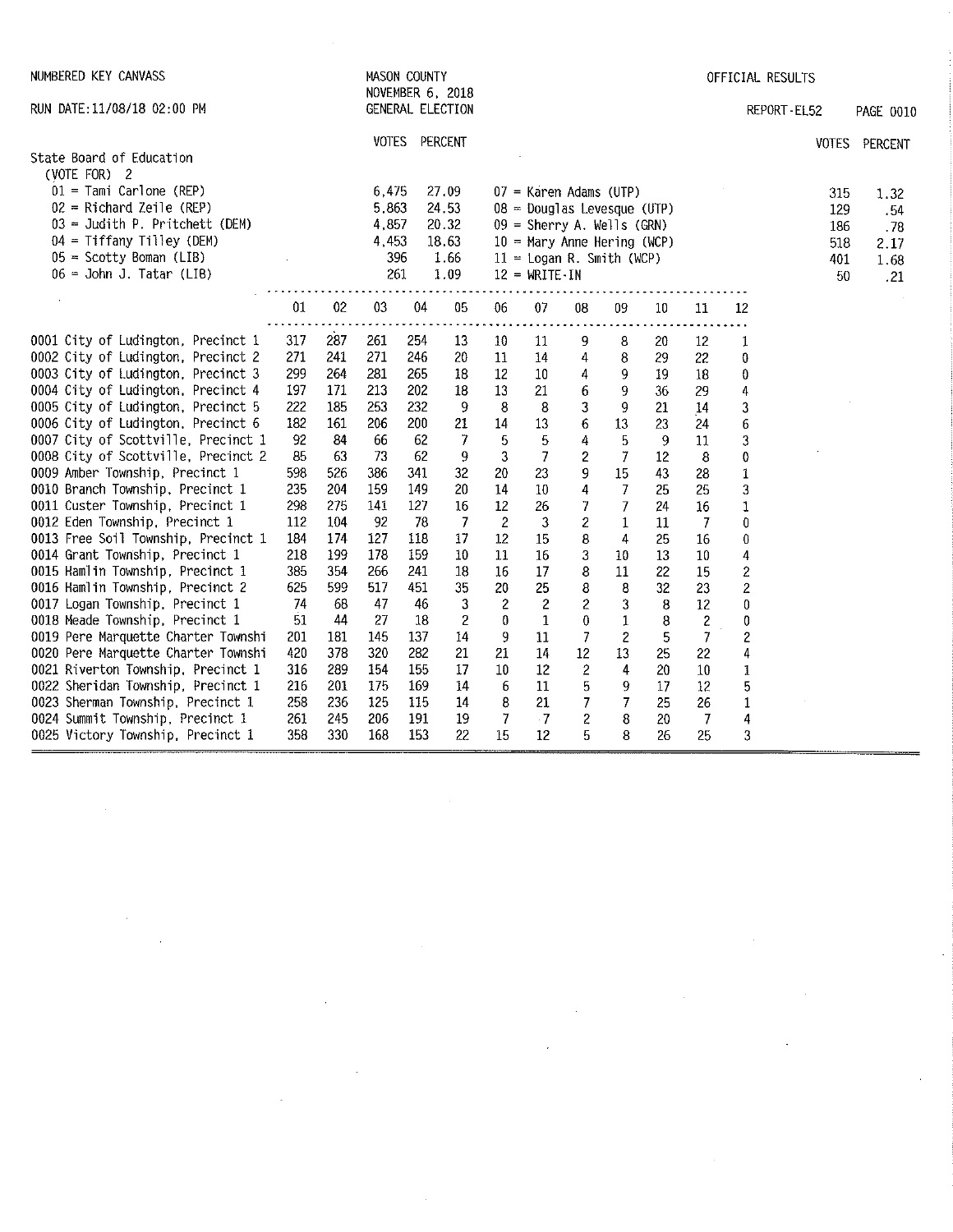| NUMBERED KEY CANVASS                                                                                                                                                                                     |            |            |                                                | <b>MASON COUNTY</b> | NOVEMBER 6, 2018                                 | OFFICIAL RESULTS |                                                                            |          |          |                                                                     |                         |                                |                                    |
|----------------------------------------------------------------------------------------------------------------------------------------------------------------------------------------------------------|------------|------------|------------------------------------------------|---------------------|--------------------------------------------------|------------------|----------------------------------------------------------------------------|----------|----------|---------------------------------------------------------------------|-------------------------|--------------------------------|------------------------------------|
| RUN DATE:11/08/18 02:00 PM                                                                                                                                                                               |            |            |                                                |                     | GENERAL ELECTION                                 |                  |                                                                            |          |          |                                                                     |                         | REPORT-EL52                    | <b>PAGE 0011</b>                   |
| University of Michigan Regent                                                                                                                                                                            |            |            |                                                | VOTES PERCENT       |                                                  |                  |                                                                            |          |          |                                                                     |                         |                                | VOTES PERCENT                      |
| (VOTE FOR) 2<br>$01$ = Andrea Fischer Newman (REP)<br>$02$ = Andrew Richner (REP)<br>$03 =$ Jordan Acker (DEM)<br>$04 = Paul Brown (DEM)$<br>$05 =$ James Lewis Hudler (LIB)<br>$06 =$ John Jascob (LIB) |            |            | 6,409<br>5,981<br>4,570<br>4,402<br>278<br>292 |                     | 27.50<br>25.67<br>19.61<br>18,89<br>1.19<br>1.25 |                  | $07 =$ Joe Sanger (UTP)<br>$09$ = Kevin A. Graves (GRN)<br>$11 = WRITE-IN$ |          |          | 08 = Crystal Van Sickle (UTP)<br>10 = Marge Katchmark Sallows (NLP) |                         | 283<br>544<br>254<br>217<br>72 | 1.21<br>2.33<br>1.09<br>.93<br>.31 |
|                                                                                                                                                                                                          | 01         | 02         | 03                                             | 04                  | 05                                               | 06               | 07                                                                         | 08       | 09       | 10                                                                  | 11                      |                                |                                    |
| 0001 City of Ludington, Precinct 1<br>0002 City of Ludington, Precinct 2                                                                                                                                 | 318<br>275 | 289<br>250 | 247<br>253                                     | 241<br>243          | 12<br>17                                         | 10<br>11         | 9<br>11                                                                    | 19<br>28 | 16<br>15 | 9<br>10                                                             | 5<br>6                  |                                |                                    |
| 0003 City of Ludington, Precinct 3                                                                                                                                                                       | 287        | 284        | 257                                            | 264                 | 12                                               | 14               | 9                                                                          | 17       | 16       | 12                                                                  | 0                       |                                |                                    |
| 0004 City of Ludington, Precinct 4                                                                                                                                                                       | 185        | 189        | 209                                            | 195                 | 16                                               | 20               | 22                                                                         | 42       | 14       | 16                                                                  | 4                       |                                |                                    |
| 0005 City of Ludington, Precinct 5                                                                                                                                                                       | 225        | 193        | 225                                            | 222                 | $\overline{7}$                                   | 6                | 9                                                                          | 24       | 11       | 13                                                                  | 6                       |                                |                                    |
| 0006 City of Ludington, Precinct 6                                                                                                                                                                       | 190        | 172        | 196                                            | 182                 | 15                                               | 19               | 13                                                                         | 32       | 14       | 12                                                                  | $\overline{c}$          |                                |                                    |
| 0007 City of Scottville, Precinct 1                                                                                                                                                                      | 85         | 90         | 57                                             | 56                  | 7                                                | 8                | 5                                                                          | 16       | 4        | 7                                                                   | 3                       |                                |                                    |
| 0008 City of Scottville, Precinct 2                                                                                                                                                                      | 82         | 74         | 78                                             | 69                  | 6                                                | 4                | 4                                                                          | 8        | 9        | $\overline{c}$                                                      | $\bf{0}$                |                                |                                    |
| 0009 Amber Township, Precinct 1                                                                                                                                                                          | 568        | 538        | 364                                            | 355                 | 21                                               | 21               | 26                                                                         | 32       | 22       | 22                                                                  | 7                       |                                |                                    |
| 0010 Branch Township, Precinct 1                                                                                                                                                                         | 239        | 207        | 163                                            | 151                 | 9                                                | 10               | 9                                                                          | 27       | 8        | 12                                                                  | 5                       |                                |                                    |
| 0011 Custer Township, Precinct 1                                                                                                                                                                         | 295        | 270        | 140                                            | 134                 | 11                                               | 13               | 14                                                                         | 19       | 8        | 12                                                                  | 1                       |                                |                                    |
| 0012 Eden Township, Precinct 1                                                                                                                                                                           | 111        | 104        | 78                                             | 83                  | 4                                                | $\overline{4}$   | 3                                                                          | 14       | 4        | 2                                                                   | 0                       |                                |                                    |
| 0013 Free Soil Township, Precinct 1                                                                                                                                                                      | 202        | 170        | 123                                            | 118                 | 7                                                | 10               | 15                                                                         | 27       | 4        | 5                                                                   | 0                       |                                |                                    |
| 0014 Grant Township, Precinct 1                                                                                                                                                                          | 216        | 208        | 173                                            | 162                 | 9                                                | 14               | 6                                                                          | 17       | 4        | 6                                                                   | 3                       |                                |                                    |
| 0015 Hamlin Township, Precinct 1                                                                                                                                                                         | 378        | 356        | 249                                            | 241                 | 17                                               | 17               | 22                                                                         | 18       | 12       | 8                                                                   | 3                       |                                |                                    |
| 0016 Hamlin Township, Precinct 2                                                                                                                                                                         | 624        | 583        | 486                                            | 444                 | 21                                               | 25               | 26                                                                         | 40       | 20       | 17                                                                  | 6                       |                                |                                    |
| 0017 Logan Township, Precinct 1                                                                                                                                                                          | 74         | 71         | 42                                             | 45                  | $\mathbf{1}$                                     | $\overline{2}$   | 5                                                                          | 9        | 4        | 3                                                                   | 0                       |                                |                                    |
| 0018 Meade Township, Precinct 1                                                                                                                                                                          | 49         | 47         | 25                                             | 22                  | $\mathbf{1}$                                     | 3                | $\bf{0}$                                                                   | 6        | 0        | 2                                                                   | 0                       |                                |                                    |
| 0019 Pere Marquette Charter Townshi                                                                                                                                                                      | 207        | 185        | 132                                            | 129                 | 8                                                | 8                | 9                                                                          | 10       | 4        | 3                                                                   | $\overline{\mathbf{c}}$ |                                |                                    |
| 0020 Pere Marquette Charter Townshi                                                                                                                                                                      | 426        | 390        | 285                                            | 272                 | 16                                               | 14               | 17                                                                         | 33       | 17       | 8                                                                   | 3                       |                                |                                    |
| 0021 Riverton Township, Precinct 1                                                                                                                                                                       | 303        | 238        | 163                                            | 147                 | 13                                               | 14               | 6                                                                          | 21       | 9        | $\overline{c}$                                                      | 3                       |                                |                                    |
| 0022 Sheridan Township, Precinct 1                                                                                                                                                                       | 210        | 198        | 172                                            | 167                 | -5                                               | 8                | 7                                                                          | 18       | 13       | 8                                                                   | 3                       |                                |                                    |
| 0023 Sherman Township, Precinct 1                                                                                                                                                                        | 251        | 246        | 105                                            | 120                 | 14                                               | 14               | 19                                                                         | 31       | 13       | 8                                                                   | $\overline{\mathbf{c}}$ |                                |                                    |
| 0024 Summit Township, Precinct 1                                                                                                                                                                         | 255        | 249        | 191                                            | 185                 | 10                                               | $\overline{7}$   | 6                                                                          | 15       | 5        | 6                                                                   | 4                       |                                |                                    |
| 0025 Victory Township, Precinct 1                                                                                                                                                                        | 354        | 330        | 157                                            | 155                 | 19                                               | 16               | 11                                                                         | 21       | 8        | 12                                                                  | 4                       |                                |                                    |

 $\label{eq:2} \frac{1}{\sqrt{2}}\int_{0}^{\infty}\frac{1}{\sqrt{2\pi}}\left(\frac{1}{\sqrt{2\pi}}\right)^{2}d\mu_{\rm{eff}}$ 

 $\label{eq:2.1} \frac{1}{\sqrt{2}}\int_{\mathbb{R}^3}\frac{1}{\sqrt{2}}\left(\frac{1}{\sqrt{2}}\right)^2\frac{1}{\sqrt{2}}\left(\frac{1}{\sqrt{2}}\right)^2\frac{1}{\sqrt{2}}\left(\frac{1}{\sqrt{2}}\right)^2\frac{1}{\sqrt{2}}\left(\frac{1}{\sqrt{2}}\right)^2.$ 

 $\frac{1}{2}$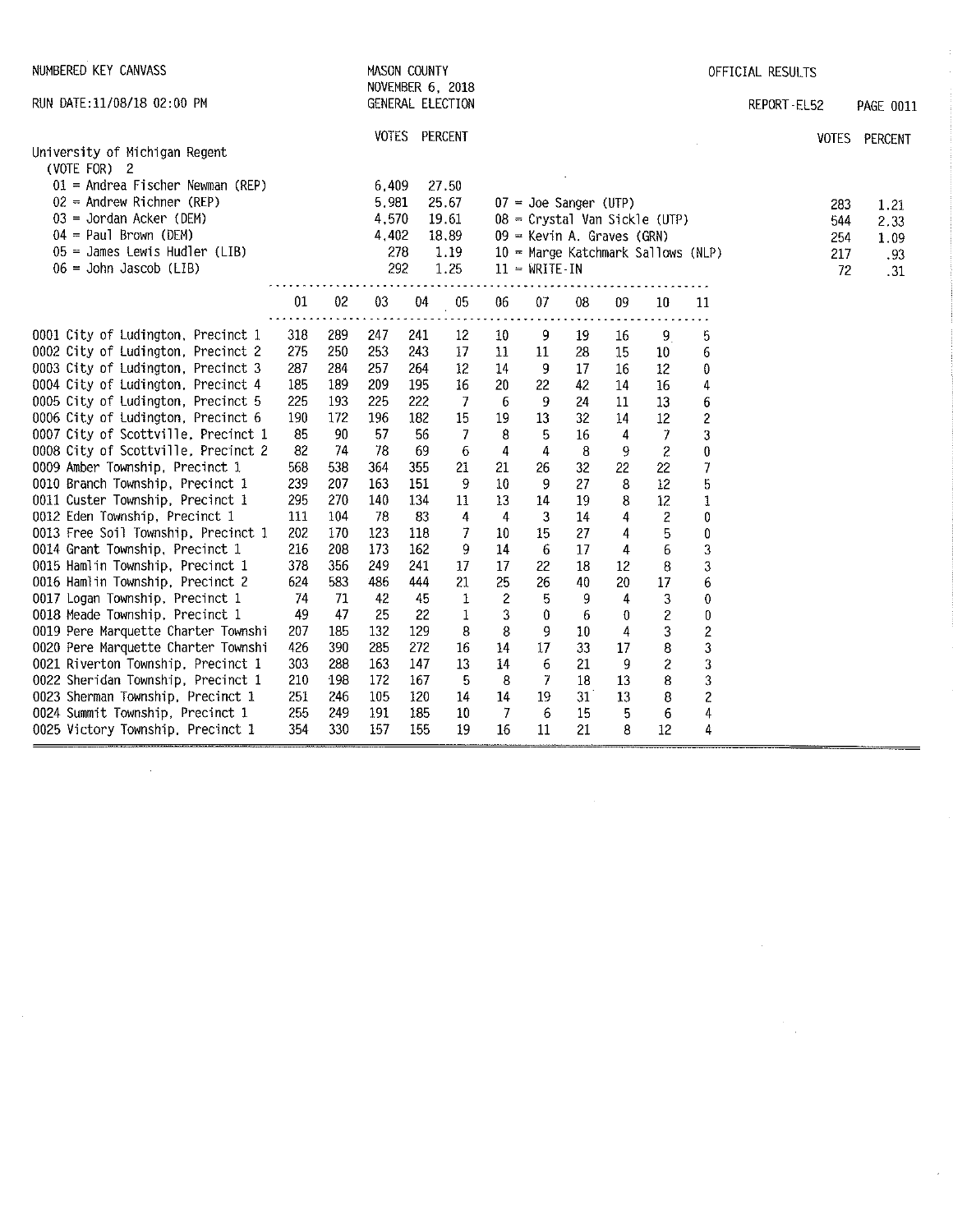| NUMBERED KEY CANVASS                                                     |            |            |              | MASON COUNTY | NOVEMBER 6, 2018 |          |                                        |                |                |                          |                         | OFFICIAL RESULTS |     |               |
|--------------------------------------------------------------------------|------------|------------|--------------|--------------|------------------|----------|----------------------------------------|----------------|----------------|--------------------------|-------------------------|------------------|-----|---------------|
| RUN DATE: 11/08/18 02:00 PM                                              |            |            |              |              | GENERAL ELECTION |          |                                        |                |                |                          |                         | REPORT-EL52      |     | PAGE 0012     |
|                                                                          |            |            | <b>VOTES</b> |              | PERCENT          |          |                                        |                |                |                          |                         |                  |     | VOTES PERCENT |
| Michigan State University Trustee<br>(VOTE FOR) 2                        |            |            |              |              |                  |          |                                        |                |                |                          |                         |                  |     |               |
| $01 =$ Dave Dutch (REP)                                                  |            |            | 6,023        |              | 25.97            |          |                                        |                |                |                          |                         |                  |     |               |
| $02$ = Mike Miller (REP)                                                 |            |            | 6,203        |              | 26.74            |          | $07$ = Janet M. Sanger (UTP)           |                |                |                          |                         |                  | 389 | 1.68          |
| 03 = Brianna T. Scott (DEM)                                              |            |            | 4,795        |              | 20.67            |          | 08 = John Paul Sanger (UTP)            |                |                |                          |                         |                  | 297 | 1.28          |
| $04 =$ Kelly Charron Tebay (DEM)                                         |            |            | 4,378        |              | 18.88            |          | 09 = Aaron Mariasy (GRN)               |                |                |                          |                         |                  | 192 | .83           |
| $05$ = Bruce Campbell (LIB)                                              |            |            | 397          |              | 1.71             |          | 10 = Bridgette R. Abraham-Guzman (NLP) |                |                |                          |                         |                  | 1/4 | .75           |
| 06 = Tim Orzechowski (LIB)                                               |            |            | 277          |              | 1.19             |          | $11 = \text{WRITE} \cdot \text{IN}$    |                |                |                          |                         |                  | 69  | .30           |
|                                                                          | 01         | 02         | 03           | 04           | 05               | 06       | 07                                     | 08             | 09             | 10                       | 11                      |                  |     |               |
|                                                                          |            |            |              |              |                  |          |                                        |                |                | .                        |                         |                  |     |               |
| 0001 City of Ludington, Precinct 1<br>0002 City of Ludington, Precinct 2 | 292<br>250 | 299<br>257 | 258<br>278   | 258<br>238   | 13<br>19         | 13<br>14 | 10                                     | 5<br>$12 \,$   | 8              | 8<br>$\overline{7}$      | 4<br>$\overline{c}$     |                  |     |               |
| 0003 City of Ludington, Precinct 3                                       | 273        | 283        | 270          | 254          | 23               | 15       | 23<br>10                               | $12 \,$        | 8<br>15        | 13                       | 0                       |                  |     |               |
| 0004 City of Ludington, Precinct 4                                       | 177        | 188        | 214          | 204          | 28               | 14       | 31                                     | 21             | 13             | $10\,$                   | 4                       |                  |     |               |
| 0005 City of Ludington, Precinct 5                                       | 197        | 207        | 245          | 218          | 16               | 6        | 14                                     | 11             | 8              | 9                        | 6                       |                  |     |               |
| 0006 City of Ludington, Precinct 6                                       | 172        | 189        | 202          | 190          | 23               | 12       | 22                                     | 15             | 7              | 8                        | 3                       |                  |     |               |
| 0007 City of Scottville, Precinct 1                                      | 79         | 89         | 63           | 59           | 10               | 7        | 10                                     | 6              | 5              | $\overline{\prime}$      | 3                       |                  |     |               |
| 0008 City of Scottville, Precinct 2                                      | 71         | 80         | 74           | 71           | 8                | 6        | 9                                      | 5              | 5              | $\overline{\mathcal{L}}$ | 0                       |                  |     |               |
| 0009 Amber Township, Precinct 1                                          | 541        | 547        | 384          | 344          | 27               | 25       | 32                                     | 21             | 18             | 18                       | 6                       |                  |     |               |
| 0010 Branch Township, Precinct 1                                         | 218        | 223        | 164          | 142          | 16               | 10       | 19                                     | 14             | 10             | 9                        | 7                       |                  |     |               |
| 0011 Custer Township, Precinct 1                                         | 294        | 282        | 149          | 129          | 14               | 8        | 17                                     | 16             | 2              | 9                        | $\mathbf 1$             |                  |     |               |
| 0012 Eden Township, Precinct 1                                           | 105        | 109        | 84           | 77           | 5                | 9        | 10                                     | $\overline{5}$ | $\overline{c}$ | 4                        | 0                       |                  |     |               |
| 0013 Free Soil Township, Precinct 1                                      | 186        | 173        | 135          | 122          | 16               | 12       | 12                                     | 12             | 4              | 4                        | 2                       |                  |     |               |
| 0014 Grant Township, Precinct 1                                          | 207        | 212        | 179          | 163          | 11               | 8        | 14                                     | 11             | 5              | 4                        | 4                       |                  |     |               |
| 0015 Hamlin Township, Precinct 1                                         | 368        | 376        | 253          | 244          | 17               | 15       | 20                                     | 17             | 11             | 4                        | 3                       |                  |     |               |
| 0016 Hamlin Township, Precinct 2                                         | 588        | 617        | 483          | 451          | 40               | 20       | 31                                     | 26             | 14             | 8                        | 3                       |                  |     |               |
| 0017 Logan Township, Precinct 1                                          | 72         | 80         | 46           | 47           | $\overline{c}$   | 1        | 3                                      | $\sqrt{2}$     | 3              | $\overline{\mathbf{c}}$  | 0                       |                  |     |               |
| 0018 Meade Township, Precinct 1                                          | 49         | 50         | 28           | 21           | $\overline{c}$   | 3        | 2                                      | 0              | 1              | 1                        | 0                       |                  |     |               |
| 0019 Pere Marquette Charter Townshi                                      | 188        | 196        | 148          | 125          | 12               | 5        | 10                                     | 7              | $\overline{c}$ | 4                        | $\overline{\mathbf{c}}$ |                  |     |               |
| 0020 Pere Marquette Charter Townshi                                      | 405        | 402        | 310          | 276          | 20               | 15       | 18                                     | $18\,$         | 12             | 5                        | $\mathbf 3$             |                  |     |               |
| 0021 Riverton Township, Precinct 1                                       | 294        | 290        | 166          | 141          | 16               | 14       | 10                                     | $\overline{7}$ | 7              | 7                        | $\overline{\mathbf{c}}$ |                  |     |               |
| 0022 Sheridan Township, Precinct 1                                       | 195        | 203        | 169          | 153          | 10               | 6        | 15                                     | 11             | 9              | 5                        | 5                       |                  |     |               |
| 0023 Sherman Township, Precinct 1                                        | 235        | 243        | 123          | 114          | 18               | 12       | 21                                     | 17             | 13             | 8                        | 3                       |                  |     |               |
| 0024 Summit Township, Precinct 1                                         | 241        | 252        | 201          | 185          | 14               | 9        | 10                                     | 8              | 5              | 6                        | $\overline{4}$          |                  |     |               |
| 0025 Victory Township, Precinct 1                                        | 326        | 356        | 169          | 152          | 17               | 18       | 16                                     | 18             | 5              | 12                       | $\mathbf{2}$            |                  |     |               |

 $\sim$   $\epsilon$ 

 $\label{eq:2} \frac{1}{\sqrt{2}}\sum_{i=1}^n\frac{1}{\sqrt{2}}\sum_{i=1}^n\frac{1}{\sqrt{2}}\sum_{i=1}^n\frac{1}{\sqrt{2}}\sum_{i=1}^n\frac{1}{\sqrt{2}}\sum_{i=1}^n\frac{1}{\sqrt{2}}\sum_{i=1}^n\frac{1}{\sqrt{2}}\sum_{i=1}^n\frac{1}{\sqrt{2}}\sum_{i=1}^n\frac{1}{\sqrt{2}}\sum_{i=1}^n\frac{1}{\sqrt{2}}\sum_{i=1}^n\frac{1}{\sqrt{2}}\sum_{i=1}^n\frac{1$ 

 $\sim 400$ 

 $\sim$ 

 $\begin{aligned} \frac{1}{\sqrt{2}}\mathbf{1}_{\mathbf{1}}\mathbf{1}_{\mathbf{1}}\mathbf{1}_{\mathbf{1}}\mathbf{1}_{\mathbf{1}}\mathbf{1}_{\mathbf{1}}\mathbf{1}_{\mathbf{1}}\mathbf{1}_{\mathbf{1}}\mathbf{1}_{\mathbf{1}}\mathbf{1}_{\mathbf{1}}\mathbf{1}_{\mathbf{1}}\mathbf{1}_{\mathbf{1}}\mathbf{1}_{\mathbf{1}}\mathbf{1}_{\mathbf{1}}\mathbf{1}_{\mathbf{1}}\mathbf{1}_{\mathbf{1}}\mathbf{1}_{\mathbf{1}}\mathbf{1}_{\mathbf{1}}\$ 

 $\sim$ 

 $\mathcal{L}^{\text{max}}_{\text{max}}$ 

 $\frac{1}{\sqrt{2}}\sum_{i=1}^{n} \frac{1}{\sqrt{2}}\left(\frac{1}{\sqrt{2}}\right)^2\left(\frac{1}{\sqrt{2}}\right)^2.$ 

 $\frac{1}{\sqrt{2}}\int_{0}^{\pi}\frac{1}{\sqrt{2}}\left( \frac{1}{\sqrt{2}}\right) \left( \frac{1}{\sqrt{2}}\right) \frac{1}{\sqrt{2}}\left( \frac{1}{\sqrt{2}}\right) \left( \frac{1}{\sqrt{2}}\right) \frac{1}{\sqrt{2}}\left( \frac{1}{\sqrt{2}}\right) \frac{1}{\sqrt{2}}\left( \frac{1}{\sqrt{2}}\right) \frac{1}{\sqrt{2}}\left( \frac{1}{\sqrt{2}}\right) \frac{1}{\sqrt{2}}\left( \frac{1}{\sqrt{2}}\right) \frac{1}{\sqrt{2}}\left( \$ 

 $\mathcal{L}_{\text{max}}$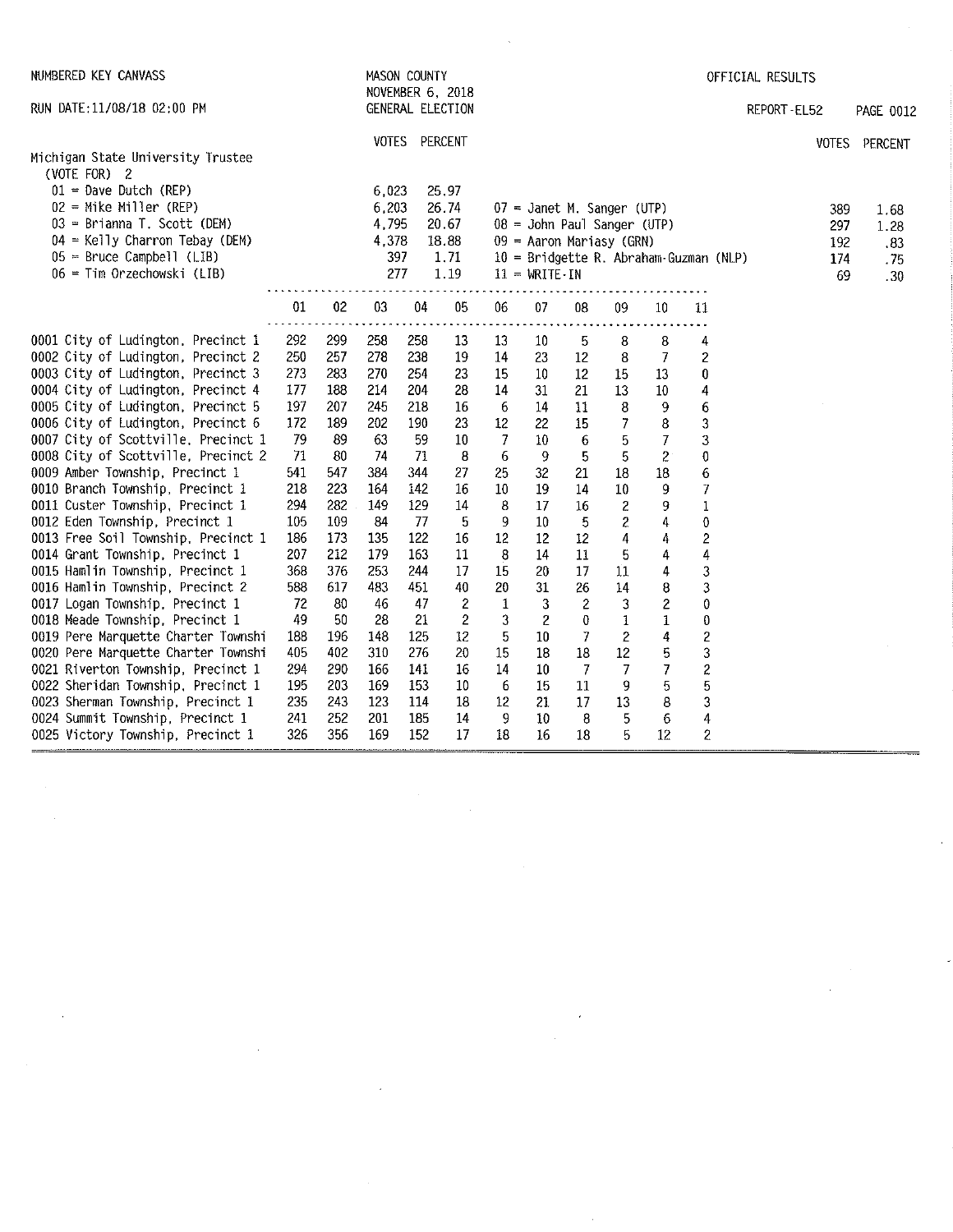| NUMBERED KEY CANVASS                                               |          |            |          | MASON COUNTY<br>NOVEMBER 6, 2018 |                 |                   |                                     |                |                                    | OFFICIAL RESULTS |               |
|--------------------------------------------------------------------|----------|------------|----------|----------------------------------|-----------------|-------------------|-------------------------------------|----------------|------------------------------------|------------------|---------------|
| RUN DATE: 11/08/18 02:00 PM                                        |          |            |          | GENERAL ELECTION                 |                 |                   |                                     |                |                                    | REPORT-EL52      | PAGE 0013     |
|                                                                    |          |            |          | VOTES PERCENT                    |                 |                   |                                     |                |                                    |                  | VOTES PERCENT |
| Wayne State University Governor<br>(VOTE FOR) 2                    |          |            |          |                                  |                 |                   |                                     |                |                                    |                  |               |
| $01$ = Diane Dunaskiss (REP)                                       |          |            | 6,253    | 27.75                            |                 |                   |                                     |                |                                    |                  |               |
| 02 = David Nicholson (REP)                                         |          |            | 5,949    | 26.40                            |                 |                   |                                     |                | $06 =$ John T. Hargenrader (LIB)   | 312              | 1.38          |
| $03 =$ Bryan C. Barnhill (DEM)                                     |          |            | 4,560    | 20.23                            |                 |                   |                                     |                | $07$ = Christine C. Schwartz (UTP) | 574              | 2.55          |
| 04 = Anil Kumar (DEM)                                              |          |            | 4,088    | 18.14                            |                 |                   |                                     |                | 08 = Marc Joseph Sosnowski (UTP)   | 336              | 1.49          |
| $05 =$ Jon Elgas (LIB)                                             |          |            | 384      |                                  | 1.70            |                   | $09 = \text{WRITE} \cdot \text{IN}$ |                |                                    | 80               | .35           |
|                                                                    | 01       | 02         | $03\,$   | 04                               | 05              | 06                | 07                                  | 08             | 09                                 |                  |               |
|                                                                    |          |            |          |                                  |                 |                   |                                     |                |                                    |                  |               |
| 0001 City of Ludington, Precinct 1                                 | 301      | 287        | 250      | 246                              | 21              | 11                | 14                                  | 8              | 6                                  |                  |               |
| 0002 City of Ludington, Precinct 2                                 | 282      | 249        | 254      | 217                              | 17              | 13                | 27                                  | 16             | 2                                  |                  |               |
| 0003 City of Ludington, Precinct 3                                 | 285      | 266        | 256      | 252                              | 26              | 17                | 18                                  | 20             | 0                                  |                  |               |
| 0004 City of Ludington, Precinct 4                                 | 189      | 182        | 208      | 189                              | 24              | 17                | 45                                  | 27             | 5                                  |                  |               |
| 0005 City of Ludington, Precinct 5                                 | 221      | 198        | 221      | 203                              | 15              | 4                 | 24                                  | 10             | $\overline{7}$                     |                  |               |
| 0006 City of Ludington, Precinct 6                                 | 179      | 177        | 196      | 184                              | 23              | 16                | 25                                  | 17             | 4                                  |                  |               |
| 0007 City of Scottville, Precinct 1                                | 86       | 82         | 65       | 47                               | 10              | 10                | 16                                  | 6              | 5                                  |                  |               |
| 0008 City of Scottville, Precinct 2                                | 82       | 71         | 71       | 64                               | 11              | 6                 | 12                                  | 8              | 0                                  |                  |               |
| 0009 Amber Township, Precinct 1                                    | 560      | 524        | 359      | 322                              | 28              | 28                | 51                                  | 26             | 8                                  |                  |               |
| 0010 Branch Township, Precinct 1                                   | 230      | 209        | 165      | 146                              | 18 <sup>1</sup> | 9                 | 24                                  | 14             | 3                                  |                  |               |
| 0011 Custer Township, Precinct 1                                   | 287      | 275        | 144      | 117                              | 12              | 10                | 24                                  | 15             | 1                                  |                  |               |
| 0012 Eden Township, Precinct 1                                     | 108      | 101        | 81       | 72                               | 6               | 4                 | 10                                  | -6             | 0                                  |                  |               |
| 0013 Free Soil Township, Precinct 1                                | 186      | 181        | 130      | 113                              | 12              | $\overline{7}$    | 26                                  | 15             | 2                                  |                  |               |
| 0014 Grant Township, Precinct 1                                    | 219      | 200        | 165      | 147                              | 11              | 12                | 23                                  | 13             | 6                                  |                  |               |
| 0015 Hamlin Township, Precinct 1                                   | 372      | 362        | 257      | 214                              | 18              | 19                | 25                                  | 17             | 3                                  |                  |               |
| 0016 Hamlin Township, Precinct 2                                   | 601      | 588<br>-77 | 466      | 422                              | 29              | 27                | 51                                  | 29             | 8                                  |                  |               |
| 0017 Logan Township, Precinct 1<br>0018 Meade Township, Precinct 1 | 76<br>50 | 49         | 46<br>26 | 39<br>18                         | $\mathbf{z}$    | 3                 | 4                                   | 4              | 0                                  |                  |               |
| 0019 Pere Marquette Charter Townshi                                | 200      | 191        | 137      | 124                              | 1<br>9.         | $\mathbf{Z}$<br>9 | 8<br>10                             | 1<br>10        | 0<br>$\overline{c}$                |                  |               |
| 0020 Pere Marquette Charter Townshi                                | 429      | 391        | 279      | 248                              | 16              | 16                | 33                                  | 18             | 3                                  |                  |               |
| 0021 Riverton Township, Precinct 1                                 | 287      | 291        | 162      | 135                              | 13              | 19                | 17                                  | $\overline{4}$ | 2                                  |                  |               |
| 0022 Sheridan Township, Precinct 1                                 | 206      | 195        | 164      | 145                              | $\overline{7}$  | -8                | 19                                  | 11             | 6                                  |                  |               |
| 0023 Sherman Township, Precinct 1                                  | 233      | 245        | 116      | 102                              | 19              | 19                | 26                                  | 17             | 2                                  |                  |               |
| 0024 Summit Township, Precinct 1                                   | 249      | 238        | 180      | 175                              | 14              | 12                | 19                                  | 8              | 4                                  |                  |               |
| 0025 Victory Township, Precinct 1                                  | 335      | 320        | 162      | 142                              | 22              | 14                | 23                                  | 16             | $\mathbf{1}$                       |                  |               |

 $\label{eq:2.1} \begin{split} \mathcal{L}_{\text{max}}(\mathcal{L}_{\text{max}}) = \mathcal{L}_{\text{max}}(\mathcal{L}_{\text{max}}) \,, \end{split}$ 

 $\sim$   $\sim$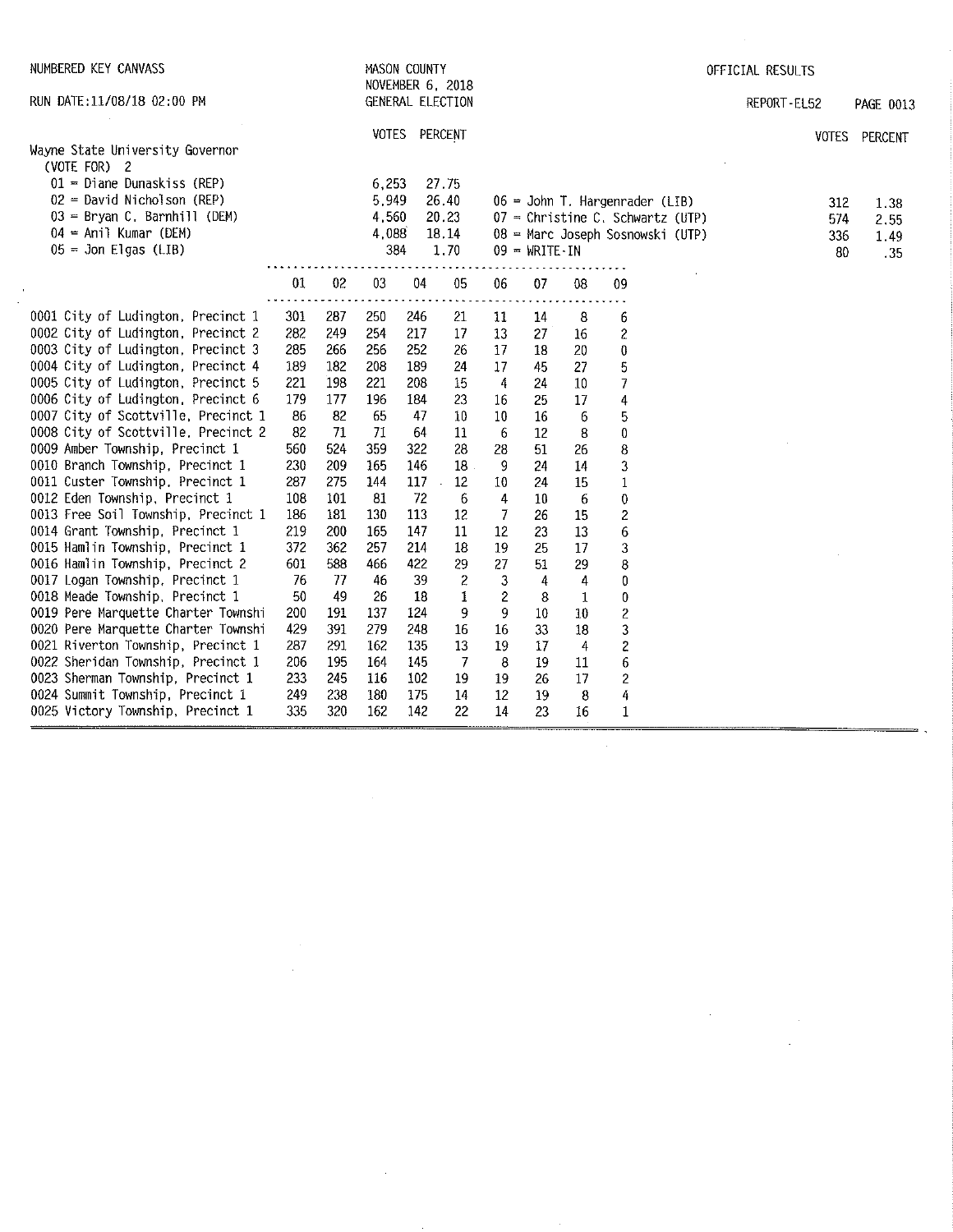| NUMBERED KEY CANVASS                                                                                           |                   |                   | MASON COUNTY | NOVEMBER 6, 2018 |                                     | OFFICIAL RESULTS |           |
|----------------------------------------------------------------------------------------------------------------|-------------------|-------------------|--------------|------------------|-------------------------------------|------------------|-----------|
| RUN DATE:11/08/18 02:00 PM                                                                                     |                   |                   |              | GENERAL ELECTION |                                     | REPORT-EL52      | PAGE 0014 |
| County Commissioner 1st District 1st District<br>(VOTE FOR)<br>$\mathbf{1}$                                    |                   |                   | VOTES        | PERCENT          |                                     | <b>VOTES</b>     | PERCENT   |
| $01 =$ Wally Taranko (REP)<br>$02$ = Logan Walworth                                                            |                   |                   | 1.286<br>579 | 68.55<br>30.86   | $03 = \text{WRITE} \cdot \text{IN}$ | 11               | .59       |
|                                                                                                                | 01                | 02 <sub>2</sub>   | -03          |                  |                                     |                  |           |
| 0001 City of Ludington, Precinct 1<br>0002 City of Ludington, Precinct 2<br>0003 City of Ludington, Precinct 3 | 463<br>421<br>402 | 179<br>180<br>220 | 4<br>2<br>5  |                  |                                     |                  |           |

 $\label{eq:2.1} \frac{1}{\sqrt{2}}\int_{\mathbb{R}^3}\frac{1}{\sqrt{2}}\left(\frac{1}{\sqrt{2}}\right)^2\frac{1}{\sqrt{2}}\left(\frac{1}{\sqrt{2}}\right)^2\frac{1}{\sqrt{2}}\left(\frac{1}{\sqrt{2}}\right)^2\frac{1}{\sqrt{2}}\left(\frac{1}{\sqrt{2}}\right)^2.$ 

 $\label{eq:2.1} \mathcal{L}(\mathcal{L}^{\text{max}}_{\mathcal{L}}(\mathcal{L}^{\text{max}}_{\mathcal{L}}),\mathcal{L}^{\text{max}}_{\mathcal{L}}(\mathcal{L}^{\text{max}}_{\mathcal{L}}))$ 

 $\label{eq:2.1} \frac{1}{\sqrt{2}}\left(\frac{1}{\sqrt{2}}\right)^{2} \left(\frac{1}{\sqrt{2}}\right)^{2} \left(\frac{1}{\sqrt{2}}\right)^{2} \left(\frac{1}{\sqrt{2}}\right)^{2} \left(\frac{1}{\sqrt{2}}\right)^{2} \left(\frac{1}{\sqrt{2}}\right)^{2} \left(\frac{1}{\sqrt{2}}\right)^{2} \left(\frac{1}{\sqrt{2}}\right)^{2} \left(\frac{1}{\sqrt{2}}\right)^{2} \left(\frac{1}{\sqrt{2}}\right)^{2} \left(\frac{1}{\sqrt{2}}\right)^{2} \left(\$ 

 $\label{eq:2.1} \frac{1}{\sqrt{2}}\int_{\mathbb{R}^3}\frac{1}{\sqrt{2}}\left(\frac{1}{\sqrt{2}}\right)^2\frac{1}{\sqrt{2}}\left(\frac{1}{\sqrt{2}}\right)^2\frac{1}{\sqrt{2}}\left(\frac{1}{\sqrt{2}}\right)^2.$ 

 $\label{eq:2.1} \frac{1}{\sqrt{2}}\int_{0}^{\infty}\frac{1}{\sqrt{2\pi}}\left(\frac{1}{\sqrt{2\pi}}\right)^{2}d\mu_{\rm{eff}}\,d\mu_{\rm{eff}}$ 

 $\mathcal{A}^{\mathcal{A}}$ 

 $\hat{\mathcal{L}}$ 

 $\mathcal{A}$ 

 $\label{eq:2.1} \frac{1}{\sqrt{2}}\left(\frac{1}{\sqrt{2}}\right)^{2} \left(\frac{1}{\sqrt{2}}\right)^{2} \left(\frac{1}{\sqrt{2}}\right)^{2} \left(\frac{1}{\sqrt{2}}\right)^{2} \left(\frac{1}{\sqrt{2}}\right)^{2} \left(\frac{1}{\sqrt{2}}\right)^{2} \left(\frac{1}{\sqrt{2}}\right)^{2} \left(\frac{1}{\sqrt{2}}\right)^{2} \left(\frac{1}{\sqrt{2}}\right)^{2} \left(\frac{1}{\sqrt{2}}\right)^{2} \left(\frac{1}{\sqrt{2}}\right)^{2} \left(\$ 

 $\label{eq:2.1} \frac{1}{\sqrt{2}}\left(\frac{1}{\sqrt{2}}\right)^{2} \left(\frac{1}{\sqrt{2}}\right)^{2} \left(\frac{1}{\sqrt{2}}\right)^{2} \left(\frac{1}{\sqrt{2}}\right)^{2} \left(\frac{1}{\sqrt{2}}\right)^{2} \left(\frac{1}{\sqrt{2}}\right)^{2} \left(\frac{1}{\sqrt{2}}\right)^{2} \left(\frac{1}{\sqrt{2}}\right)^{2} \left(\frac{1}{\sqrt{2}}\right)^{2} \left(\frac{1}{\sqrt{2}}\right)^{2} \left(\frac{1}{\sqrt{2}}\right)^{2} \left(\$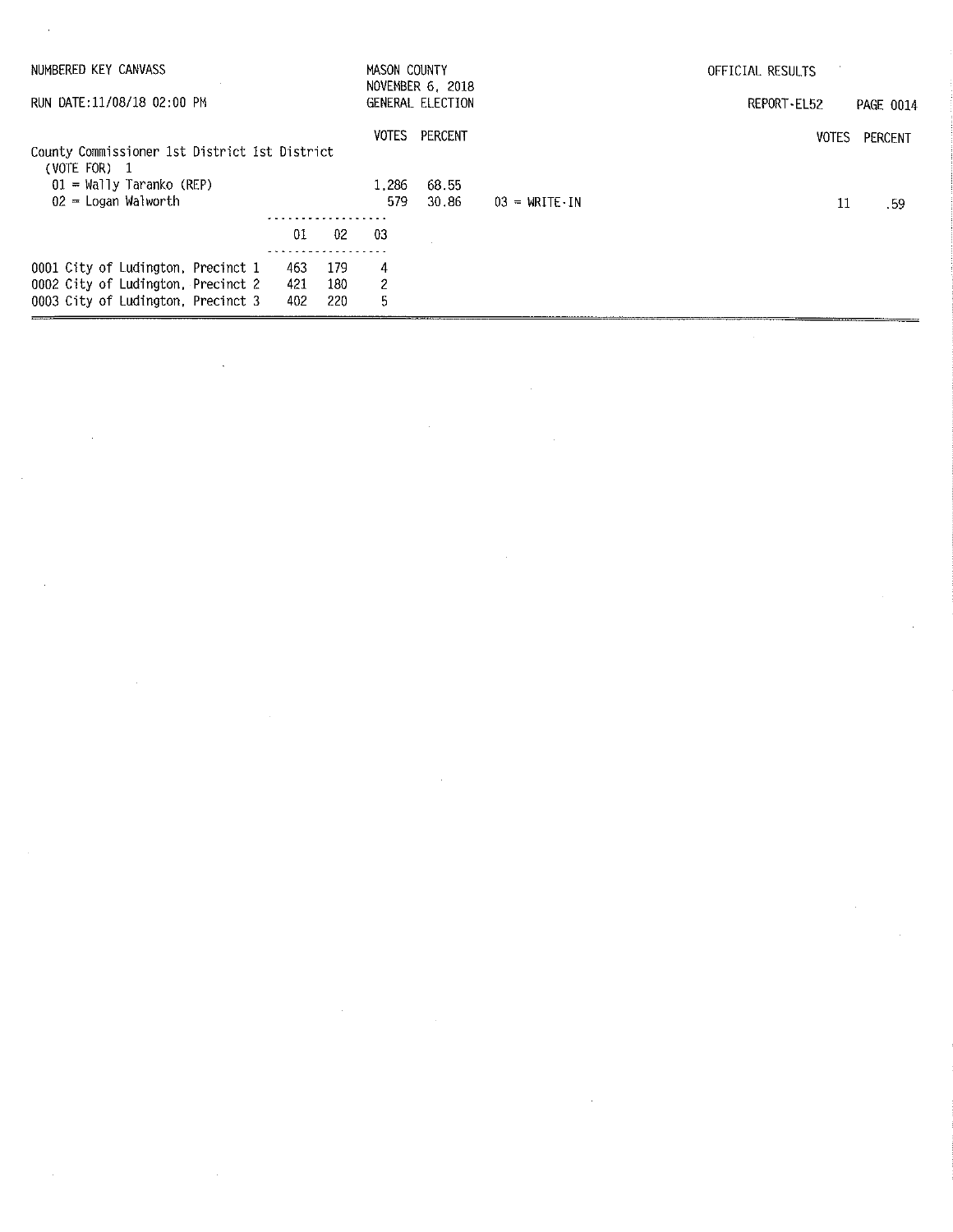| NUMBERED KEY CANVASS                                                                                                                                        | MASON COUNTY          | NOVEMBER 6, 2018         | OFFICIAL RESULTS         |
|-------------------------------------------------------------------------------------------------------------------------------------------------------------|-----------------------|--------------------------|--------------------------|
| RUN DATE:11/08/18 02:00 PM                                                                                                                                  |                       | GENERAL ELECTION         | REPORT-EL52<br>PAGE 0015 |
| County Commissioner 2nd District 2nd District<br>(VOTE FOR) 1<br>$01 - Gary E$ . Castonia (REP)<br>$02 = \text{WRITE} \cdot \text{IN}$                      | VOTES<br>1.172<br>53. | PERCENT<br>95.67<br>4.33 |                          |
| .                                                                                                                                                           |                       |                          |                          |
| 01<br>-02                                                                                                                                                   |                       |                          |                          |
| .<br>0004 City of Ludington, Precinct 4<br>10<br>416<br>0005 City of Ludington, Precinct 5<br>393<br>-24<br>363<br>0006 City of Ludington, Precinct 6<br>19 |                       |                          |                          |

 $\label{eq:2.1} \mathcal{L}(\mathcal{L}^{\text{max}}_{\text{max}}(\mathcal{L}^{\text{max}}_{\text{max}}), \mathcal{L}^{\text{max}}_{\text{max}}(\mathcal{L}^{\text{max}}_{\text{max}}))$ 

 $\label{eq:2.1} \frac{1}{2}\sum_{i=1}^n\frac{1}{2}\left(\frac{1}{2}\sum_{i=1}^n\frac{1}{2}\sum_{i=1}^n\frac{1}{2}\sum_{i=1}^n\frac{1}{2}\sum_{i=1}^n\frac{1}{2}\sum_{i=1}^n\frac{1}{2}\sum_{i=1}^n\frac{1}{2}\sum_{i=1}^n\frac{1}{2}\sum_{i=1}^n\frac{1}{2}\sum_{i=1}^n\frac{1}{2}\sum_{i=1}^n\frac{1}{2}\sum_{i=1}^n\frac{1}{2}\sum_{i=1}^n\frac{1}{2}\sum$ 

 $\label{eq:2.1} \frac{1}{\sqrt{2\pi}}\sum_{i=1}^n\frac{1}{\sqrt{2\pi}}\sum_{i=1}^n\frac{1}{\sqrt{2\pi}}\sum_{i=1}^n\frac{1}{\sqrt{2\pi}}\sum_{i=1}^n\frac{1}{\sqrt{2\pi}}\sum_{i=1}^n\frac{1}{\sqrt{2\pi}}\sum_{i=1}^n\frac{1}{\sqrt{2\pi}}\sum_{i=1}^n\frac{1}{\sqrt{2\pi}}\sum_{i=1}^n\frac{1}{\sqrt{2\pi}}\sum_{i=1}^n\frac{1}{\sqrt{2\pi}}\sum_{i=1}^n\$ 

 $\mathcal{L}^{\text{max}}_{\text{max}}$  and  $\mathcal{L}^{\text{max}}_{\text{max}}$ 

 $\sim$ 

 $\label{eq:2.1} \frac{1}{2} \int_{\mathbb{R}^3} \frac{1}{\sqrt{2}} \, \frac{1}{\sqrt{2}} \, \frac{1}{\sqrt{2}} \, \frac{1}{\sqrt{2}} \, \frac{1}{\sqrt{2}} \, \frac{1}{\sqrt{2}} \, \frac{1}{\sqrt{2}} \, \frac{1}{\sqrt{2}} \, \frac{1}{\sqrt{2}} \, \frac{1}{\sqrt{2}} \, \frac{1}{\sqrt{2}} \, \frac{1}{\sqrt{2}} \, \frac{1}{\sqrt{2}} \, \frac{1}{\sqrt{2}} \, \frac{1}{\sqrt{2}} \, \frac{1}{\sqrt{2}} \,$ 

 $\label{eq:2.1} \frac{1}{\sqrt{2}}\left(\frac{1}{\sqrt{2}}\right)^{2} \left(\frac{1}{\sqrt{2}}\right)^{2} \left(\frac{1}{\sqrt{2}}\right)^{2} \left(\frac{1}{\sqrt{2}}\right)^{2} \left(\frac{1}{\sqrt{2}}\right)^{2} \left(\frac{1}{\sqrt{2}}\right)^{2} \left(\frac{1}{\sqrt{2}}\right)^{2} \left(\frac{1}{\sqrt{2}}\right)^{2} \left(\frac{1}{\sqrt{2}}\right)^{2} \left(\frac{1}{\sqrt{2}}\right)^{2} \left(\frac{1}{\sqrt{2}}\right)^{2} \left(\$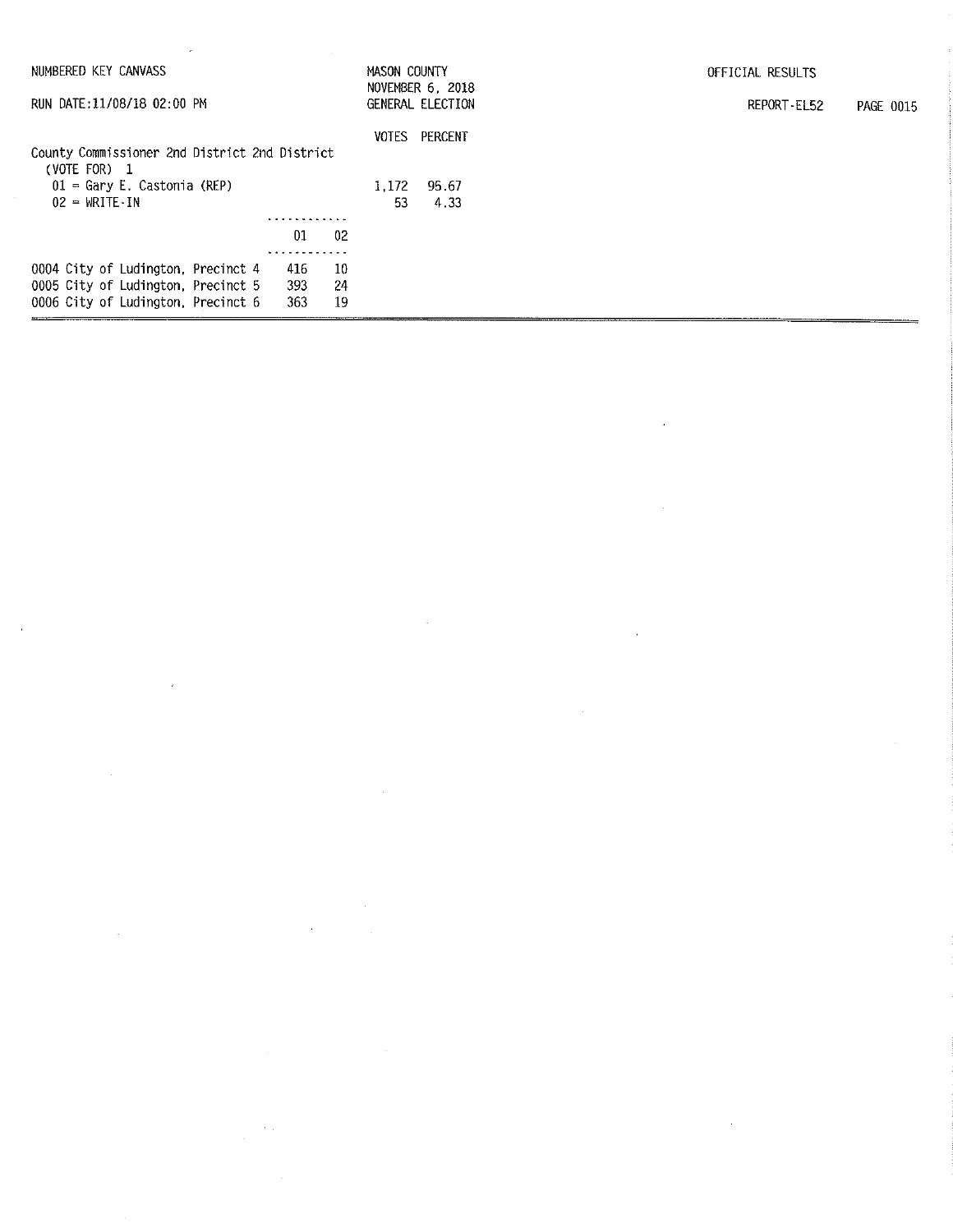| NUMBERED KEY CANVASS                                                                                    |                   |                   | MASON COUNTY | NOVEMBER 6, 2018 |                                     | OFFICIAL RESULTS |           |  |
|---------------------------------------------------------------------------------------------------------|-------------------|-------------------|--------------|------------------|-------------------------------------|------------------|-----------|--|
| RUN DATE:11/08/18 02:00 PM                                                                              |                   |                   |              | GENERAL ELECTION |                                     | REPORT-EL52      | PAGE 0016 |  |
| County Commissioner 3rd District 3rd District<br>(VOTE FOR) 1                                           |                   |                   | VOTES        | PERCENT          |                                     | <b>VOTES</b>     | PERCENT   |  |
| $01$ = Charles Lange (REP)                                                                              |                   |                   | 1.426        | 59.42            |                                     |                  |           |  |
| $02$ = Eric D. Lund                                                                                     |                   |                   | 965          | 40.21            | $03 = \text{WRITE} \cdot \text{IN}$ | 9                | .38       |  |
|                                                                                                         |                   |                   |              |                  |                                     |                  |           |  |
|                                                                                                         | 01                | 02                | -03          |                  |                                     |                  |           |  |
| 0014 Grant Township, Precinct 1<br>0015 Hamlin Township, Precinct 1<br>0016 Hamlin Township, Precinct 2 | 242<br>445<br>739 | 189<br>264<br>512 | 3<br>2<br>4  |                  |                                     |                  |           |  |

 $\label{eq:2.1} \frac{1}{\sqrt{2}}\int_{\mathbb{R}^3}\frac{1}{\sqrt{2}}\left(\frac{1}{\sqrt{2}}\int_{\mathbb{R}^3}\frac{1}{\sqrt{2}}\left(\frac{1}{\sqrt{2}}\int_{\mathbb{R}^3}\frac{1}{\sqrt{2}}\left(\frac{1}{\sqrt{2}}\int_{\mathbb{R}^3}\frac{1}{\sqrt{2}}\right)\frac{1}{\sqrt{2}}\right)\frac{1}{\sqrt{2}}\right)=\frac{1}{2}\int_{\mathbb{R}^3}\frac{1}{\sqrt{2}}\int_{\mathbb{R}^3}\frac{1}{\sqrt{2}}\frac{1}{\$ 

 $\label{eq:2.1} \mathcal{L}(\mathcal{L}) = \mathcal{L}(\mathcal{L}) = \mathcal{L}(\mathcal{L}) = \mathcal{L}(\mathcal{L}) = \mathcal{L}(\mathcal{L}) = \mathcal{L}(\mathcal{L})$ 

 $\label{eq:2.1} \mathcal{L}(\mathcal{L}^{\mathcal{L}}_{\mathcal{L}}(\mathcal{L}^{\mathcal{L}}_{\mathcal{L}})) = \mathcal{L}(\mathcal{L}^{\mathcal{L}}_{\mathcal{L}}(\mathcal{L}^{\mathcal{L}}_{\mathcal{L}})) = \mathcal{L}(\mathcal{L}^{\mathcal{L}}_{\mathcal{L}}(\mathcal{L}^{\mathcal{L}}_{\mathcal{L}}))$ 

 $\label{eq:2.1} \frac{1}{\sqrt{2}}\int_{\mathbb{R}^3}\frac{1}{\sqrt{2}}\left(\frac{1}{\sqrt{2}}\right)^2\frac{1}{\sqrt{2}}\left(\frac{1}{\sqrt{2}}\right)^2\frac{1}{\sqrt{2}}\left(\frac{1}{\sqrt{2}}\right)^2\frac{1}{\sqrt{2}}\left(\frac{1}{\sqrt{2}}\right)^2\frac{1}{\sqrt{2}}\left(\frac{1}{\sqrt{2}}\right)^2.$ 

 $\label{eq:2.1} \frac{1}{2} \sum_{i=1}^n \frac{1}{2} \sum_{j=1}^n \frac{1}{2} \sum_{j=1}^n \frac{1}{2} \sum_{j=1}^n \frac{1}{2} \sum_{j=1}^n \frac{1}{2} \sum_{j=1}^n \frac{1}{2} \sum_{j=1}^n \frac{1}{2} \sum_{j=1}^n \frac{1}{2} \sum_{j=1}^n \frac{1}{2} \sum_{j=1}^n \frac{1}{2} \sum_{j=1}^n \frac{1}{2} \sum_{j=1}^n \frac{1}{2} \sum_{j=1}^n \frac{$ 

 $\sim$   $\sim$ 

 $\label{eq:2.1} \frac{1}{\sqrt{2}}\sum_{i=1}^n\frac{1}{\sqrt{2}}\sum_{i=1}^n\frac{1}{\sqrt{2}}\sum_{i=1}^n\frac{1}{\sqrt{2}}\sum_{i=1}^n\frac{1}{\sqrt{2}}\sum_{i=1}^n\frac{1}{\sqrt{2}}\sum_{i=1}^n\frac{1}{\sqrt{2}}\sum_{i=1}^n\frac{1}{\sqrt{2}}\sum_{i=1}^n\frac{1}{\sqrt{2}}\sum_{i=1}^n\frac{1}{\sqrt{2}}\sum_{i=1}^n\frac{1}{\sqrt{2}}\sum_{i=1}^n\frac$ 

 $\label{eq:2.1} \frac{1}{\sqrt{2}}\int_{0}^{\infty}\frac{1}{\sqrt{2\pi}}\left(\frac{1}{\sqrt{2\pi}}\right)^{2\alpha} \frac{1}{\sqrt{2\pi}}\int_{0}^{\infty}\frac{1}{\sqrt{2\pi}}\left(\frac{1}{\sqrt{2\pi}}\right)^{\alpha} \frac{1}{\sqrt{2\pi}}\frac{1}{\sqrt{2\pi}}\int_{0}^{\infty}\frac{1}{\sqrt{2\pi}}\frac{1}{\sqrt{2\pi}}\frac{1}{\sqrt{2\pi}}\frac{1}{\sqrt{2\pi}}\frac{1}{\sqrt{2\pi}}\frac{1}{\sqrt{2\pi}}$ 

 $\sim$   $\sim$ 

 $\label{eq:2.1} \frac{1}{\sqrt{2}}\int_{\mathbb{R}^3}\frac{1}{\sqrt{2}}\left(\frac{1}{\sqrt{2}}\right)^2\frac{1}{\sqrt{2}}\left(\frac{1}{\sqrt{2}}\right)^2\frac{1}{\sqrt{2}}\left(\frac{1}{\sqrt{2}}\right)^2\frac{1}{\sqrt{2}}\left(\frac{1}{\sqrt{2}}\right)^2.$ 

 $\mathcal{L}^{\text{max}}_{\text{max}}$ 

 $\label{eq:2.1} \frac{1}{\sqrt{2}}\left(\frac{1}{\sqrt{2}}\right)^{2} \left(\frac{1}{\sqrt{2}}\right)^{2} \left(\frac{1}{\sqrt{2}}\right)^{2} \left(\frac{1}{\sqrt{2}}\right)^{2} \left(\frac{1}{\sqrt{2}}\right)^{2} \left(\frac{1}{\sqrt{2}}\right)^{2} \left(\frac{1}{\sqrt{2}}\right)^{2} \left(\frac{1}{\sqrt{2}}\right)^{2} \left(\frac{1}{\sqrt{2}}\right)^{2} \left(\frac{1}{\sqrt{2}}\right)^{2} \left(\frac{1}{\sqrt{2}}\right)^{2} \left(\$ 

 $\Delta \sim 10^4$ 

 $\label{eq:2.1} \frac{1}{\sqrt{2}}\left(\frac{1}{\sqrt{2}}\right)^{2} \left(\frac{1}{\sqrt{2}}\right)^{2} \left(\frac{1}{\sqrt{2}}\right)^{2} \left(\frac{1}{\sqrt{2}}\right)^{2} \left(\frac{1}{\sqrt{2}}\right)^{2} \left(\frac{1}{\sqrt{2}}\right)^{2} \left(\frac{1}{\sqrt{2}}\right)^{2} \left(\frac{1}{\sqrt{2}}\right)^{2} \left(\frac{1}{\sqrt{2}}\right)^{2} \left(\frac{1}{\sqrt{2}}\right)^{2} \left(\frac{1}{\sqrt{2}}\right)^{2} \left(\$ 

 $\frac{1}{2}$  .

 $\label{eq:2.1} \frac{1}{\sqrt{2}}\int_{0}^{\infty}\frac{1}{\sqrt{2\pi}}\left(\frac{1}{\sqrt{2\pi}}\int_{0}^{\infty}\frac{1}{\sqrt{2\pi}}\left(\frac{1}{\sqrt{2\pi}}\right)\frac{1}{\sqrt{2\pi}}\right)\frac{d\omega}{\omega}d\omega.$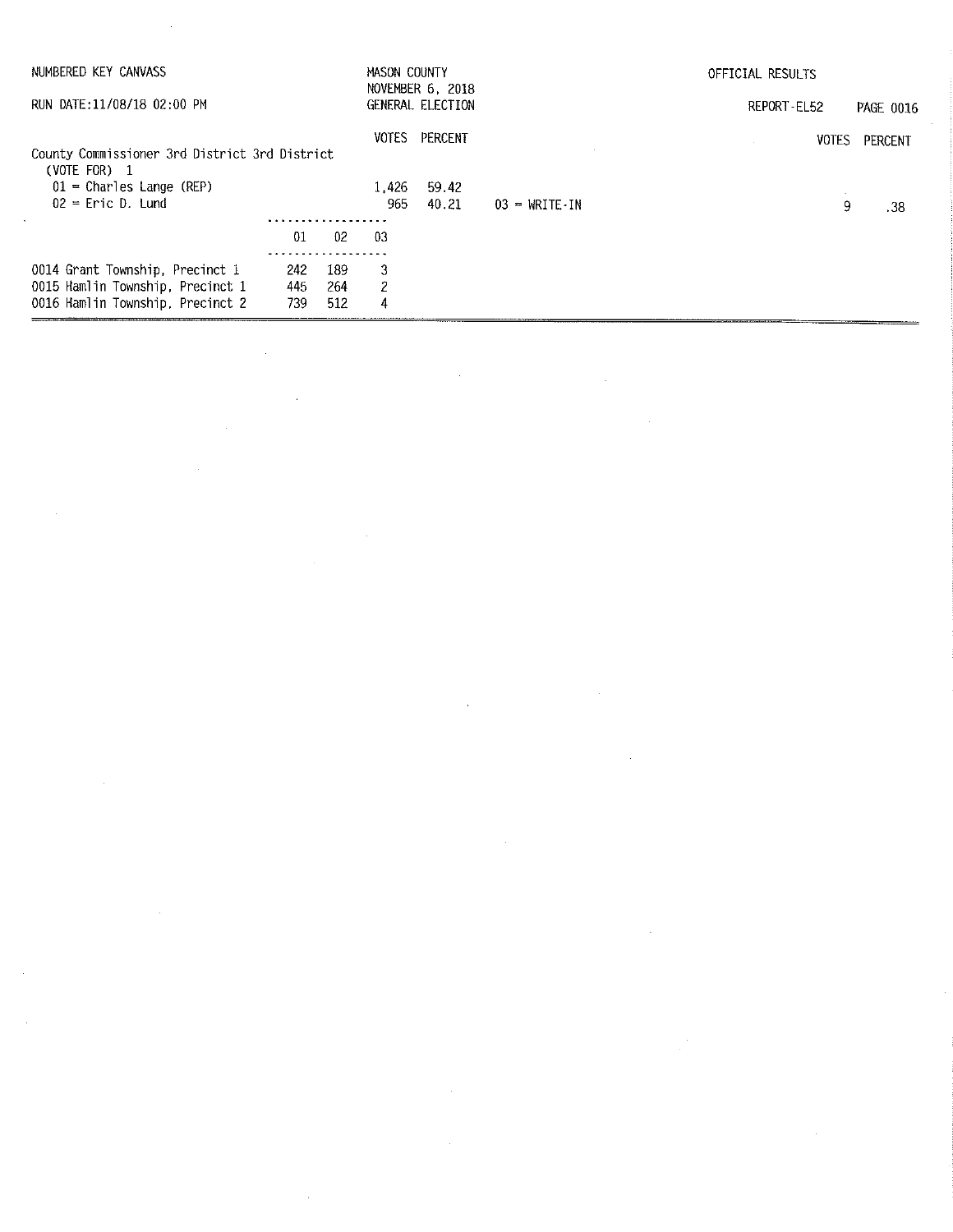| NUMBERED KEY CANVASS                                                   |                        | MASON COUNTY | NOVEMBER 6, 2018 | OFFICIAL RESULTS         |
|------------------------------------------------------------------------|------------------------|--------------|------------------|--------------------------|
| RUN DATE:11/08/18 02:00 PM                                             |                        |              | GENERAL ELECTION | REPORT-EL52<br>PAGE 0017 |
| County Commissioner 4th District 4th District<br>(VOTE FOR) 1          |                        | VOTES        | PERCENT          |                          |
| $01$ = Lewis G. Squires (REP)<br>$02 = \text{WRITE}$ -IN               |                        | 1.647<br>65  | 96.20<br>3.80    |                          |
|                                                                        |                        |              |                  |                          |
|                                                                        | 02<br>01               |              |                  |                          |
| 0009 Amber Township, Precinct 1<br>0020 Pere Marquette Charter Townshi | 938<br>36<br>29<br>709 |              |                  |                          |

 $\label{eq:2.1} \frac{1}{\sqrt{2}}\int_{\mathbb{R}^3}\frac{1}{\sqrt{2}}\left(\frac{1}{\sqrt{2}}\right)^2\frac{1}{\sqrt{2}}\left(\frac{1}{\sqrt{2}}\right)^2\frac{1}{\sqrt{2}}\left(\frac{1}{\sqrt{2}}\right)^2\frac{1}{\sqrt{2}}\left(\frac{1}{\sqrt{2}}\right)^2.$ 

 $\label{eq:2.1} \begin{split} \mathcal{L}_{\text{max}}(\mathbf{r}) & = \frac{1}{2} \mathcal{L}_{\text{max}}(\mathbf{r}) \mathcal{L}_{\text{max}}(\mathbf{r}) \\ & = \frac{1}{2} \mathcal{L}_{\text{max}}(\mathbf{r}) \mathcal{L}_{\text{max}}(\mathbf{r}) \mathcal{L}_{\text{max}}(\mathbf{r}) \mathcal{L}_{\text{max}}(\mathbf{r}) \mathcal{L}_{\text{max}}(\mathbf{r}) \mathcal{L}_{\text{max}}(\mathbf{r}) \mathcal{L}_{\text{max}}(\mathbf{r}) \mathcal{L}_{\text{max}}(\mathbf{r})$ 

 $\sim$   $\omega$ 

 $\frac{1}{2} \frac{1}{2} \frac{1}{2} \frac{1}{2} \frac{1}{2}$ 

 $\sim 10^{-11}$ 

 $\label{eq:2.1} \frac{1}{\sqrt{2}}\left(\frac{1}{\sqrt{2}}\right)^{2} \left(\frac{1}{\sqrt{2}}\right)^{2} \left(\frac{1}{\sqrt{2}}\right)^{2} \left(\frac{1}{\sqrt{2}}\right)^{2} \left(\frac{1}{\sqrt{2}}\right)^{2} \left(\frac{1}{\sqrt{2}}\right)^{2} \left(\frac{1}{\sqrt{2}}\right)^{2} \left(\frac{1}{\sqrt{2}}\right)^{2} \left(\frac{1}{\sqrt{2}}\right)^{2} \left(\frac{1}{\sqrt{2}}\right)^{2} \left(\frac{1}{\sqrt{2}}\right)^{2} \left(\$ 

 $\sim 10^{-10}$ 

 $\frac{1}{2}$ 

 $\label{eq:2.1} \frac{1}{\sqrt{2\pi}}\int_{\mathbb{R}^3} \frac{d\mu}{\sqrt{2\pi}} \left( \frac{d\mu}{\sqrt{2\pi}} \right)^2 \frac{d\mu}{\sqrt{2\pi}} \frac{d\mu}{\sqrt{2\pi}} \frac{d\mu}{\sqrt{2\pi}} \frac{d\mu}{\sqrt{2\pi}} \frac{d\mu}{\sqrt{2\pi}} \frac{d\mu}{\sqrt{2\pi}} \frac{d\mu}{\sqrt{2\pi}} \frac{d\mu}{\sqrt{2\pi}} \frac{d\mu}{\sqrt{2\pi}} \frac{d\mu}{\sqrt{2\pi}} \frac{d\mu}{\sqrt{2\$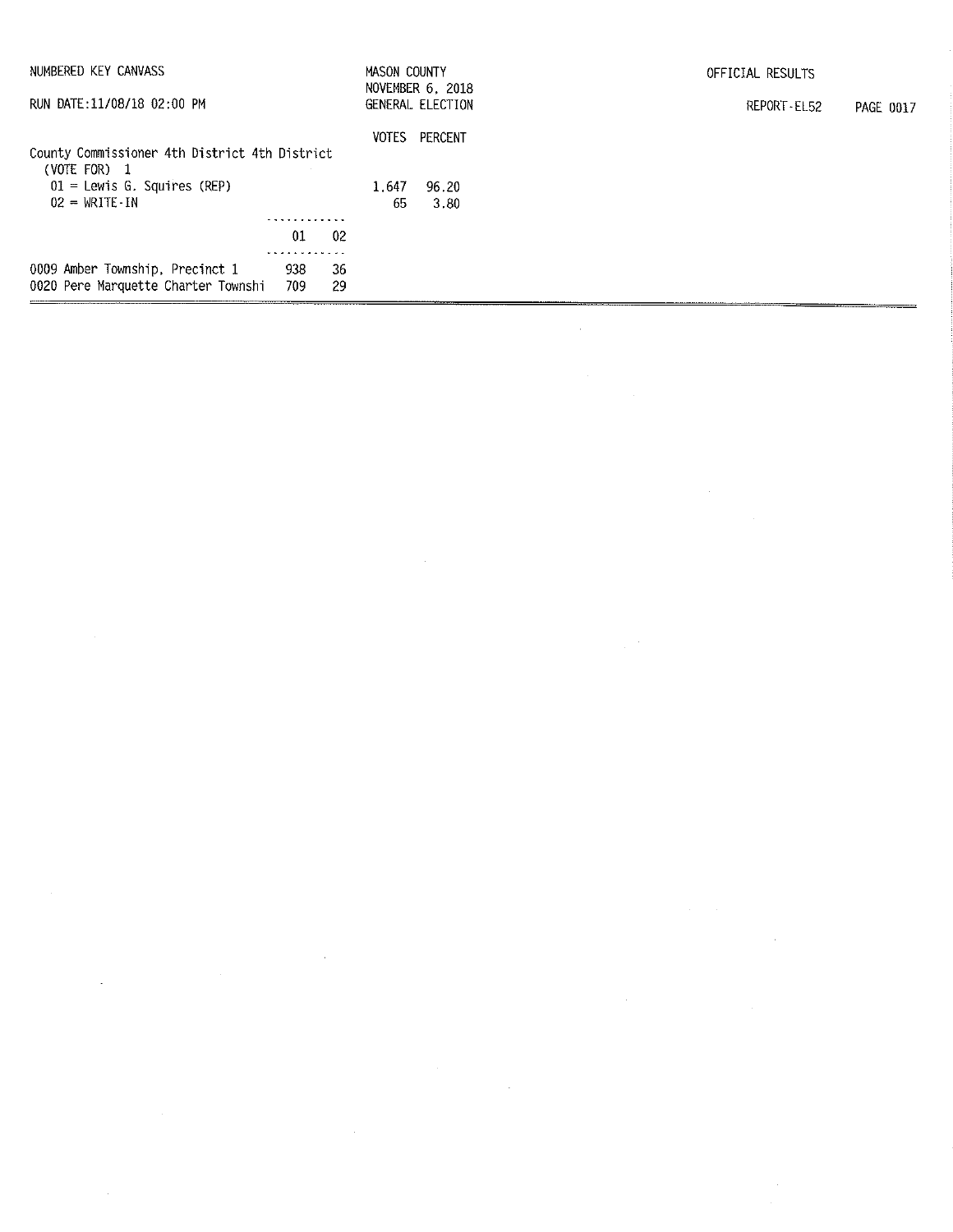| NUMBERED KEY CANVASS<br>RUN DATE: 11/08/18 02:00 PM             |       |      | MASON COUNTY | NOVEMBER 6, 2018<br>GENERAL ELECTION | OFFICIAL RESULTS<br>REPORT-EL52 | PAGE 0018 |
|-----------------------------------------------------------------|-------|------|--------------|--------------------------------------|---------------------------------|-----------|
| County Commissioner 5th District 5th District<br>(VOTE FOR) $1$ |       |      | VOTES        | PERCENT                              |                                 |           |
| $01 =$ Steven K, Hull (REP)<br>$02 = \text{WRITE-IN}$           |       |      | 1,532<br>-60 | 96.23<br>3.77                        |                                 |           |
|                                                                 |       |      |              |                                      |                                 |           |
|                                                                 | 01    | 02   |              |                                      |                                 |           |
| 0007 City of Scottville, Precinct 1                             | - 167 | 9    |              |                                      |                                 |           |
| 0008 City of Scottville, Precinct 2                             | 146   | -10  |              |                                      |                                 |           |
| 0019 Pere Marquette Charter Townshi                             | 337   | - 11 |              |                                      |                                 |           |
| 0021 Riverton Township, Precinct 1                              | 468   | -20  |              |                                      |                                 |           |
| 0024 Summit Township, Precinct 1                                | 414   | 10   |              |                                      |                                 |           |

 $\mathcal{L}(\mathcal{L}(\mathcal{L}))$  and  $\mathcal{L}(\mathcal{L}(\mathcal{L}))$  . The contribution of  $\mathcal{L}(\mathcal{L}(\mathcal{L}))$  is a set of  $\mathcal{L}(\mathcal{L})$ 

 $\mathcal{L}_{\text{max}}(\mathcal{L}_{\text{max}})$  and  $\mathcal{L}_{\text{max}}(\mathcal{L}_{\text{max}})$  and  $\mathcal{L}_{\text{max}}(\mathcal{L}_{\text{max}})$  and  $\mathcal{L}_{\text{max}}(\mathcal{L}_{\text{max}})$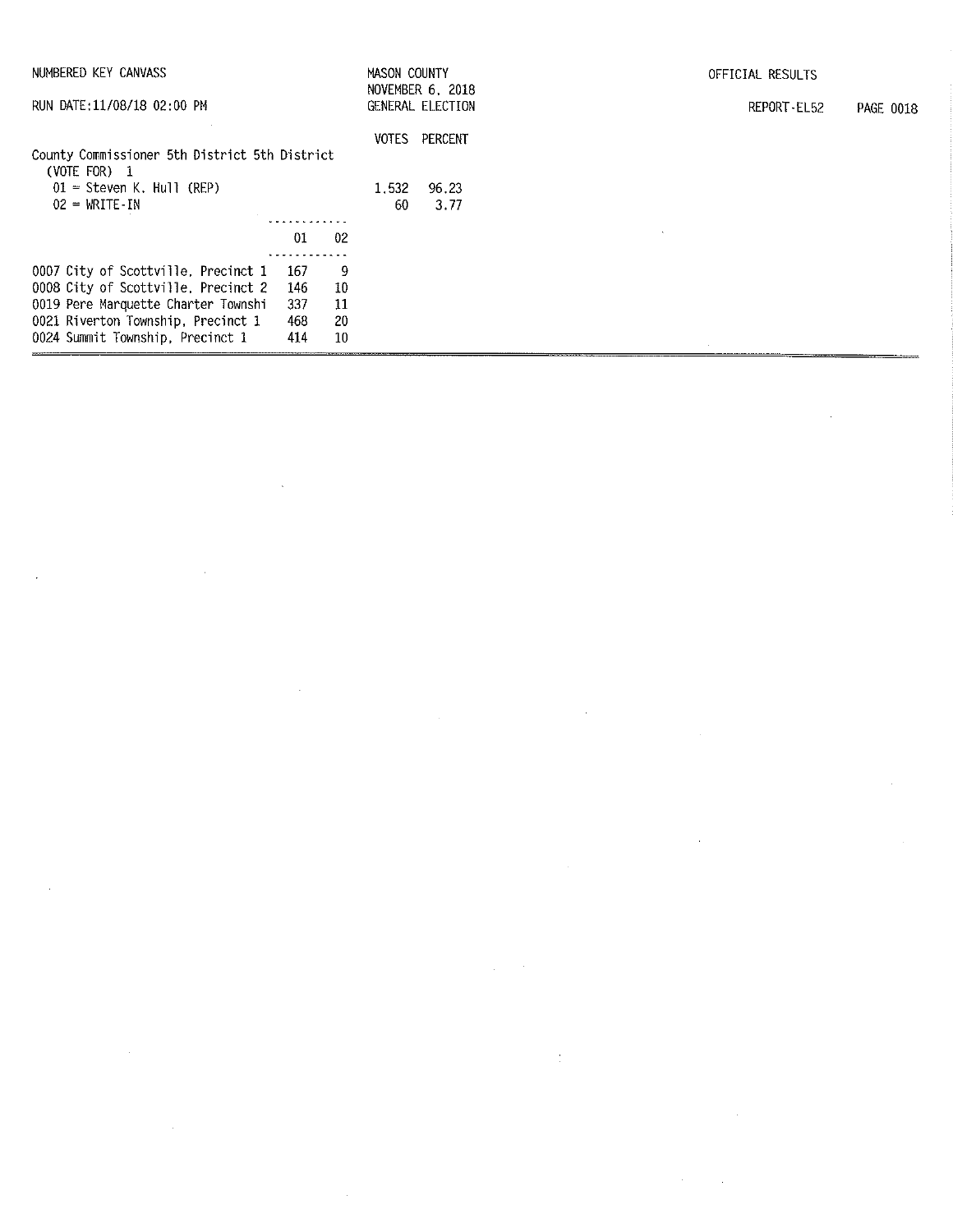| NUMBERED KEY CANVASS<br>RUN DATE:11/08/18 02:00 PM            |     |     | MASON COUNTY | NOVEMBER 6, 2018<br>GENERAL ELECTION | OFFICIAL RESULTS | REPORT-EL52 | PAGE 0019 |
|---------------------------------------------------------------|-----|-----|--------------|--------------------------------------|------------------|-------------|-----------|
| County Commissioner 6th District 6th District<br>(VOTE FOR) 1 |     |     | VOTES        | PERCENT                              |                  |             |           |
| $01 =$ Janet S. Andersen (REP)                                |     |     | 1.476        | 96.98                                |                  |             |           |
| $02 = \text{WRITE} \cdot \text{IN}$                           |     |     | 46           | 3.02                                 |                  |             |           |
|                                                               |     |     |              |                                      |                  |             |           |
|                                                               | 01  | 02  |              |                                      |                  |             |           |
|                                                               |     |     |              |                                      |                  |             |           |
| 0013 Free Soil Township, Precinct 1                           | 322 | -13 |              |                                      |                  |             |           |
| 0018 Meade Township, Precinct 1                               | 74  | 2   |              |                                      |                  |             |           |
| 0022 Sheridan Township, Precinct 1                            | 179 | 5   |              |                                      |                  |             |           |
| 0023 Sherman Township, Precinct 1                             | 385 | -10 |              |                                      |                  |             |           |
| 0025 Victory Township, Precinct 1                             | 516 | 16  |              |                                      |                  |             |           |

 $\label{eq:2.1} \frac{1}{\sqrt{2}}\int_{\mathbb{R}^3}\frac{1}{\sqrt{2}}\left(\frac{1}{\sqrt{2}}\right)^2\frac{1}{\sqrt{2}}\left(\frac{1}{\sqrt{2}}\right)^2\frac{1}{\sqrt{2}}\left(\frac{1}{\sqrt{2}}\right)^2\frac{1}{\sqrt{2}}\left(\frac{1}{\sqrt{2}}\right)^2.$ 

 $\label{eq:2.1} \frac{1}{\sqrt{2}}\int_{0}^{\infty}\frac{1}{\sqrt{2\pi}}\left(\frac{1}{\sqrt{2}}\right)^{2}d\theta.$ 

 $\label{eq:2.1} \mathcal{L}(\mathcal{L}^{\text{max}}_{\mathcal{L}}(\mathcal{L}^{\text{max}}_{\mathcal{L}})) \leq \mathcal{L}(\mathcal{L}^{\text{max}}_{\mathcal{L}}(\mathcal{L}^{\text{max}}_{\mathcal{L}}))$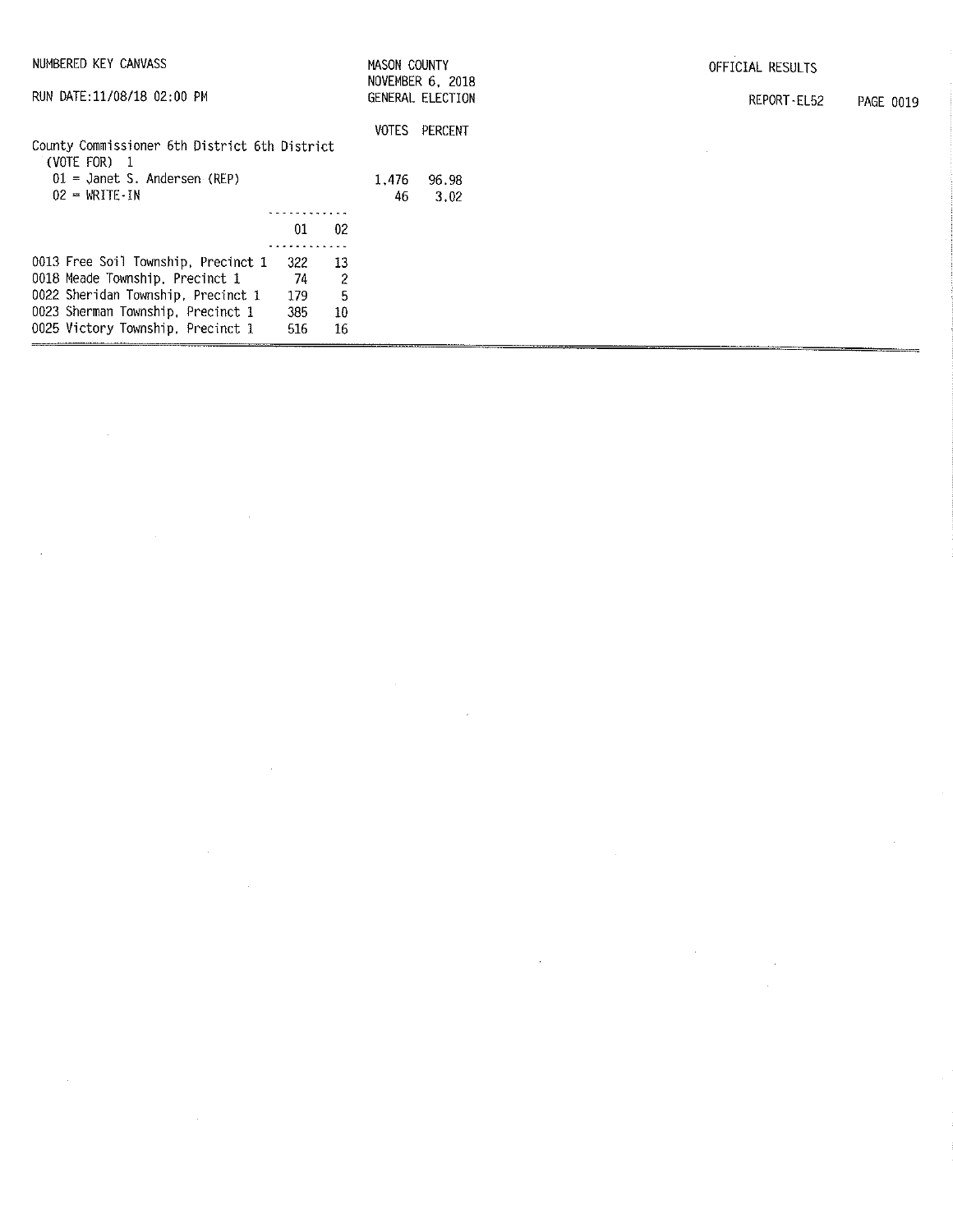| NUMBERED KEY CANVASS<br>RUN DATE:11/08/18 02:00 PM            |     | MASON COUNTY | <b>NOVEMBER 6, 2018</b><br>GENERAL ELECTION | OFFICIAL RESULTS<br>REPORT-EL52 |  |  |
|---------------------------------------------------------------|-----|--------------|---------------------------------------------|---------------------------------|--|--|
| County Commissioner 7th District 7th District<br>(VOTE FOR) 1 |     |              | VOTES                                       | PERCENT                         |  |  |
| $01 =$ Ron Bacon (REP)                                        |     |              | 1,335                                       | 94.28                           |  |  |
| $02 - WRTTE-IN$                                               |     |              | 81                                          | 5.72                            |  |  |
|                                                               |     |              |                                             |                                 |  |  |
|                                                               | 01  | 02           |                                             |                                 |  |  |
|                                                               |     |              |                                             |                                 |  |  |
| 0010 Branch Township, Precinct 1                              | 380 | 30           |                                             |                                 |  |  |
| 0011 Custer Township, Precinct 1                              | 464 | -27          |                                             |                                 |  |  |
| 0012 Eden Township, Precinct 1                                | 178 | 12           |                                             |                                 |  |  |
| 0017 Logan Township, Precinct 1                               | 126 | 2            |                                             |                                 |  |  |
| 0022 Sheridan Township, Precinct 1                            | 187 | 10           |                                             |                                 |  |  |

 $\label{eq:2.1} \frac{1}{\sqrt{2\pi}}\int_{0}^{\infty}\frac{1}{\sqrt{2\pi}}\left(\frac{1}{\sqrt{2\pi}}\right)^{2}d\mu\,d\mu\,d\mu\,.$ 

 $\frac{1}{2}$ 

 $\label{eq:2.1} \frac{1}{\sqrt{2}}\int_{\mathbb{R}^3}\frac{1}{\sqrt{2}}\left(\frac{1}{\sqrt{2}}\right)^2\frac{1}{\sqrt{2}}\left(\frac{1}{\sqrt{2}}\right)^2\frac{1}{\sqrt{2}}\left(\frac{1}{\sqrt{2}}\right)^2.$ 

 $\mathcal{L}^{\mathcal{L}}(\mathcal{L}^{\mathcal{L}})$  and  $\mathcal{L}^{\mathcal{L}}(\mathcal{L}^{\mathcal{L}})$  and  $\mathcal{L}^{\mathcal{L}}(\mathcal{L}^{\mathcal{L}})$ 

 $\mathcal{L}^{\text{max}}_{\text{max}}$ 

 $\hat{p}$  and  $\hat{p}$  and  $\hat{p}$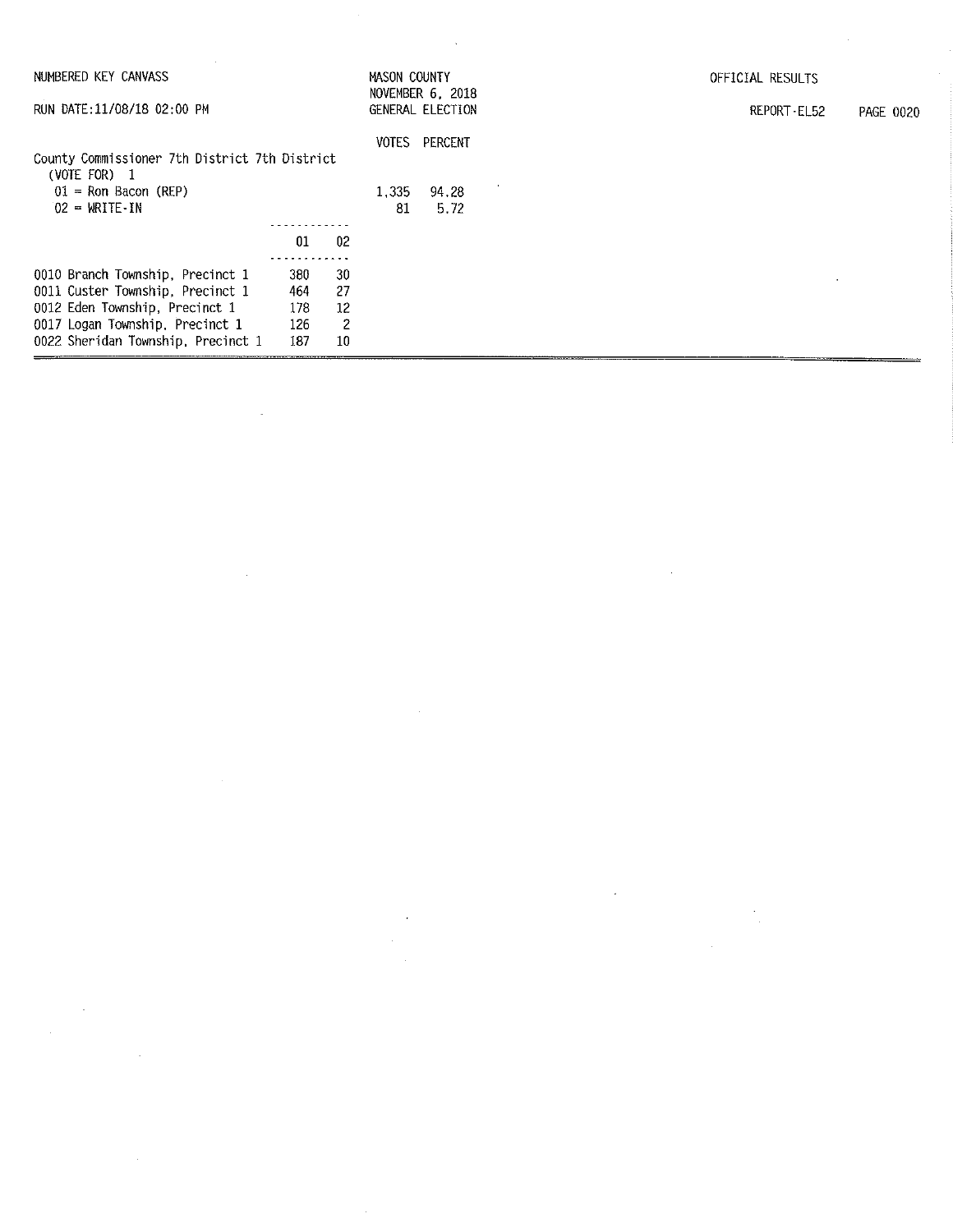| NUMBERED KEY CANVASS                                                                                                                   | MASON COUNTY       | NOVEMBER 6, 2018         | OFFICIAL RESULTS                |
|----------------------------------------------------------------------------------------------------------------------------------------|--------------------|--------------------------|---------------------------------|
| RUN DATE: 11/08/18 02:00 PM                                                                                                            |                    | GENERAL ELECTION         | REPORT-EL52<br><b>PAGE 0021</b> |
| Free Soil Township Treasurer Free Soil Township<br>(VOTE FOR) 1<br>$01 =$ Lisa Stankowski (REP)<br>$02 = \text{WRITE} \cdot \text{IN}$ | VOTES<br>327<br>13 | PERCENT<br>96.18<br>3.82 |                                 |
|                                                                                                                                        |                    |                          |                                 |
| 02<br>01                                                                                                                               |                    |                          |                                 |
| 0013 Free Soil Township, Precinct 1<br>13<br>327                                                                                       |                    |                          |                                 |
|                                                                                                                                        |                    |                          |                                 |

 $\label{eq:2.1} \frac{1}{\sqrt{2}}\left(\frac{1}{\sqrt{2}}\right)^{2} \left(\frac{1}{\sqrt{2}}\right)^{2} \left(\frac{1}{\sqrt{2}}\right)^{2} \left(\frac{1}{\sqrt{2}}\right)^{2} \left(\frac{1}{\sqrt{2}}\right)^{2} \left(\frac{1}{\sqrt{2}}\right)^{2} \left(\frac{1}{\sqrt{2}}\right)^{2} \left(\frac{1}{\sqrt{2}}\right)^{2} \left(\frac{1}{\sqrt{2}}\right)^{2} \left(\frac{1}{\sqrt{2}}\right)^{2} \left(\frac{1}{\sqrt{2}}\right)^{2} \left(\$ 

 $\mathcal{L}_{\text{max}}$  ,  $\mathcal{L}_{\text{max}}$ 

 $\label{eq:2.1} \mathcal{L} = \mathcal{H}^{\text{max}}_{\text{max}} \left( \mathcal{L} \right)$ 

 $\label{eq:2.1} \frac{1}{\sqrt{2}}\int_{\mathbb{R}^3}\frac{1}{\sqrt{2}}\left(\frac{1}{\sqrt{2}}\right)^2\frac{1}{\sqrt{2}}\left(\frac{1}{\sqrt{2}}\right)^2\frac{1}{\sqrt{2}}\left(\frac{1}{\sqrt{2}}\right)^2\frac{1}{\sqrt{2}}\left(\frac{1}{\sqrt{2}}\right)^2.$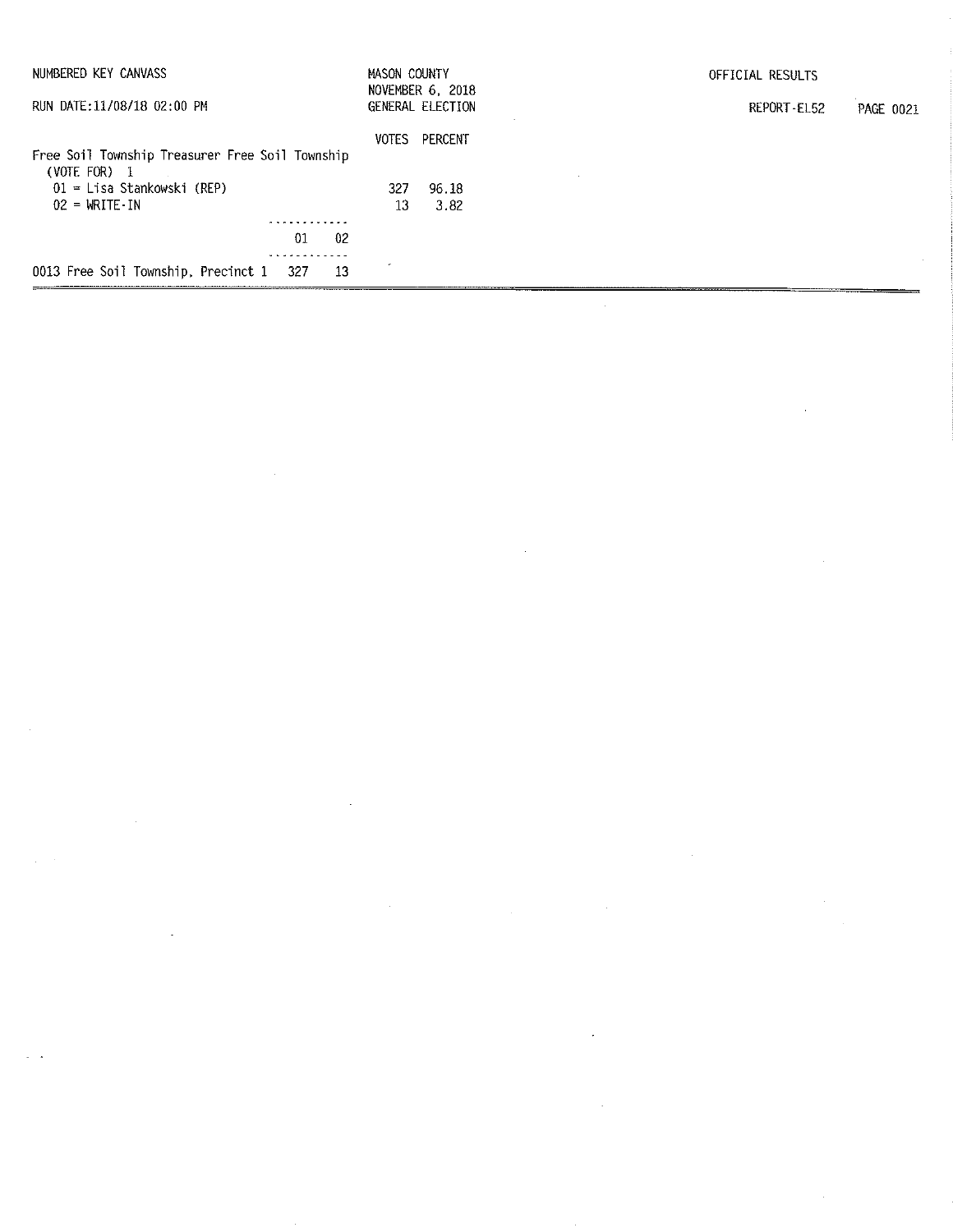| NUMBERED KEY CANVASS                                      | <b>MASON COUNTY</b> | NOVEMBER 6, 2018 | OFFICIAL RESULTS         |
|-----------------------------------------------------------|---------------------|------------------|--------------------------|
| RUN DATE:11/08/18 02:00 PM                                |                     | GENERAL ELECTION | REPORT-EL52<br>PAGE 0022 |
|                                                           | VOTES               | Percent          |                          |
| Logan Township Treasurer Logan Township<br>(VOTE FOR) $1$ |                     |                  |                          |
| $01 =$ Tammy Bromley (REP)                                | 130-                | 99.24            |                          |
| $02 = \text{WRTTE-IN}$                                    |                     | . 76             |                          |
|                                                           |                     |                  |                          |
| 01<br>-02                                                 |                     |                  |                          |
| 0017 Logan Township, Precinct 1<br>130<br>1               |                     |                  |                          |

 $\label{eq:2.1} \mathcal{L}_{\mathcal{A}}(\mathcal{A}) = \mathcal{L}_{\mathcal{A}}(\mathcal{A}) = \mathcal{L}_{\mathcal{A}}(\mathcal{A}) = \mathcal{L}_{\mathcal{A}}(\mathcal{A})$ 

 $\hat{\mathcal{A}}$ 

 $\label{eq:2.1} \frac{1}{2} \sum_{i=1}^n \frac{1}{2} \sum_{j=1}^n \frac{1}{2} \sum_{j=1}^n \frac{1}{2} \sum_{j=1}^n \frac{1}{2} \sum_{j=1}^n \frac{1}{2} \sum_{j=1}^n \frac{1}{2} \sum_{j=1}^n \frac{1}{2} \sum_{j=1}^n \frac{1}{2} \sum_{j=1}^n \frac{1}{2} \sum_{j=1}^n \frac{1}{2} \sum_{j=1}^n \frac{1}{2} \sum_{j=1}^n \frac{1}{2} \sum_{j=1}^n \frac{$ 

 $\frac{1}{2}$ 

 $\mathcal{L}^{\text{max}}_{\text{max}}$ 

 $\mathcal{L}^{\text{max}}_{\text{max}}$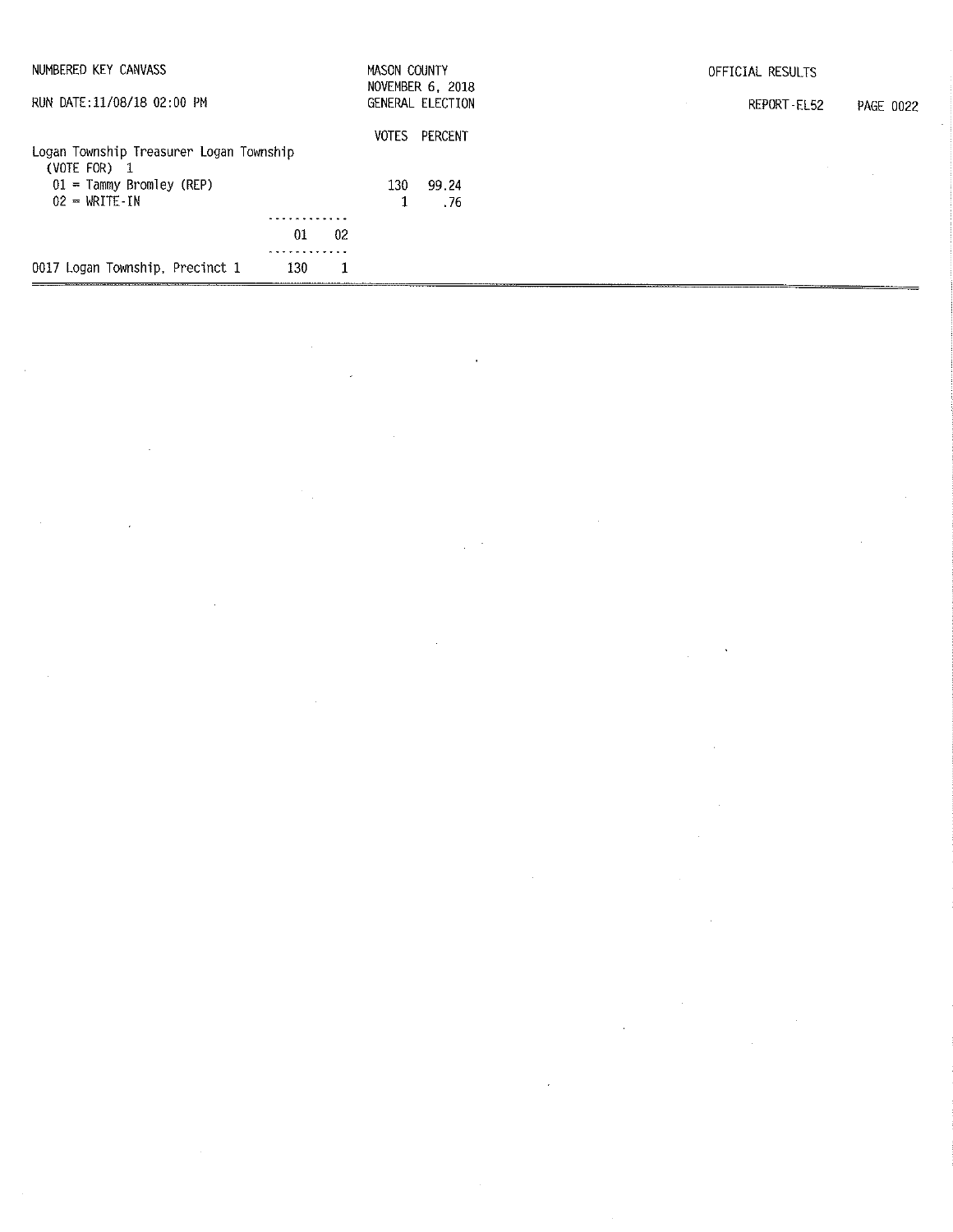| NUMBERED KEY CANVASS                                                           |                |           | MASON COUNTY | NOVEMBER 6, 2018     | OFFICIAL RESULTS                |
|--------------------------------------------------------------------------------|----------------|-----------|--------------|----------------------|---------------------------------|
| RUN DATE:11/08/18 02:00 PM                                                     |                |           |              | GENERAL ELECTION     | REPORT-EL52<br><b>PAGE 0023</b> |
|                                                                                |                |           |              | <b>VOTES PERCENT</b> |                                 |
| Pere Marquett Twp Treasurer<br>Pere Marquette Charter Township<br>(VOTE FOR) 1 |                |           |              |                      |                                 |
| $01 =$ Jacalyn Sroka (REP)<br>$02 = WRITE \cdot IN$                            |                |           | 1,066<br>30  | 97.26<br>2.74        |                                 |
|                                                                                | 01             | -02       |              |                      |                                 |
| 0019 Pere Marquette Charter Townshi<br>0020 Pere Marquette Charter Townshi     | - 332<br>- 734 | -10<br>20 |              |                      |                                 |

 $\mathcal{L}(\mathcal{L})$ 

 $\sim$ 

 $\sim 400$ 

 $\label{eq:R1} \mathcal{L} = \mathcal{L} \left( \mathcal{L} \right) \left( \mathcal{L} \right) \left( \mathcal{L} \right) \left( \mathcal{L} \right) \left( \mathcal{L} \right)$ 

 $\sim 10^{11}$ 

 $\sim$ 

 $\hat{\mathcal{A}}$ 

 $\mathcal{A}^{\text{max}}_{\text{max}}$ 

 $\sim 10^6$ 

 $\sim 10^{-1}$ 

 $\sim 10^{-1}$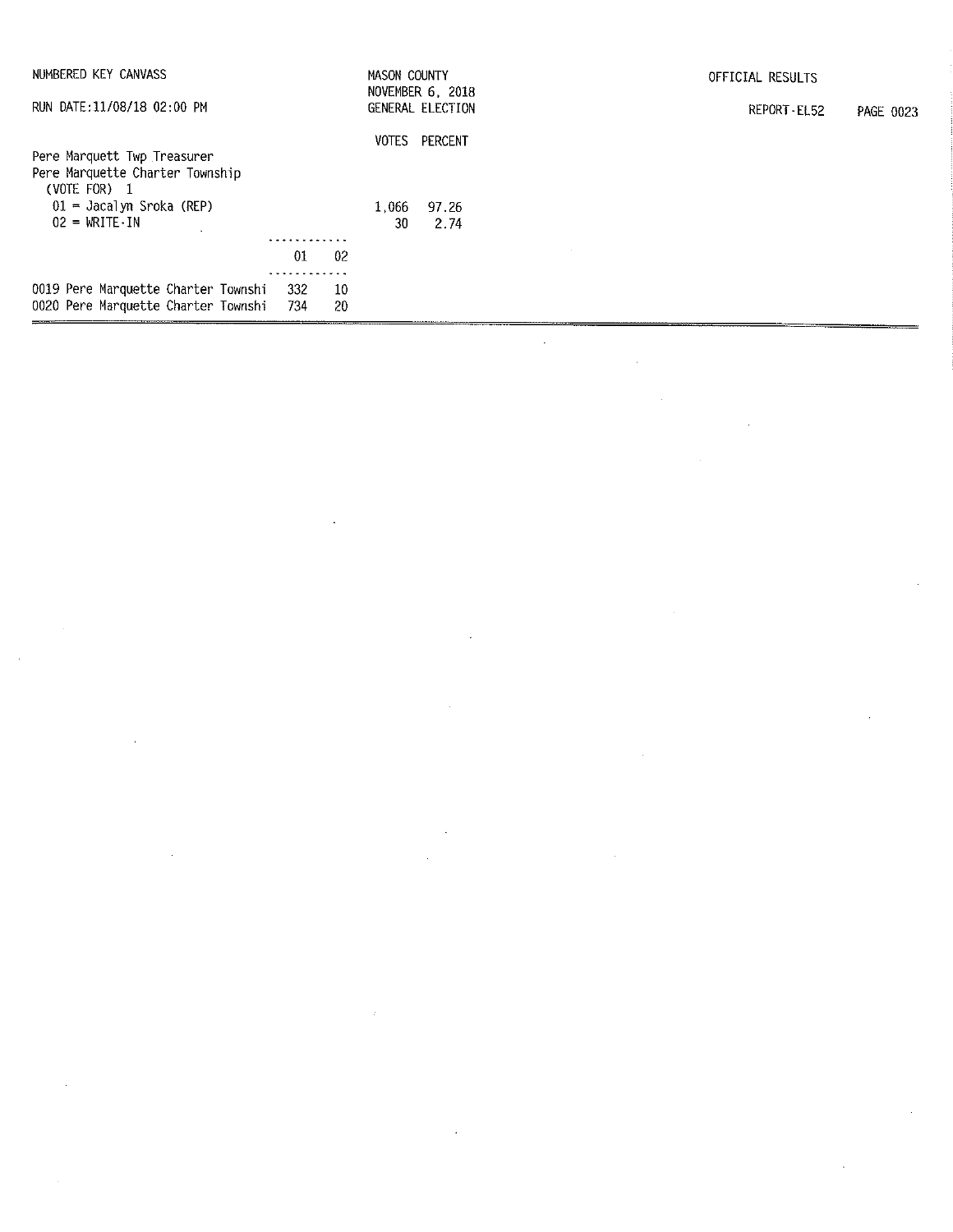| NUMBERED KEY CANVASS                                  | <b>MASON COUNTY</b> | NOVEMBER 6, 2018 | OFFICIAL RESULTS         |
|-------------------------------------------------------|---------------------|------------------|--------------------------|
| RUN DATE:11/08/18 02:00 PM                            |                     | GENERAL ELECTION | REPORT-EL52<br>PAGE 0024 |
| Riverton Township Treasurer Riverton Township         | VOTES               | PERCENT          |                          |
| $(VOTE FOR)$ 1<br>$01$ = Kristi R. Griffis (REP)      | 471                 | 95.54            |                          |
| $02 = \text{WRTTE} \cdot \text{IN}$<br>02<br>01       | 22                  | 4.46             | $\Delta$                 |
| .<br>0021 Riverton Township, Precinct 1<br>-22<br>471 |                     |                  |                          |

 $\label{eq:2.1} \frac{1}{\sqrt{2}}\left(\frac{1}{\sqrt{2}}\right)^{2} \left(\frac{1}{\sqrt{2}}\right)^{2} \left(\frac{1}{\sqrt{2}}\right)^{2} \left(\frac{1}{\sqrt{2}}\right)^{2} \left(\frac{1}{\sqrt{2}}\right)^{2} \left(\frac{1}{\sqrt{2}}\right)^{2} \left(\frac{1}{\sqrt{2}}\right)^{2} \left(\frac{1}{\sqrt{2}}\right)^{2} \left(\frac{1}{\sqrt{2}}\right)^{2} \left(\frac{1}{\sqrt{2}}\right)^{2} \left(\frac{1}{\sqrt{2}}\right)^{2} \left(\$ 

 $\mathcal{L}_{\text{max}}$  and  $\mathcal{L}_{\text{max}}$ 

 $\label{eq:2.1} \frac{1}{\sqrt{2}}\int_{\mathbb{R}^3}\frac{1}{\sqrt{2}}\left(\frac{1}{\sqrt{2}}\right)^2\frac{1}{\sqrt{2}}\left(\frac{1}{\sqrt{2}}\right)^2\frac{1}{\sqrt{2}}\left(\frac{1}{\sqrt{2}}\right)^2\frac{1}{\sqrt{2}}\left(\frac{1}{\sqrt{2}}\right)^2.$ 

 $\label{eq:2.1} \frac{1}{\sqrt{2\pi}}\int_{\mathbb{R}^3}\frac{1}{\sqrt{2\pi}}\int_{\mathbb{R}^3}\frac{1}{\sqrt{2\pi}}\int_{\mathbb{R}^3}\frac{1}{\sqrt{2\pi}}\int_{\mathbb{R}^3}\frac{1}{\sqrt{2\pi}}\int_{\mathbb{R}^3}\frac{1}{\sqrt{2\pi}}\int_{\mathbb{R}^3}\frac{1}{\sqrt{2\pi}}\int_{\mathbb{R}^3}\frac{1}{\sqrt{2\pi}}\int_{\mathbb{R}^3}\frac{1}{\sqrt{2\pi}}\int_{\mathbb{R}^3}\frac{1$ 

 $\label{eq:2.1} \frac{1}{2} \sum_{i=1}^n \frac{1}{2} \sum_{j=1}^n \frac{1}{2} \sum_{j=1}^n \frac{1}{2} \sum_{j=1}^n \frac{1}{2} \sum_{j=1}^n \frac{1}{2} \sum_{j=1}^n \frac{1}{2} \sum_{j=1}^n \frac{1}{2} \sum_{j=1}^n \frac{1}{2} \sum_{j=1}^n \frac{1}{2} \sum_{j=1}^n \frac{1}{2} \sum_{j=1}^n \frac{1}{2} \sum_{j=1}^n \frac{1}{2} \sum_{j=1}^n \frac{$ 

 $\mathcal{L}(\mathcal{L}^{\text{max}}_{\mathcal{L}})$  ,  $\mathcal{L}^{\text{max}}_{\mathcal{L}}$  ,  $\mathcal{L}^{\text{max}}_{\mathcal{L}}$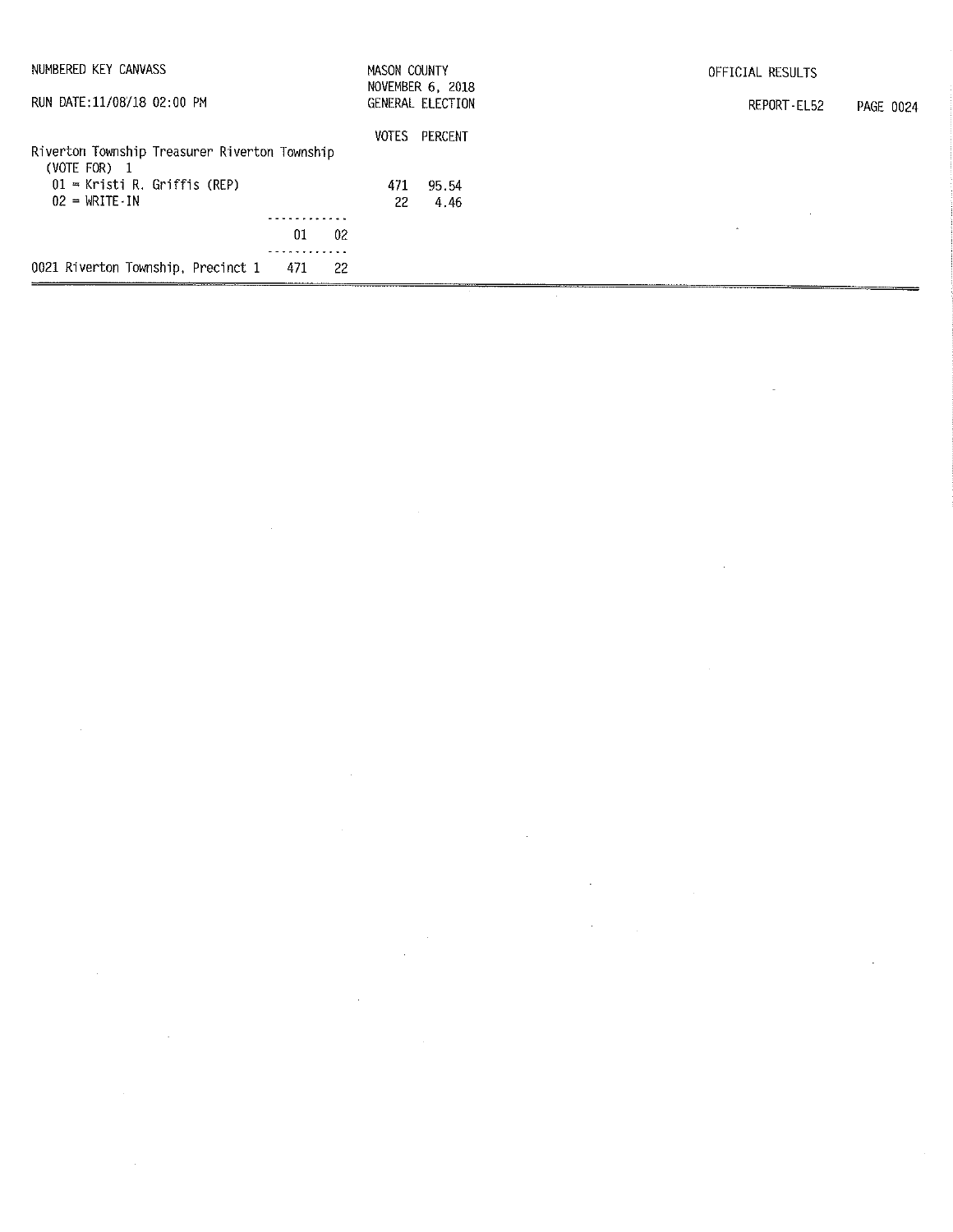| NUMBERED KEY CANVASS                                                   |          |          | <b>MASON COUNTY</b> |         | NOVEMBER 6, 2018 |            |                                     | OFFICIAL RESULTS |       |               |
|------------------------------------------------------------------------|----------|----------|---------------------|---------|------------------|------------|-------------------------------------|------------------|-------|---------------|
| RUN DATE:11/08/18 02:00 PM                                             |          |          |                     |         | GENERAL ELECTION |            |                                     | REPORT-EL52      |       | PAGE 0025     |
|                                                                        |          |          | <b>VOTES</b>        |         | PERCENT          |            |                                     |                  |       | VOTES PERCENT |
| Justice of Supreme Court<br>(VOTE FOR) 2                               |          |          |                     |         |                  |            |                                     |                  |       |               |
| $01 =$ Samuel Bagenstos                                                |          |          | 1,757               |         | 8.21             |            |                                     |                  |       |               |
| 02 = Megan Kathleen Cavanagh                                           |          |          | 4,501               |         | .21.02           |            | $05$ = Kerry Lee Morgan             |                  | 1.624 | 7.59          |
| $03$ = Elizabeth T. Clement                                            |          |          | 6,799               |         | 31.76            |            | $06$ = Kurtis T. Wilder             |                  | 5,701 | 26.63         |
| $04 = Doug$ Dern                                                       |          |          | 868                 |         | 4.05             |            | $07 = \text{WRITE} \cdot \text{IN}$ |                  | 160   | .75           |
|                                                                        | 01       | 02       | 03                  | 04      | 05               | 06         | 07                                  |                  |       |               |
| 0001 City of Ludington, Precinct 1                                     | 114      | 252      | 373                 | 25      | 61               | 264        | 4                                   |                  |       |               |
| 0002 City of Ludington, Precinct 2                                     | 89       | 269      | 341                 | 38      | 60               | 227        | $\overline{I}$                      |                  |       |               |
| 0003 City of Ludington, Precinct 3                                     | 109      | 217      | 378                 | 42      | 71               | 265        | 5                                   |                  |       |               |
| 0004 City of Ludington, Precinct 4                                     | 63       | 178      | 201                 | 59      | 102              | 201        | 9                                   |                  |       |               |
| 0005 City of Ludington, Precinct 5                                     | 85       | 220      | 231                 | 11      | -90              | 208        | 6                                   |                  |       |               |
| 0006 City of Ludington, Precinct 6                                     | 88       | 172      | 209                 | 29      | 31               | 216        | 6                                   |                  |       |               |
| 0007 City of Scottville, Precinct 1                                    | 28       | 87       | 99                  | 11      | 19               | 71         | 6                                   |                  |       |               |
| 0008 City of Scottville, Precinct 2                                    | 15       | 71       | 102                 | 18      | 30               | 70         | 3                                   |                  |       |               |
| 0009 Amber Township, Precinct 1                                        | 112      | 297      | 653                 | 97      | 118              | '490       | 18                                  |                  |       |               |
| 0010 Branch Township, Precinct 1                                       | 62       | 173      | 200                 | 55      | 84               | 182        | 12                                  |                  |       |               |
| 0011 Custer Township, Precinct 1                                       | 59       | 138      | 253                 | 15      | 99               | 289        | 5                                   |                  |       |               |
| 0012 Eden Township, Precinct 1                                         | 39       | -84      | 113                 | 9       | 14               | 143        | 0                                   |                  |       |               |
| 0013 Free Soil Township, Precinct 1                                    | 79       | 161      | 189                 | 17      | 30               | 149        | 6                                   |                  |       |               |
| 0014 Grant Township, Precinct 1                                        | 50       | 175      | 248                 | 26      | 57               | 173        | 10                                  |                  |       |               |
| 0015 Hamlin Township, Precinct 1                                       | 96       | 216      | 436                 | 55      | 78               | 331        | 3                                   |                  |       |               |
| 0016 Hamlin Township, Precinct 2                                       | 151      | 390      | 626                 | 115     | 230              | 568        | 10                                  |                  |       |               |
| 0017 Logan Township, Precinct 1                                        | 19       | 53<br>22 | 57                  | 8       | 39<br>10         | 69         | $\overline{c}$                      |                  |       |               |
| 0018 Meade Township, Precinct 1<br>0019 Pere Marquette Charter Townshi | 13<br>64 | 136      | -46<br>225          | 3<br>21 | 31               | 51         | 0                                   |                  |       |               |
| 0020 Pere Marquette Charter Townshi                                    | 80       | 348      | 481                 | 57      | 68               | 173<br>328 | 4<br>9                              |                  |       |               |
| 0021 Riverton Township, Precinct 1                                     | 46       | 128      | 346                 | 48      | 56               | 265        | 6                                   |                  |       |               |
| 0022 Sheridan Township, Precinct 1                                     | 57       | 145      | 210                 | 55      | 63               | 204        | 3                                   |                  |       |               |
| 0023 Sherman Township, Precinct 1                                      | 47       | 133      | 202                 | 13      | 82               | 243        | 3                                   |                  |       |               |
| 0024 Summit Township, Precinct 1                                       | 96       | 209      | 265                 | 13      | 28               | 272        | 7                                   |                  |       |               |
| 0025 Victory Township, Precinct 1                                      | 96       | 227      | 315                 | 28      | 73               | 249        | 16                                  |                  |       |               |

 $\label{eq:2.1} \frac{1}{\sqrt{2}}\int_{\mathbb{R}^3}\frac{1}{\sqrt{2}}\left(\frac{1}{\sqrt{2}}\right)^2\frac{1}{\sqrt{2}}\left(\frac{1}{\sqrt{2}}\right)^2\frac{1}{\sqrt{2}}\left(\frac{1}{\sqrt{2}}\right)^2\frac{1}{\sqrt{2}}\left(\frac{1}{\sqrt{2}}\right)^2.$ 

 $\label{eq:2.1} \frac{1}{\sqrt{2}}\left(\frac{1}{\sqrt{2}}\right)^{2} \left(\frac{1}{\sqrt{2}}\right)^{2} \left(\frac{1}{\sqrt{2}}\right)^{2} \left(\frac{1}{\sqrt{2}}\right)^{2} \left(\frac{1}{\sqrt{2}}\right)^{2} \left(\frac{1}{\sqrt{2}}\right)^{2} \left(\frac{1}{\sqrt{2}}\right)^{2} \left(\frac{1}{\sqrt{2}}\right)^{2} \left(\frac{1}{\sqrt{2}}\right)^{2} \left(\frac{1}{\sqrt{2}}\right)^{2} \left(\frac{1}{\sqrt{2}}\right)^{2} \left(\$ 

 $\sim$   $\sim$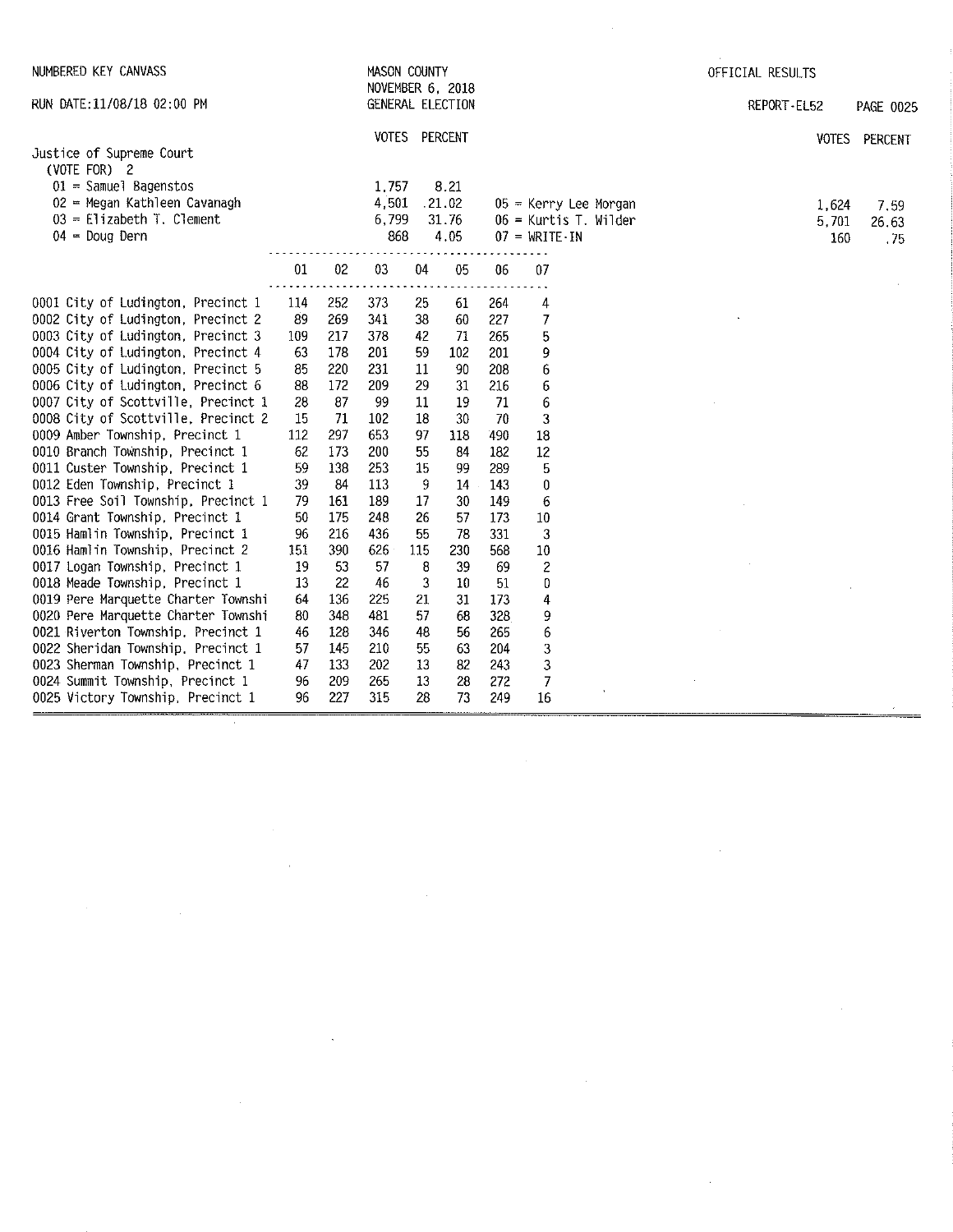| NUMBERED KEY CANVASS                                   |     |     | MASON COUNTY            |                                             |                 | OFFICIAL RESULTS |               |
|--------------------------------------------------------|-----|-----|-------------------------|---------------------------------------------|-----------------|------------------|---------------|
| RUN DATE:11/08/18 02:00 PM                             |     |     |                         | <b>NOVEMBER 6, 2018</b><br>GENERAL ELECTION |                 | REPORT-EL52      | PAGE 0026     |
|                                                        |     |     |                         | VOTES PERCENT                               |                 |                  | VOTES PERCENT |
| Judge of Court of Appeals 3rd District<br>(VOTE FOR) 2 |     |     |                         |                                             |                 |                  |               |
| $01 =$ Jane Marie Beckering                            |     |     | 9,103                   | 51.27                                       |                 |                  |               |
| $02$ = Douglas B. Shapiro                              |     |     | 8,432                   | 47.49                                       | $03$ = WRITE-IN | 219              | 1.23          |
|                                                        | 01  | 02  | 03                      |                                             |                 |                  |               |
|                                                        |     |     |                         |                                             |                 |                  |               |
| 0001 City of Ludington, Precinct 1                     | 472 | 433 | 6                       |                                             |                 |                  |               |
| 0002 City of Ludington, Precinct 2                     | 448 | 398 | 12                      |                                             |                 |                  |               |
| 0003 City of Ludington, Precinct 3                     | 462 | 448 | 6                       |                                             |                 |                  |               |
| 0004 City of Ludington, Precinct 4                     | 350 | 353 | 10                      |                                             |                 |                  |               |
| 0005 City of Ludington, Precinct 5                     | 374 | 320 | 8                       |                                             |                 |                  |               |
| 0006 City of Ludington, Precinct 6                     | 331 | 296 | 13                      |                                             |                 |                  |               |
| 0007 City of Scottville, Precinct 1                    | 134 | 128 | 10                      |                                             |                 |                  |               |
| 0008 City of Scottville, Precinct 2                    | 129 | 119 | $\overline{\mathbf{c}}$ |                                             |                 |                  |               |
| 0009 Amber Township, Precinct 1                        | 767 | 712 | 18                      |                                             |                 |                  |               |
| 0010 Branch Township, Precinct 1                       | 324 | 302 | 11                      |                                             |                 |                  |               |
| 0011 Custer Township, Precinct 1                       | 360 | 354 | 6                       |                                             |                 |                  |               |
| 0012 Eden Township, Precinct 1                         | 164 | 144 | 4                       |                                             |                 |                  |               |
| 0013 Free Soil Township, Precinct 1                    | 248 | 250 | 8                       |                                             |                 |                  |               |
| 0014 Grant Township, Precinct 1                        | 305 | 283 | 11                      |                                             |                 |                  |               |
| 0015 Hamlin Township, Precinct 1                       | 516 | 474 | 4                       |                                             |                 |                  |               |
| 0016 Hamlin Township, Precinct 2                       | 872 | 807 | 12                      |                                             |                 |                  |               |
| 0017 Logan Township, Precinct 1                        | 108 | 101 | 2                       |                                             |                 |                  |               |
| 0018 Meade Township, Precinct 1                        | 61  | -60 | 0                       |                                             |                 |                  |               |
| 0019 Pere Marquette Charter Townshi                    | 270 | 258 | 9                       |                                             |                 |                  |               |
| 0020 Pere Marquette Charter Townshi                    | 594 | 544 | 11                      |                                             |                 |                  |               |
| 0021 Riverton Township, Precinct 1                     | 380 | 352 | 10                      |                                             |                 |                  |               |
| 0022 Sheridan Township, Precinct 1                     | 325 | 273 | 10                      |                                             |                 |                  |               |
| 0023 Sherman Township, Precinct 1                      | 317 | 296 | 9                       |                                             |                 |                  |               |
| 0024 Summit Township, Precinct 1                       | 382 | 355 | 4                       |                                             |                 |                  |               |
| 0025 Victory Township, Precinct 1                      | 410 | 372 | 23                      |                                             |                 |                  |               |
|                                                        |     |     |                         |                                             |                 |                  |               |

 $\label{eq:2.1} \frac{1}{\sqrt{2}}\int_{0}^{\infty}\frac{1}{\sqrt{2\pi}}\left(\frac{1}{\sqrt{2\pi}}\right)^{2\alpha} \frac{1}{\sqrt{2\pi}}\int_{0}^{\infty}\frac{1}{\sqrt{2\pi}}\left(\frac{1}{\sqrt{2\pi}}\right)^{2\alpha} \frac{1}{\sqrt{2\pi}}\frac{1}{\sqrt{2\pi}}\int_{0}^{\infty}\frac{1}{\sqrt{2\pi}}\frac{1}{\sqrt{2\pi}}\frac{1}{\sqrt{2\pi}}\frac{1}{\sqrt{2\pi}}\frac{1}{\sqrt{2\pi}}\frac{1}{\sqrt{2\$ 

 $\mathcal{L}(\mathcal{L}^{\mathcal{L}})$  and  $\mathcal{L}(\mathcal{L}^{\mathcal{L}})$  . In the  $\mathcal{L}(\mathcal{L}^{\mathcal{L}})$ 

 $\label{eq:2.1} \frac{1}{\sqrt{2}}\int_{\mathbb{R}^3}\frac{1}{\sqrt{2}}\left(\frac{1}{\sqrt{2}}\right)^2\frac{1}{\sqrt{2}}\left(\frac{1}{\sqrt{2}}\right)^2\frac{1}{\sqrt{2}}\left(\frac{1}{\sqrt{2}}\right)^2\frac{1}{\sqrt{2}}\left(\frac{1}{\sqrt{2}}\right)^2.$ 

 $\label{eq:2.1} \frac{1}{\sqrt{2}}\int_{0}^{\infty}\frac{1}{\sqrt{2\pi}}\left(\frac{1}{\sqrt{2\pi}}\right)^{2\alpha} \frac{1}{\sqrt{2\pi}}\int_{0}^{\infty}\frac{1}{\sqrt{2\pi}}\left(\frac{1}{\sqrt{2\pi}}\right)^{\alpha} \frac{1}{\sqrt{2\pi}}\frac{1}{\sqrt{2\pi}}\int_{0}^{\infty}\frac{1}{\sqrt{2\pi}}\frac{1}{\sqrt{2\pi}}\frac{1}{\sqrt{2\pi}}\frac{1}{\sqrt{2\pi}}\frac{1}{\sqrt{2\pi}}\frac{1}{\sqrt{2\pi}}$ 

 $\label{eq:2.1} \frac{1}{\sqrt{2}}\int_{\mathbb{R}^3}\frac{1}{\sqrt{2}}\left(\frac{1}{\sqrt{2}}\right)^2\frac{1}{\sqrt{2}}\left(\frac{1}{\sqrt{2}}\right)^2\frac{1}{\sqrt{2}}\left(\frac{1}{\sqrt{2}}\right)^2\frac{1}{\sqrt{2}}\left(\frac{1}{\sqrt{2}}\right)^2\frac{1}{\sqrt{2}}\left(\frac{1}{\sqrt{2}}\right)^2\frac{1}{\sqrt{2}}\frac{1}{\sqrt{2}}\frac{1}{\sqrt{2}}\frac{1}{\sqrt{2}}\frac{1}{\sqrt{2}}\frac{1}{\sqrt{2}}$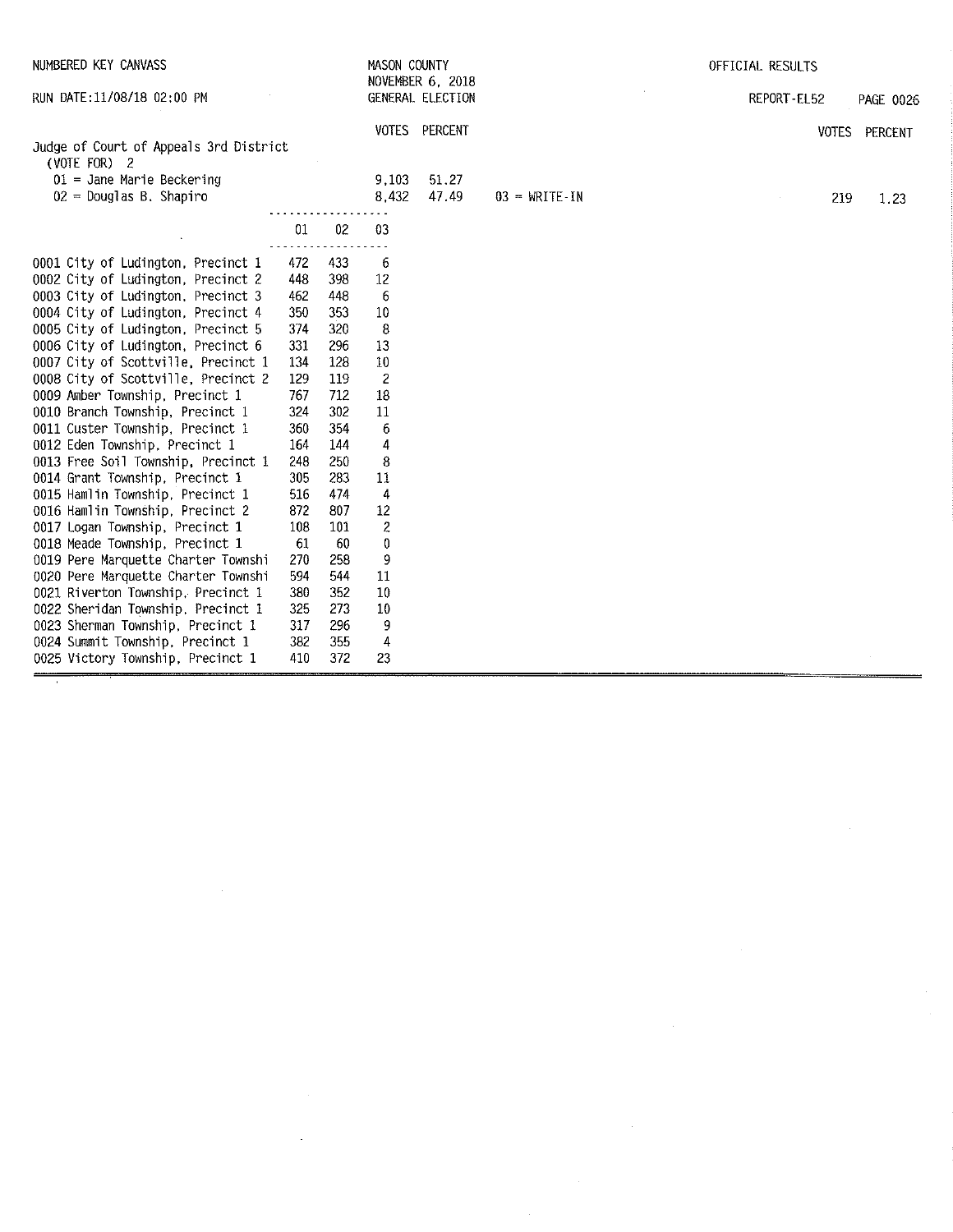| NUMBERED KEY CANVASS                |      |              | MASON COUNTY<br>NOVEMBER 6, 2018 |                  | OFFICIAL RESULTS |                  |  |
|-------------------------------------|------|--------------|----------------------------------|------------------|------------------|------------------|--|
| RUN DATE:11/08/18 02:00 PM          |      |              |                                  | GENERAL ELECTION | REPORT-EL52      | <b>PAGE 0027</b> |  |
|                                     |      |              | VOTES                            | PERCENT          |                  |                  |  |
| Probate Judge<br>(VOTE FOR) 1       |      |              |                                  |                  |                  |                  |  |
| $01$ = Jeffrey C. Nellis            |      | 10,903       |                                  | 98.20            |                  |                  |  |
| $02 = WRITE-IN$                     |      |              | 200                              | 1.80             |                  |                  |  |
|                                     |      |              |                                  |                  |                  |                  |  |
|                                     | 01   | 02           |                                  |                  |                  |                  |  |
|                                     |      |              |                                  |                  |                  |                  |  |
| 0001 City of Ludington, Precinct 1  | 565  | 5            |                                  |                  |                  |                  |  |
| 0002 City of Ludington, Precinct 2  | 540  | 4            |                                  |                  |                  |                  |  |
| 0003 City of Ludington, Precinct 3  | 552  | 9            |                                  |                  |                  |                  |  |
| 0004 City of Ludington, Precinct 4  | 435  | 5            |                                  |                  |                  |                  |  |
| 0005 City of Ludington, Precinct 5  | 446  | 11           |                                  |                  |                  |                  |  |
| 0006 City of Ludington, Precinct 6  | 393  | $10\,$       |                                  |                  |                  |                  |  |
| 0007 City of Scottville, Precinct 1 | 172  | 7            |                                  |                  |                  |                  |  |
| 0008 City of Scottville, Precinct 2 | 158  | 3            |                                  |                  |                  |                  |  |
| 0009 Amber Township, Precinct 1     | 916  | 26           |                                  |                  |                  |                  |  |
| 0010 Branch Township, Precinct 1    | 390  | 13           |                                  |                  |                  |                  |  |
| 0011 Custer Township, Precinct 1    | 451  | 4            |                                  |                  |                  |                  |  |
| 0012 Eden Township, Precinct 1      | 191  | 3            |                                  |                  |                  |                  |  |
| 0013 Free Soil Township, Precinct 1 | 292  | 9            |                                  |                  |                  |                  |  |
| 0014 Grant Township, Precinct 1     | 340  | 6            |                                  |                  |                  |                  |  |
| 0015 Hamlin Township, Precinct 1    | 604  | 13           |                                  |                  |                  |                  |  |
| 0016 Hamlin Township, Precinct 2    | 1069 | 12           |                                  |                  |                  |                  |  |
| 0017 Logan Township, Precinct 1     | 122  | $\mathbf{1}$ |                                  |                  |                  |                  |  |
| 0018 Meade Township, Precinct 1     | 70   | 1            |                                  |                  |                  |                  |  |
| 0019 Pere Marquette Charter Townshi | 341  | $1\,$        |                                  |                  |                  |                  |  |
| 0020 Pere Marquette Charter Townshi | 730  | 12           |                                  |                  |                  |                  |  |
| 0021 Riverton Township, Precinct 1  | 457  | 8            |                                  |                  |                  |                  |  |
| 0022 Sheridan Township, Precinct 1  | 376  | 10           |                                  |                  |                  |                  |  |
| 0023 Sherman Township, Precinct 1   | 374  | 9            |                                  |                  |                  |                  |  |
| 0024 Summit Township, Precinct 1    | 423  | 5            |                                  |                  |                  |                  |  |
| 0025 Victory Township, Precinct 1   | 496  | 13           |                                  |                  |                  |                  |  |

 $\label{eq:2.1} \frac{1}{\sqrt{2}}\left(\frac{1}{\sqrt{2}}\right)^{2} \left(\frac{1}{\sqrt{2}}\right)^{2} \left(\frac{1}{\sqrt{2}}\right)^{2} \left(\frac{1}{\sqrt{2}}\right)^{2} \left(\frac{1}{\sqrt{2}}\right)^{2} \left(\frac{1}{\sqrt{2}}\right)^{2} \left(\frac{1}{\sqrt{2}}\right)^{2} \left(\frac{1}{\sqrt{2}}\right)^{2} \left(\frac{1}{\sqrt{2}}\right)^{2} \left(\frac{1}{\sqrt{2}}\right)^{2} \left(\frac{1}{\sqrt{2}}\right)^{2} \left(\$ 

 $\sim 10$ 

 $\label{eq:2.1} \frac{1}{\sqrt{2}}\int_{\mathbb{R}^3}\frac{1}{\sqrt{2}}\left(\frac{1}{\sqrt{2}}\int_{\mathbb{R}^3}\frac{1}{\sqrt{2}}\left(\frac{1}{\sqrt{2}}\int_{\mathbb{R}^3}\frac{1}{\sqrt{2}}\left(\frac{1}{\sqrt{2}}\int_{\mathbb{R}^3}\frac{1}{\sqrt{2}}\right)\frac{1}{\sqrt{2}}\right)\frac{1}{\sqrt{2}}\right)=\frac{1}{2}\int_{\mathbb{R}^3}\frac{1}{\sqrt{2}}\int_{\mathbb{R}^3}\frac{1}{\sqrt{2}}\frac{1}{\$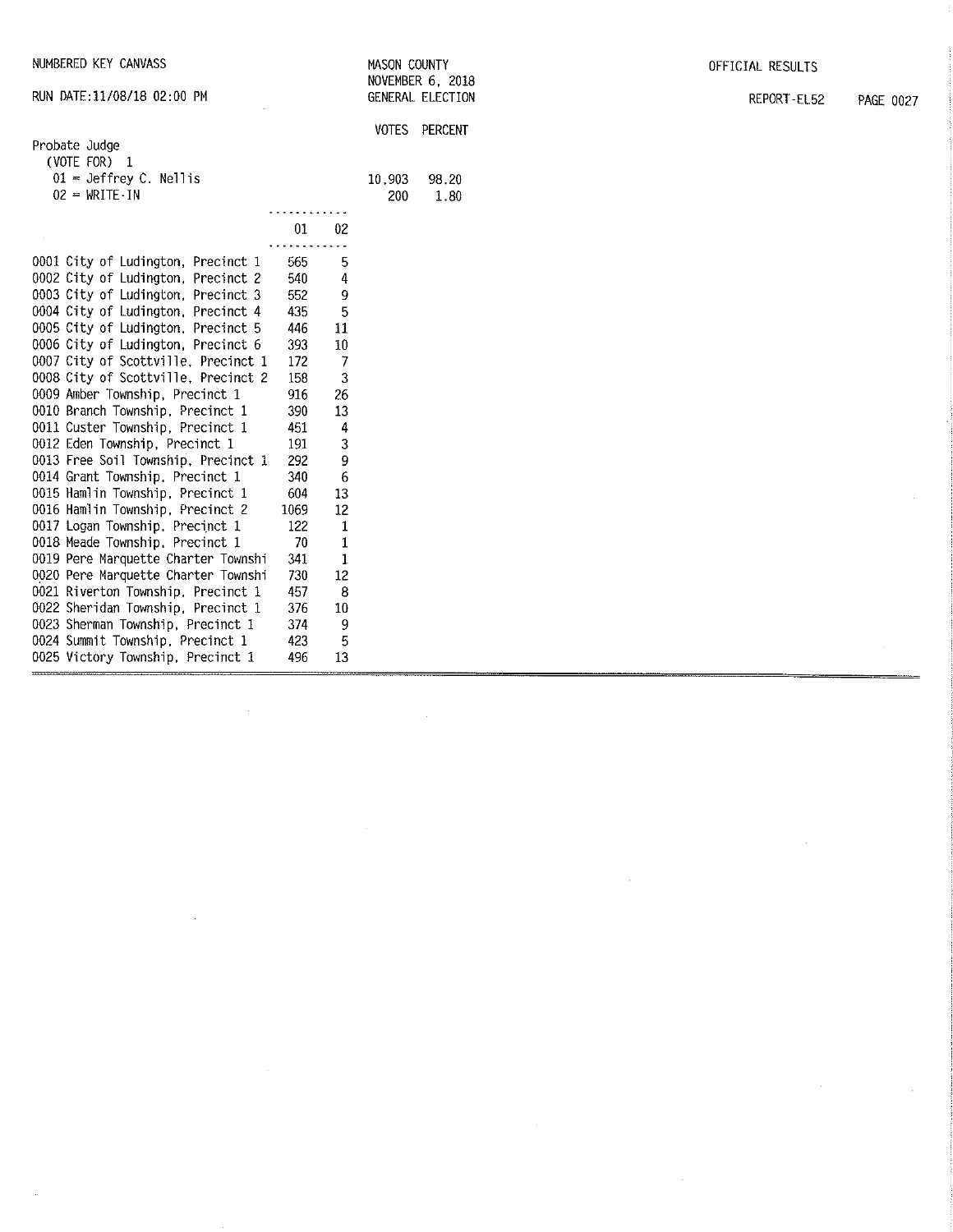| NUMBERED KEY CANVASS                                                                                                                                 |                          |                          | MASON COUNTY             | NOVEMBER 6, 2018                                               |                                                                  | OFFICIAL RESULTS |              |               |
|------------------------------------------------------------------------------------------------------------------------------------------------------|--------------------------|--------------------------|--------------------------|----------------------------------------------------------------|------------------------------------------------------------------|------------------|--------------|---------------|
| RUN DATE: 11/08/18 02:00 PM                                                                                                                          |                          |                          |                          | GENERAL ELECTION                                               |                                                                  | REPORT-EL52      |              | PAGE 0028     |
| West Shore Community College Trustees<br>West Shore Community College<br>(VOTE FOR) 2                                                                |                          |                          |                          | VOTES PERCENT                                                  |                                                                  |                  |              | VOTES PERCENT |
| $01 =$ James Barker<br>$02 =$ Jim Scatena                                                                                                            |                          |                          | 6,313<br>6,553           | 34.63<br>35.95                                                 | $03$ = Randal Tomaszewski<br>$04 = \text{WRITE} \cdot \text{IN}$ |                  | 5,160<br>202 | 28.31<br>1.11 |
|                                                                                                                                                      | 01                       | 02                       | 03                       | 04                                                             |                                                                  |                  |              |               |
| 0001 City of Ludington, Precinct 1<br>0002 City of Ludington, Precinct 2<br>0003 City of Ludington, Precinct 3<br>0004 City of Ludington, Precinct 4 | 330<br>280<br>331<br>283 | 368<br>348<br>343<br>268 | 227<br>235<br>252<br>185 | 8<br>13<br>$\overline{\mathbf{c}}$<br>$\overline{\phantom{a}}$ |                                                                  |                  |              |               |
| 0005 City of Ludington, Precinct 5<br>0006 City of Ludington, Precinct 6<br>0007 City of Scottville, Precinct 1                                      | 218<br>215<br>110        | 295<br>225<br>93         | 179<br>202<br>78         | 8<br>9<br>6                                                    |                                                                  |                  |              |               |
| 0008 City of Scottville, Precinct 2<br>0009 Amber Township, Precinct 1<br>0010 Branch Township, Precinct 1                                           | 82<br>504<br>253         | 99<br>552<br>203         | -76<br>455<br>199        | 1<br>15<br>12                                                  |                                                                  |                  |              |               |
| 0011 Custer Township, Precinct 1<br>0012 Eden Township, Precinct 1<br>0013 Free Soil Township, Precinct 1                                            | 237<br>116<br>203        | 268<br>82<br>144         | 199<br>118<br>186        | 4<br>5<br>8                                                    |                                                                  |                  |              |               |
| 0014 Grant Township, Precinct 1<br>0015 Hamlin Township, Precinct 1<br>0016 Hamlin Township, Precinct 2<br>0017 Logan Township, Precinct 1           | 202<br>338<br>634        | 174<br>392<br>662        | 250<br>270<br>450        | 12<br>4<br>23                                                  |                                                                  |                  |              |               |
| 0018 Meade Township, Precinct 1<br>0019 Pere Marquette Charter Townshi<br>0020 Pere Marquette Charter Townshi                                        | 63<br>45<br>204<br>359   | 89<br>34<br>219<br>513   | 49<br>35<br>131<br>324   | $\overline{c}$<br>$\pmb{0}$<br>10<br>12                        |                                                                  |                  |              |               |
| 0021 Riverton Township, Precinct 1<br>0022 Sheridan Township, Precinct 1<br>0023 Sherman Township, Precinct 1                                        | 270<br>243<br>187        | 240<br>182<br>240        | 229<br>188<br>199        | 7<br>$\overline{c}$<br>5                                       |                                                                  |                  |              |               |
| 0024 Summit Township, Precinct 1<br>0025 Victory Township, Precinct 1                                                                                | 265<br>341               | 228<br>292               | 226<br>218               | $_{11}$<br>16                                                  |                                                                  |                  |              |               |

 $\label{eq:2.1} \frac{1}{\sqrt{2}}\int_{\mathbb{R}^3}\frac{1}{\sqrt{2}}\left(\frac{1}{\sqrt{2}}\right)^2\frac{1}{\sqrt{2}}\left(\frac{1}{\sqrt{2}}\right)^2\frac{1}{\sqrt{2}}\left(\frac{1}{\sqrt{2}}\right)^2\frac{1}{\sqrt{2}}\left(\frac{1}{\sqrt{2}}\right)^2\frac{1}{\sqrt{2}}\left(\frac{1}{\sqrt{2}}\right)^2\frac{1}{\sqrt{2}}\frac{1}{\sqrt{2}}\frac{1}{\sqrt{2}}\frac{1}{\sqrt{2}}\frac{1}{\sqrt{2}}\frac{1}{\sqrt{2}}$ 

 $\frac{1}{2} \left( \frac{1}{2} \right)$  ,  $\frac{1}{2} \left( \frac{1}{2} \right)$ 

 $\label{eq:2.1} \frac{1}{\sqrt{2}}\int_{\mathbb{R}^3}\frac{1}{\sqrt{2}}\left(\frac{1}{\sqrt{2}}\right)^2\frac{1}{\sqrt{2}}\left(\frac{1}{\sqrt{2}}\right)^2\frac{1}{\sqrt{2}}\left(\frac{1}{\sqrt{2}}\right)^2\frac{1}{\sqrt{2}}\left(\frac{1}{\sqrt{2}}\right)^2\frac{1}{\sqrt{2}}\left(\frac{1}{\sqrt{2}}\right)^2\frac{1}{\sqrt{2}}\frac{1}{\sqrt{2}}\frac{1}{\sqrt{2}}\frac{1}{\sqrt{2}}\frac{1}{\sqrt{2}}\frac{1}{\sqrt{2}}$ 

 $\sim$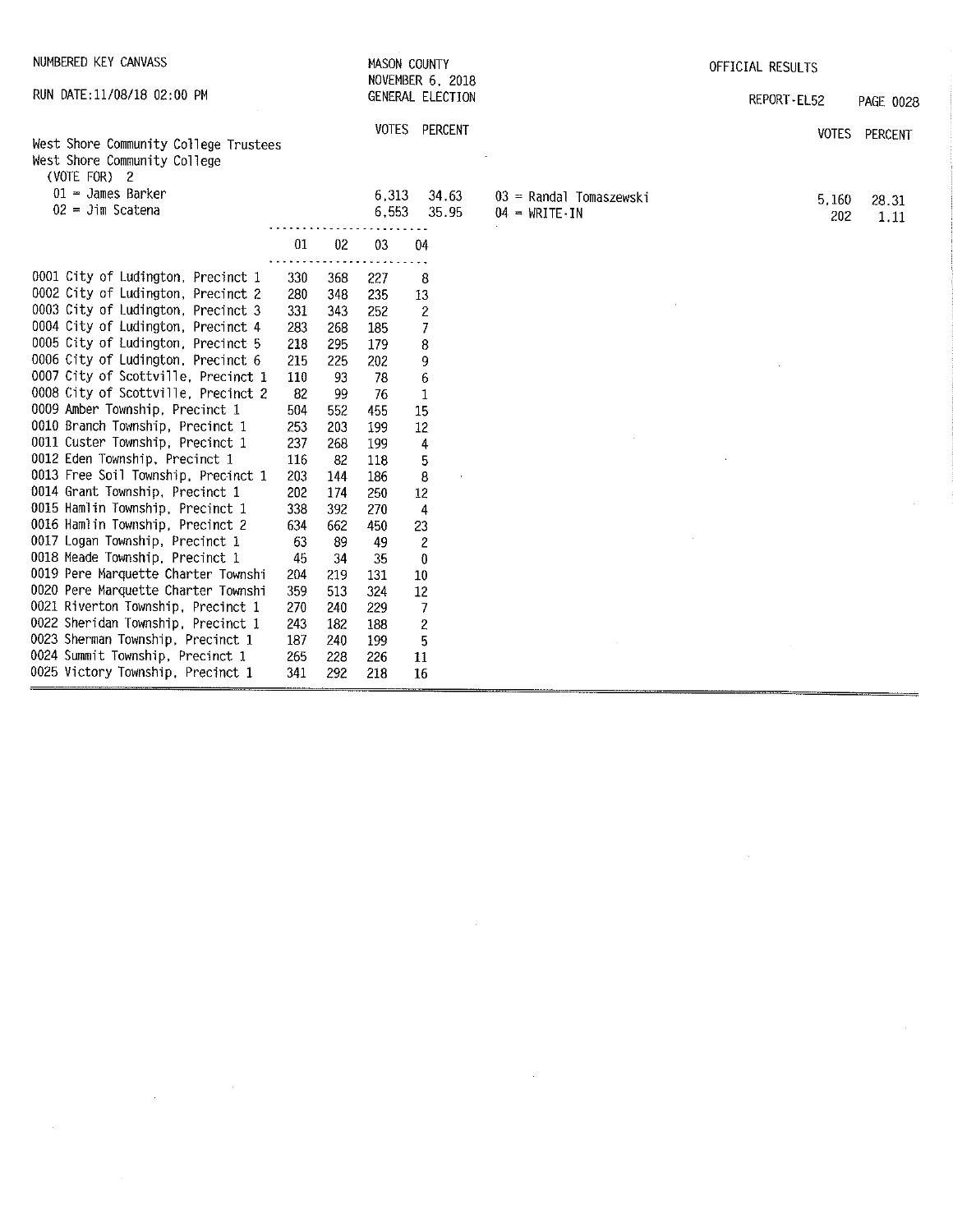| NUMBERED KEY CANVASS                                |            |     | MASON COUNTY | NOVEMBER 6, 2018 |                                     | OFFICIAL RESULTS |           |
|-----------------------------------------------------|------------|-----|--------------|------------------|-------------------------------------|------------------|-----------|
| RUN DATE:11/08/18 02:00 PM                          |            |     |              | GENERAL ELECTION |                                     | REPORT-EL52      | PAGE 0029 |
|                                                     |            |     | VOTES        | PERCENT          |                                     | <b>VOTES</b>     | PERCENT   |
| Ludington Mayor City of Ludington<br>$(VOTE FOR)$ 1 |            |     |              |                  |                                     |                  |           |
| $01 =$ William L. Dustman                           |            |     | 723          | 22.85            |                                     |                  |           |
| $02$ = Steve Miller                                 |            |     | 2.411        | 76.20            | $03 = \text{WRITE} \cdot \text{IN}$ | 30               | . 95      |
|                                                     | . <i>.</i> |     |              |                  |                                     |                  |           |
|                                                     | 01         | 02  | -03          |                  |                                     |                  |           |
|                                                     |            |     |              |                  |                                     |                  |           |
| 0001 City of Ludington, Precinct 1                  | 138        | 460 | 6            |                  |                                     |                  |           |
| 0002 City of Ludington, Precinct 2                  | 122        | 442 | 4            |                  |                                     |                  |           |
| 0003 City of Ludington, Precinct 3                  | 130        | 452 | 1            |                  |                                     |                  |           |
| 0004 City of Ludington, Precinct 4                  | 117        | 354 | 5            |                  |                                     |                  |           |
| 0005 City of Ludington, Precinct 5                  | 124        | 354 | 4            |                  |                                     |                  |           |
| 0006 City of Ludington, Precinct 6                  | 92         | 349 | 10           |                  |                                     |                  |           |

 $\label{eq:2.1} \frac{1}{2} \int_{\mathbb{R}^3} \frac{1}{\sqrt{2}} \, \frac{1}{\sqrt{2}} \, \frac{1}{\sqrt{2}} \, \frac{1}{\sqrt{2}} \, \frac{1}{\sqrt{2}} \, \frac{1}{\sqrt{2}} \, \frac{1}{\sqrt{2}} \, \frac{1}{\sqrt{2}} \, \frac{1}{\sqrt{2}} \, \frac{1}{\sqrt{2}} \, \frac{1}{\sqrt{2}} \, \frac{1}{\sqrt{2}} \, \frac{1}{\sqrt{2}} \, \frac{1}{\sqrt{2}} \, \frac{1}{\sqrt{2}} \, \frac{1}{\sqrt{2}} \,$ 

 $\sim$ 

 $\mathcal{L}^{\text{max}}_{\text{max}}$  and  $\mathcal{L}^{\text{max}}_{\text{max}}$ 

 $\label{eq:2.1} \frac{1}{\sqrt{2}}\sum_{i=1}^n\frac{1}{\sqrt{2}}\sum_{i=1}^n\frac{1}{\sqrt{2}}\sum_{i=1}^n\frac{1}{\sqrt{2}}\sum_{i=1}^n\frac{1}{\sqrt{2}}\sum_{i=1}^n\frac{1}{\sqrt{2}}\sum_{i=1}^n\frac{1}{\sqrt{2}}\sum_{i=1}^n\frac{1}{\sqrt{2}}\sum_{i=1}^n\frac{1}{\sqrt{2}}\sum_{i=1}^n\frac{1}{\sqrt{2}}\sum_{i=1}^n\frac{1}{\sqrt{2}}\sum_{i=1}^n\frac$ 

 $\mathcal{L}^{\mathcal{L}}(\mathcal{L}^{\mathcal{L}})$  and  $\mathcal{L}^{\mathcal{L}}(\mathcal{L}^{\mathcal{L}})$  and  $\mathcal{L}^{\mathcal{L}}(\mathcal{L}^{\mathcal{L}})$ 

 $\mathcal{L}^{\text{max}}_{\text{max}}$  . The  $\mathcal{L}^{\text{max}}_{\text{max}}$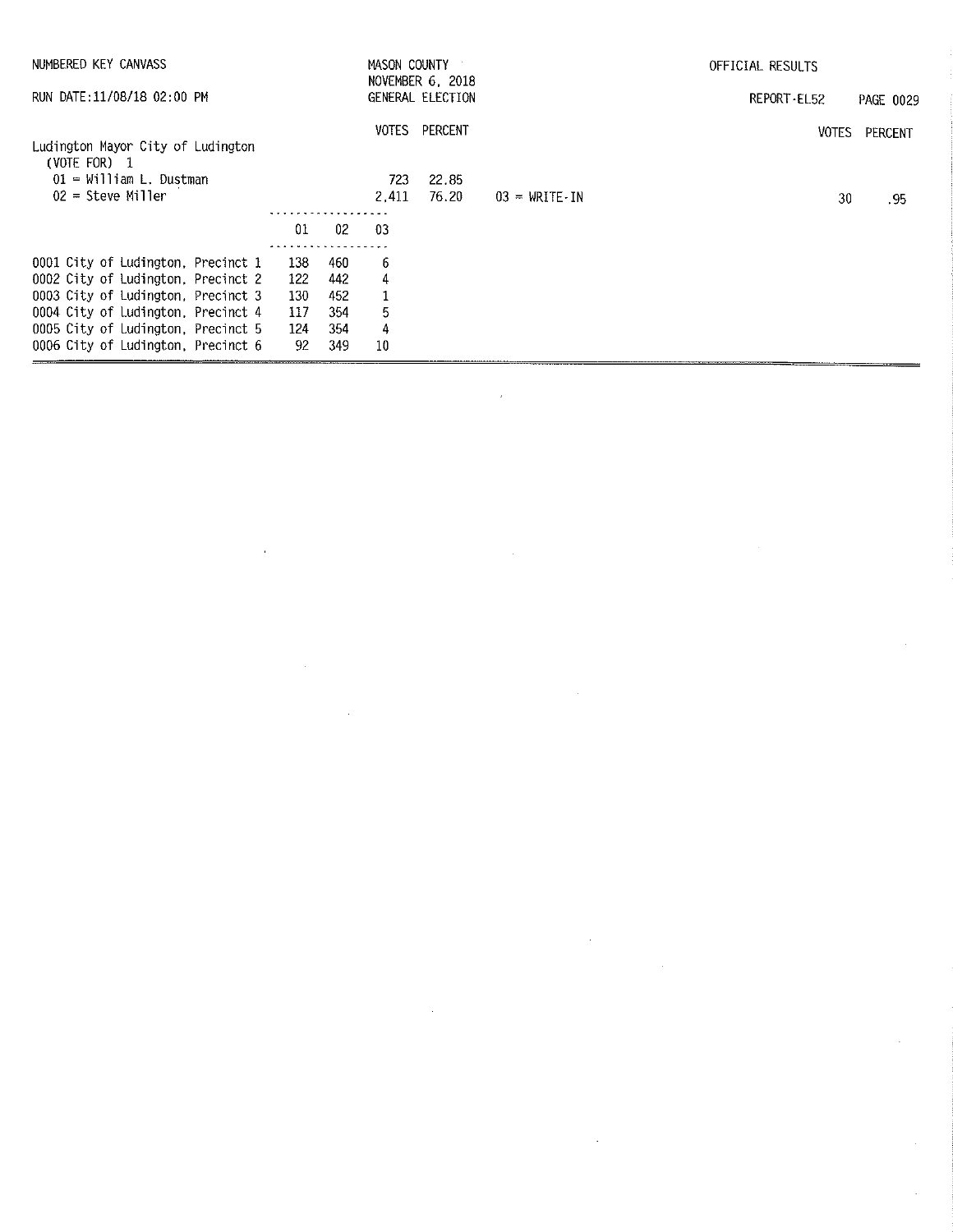| NUMBERED KEY CANVASS                              |     |                | MASON COUNTY | NOVEMBER 6, 2018        | OFFICIAL RESULTS         |
|---------------------------------------------------|-----|----------------|--------------|-------------------------|--------------------------|
| RUN DATE: 11/08/18 02:00 PM                       |     |                |              | <b>GENERAL ELECTION</b> | REPORT-EL52<br>PAGE 0030 |
| Ludington Clerk City of Ludington<br>(VOTE FOR) 1 |     |                |              | VOTES PERCENT           |                          |
| $01$ = Deborah L. Luskin<br>$02 = WRITE-IN$       |     |                | 3.015<br>26  | 99.15<br>.85            |                          |
|                                                   | 01  | -02            |              |                         |                          |
| 0001 City of Ludington, Precinct 1                | 576 | 3              |              |                         |                          |
| 0002 City of Ludington, Precinct 2                | 548 | $\mathbf{3}$   |              |                         |                          |
| 0003 City of Ludington, Precinct 3                | 564 | 4              |              |                         |                          |
| 0004 City of Ludington, Precinct 4                | 455 | $\overline{c}$ |              |                         |                          |
| 0005 City of Ludington, Precinct 5                | 459 | 6              |              |                         |                          |
| 0006 City of Ludington, Precinct 6                | 413 | 8              |              |                         |                          |

 $\label{eq:2.1} \mathcal{L}(\mathcal{L}(\mathcal{L})) = \mathcal{L}(\mathcal{L}(\mathcal{L})) = \mathcal{L}(\mathcal{L}(\mathcal{L})) = \mathcal{L}(\mathcal{L}(\mathcal{L})) = \mathcal{L}(\mathcal{L}(\mathcal{L})) = \mathcal{L}(\mathcal{L}(\mathcal{L})) = \mathcal{L}(\mathcal{L}(\mathcal{L})) = \mathcal{L}(\mathcal{L}(\mathcal{L})) = \mathcal{L}(\mathcal{L}(\mathcal{L})) = \mathcal{L}(\mathcal{L}(\mathcal{L})) = \mathcal{L}(\mathcal{L}(\mathcal{L})) = \math$ 

 $\label{eq:2} \frac{1}{\sqrt{2}}\sum_{i=1}^n\frac{1}{\sqrt{2}}\sum_{i=1}^n\frac{1}{\sqrt{2}}\sum_{i=1}^n\frac{1}{\sqrt{2}}\sum_{i=1}^n\frac{1}{\sqrt{2}}\sum_{i=1}^n\frac{1}{\sqrt{2}}\sum_{i=1}^n\frac{1}{\sqrt{2}}\sum_{i=1}^n\frac{1}{\sqrt{2}}\sum_{i=1}^n\frac{1}{\sqrt{2}}\sum_{i=1}^n\frac{1}{\sqrt{2}}\sum_{i=1}^n\frac{1}{\sqrt{2}}\sum_{i=1}^n\frac{1$ 

 $\label{eq:2.1} \frac{1}{\sqrt{2}}\int_{\mathbb{R}^3}\frac{1}{\sqrt{2}}\left(\frac{1}{\sqrt{2}}\right)^2\frac{1}{\sqrt{2}}\left(\frac{1}{\sqrt{2}}\right)^2\frac{1}{\sqrt{2}}\left(\frac{1}{\sqrt{2}}\right)^2\frac{1}{\sqrt{2}}\left(\frac{1}{\sqrt{2}}\right)^2\frac{1}{\sqrt{2}}\left(\frac{1}{\sqrt{2}}\right)^2\frac{1}{\sqrt{2}}\frac{1}{\sqrt{2}}\frac{1}{\sqrt{2}}\frac{1}{\sqrt{2}}\frac{1}{\sqrt{2}}\frac{1}{\sqrt{2}}$ 

 $\label{eq:2.1} \frac{1}{\sqrt{2}}\sum_{i=1}^n\frac{1}{\sqrt{2}}\sum_{j=1}^n\frac{1}{\sqrt{2}}\sum_{j=1}^n\frac{1}{\sqrt{2}}\sum_{j=1}^n\frac{1}{\sqrt{2}}\sum_{j=1}^n\frac{1}{\sqrt{2}}\sum_{j=1}^n\frac{1}{\sqrt{2}}\sum_{j=1}^n\frac{1}{\sqrt{2}}\sum_{j=1}^n\frac{1}{\sqrt{2}}\sum_{j=1}^n\frac{1}{\sqrt{2}}\sum_{j=1}^n\frac{1}{\sqrt{2}}\sum_{j=1}^n\frac$ 

 $\sim$ 

 $\label{eq:2.1} \frac{1}{\sqrt{2}}\left(\frac{1}{\sqrt{2}}\right)^{2} \left(\frac{1}{\sqrt{2}}\right)^{2} \left(\frac{1}{\sqrt{2}}\right)^{2} \left(\frac{1}{\sqrt{2}}\right)^{2} \left(\frac{1}{\sqrt{2}}\right)^{2} \left(\frac{1}{\sqrt{2}}\right)^{2} \left(\frac{1}{\sqrt{2}}\right)^{2} \left(\frac{1}{\sqrt{2}}\right)^{2} \left(\frac{1}{\sqrt{2}}\right)^{2} \left(\frac{1}{\sqrt{2}}\right)^{2} \left(\frac{1}{\sqrt{2}}\right)^{2} \left(\$ 

 $\label{eq:2.1} \frac{1}{\sqrt{2}}\sum_{i=1}^n\frac{1}{\sqrt{2}}\sum_{j=1}^n\frac{1}{\sqrt{2}}\sum_{j=1}^n\frac{1}{\sqrt{2}}\sum_{j=1}^n\frac{1}{\sqrt{2}}\sum_{j=1}^n\frac{1}{\sqrt{2}}\sum_{j=1}^n\frac{1}{\sqrt{2}}\sum_{j=1}^n\frac{1}{\sqrt{2}}\sum_{j=1}^n\frac{1}{\sqrt{2}}\sum_{j=1}^n\frac{1}{\sqrt{2}}\sum_{j=1}^n\frac{1}{\sqrt{2}}\sum_{j=1}^n\frac$ 

 $\label{eq:2} \mathcal{L}(\mathcal{L}^{\text{max}}_{\mathcal{L}}(\mathcal{L}^{\text{max}}_{\mathcal{L}})) \leq \mathcal{L}(\mathcal{L}^{\text{max}}_{\mathcal{L}}(\mathcal{L}^{\text{max}}_{\mathcal{L}}))$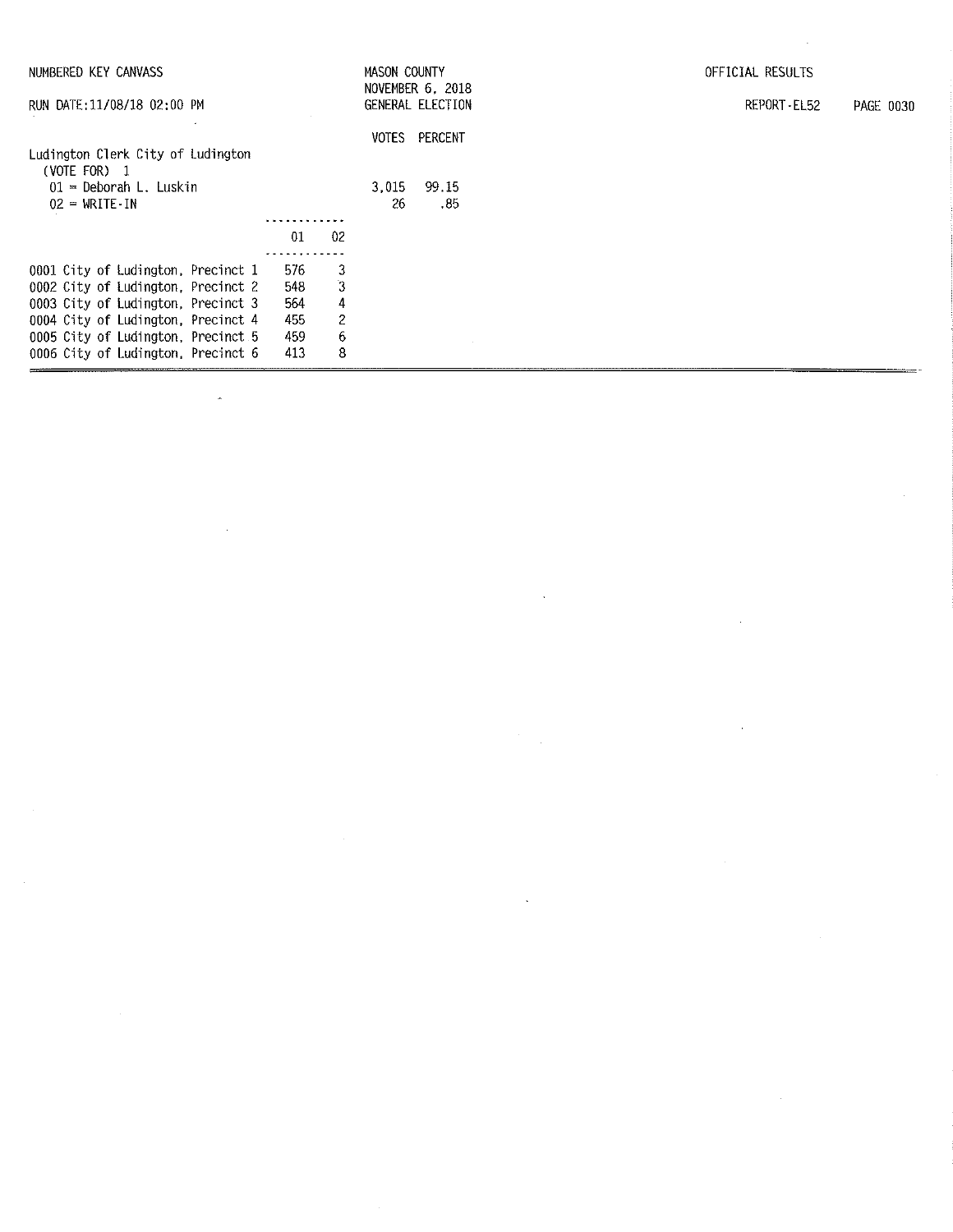| NUMBERED KEY CANVASS                                                                                                                | MASON COUNTY                                         | OFFICIAL RESULTS         |
|-------------------------------------------------------------------------------------------------------------------------------------|------------------------------------------------------|--------------------------|
| RUN DATE: 11/08/18 02:00 PM                                                                                                         | NOVEMBER 6, 2018<br>GENERAL ELECTION                 | REPORT-EL52<br>PAGE 0031 |
| Ludington City Councilor 1st Ward PT Luddington Ward 1<br>(VOTE FOR) $1$<br>$01 =$ Joseph Lenius<br>$02 = \text{WRITE} - \text{IN}$ | <b>VOTES</b><br>PERCENT<br>539<br>99.26<br>4<br>. 74 |                          |
|                                                                                                                                     | 01<br>-02                                            |                          |
| 0001 City of Ludington, Precinct 1                                                                                                  | 4<br>539                                             |                          |

 $\label{eq:2.1} \begin{split} \mathcal{L}_{\text{max}}(\mathbf{r}) & = \frac{1}{2} \sum_{i=1}^{N} \mathcal{L}_{\text{max}}(\mathbf{r}) \mathcal{L}_{\text{max}}(\mathbf{r}) \\ & = \frac{1}{2} \sum_{i=1}^{N} \mathcal{L}_{\text{max}}(\mathbf{r}) \mathcal{L}_{\text{max}}(\mathbf{r}) \mathcal{L}_{\text{max}}(\mathbf{r}) \mathcal{L}_{\text{max}}(\mathbf{r}) \mathcal{L}_{\text{max}}(\mathbf{r}) \mathcal{L}_{\text{max}}(\mathbf{r}) \mathcal{L}_{\text{max}}(\mathbf$ 

 $\sim$ 

 $\mathcal{L}(\mathcal{A})$  and  $\mathcal{L}(\mathcal{A})$ 

 $\label{eq:2.1} \mathcal{L}(\mathcal{L}^{\text{max}}_{\mathcal{L}}(\mathcal{L}^{\text{max}}_{\mathcal{L}})) \leq \mathcal{L}(\mathcal{L}^{\text{max}}_{\mathcal{L}}(\mathcal{L}^{\text{max}}_{\mathcal{L}}))$ 

 $\sim 10^{-1}$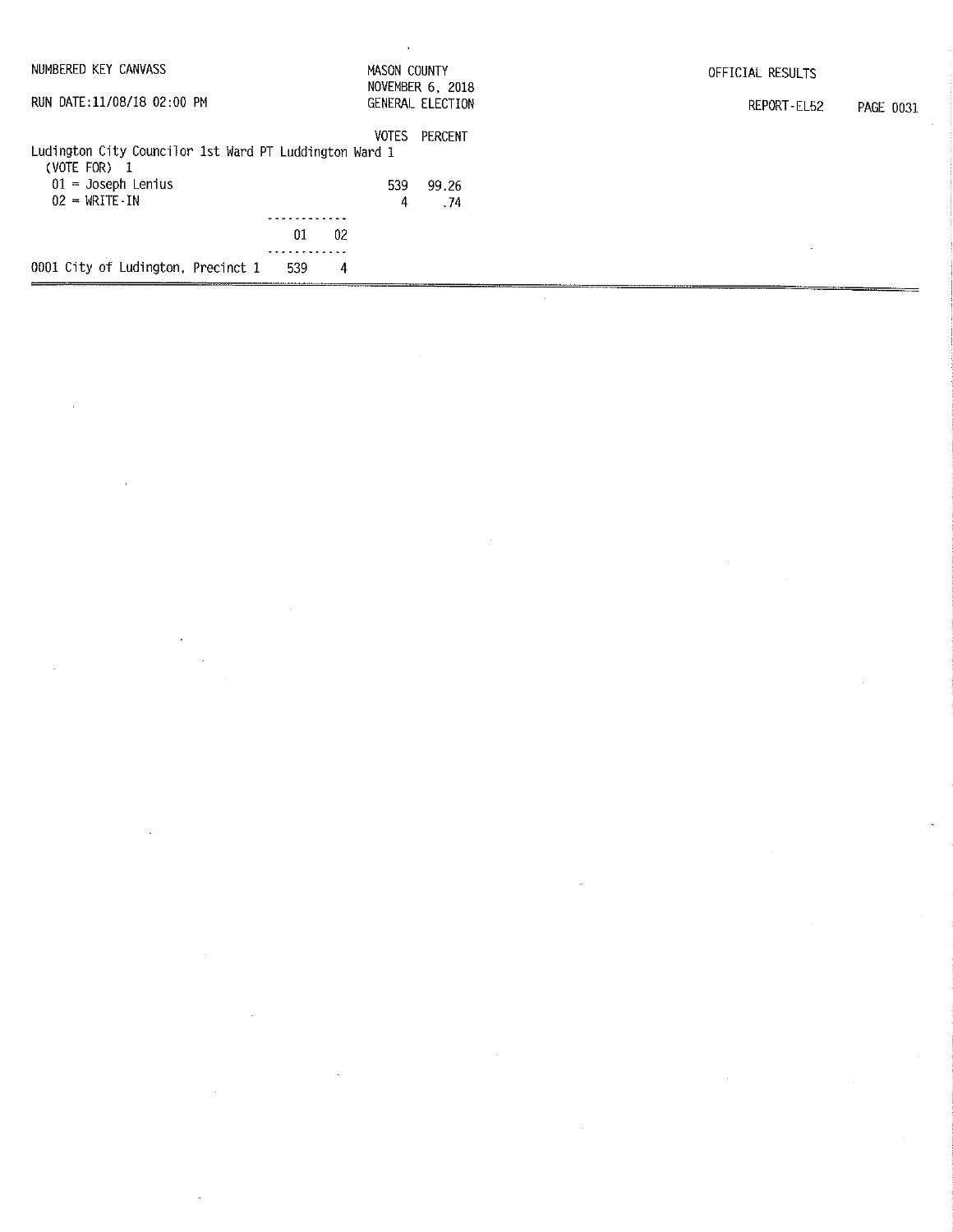| NUMBERED KEY CANVASS                                           | MASON COUNTY |                                      | OFFICIAL RESULTS         |
|----------------------------------------------------------------|--------------|--------------------------------------|--------------------------|
| RUN DATE:11/08/18 02:00 PM                                     |              | NOVEMBER 6, 2018<br>GENERAL ELECTION | REPORT-EL52<br>PAGE 0032 |
|                                                                | <b>VOTES</b> | PERCENT                              |                          |
| Ludington City Councilor 2nd Ward Luddington Ward 2            |              |                                      |                          |
| (VOTE FOR)<br>$\mathbf{1}$                                     |              |                                      |                          |
| $01 -$ Kathy Winczewski<br>$02 = \text{WRITE} \cdot \text{IN}$ | 523          | 97.94<br>2.06                        |                          |
|                                                                | 11           |                                      |                          |
| 01<br>-02                                                      |              |                                      |                          |
|                                                                |              |                                      |                          |
| 0002 City of Ludington, Precinct 2<br>523<br>-11               |              |                                      |                          |

 $\Delta \sim 10^4$ 

 $\mathcal{L}^{\text{max}}_{\text{max}}$  ,  $\mathcal{L}^{\text{max}}_{\text{max}}$ 

 $\label{eq:2.1} \frac{1}{\sqrt{2}}\int_{\mathbb{R}^3}\frac{1}{\sqrt{2}}\left(\frac{1}{\sqrt{2}}\right)^2\frac{1}{\sqrt{2}}\left(\frac{1}{\sqrt{2}}\right)^2\frac{1}{\sqrt{2}}\left(\frac{1}{\sqrt{2}}\right)^2\frac{1}{\sqrt{2}}\left(\frac{1}{\sqrt{2}}\right)^2.$ 

 $\label{eq:2} \frac{1}{\sqrt{2}}\int_{0}^{\infty}\frac{1}{\sqrt{2}}\left(\frac{1}{\sqrt{2}}\right)^{2}d\mu_{\rm{eff}}\,d\mu_{\rm{eff}}\,.$ 

 $\label{eq:2.1} \mathcal{L}(\mathcal{L}^{\text{max}}_{\mathcal{L}}(\mathcal{L}^{\text{max}}_{\mathcal{L}}))\leq \mathcal{L}(\mathcal{L}^{\text{max}}_{\mathcal{L}}(\mathcal{L}^{\text{max}}_{\mathcal{L}}))$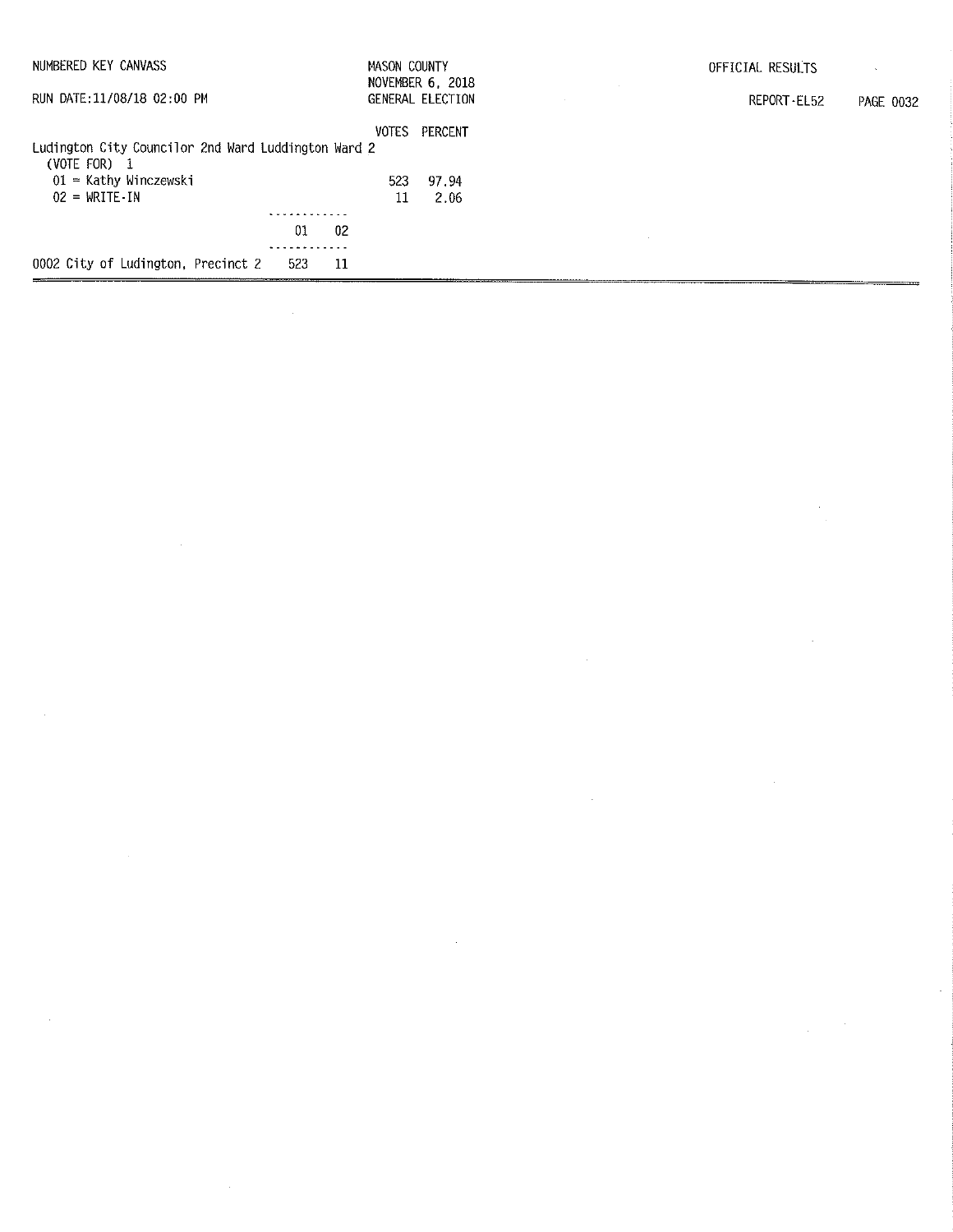| NUMBERED KEY CANVASS                                                | <b>MASON COUNTY</b><br>NOVEMBER 6, 2018 |                         |                                     | OFFICIAL RESULTS |                  |  |
|---------------------------------------------------------------------|-----------------------------------------|-------------------------|-------------------------------------|------------------|------------------|--|
| RUN DATE:11/08/18 02:00 PM                                          |                                         | <b>GENERAL ELECTION</b> |                                     | REPORT-EL52      | <b>PAGE 0033</b> |  |
| Ludington City Councilor 4th Ward Luddington Ward 4<br>(VOTE FOR) 1 | VOTES                                   | PERCENT                 |                                     | <b>VOTES</b>     | PERCENT          |  |
| $01$ = Kandi M. Fugere<br>$02$ = Cheri Stibitz-Rozell               | 222<br>272.                             | 44.85<br>54.95          | $03 = \text{WRITE} \cdot \text{IN}$ |                  | .20              |  |
| . <i>.</i><br>01<br>02                                              | -03                                     |                         |                                     |                  |                  |  |
| .<br>0004 City of Ludington, Precinct 4<br>222<br>272               |                                         |                         |                                     |                  |                  |  |

 $\mathcal{L}^{\text{max}}_{\text{max}}$  and  $\mathcal{L}^{\text{max}}_{\text{max}}$ 

 $\label{eq:2} \frac{1}{2} \int_{\mathbb{R}^3} \frac{1}{\sqrt{2}} \, \mathrm{d} \mu \, \mathrm{d} \mu \, \mathrm{d} \mu \, \mathrm{d} \mu \, \mathrm{d} \mu \, \mathrm{d} \mu \, \mathrm{d} \mu \, \mathrm{d} \mu \, \mathrm{d} \mu \, \mathrm{d} \mu \, \mathrm{d} \mu \, \mathrm{d} \mu \, \mathrm{d} \mu \, \mathrm{d} \mu \, \mathrm{d} \mu \, \mathrm{d} \mu \, \mathrm{d} \mu \, \mathrm{d} \mu \, \mathrm{d} \mu \, \mathrm{d} \mu \, \mathrm$ 

 $\label{eq:2.1} \mathcal{L}(\mathcal{L}^{\text{max}}_{\mathcal{L}}(\mathcal{L}^{\text{max}}_{\mathcal{L}})) \leq \mathcal{L}(\mathcal{L}^{\text{max}}_{\mathcal{L}}(\mathcal{L}^{\text{max}}_{\mathcal{L}}))$ 

 $\label{eq:2.1} \frac{1}{\sqrt{2}}\int_{\mathbb{R}^3}\frac{1}{\sqrt{2}}\left(\frac{1}{\sqrt{2}}\right)^2\left(\frac{1}{\sqrt{2}}\right)^2\left(\frac{1}{\sqrt{2}}\right)^2\left(\frac{1}{\sqrt{2}}\right)^2\left(\frac{1}{\sqrt{2}}\right)^2.$ 

 $\label{eq:2.1} \mathcal{L}(\mathcal{L}^{\mathcal{L}}_{\mathcal{L}}(\mathcal{L}^{\mathcal{L}}_{\mathcal{L}})) \leq \mathcal{L}(\mathcal{L}^{\mathcal{L}}_{\mathcal{L}}(\mathcal{L}^{\mathcal{L}}_{\mathcal{L}})) \leq \mathcal{L}(\mathcal{L}^{\mathcal{L}}_{\mathcal{L}}(\mathcal{L}^{\mathcal{L}}_{\mathcal{L}}))$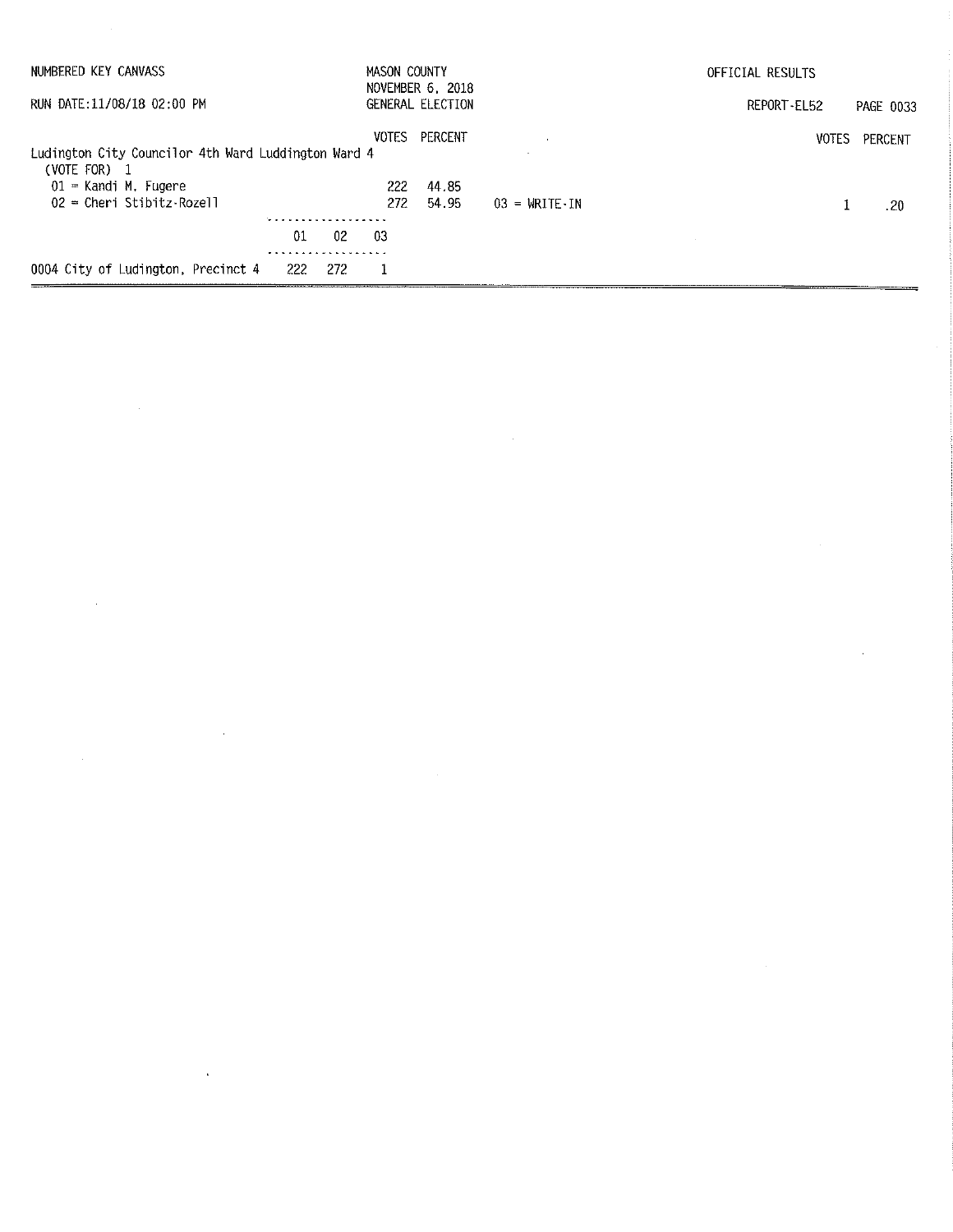| NUMBERED KEY CANVASS                                   | MASON COUNTY | NOVEMBER 6, 2018 |                        | OFFICIAL RESULTS |           |
|--------------------------------------------------------|--------------|------------------|------------------------|------------------|-----------|
| RUN DATE:11/08/18 02:00 PM                             |              | GENERAL ELECTION |                        | REPORT - EL52    | PAGE 0034 |
|                                                        | <b>VOTES</b> | PERCENT          |                        | <b>VOTES</b>     | PERCENT   |
| Ludington City Councilor 5th Ward PT Luddington Ward 5 |              |                  |                        |                  |           |
| (VOTE FOR) $1$                                         |              |                  |                        |                  |           |
| $01 =$ Wally Cain                                      | 239          | 49.08            |                        |                  |           |
| 02 = Angela Serna                                      | 243          | 49.90            | $03 = \text{WRTTE}$ TN | 5.               | 1.03      |
|                                                        |              |                  |                        |                  |           |
| 01<br>02                                               | -03          |                  |                        |                  |           |
|                                                        |              |                  |                        |                  |           |
| 0005 City of Ludington, Precinct 5<br>239<br>243       | 5            |                  |                        |                  |           |

 $\label{eq:2.1} \frac{1}{\sqrt{2\pi}}\int_{\mathbb{R}^3}\frac{1}{\sqrt{2\pi}}\int_{\mathbb{R}^3}\frac{1}{\sqrt{2\pi}}\int_{\mathbb{R}^3}\frac{1}{\sqrt{2\pi}}\int_{\mathbb{R}^3}\frac{1}{\sqrt{2\pi}}\int_{\mathbb{R}^3}\frac{1}{\sqrt{2\pi}}\int_{\mathbb{R}^3}\frac{1}{\sqrt{2\pi}}\int_{\mathbb{R}^3}\frac{1}{\sqrt{2\pi}}\int_{\mathbb{R}^3}\frac{1}{\sqrt{2\pi}}\int_{\mathbb{R}^3}\frac{1$ 

 $\mathcal{L}(\mathcal{L})$  and  $\mathcal{L}(\mathcal{L})$  . The set of the set of  $\mathcal{L}(\mathcal{L})$ 

 $\label{eq:2.1} \mathcal{L}(\mathcal{L}^{\text{max}}_{\mathcal{L}}(\mathcal{L}^{\text{max}}_{\mathcal{L}}),\mathcal{L}^{\text{max}}_{\mathcal{L}^{\text{max}}_{\mathcal{L}}(\mathcal{L}^{\text{max}}_{\mathcal{L}^{\text{max}}_{\mathcal{L}^{\text{max}}_{\mathcal{L}^{\text{max}}_{\mathcal{L}^{\text{max}}_{\mathcal{L}^{\text{max}}_{\mathcal{L}^{\text{max}}_{\mathcal{L}^{\text{max}}_{\mathcal{L}^{\text{max}}_{\mathcal{L}^{\text{max}}_{\mathcal{$ 

 $\sim 10^{-11}$ 

 $\label{eq:2.1} \mathcal{L}(\mathcal{L}^{\text{max}}_{\mathcal{L}}(\mathcal{L}^{\text{max}}_{\mathcal{L}}(\mathcal{L}^{\text{max}}_{\mathcal{L}}(\mathcal{L}^{\text{max}}_{\mathcal{L}^{\text{max}}_{\mathcal{L}}(\mathcal{L}^{\text{max}}_{\mathcal{L}^{\text{max}}_{\mathcal{L}^{\text{max}}_{\mathcal{L}^{\text{max}}_{\mathcal{L}^{\text{max}}_{\mathcal{L}^{\text{max}}_{\mathcal{L}^{\text{max}}_{\mathcal{L}^{\text{max}}_{\mathcal{L}^{\text{max}}$ 

 $\mathcal{L}^{\text{max}}_{\text{max}}$  and  $\mathcal{L}^{\text{max}}_{\text{max}}$ 

 $\label{eq:2.1} \frac{1}{\sqrt{2}}\int_{\mathbb{R}^3}\frac{1}{\sqrt{2}}\left(\frac{1}{\sqrt{2}}\right)^2\frac{1}{\sqrt{2}}\left(\frac{1}{\sqrt{2}}\right)^2\frac{1}{\sqrt{2}}\left(\frac{1}{\sqrt{2}}\right)^2.$ 

 $\sim$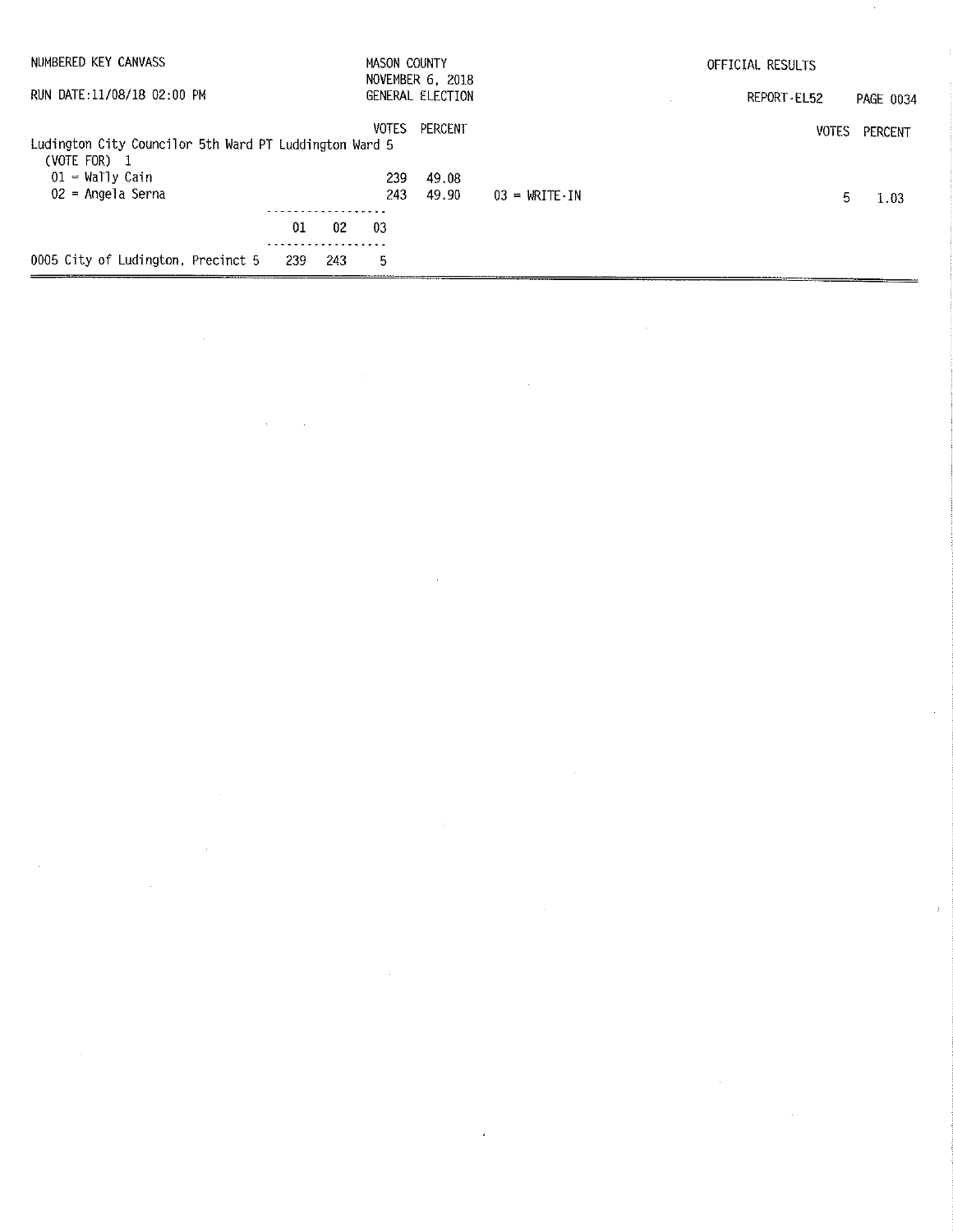| NUMBERED KEY CANVASS                                                |            |      | <b>MASON COUNTY</b> | NOVEMBER 6, 2018 | OFFICIAL RESULTS         |
|---------------------------------------------------------------------|------------|------|---------------------|------------------|--------------------------|
| RUN DATE:11/08/18 02:00 PM                                          |            |      |                     | GENERAL ELECTION | REPORT-EL52<br>PAGE 0035 |
|                                                                     |            |      | <b>VOTES</b>        | PERCENT          |                          |
| Ludington City Councilor 6th Ward Luddington Ward 6<br>(VOTE FOR) 1 |            |      |                     |                  |                          |
| $01 =$ David Bourgette                                              |            |      | 380.                | 97.44            |                          |
| $02 = \text{WRITE} \cdot \text{IN}$                                 |            |      | 10                  | 2.56             |                          |
|                                                                     |            |      |                     |                  |                          |
|                                                                     | 01         | 02   |                     |                  |                          |
|                                                                     | ---------- |      |                     |                  |                          |
| 0006 City of Ludington, Precinct 6                                  | 380        | - 10 |                     |                  |                          |

 $\label{eq:2.1} \frac{1}{\sqrt{2\pi}}\frac{1}{\sqrt{2\pi}}\frac{1}{\sqrt{2\pi}}\frac{1}{\sqrt{2\pi}}\frac{1}{\sqrt{2\pi}}\frac{1}{\sqrt{2\pi}}\frac{1}{\sqrt{2\pi}}\frac{1}{\sqrt{2\pi}}\frac{1}{\sqrt{2\pi}}\frac{1}{\sqrt{2\pi}}\frac{1}{\sqrt{2\pi}}\frac{1}{\sqrt{2\pi}}\frac{1}{\sqrt{2\pi}}\frac{1}{\sqrt{2\pi}}\frac{1}{\sqrt{2\pi}}\frac{1}{\sqrt{2\pi}}\frac{1}{\sqrt{2\pi}}\frac{1}{\sqrt$ 

 $\label{eq:2.1} \frac{1}{\sqrt{2}}\int_{\mathbb{R}^3}\frac{1}{\sqrt{2}}\left(\frac{1}{\sqrt{2}}\right)^2\frac{1}{\sqrt{2}}\left(\frac{1}{\sqrt{2}}\right)^2\frac{1}{\sqrt{2}}\left(\frac{1}{\sqrt{2}}\right)^2\frac{1}{\sqrt{2}}\left(\frac{1}{\sqrt{2}}\right)^2\frac{1}{\sqrt{2}}\left(\frac{1}{\sqrt{2}}\right)^2\frac{1}{\sqrt{2}}\frac{1}{\sqrt{2}}\frac{1}{\sqrt{2}}\frac{1}{\sqrt{2}}\frac{1}{\sqrt{2}}\frac{1}{\sqrt{2}}$ 

 $\label{eq:2.1} \begin{split} \mathcal{L}_{\text{max}}(\mathcal{L}_{\text{max}}) = \mathcal{L}_{\text{max}}(\mathcal{L}_{\text{max}}) \end{split}$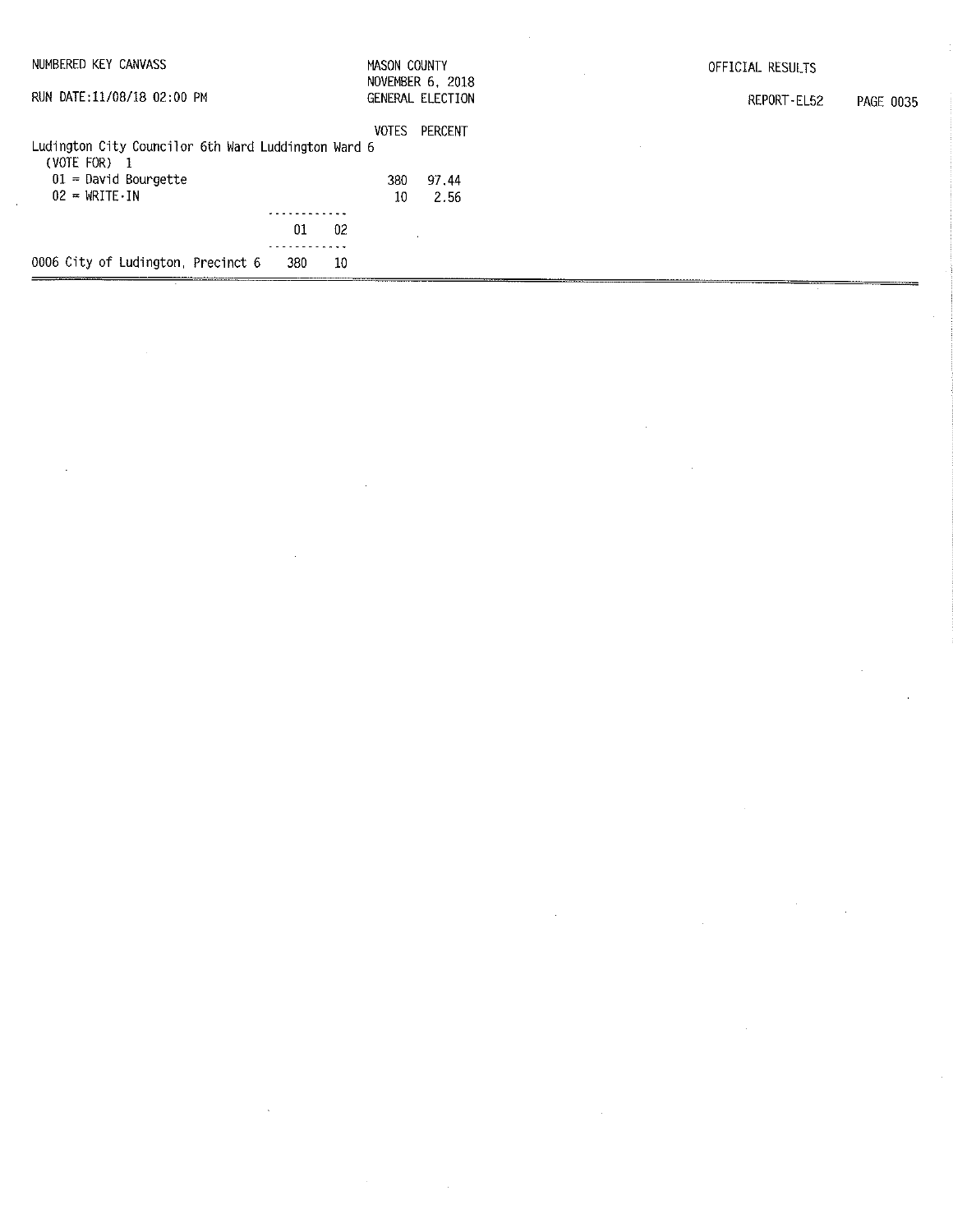| NUMBERED KEY CANVASS                                                               |      |           | MASON COUNTY | NOVEMBER 6, 2018 |                                 | OFFICIAL RESULTS |           |
|------------------------------------------------------------------------------------|------|-----------|--------------|------------------|---------------------------------|------------------|-----------|
| RUN DATE:11/08/18 02:00 PM                                                         |      |           |              | GENERAL ELECTION |                                 | REPORT-EL52      | PAGE 0036 |
| Scottville Commissioner At-Large City of Scottville<br>(VOTE FOR) 2                |      |           | <b>VOTES</b> | PERCENT          |                                 | <b>VOTES</b>     | PERCENT   |
| $01$ = Rob Alway<br>$02 =$ Sally Jo Cole                                           |      |           | 281<br>269.  | 49.65<br>47.53   | $03 = \text{WRITE} - \text{IN}$ | 16               | 2.83      |
|                                                                                    | 01   | 02        | -03          |                  |                                 |                  |           |
| 0007 City of Scottville, Precinct 1 153 132<br>0008 City of Scottville, Precinct 2 | -128 | .<br>-137 | 8<br>8       |                  |                                 |                  |           |

 $\label{eq:2.1} \frac{1}{\sqrt{2\pi}}\int_{\mathbb{R}^3}\frac{1}{\sqrt{2\pi}}\left(\frac{1}{\sqrt{2\pi}}\right)^2\frac{1}{\sqrt{2\pi}}\int_{\mathbb{R}^3}\frac{1}{\sqrt{2\pi}}\frac{1}{\sqrt{2\pi}}\frac{1}{\sqrt{2\pi}}\frac{1}{\sqrt{2\pi}}\frac{1}{\sqrt{2\pi}}\frac{1}{\sqrt{2\pi}}\frac{1}{\sqrt{2\pi}}\frac{1}{\sqrt{2\pi}}\frac{1}{\sqrt{2\pi}}\frac{1}{\sqrt{2\pi}}\frac{1}{\sqrt{2\pi}}\frac{$ 

 $\label{eq:2} \frac{1}{\sqrt{2}}\sum_{i=1}^n\frac{1}{\sqrt{2}}\sum_{j=1}^n\frac{1}{\sqrt{2}}\sum_{j=1}^n\frac{1}{\sqrt{2}}\sum_{j=1}^n\frac{1}{\sqrt{2}}\sum_{j=1}^n\frac{1}{\sqrt{2}}\sum_{j=1}^n\frac{1}{\sqrt{2}}\sum_{j=1}^n\frac{1}{\sqrt{2}}\sum_{j=1}^n\frac{1}{\sqrt{2}}\sum_{j=1}^n\frac{1}{\sqrt{2}}\sum_{j=1}^n\frac{1}{\sqrt{2}}\sum_{j=1}^n\frac{1$ 

 $\sim$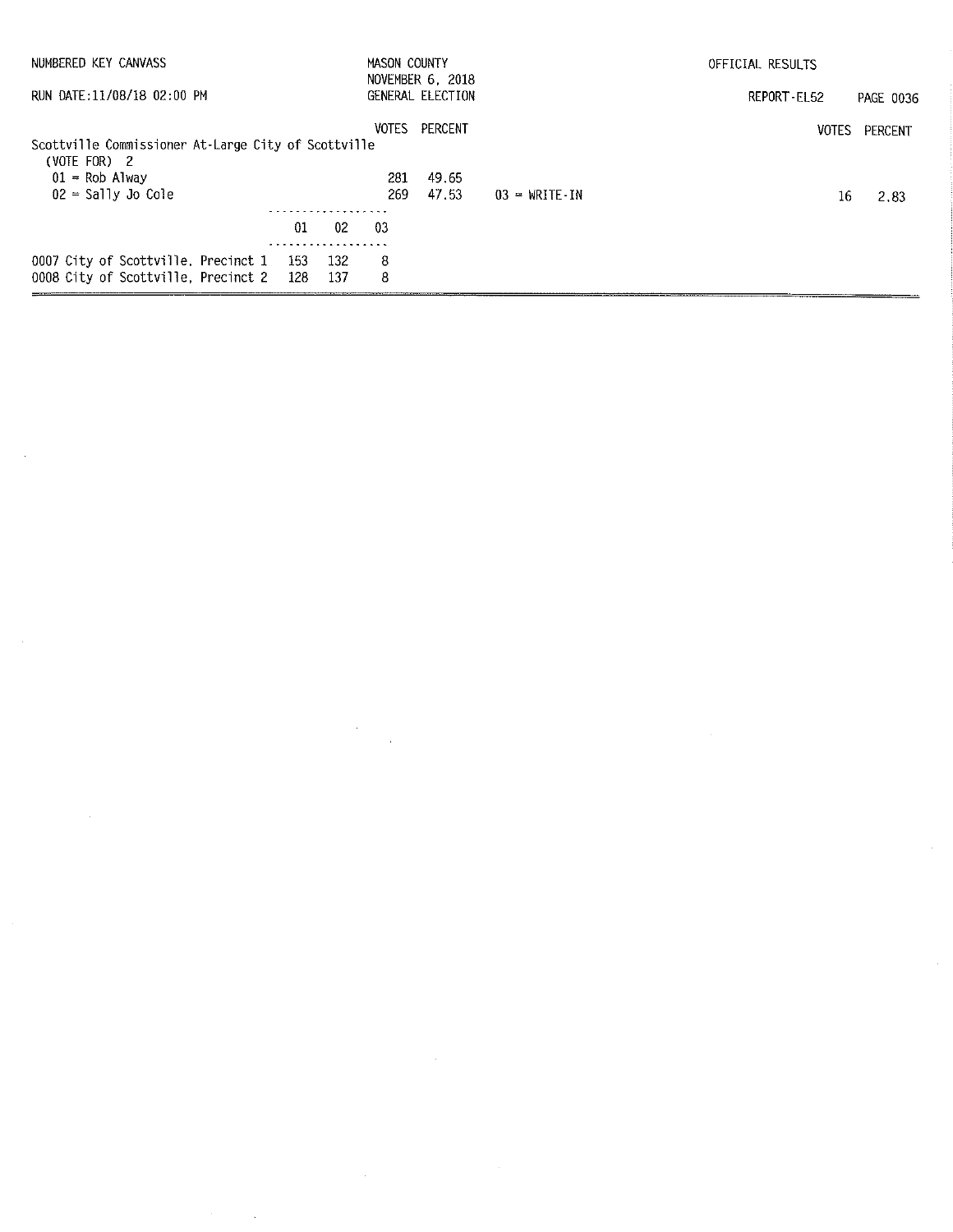| NUMBERED KEY CANVASS                               | MASON COUNTY | NOVEMBER 6, 2018 | OFFICIAL RESULTS         |
|----------------------------------------------------|--------------|------------------|--------------------------|
| RUN DATE:11/08/18 02:00 PM                         |              | GENERAL ELECTION | REPORT-EL52<br>PAGE 0037 |
|                                                    |              | VOTES PERCENT    |                          |
| Scottville Commissioner 1st Ward Scottville Ward 1 |              |                  |                          |
| (VOTE FOR) 1<br>$01 =$ Leon J. Begue               | 170          | 97.14            |                          |
| $02 = \text{WRITE} \cdot \text{IN}$                | 5.           | 2.86             |                          |
|                                                    |              |                  |                          |
| 01<br>-02                                          |              |                  |                          |
|                                                    |              |                  |                          |
| 0007 City of Scottville, Precinct 1 170<br>5       |              |                  |                          |

 $\label{eq:2.1} \frac{1}{\sqrt{2}}\int_{\mathbb{R}^3}\frac{1}{\sqrt{2}}\left(\frac{1}{\sqrt{2}}\int_{\mathbb{R}^3}\frac{1}{\sqrt{2}}\left(\frac{1}{\sqrt{2}}\int_{\mathbb{R}^3}\frac{1}{\sqrt{2}}\left(\frac{1}{\sqrt{2}}\int_{\mathbb{R}^3}\frac{1}{\sqrt{2}}\right)\frac{1}{\sqrt{2}}\right)\frac{1}{\sqrt{2}}\right)=\frac{1}{2}\int_{\mathbb{R}^3}\frac{1}{\sqrt{2}}\int_{\mathbb{R}^3}\frac{1}{\sqrt{2}}\frac{1}{\$ 

 $\label{eq:2.1} \mathcal{L}(\mathcal{L}^{\mathcal{L}}_{\mathcal{L}}(\mathcal{L}^{\mathcal{L}}_{\mathcal{L}})) \leq \mathcal{L}(\mathcal{L}^{\mathcal{L}}_{\mathcal{L}}(\mathcal{L}^{\mathcal{L}}_{\mathcal{L}})) \leq \mathcal{L}(\mathcal{L}^{\mathcal{L}}_{\mathcal{L}}(\mathcal{L}^{\mathcal{L}}_{\mathcal{L}}))$ 

 $\label{eq:2.1} \frac{1}{\sqrt{2\pi}}\frac{1}{\sqrt{2\pi}}\int_{0}^{\infty}\frac{1}{\sqrt{2\pi}}\left(\frac{1}{\sqrt{2\pi}}\right)^{2\alpha} \frac{1}{\sqrt{2\pi}}\int_{0}^{\infty}\frac{1}{\sqrt{2\pi}}\frac{1}{\sqrt{2\pi}}\frac{1}{\sqrt{2\pi}}\frac{1}{\sqrt{2\pi}}\frac{1}{\sqrt{2\pi}}\frac{1}{\sqrt{2\pi}}\frac{1}{\sqrt{2\pi}}\frac{1}{\sqrt{2\pi}}\frac{1}{\sqrt{2\pi}}\frac{1}{\sqrt{2\pi}}\frac{$ 

 $\label{eq:2.1} \frac{1}{\sqrt{2}}\int_{0}^{\infty}\frac{1}{\sqrt{2}}\left(\frac{1}{\sqrt{2}}\right)^{2}d\mu\int_{0}^{\infty}\frac{1}{\sqrt{2}}\left(\frac{1}{\sqrt{2}}\right)^{2}d\mu\int_{0}^{\infty}\frac{1}{\sqrt{2}}\left(\frac{1}{\sqrt{2}}\right)^{2}d\mu\int_{0}^{\infty}\frac{1}{\sqrt{2}}\left(\frac{1}{\sqrt{2}}\right)^{2}d\mu\int_{0}^{\infty}\frac{1}{\sqrt{2}}\left(\frac{1}{\sqrt{2}}\right)^{2}d\mu\$ 

 $\frac{1}{2}$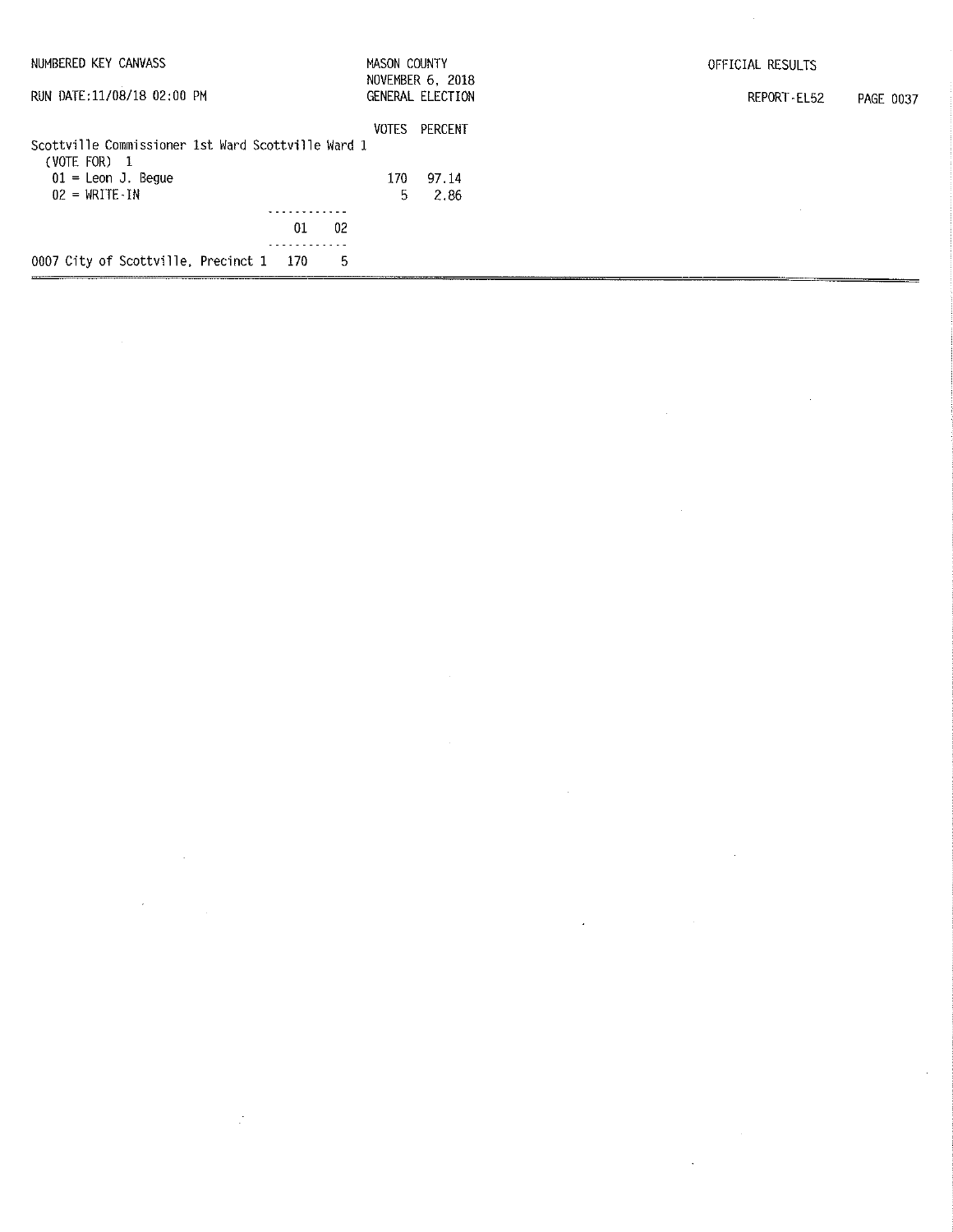| NUMBERED KEY CANVASS                               | MASON COUNTY | NOVEMBER 6, 2018 | OFFICIAL RESULTS         |
|----------------------------------------------------|--------------|------------------|--------------------------|
| RUN DATE:11/08/18 02:00 PM                         |              | GENERAL ELECTION | REPORT-EL52<br>PAGE 0038 |
|                                                    | VOTES        | PERCENT          |                          |
| Scottville Commissioner 2nd Ward Scottville Ward 2 |              |                  |                          |
| (VOTE FOR) 1<br>$01$ = Marcy M. Spencer            | 157          | 98.13            |                          |
| $02 = WRITE-IN$                                    | 3            | 1.88             |                          |
| .                                                  |              |                  |                          |
| 02<br>01                                           |              |                  |                          |
|                                                    |              |                  |                          |
| 0008 City of Scottville, Precinct 2 157<br>3       |              |                  |                          |

 $\label{eq:2.1} \frac{1}{\sqrt{2}}\int_{\mathbb{R}^3}\frac{1}{\sqrt{2}}\left(\frac{1}{\sqrt{2}}\right)^2\frac{1}{\sqrt{2}}\left(\frac{1}{\sqrt{2}}\right)^2\frac{1}{\sqrt{2}}\left(\frac{1}{\sqrt{2}}\right)^2\frac{1}{\sqrt{2}}\left(\frac{1}{\sqrt{2}}\right)^2\frac{1}{\sqrt{2}}\left(\frac{1}{\sqrt{2}}\right)^2\frac{1}{\sqrt{2}}\frac{1}{\sqrt{2}}\frac{1}{\sqrt{2}}\frac{1}{\sqrt{2}}\frac{1}{\sqrt{2}}\frac{1}{\sqrt{2}}$ 

 $\label{eq:2.1} \frac{1}{\sqrt{2}}\left(\frac{1}{\sqrt{2}}\right)^{2} \left(\frac{1}{\sqrt{2}}\right)^{2} \left(\frac{1}{\sqrt{2}}\right)^{2} \left(\frac{1}{\sqrt{2}}\right)^{2} \left(\frac{1}{\sqrt{2}}\right)^{2} \left(\frac{1}{\sqrt{2}}\right)^{2} \left(\frac{1}{\sqrt{2}}\right)^{2} \left(\frac{1}{\sqrt{2}}\right)^{2} \left(\frac{1}{\sqrt{2}}\right)^{2} \left(\frac{1}{\sqrt{2}}\right)^{2} \left(\frac{1}{\sqrt{2}}\right)^{2} \left(\$ 

 $\label{eq:2.1} \mathcal{L}(\mathcal{L}^{\text{max}}_{\mathcal{L}}(\mathcal{L}^{\text{max}}_{\mathcal{L}}))\leq \mathcal{L}(\mathcal{L}^{\text{max}}_{\mathcal{L}}(\mathcal{L}^{\text{max}}_{\mathcal{L}}))\leq \mathcal{L}(\mathcal{L}^{\text{max}}_{\mathcal{L}}(\mathcal{L}^{\text{max}}_{\mathcal{L}}))$ 

 $\label{eq:2.1} \frac{1}{\sqrt{2}}\int_{\mathbb{R}^3}\frac{1}{\sqrt{2}}\left(\frac{1}{\sqrt{2}}\right)^2\frac{1}{\sqrt{2}}\left(\frac{1}{\sqrt{2}}\right)^2\frac{1}{\sqrt{2}}\left(\frac{1}{\sqrt{2}}\right)^2\frac{1}{\sqrt{2}}\left(\frac{1}{\sqrt{2}}\right)^2\frac{1}{\sqrt{2}}\left(\frac{1}{\sqrt{2}}\right)^2\frac{1}{\sqrt{2}}\frac{1}{\sqrt{2}}\frac{1}{\sqrt{2}}\frac{1}{\sqrt{2}}\frac{1}{\sqrt{2}}\frac{1}{\sqrt{2}}$ 

 $\label{eq:2.1} \frac{1}{2} \sum_{i=1}^n \frac{1}{2} \sum_{j=1}^n \frac{1}{2} \sum_{j=1}^n \frac{1}{2} \sum_{j=1}^n \frac{1}{2} \sum_{j=1}^n \frac{1}{2} \sum_{j=1}^n \frac{1}{2} \sum_{j=1}^n \frac{1}{2} \sum_{j=1}^n \frac{1}{2} \sum_{j=1}^n \frac{1}{2} \sum_{j=1}^n \frac{1}{2} \sum_{j=1}^n \frac{1}{2} \sum_{j=1}^n \frac{1}{2} \sum_{j=1}^n \frac{$ 

 $\label{eq:2.1} \begin{split} \mathcal{L}_{\text{max}}(\mathbf{r}) = \mathcal{L}_{\text{max}}(\mathbf{r}) \mathcal{L}_{\text{max}}(\mathbf{r}) \end{split}$ 

 $\mathcal{L}(\mathcal{L}(\mathcal{L}))$  and  $\mathcal{L}(\mathcal{L}(\mathcal{L}))$  and  $\mathcal{L}(\mathcal{L}(\mathcal{L}))$  . Then the contribution of  $\mathcal{L}(\mathcal{L})$ 

 $\sim 10^{-1}$ 

 $\label{eq:2.1} \frac{1}{\sqrt{2}}\int_{\mathbb{R}^3}\frac{1}{\sqrt{2}}\left(\frac{1}{\sqrt{2}}\right)^2\frac{1}{\sqrt{2}}\left(\frac{1}{\sqrt{2}}\right)^2\frac{1}{\sqrt{2}}\left(\frac{1}{\sqrt{2}}\right)^2\frac{1}{\sqrt{2}}\left(\frac{1}{\sqrt{2}}\right)^2.$ 

 $\label{eq:2.1} \mathcal{L}(\mathcal{L}^{\text{max}}_{\mathcal{L}}(\mathcal{L}^{\text{max}}_{\mathcal{L}})) \leq \mathcal{L}(\mathcal{L}^{\text{max}}_{\mathcal{L}}(\mathcal{L}^{\text{max}}_{\mathcal{L}}))$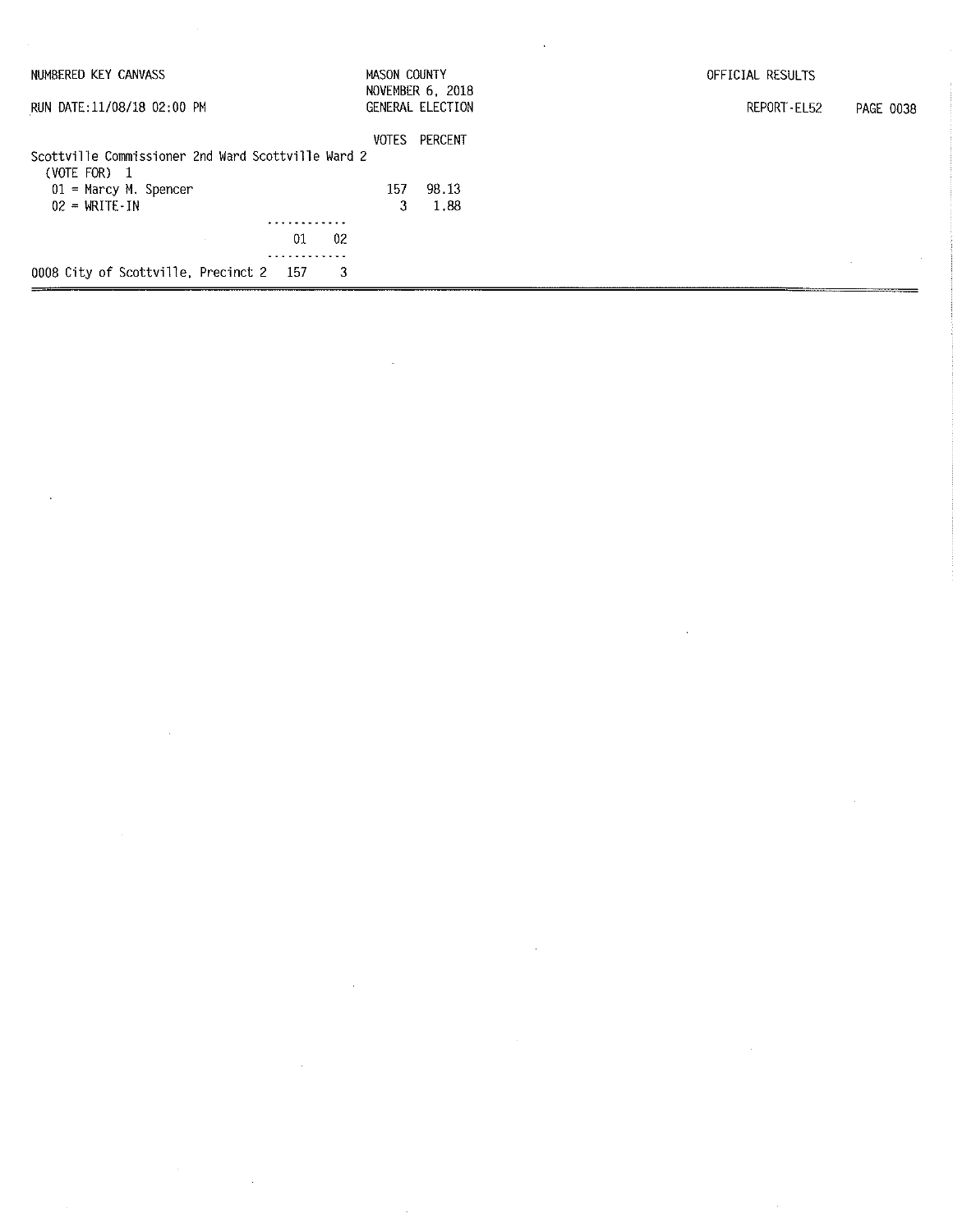| NUMBERED KEY CANVASS                                  | MASON COUNTY | NOVEMBER 6, 2018        | OFFICIAL RESULTS         |  |
|-------------------------------------------------------|--------------|-------------------------|--------------------------|--|
| RUN DATE:11/08/18 02:00 PM                            |              | <b>GENERAL ELECTION</b> | REPORT-EL52<br>PAGE 0039 |  |
|                                                       | <b>VOTES</b> | PERCENT                 |                          |  |
| Scottville Commissioner 2nd Ward PT Scottville Ward 2 |              |                         |                          |  |
| (VOTE FOR) $1$                                        |              |                         |                          |  |
| $01$ = Bruce Krieger                                  | 160.         | 99.38                   |                          |  |
| $02 = \text{WRITE} \cdot \text{IN}$                   |              | . 62                    |                          |  |
|                                                       | .            |                         |                          |  |
|                                                       | 01<br>02     |                         |                          |  |
|                                                       |              |                         |                          |  |
| 0008 City of Scottville, Precinct 2 160               |              |                         |                          |  |

 $\label{eq:2.1} \frac{1}{\sqrt{2}}\int_{\mathbb{R}^3}\frac{1}{\sqrt{2}}\left(\frac{1}{\sqrt{2}}\right)^2\frac{1}{\sqrt{2}}\left(\frac{1}{\sqrt{2}}\right)^2\frac{1}{\sqrt{2}}\left(\frac{1}{\sqrt{2}}\right)^2\frac{1}{\sqrt{2}}\left(\frac{1}{\sqrt{2}}\right)^2.$ 

 $\label{eq:2.1} \frac{1}{\sqrt{2\pi}}\int_{\mathbb{R}^3}\frac{1}{\sqrt{2\pi}}\int_{\mathbb{R}^3}\frac{1}{\sqrt{2\pi}}\int_{\mathbb{R}^3}\frac{1}{\sqrt{2\pi}}\int_{\mathbb{R}^3}\frac{1}{\sqrt{2\pi}}\int_{\mathbb{R}^3}\frac{1}{\sqrt{2\pi}}\int_{\mathbb{R}^3}\frac{1}{\sqrt{2\pi}}\int_{\mathbb{R}^3}\frac{1}{\sqrt{2\pi}}\int_{\mathbb{R}^3}\frac{1}{\sqrt{2\pi}}\int_{\mathbb{R}^3}\frac{1$ 

 $\label{eq:2.1} \begin{split} \mathbf{V}^{(1)}_{\text{max}} &= \mathbf{V}^{(1)}_{\text{max}} \\ \mathbf{V}^{(2)}_{\text{max}} &= \mathbf{V}^{(1)}_{\text{max}} \\ \mathbf{V}^{(1)}_{\text{max}} &= \mathbf{V}^{(1)}_{\text{max}} \\ \mathbf{V}^{(2)}_{\text{max}} &= \mathbf{V}^{(1)}_{\text{max}} \\ \mathbf{V}^{(1)}_{\text{max}} &= \mathbf{V}^{(1)}_{\text{max}} \\ \mathbf{V}^{(2)}_{\text{max}} &= \mathbf{V}^{(1)}_{\text{max}} \\ \math$ 

 $\label{eq:2.1} \frac{1}{\sqrt{2}}\left(\frac{1}{\sqrt{2}}\right)^{2} \left(\frac{1}{\sqrt{2}}\right)^{2} \left(\frac{1}{\sqrt{2}}\right)^{2} \left(\frac{1}{\sqrt{2}}\right)^{2} \left(\frac{1}{\sqrt{2}}\right)^{2} \left(\frac{1}{\sqrt{2}}\right)^{2} \left(\frac{1}{\sqrt{2}}\right)^{2} \left(\frac{1}{\sqrt{2}}\right)^{2} \left(\frac{1}{\sqrt{2}}\right)^{2} \left(\frac{1}{\sqrt{2}}\right)^{2} \left(\frac{1}{\sqrt{2}}\right)^{2} \left(\$ 

 $\label{eq:2.1} \frac{1}{\sqrt{2}}\int_{\mathbb{R}^3}\frac{1}{\sqrt{2}}\left(\frac{1}{\sqrt{2}}\right)^2\frac{1}{\sqrt{2}}\left(\frac{1}{\sqrt{2}}\right)^2\frac{1}{\sqrt{2}}\left(\frac{1}{\sqrt{2}}\right)^2.$ 

 $\mathcal{L}^{\text{max}}_{\text{max}}$  ,  $\mathcal{L}^{\text{max}}_{\text{max}}$ 

 $\hat{\mathcal{A}}$ 

 $\label{eq:2.1} \mathcal{L}(\mathcal{L}^{\text{max}}_{\mathcal{L}}(\mathcal{L}^{\text{max}}_{\mathcal{L}}),\mathcal{L}^{\text{max}}_{\mathcal{L}^{\text{max}}_{\mathcal{L}}})$ 

 $\mathcal{A}^{\text{max}}_{\text{max}}$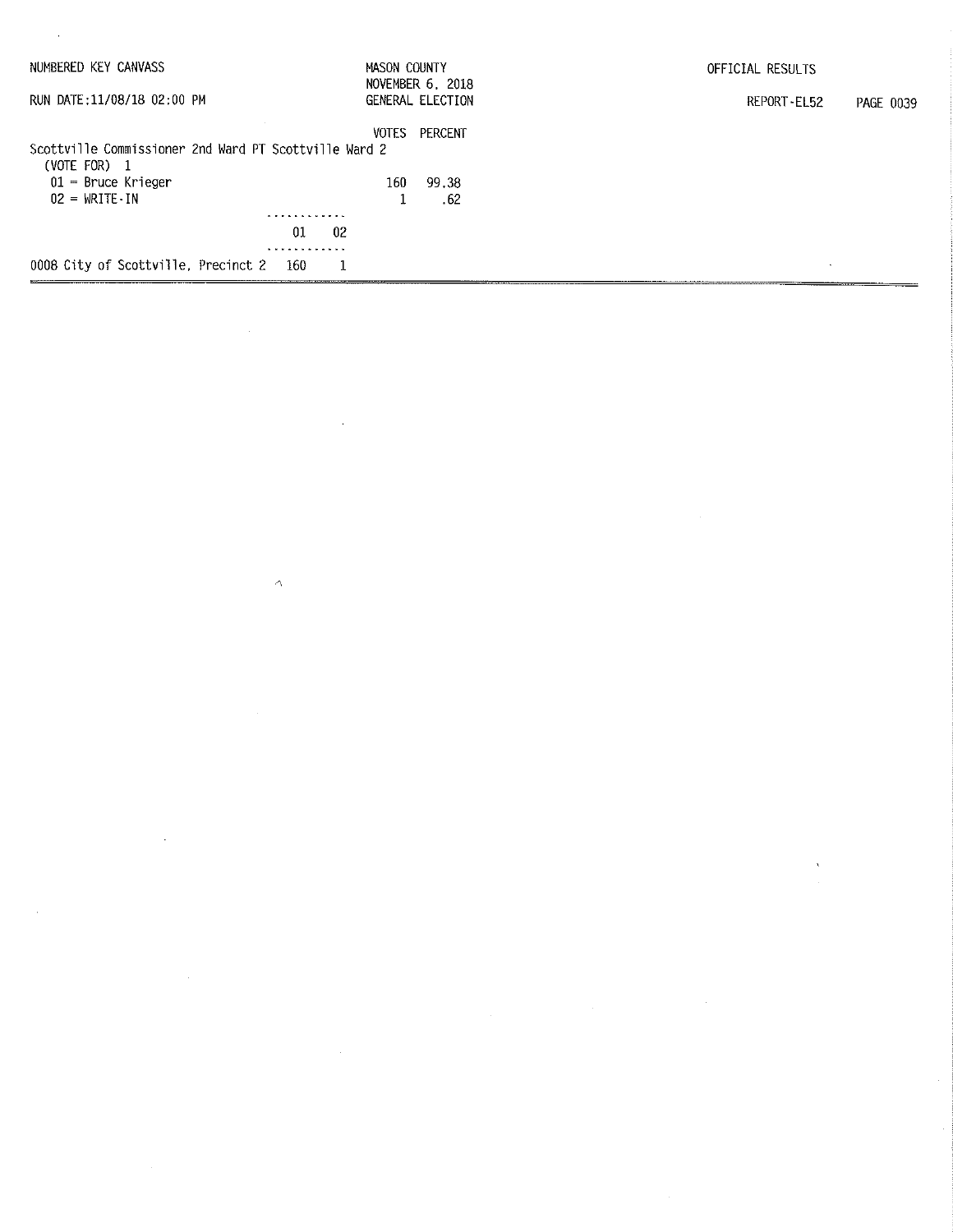| NUMBERED KEY CANVASS                                       |    |    | MASON COUNTY | NOVEMBER 6, 2018 | OFFICIAL RESULTS         |
|------------------------------------------------------------|----|----|--------------|------------------|--------------------------|
| RUN DATE:11/08/18 02:00 PM                                 |    |    |              | GENERAL ELECTION | REPORT-EL52<br>PAGE 0040 |
|                                                            |    |    | VOTES        | PERCENT          |                          |
| Custer Village President Village of Custer<br>(VOTE FOR) 1 |    |    |              |                  |                          |
| $01 = L$ yle Reene                                         |    |    | 99.          | 98.02            |                          |
| $02 - WRITE-IN$                                            |    |    |              | 1.98             |                          |
|                                                            | .  |    |              |                  |                          |
|                                                            | 01 | 02 |              |                  |                          |
|                                                            |    |    |              |                  |                          |
| 0011 Custer Township, Precinct 1                           | 99 | 2  |              |                  |                          |

 $\label{eq:2.1} \frac{1}{\sqrt{2}}\int_{0}^{\infty}\frac{1}{\sqrt{2\pi}}\left(\frac{1}{\sqrt{2\pi}}\right)^{2\alpha} \frac{1}{\sqrt{2\pi}}\int_{0}^{\infty}\frac{1}{\sqrt{2\pi}}\left(\frac{1}{\sqrt{2\pi}}\right)^{\alpha} \frac{1}{\sqrt{2\pi}}\frac{1}{\sqrt{2\pi}}\int_{0}^{\infty}\frac{1}{\sqrt{2\pi}}\frac{1}{\sqrt{2\pi}}\frac{1}{\sqrt{2\pi}}\frac{1}{\sqrt{2\pi}}\frac{1}{\sqrt{2\pi}}\frac{1}{\sqrt{2\pi}}$ 

 $\mathcal{L}^{\text{max}}_{\text{max}}$  ,  $\mathcal{L}^{\text{max}}_{\text{max}}$ 

 $\label{eq:2.1} \frac{1}{\sqrt{2}}\int_{\mathbb{R}^3}\frac{1}{\sqrt{2}}\left(\frac{1}{\sqrt{2}}\right)^2\frac{1}{\sqrt{2}}\left(\frac{1}{\sqrt{2}}\right)^2\frac{1}{\sqrt{2}}\left(\frac{1}{\sqrt{2}}\right)^2.$ 

 $\mathcal{L}^{\text{max}}_{\text{max}}$ 

 $\label{eq:2.1} \frac{1}{2} \int_{\mathbb{R}^3} \frac{1}{\sqrt{2\pi}} \int_{\mathbb{R}^3} \frac{1}{\sqrt{2\pi}} \int_{\mathbb{R}^3} \frac{1}{\sqrt{2\pi}} \int_{\mathbb{R}^3} \frac{1}{\sqrt{2\pi}} \int_{\mathbb{R}^3} \frac{1}{\sqrt{2\pi}} \int_{\mathbb{R}^3} \frac{1}{\sqrt{2\pi}} \int_{\mathbb{R}^3} \frac{1}{\sqrt{2\pi}} \int_{\mathbb{R}^3} \frac{1}{\sqrt{2\pi}} \int_{\mathbb{R}^3}$ 

 $\label{eq:2} \frac{1}{\sqrt{2}}\int_{0}^{\pi} \frac{1}{\sqrt{2}}\left(\frac{1}{\sqrt{2}}\right)^{2}dx$ 

 $\mathcal{L}(\mathcal{L}^{\mathcal{L}})$  and  $\mathcal{L}^{\mathcal{L}}$  are the set of  $\mathcal{L}^{\mathcal{L}}$  .

 $\label{eq:2.1} \mathcal{L}(\mathcal{L}^{\text{c}}_{\text{c}}) = \mathcal{L}(\mathcal{L}^{\text{c}}_{\text{c}}) \mathcal{L}(\mathcal{L}^{\text{c}}_{\text{c}})$ 

 $\sim$ 

 $\mathcal{F}^{\text{c}}_{\text{c}}$  .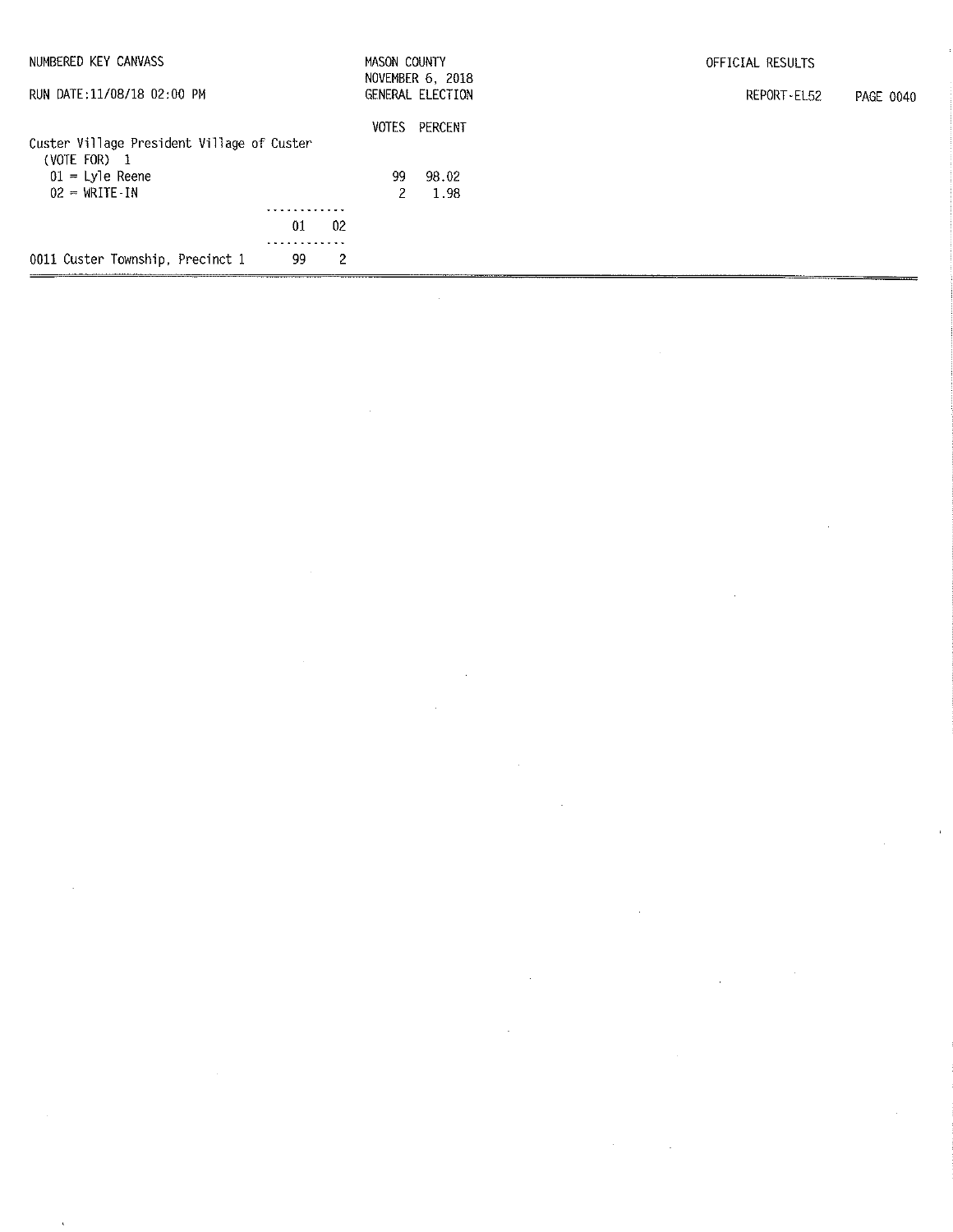| NUMBERED KEY CANVASS                       |     | MASON COUNTY | NOVEMBER 6, 2018 | OFFICIAL RESULTS         |
|--------------------------------------------|-----|--------------|------------------|--------------------------|
| RUN DATE:11/08/18 02:00 PM                 |     |              | GENERAL ELECTION | REPORT-EL52<br>PAGE 0041 |
|                                            |     | <b>VOTES</b> | PERCENT          |                          |
| Custer Village Clerk Village of Custer     |     |              |                  |                          |
| (VOTE FOR) $1$<br>$01$ = Margaret Griswold |     | 102          | 100.00           |                          |
| $02 = \text{WRITE} \cdot \text{IN}$        |     | 0            |                  |                          |
|                                            |     |              |                  |                          |
|                                            | -91 | 02           |                  |                          |
| 0011 Custer Township, Precinct 1           | 102 | 0            |                  |                          |

 $\label{eq:2.1} \frac{1}{\sqrt{2}}\int_{\mathbb{R}^3}\frac{1}{\sqrt{2}}\left(\frac{1}{\sqrt{2}}\right)^2\frac{1}{\sqrt{2}}\left(\frac{1}{\sqrt{2}}\right)^2\frac{1}{\sqrt{2}}\left(\frac{1}{\sqrt{2}}\right)^2\frac{1}{\sqrt{2}}\left(\frac{1}{\sqrt{2}}\right)^2\frac{1}{\sqrt{2}}\left(\frac{1}{\sqrt{2}}\right)^2\frac{1}{\sqrt{2}}\frac{1}{\sqrt{2}}\frac{1}{\sqrt{2}}\frac{1}{\sqrt{2}}\frac{1}{\sqrt{2}}\frac{1}{\sqrt{2}}$ 

 $\label{eq:2.1} \frac{1}{\sqrt{2}}\int_{\mathbb{R}^3}\frac{1}{\sqrt{2}}\left(\frac{1}{\sqrt{2}}\right)^2\frac{1}{\sqrt{2}}\left(\frac{1}{\sqrt{2}}\right)^2\frac{1}{\sqrt{2}}\left(\frac{1}{\sqrt{2}}\right)^2\frac{1}{\sqrt{2}}\left(\frac{1}{\sqrt{2}}\right)^2\frac{1}{\sqrt{2}}\left(\frac{1}{\sqrt{2}}\right)^2\frac{1}{\sqrt{2}}\frac{1}{\sqrt{2}}\frac{1}{\sqrt{2}}\frac{1}{\sqrt{2}}\frac{1}{\sqrt{2}}\frac{1}{\sqrt{2}}$ 

 $\label{eq:2.1} \frac{1}{\sqrt{2}}\int_{\mathbb{R}^3}\frac{1}{\sqrt{2}}\left(\frac{1}{\sqrt{2}}\right)^2\frac{1}{\sqrt{2}}\left(\frac{1}{\sqrt{2}}\right)^2\frac{1}{\sqrt{2}}\left(\frac{1}{\sqrt{2}}\right)^2\frac{1}{\sqrt{2}}\left(\frac{1}{\sqrt{2}}\right)^2.$ 

 $\mathcal{L}^{\text{max}}_{\text{max}}$ 

 $\label{eq:2} \frac{1}{2} \int_{\mathbb{R}^3} \frac{1}{\sqrt{2}} \, \frac{1}{\sqrt{2}} \, \frac{1}{\sqrt{2}} \, \frac{1}{\sqrt{2}} \, \frac{1}{\sqrt{2}} \, \frac{1}{\sqrt{2}} \, \frac{1}{\sqrt{2}} \, \frac{1}{\sqrt{2}} \, \frac{1}{\sqrt{2}} \, \frac{1}{\sqrt{2}} \, \frac{1}{\sqrt{2}} \, \frac{1}{\sqrt{2}} \, \frac{1}{\sqrt{2}} \, \frac{1}{\sqrt{2}} \, \frac{1}{\sqrt{2}} \, \frac{1}{\sqrt{2}} \, \frac$ 

 $\label{eq:2.1} \frac{1}{2} \sum_{i=1}^n \frac{1}{2} \sum_{j=1}^n \frac{1}{2} \sum_{j=1}^n \frac{1}{2} \sum_{j=1}^n \frac{1}{2} \sum_{j=1}^n \frac{1}{2} \sum_{j=1}^n \frac{1}{2} \sum_{j=1}^n \frac{1}{2} \sum_{j=1}^n \frac{1}{2} \sum_{j=1}^n \frac{1}{2} \sum_{j=1}^n \frac{1}{2} \sum_{j=1}^n \frac{1}{2} \sum_{j=1}^n \frac{1}{2} \sum_{j=1}^n \frac{$ 

 $\label{eq:2.1} \mathcal{L}(\mathcal{L}^{\mathcal{L}}_{\mathcal{L}}(\mathcal{L}^{\mathcal{L}}_{\mathcal{L}})) = \mathcal{L}(\mathcal{L}^{\mathcal{L}}_{\mathcal{L}}(\mathcal{L}^{\mathcal{L}}_{\mathcal{L}})) = \mathcal{L}(\mathcal{L}^{\mathcal{L}}_{\mathcal{L}}(\mathcal{L}^{\mathcal{L}}_{\mathcal{L}}))$ 

 $\mathcal{L}(\mathcal{L}(\mathcal{L}))$  and  $\mathcal{L}(\mathcal{L}(\mathcal{L}))$  . The contribution of  $\mathcal{L}(\mathcal{L})$ 

 $\label{eq:2.1} \frac{1}{\sqrt{2}}\int_{\mathbb{R}^3}\frac{1}{\sqrt{2}}\left(\frac{1}{\sqrt{2}}\right)^2\frac{1}{\sqrt{2}}\left(\frac{1}{\sqrt{2}}\right)^2\frac{1}{\sqrt{2}}\left(\frac{1}{\sqrt{2}}\right)^2\frac{1}{\sqrt{2}}\left(\frac{1}{\sqrt{2}}\right)^2.$ 

 $\label{eq:2.1} \frac{1}{\sqrt{2}}\int_{\mathbb{R}^3}\frac{1}{\sqrt{2}}\left(\frac{1}{\sqrt{2}}\right)^2\frac{1}{\sqrt{2}}\left(\frac{1}{\sqrt{2}}\right)^2\frac{1}{\sqrt{2}}\left(\frac{1}{\sqrt{2}}\right)^2\frac{1}{\sqrt{2}}\left(\frac{1}{\sqrt{2}}\right)^2.$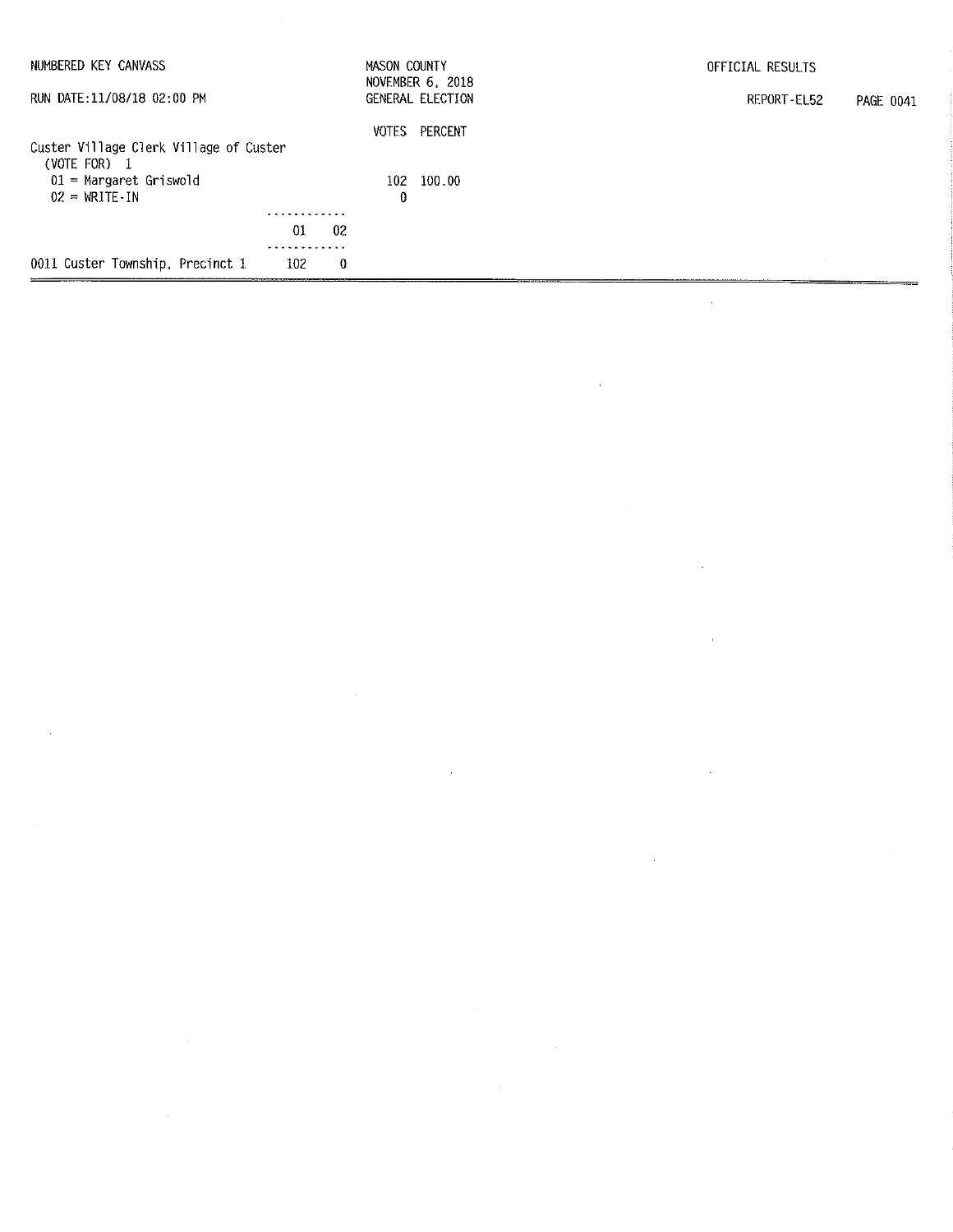| NUMBERED KEY CANVASS                                                     | $\sim$    | MASON COUNTY     | NOVEMBER 6, 2018 | OFFICIAL RESULTS         |
|--------------------------------------------------------------------------|-----------|------------------|------------------|--------------------------|
| RUN DATE:11/08/18 02:00 PM                                               |           |                  | GENERAL ELECTION | REPORT-EL52<br>PAGE 0042 |
|                                                                          |           | VOTES            | PERCENT          |                          |
| Custer Village Treasurer Village of Custer<br>(VOTE FOR)<br>$\mathbf{1}$ |           |                  |                  |                          |
| $01 =$ Jody Baunoch                                                      |           | 100 <sub>1</sub> | 99.01            |                          |
| $02 = \text{WRITE} \cdot \text{IN}$                                      |           |                  | . 99             |                          |
|                                                                          |           |                  |                  |                          |
|                                                                          | 01<br>-02 |                  |                  |                          |
|                                                                          |           |                  |                  |                          |
| 0011 Custer Township, Precinct 1                                         | 100       |                  |                  |                          |

 $\label{eq:2.1} \frac{1}{\sqrt{2\pi}}\int_{0}^{\infty}\frac{1}{\sqrt{2\pi}}\left(\frac{1}{\sqrt{2\pi}}\right)^{2\alpha} \frac{1}{\sqrt{2\pi}}\int_{0}^{\infty}\frac{1}{\sqrt{2\pi}}\left(\frac{1}{\sqrt{2\pi}}\right)^{\alpha} \frac{1}{\sqrt{2\pi}}\frac{1}{\sqrt{2\pi}}\int_{0}^{\infty}\frac{1}{\sqrt{2\pi}}\frac{1}{\sqrt{2\pi}}\frac{1}{\sqrt{2\pi}}\frac{1}{\sqrt{2\pi}}\frac{1}{\sqrt{2\pi}}\frac{1}{\sqrt{2\$ 

 $\mathcal{L}^{\text{max}}_{\text{max}}$  and  $\mathcal{L}^{\text{max}}_{\text{max}}$ 

 $\label{eq:2.1} \frac{1}{\sqrt{2}}\int_{\mathbb{R}^3}\frac{1}{\sqrt{2}}\left(\frac{1}{\sqrt{2}}\right)^2\frac{1}{\sqrt{2}}\left(\frac{1}{\sqrt{2}}\right)^2\frac{1}{\sqrt{2}}\left(\frac{1}{\sqrt{2}}\right)^2\frac{1}{\sqrt{2}}\left(\frac{1}{\sqrt{2}}\right)^2.$ 

 $\label{eq:2.1} \frac{1}{\sqrt{2}}\int_{\mathbb{R}^3}\frac{1}{\sqrt{2}}\left(\frac{1}{\sqrt{2}}\right)^2\frac{1}{\sqrt{2}}\left(\frac{1}{\sqrt{2}}\right)^2\frac{1}{\sqrt{2}}\left(\frac{1}{\sqrt{2}}\right)^2\frac{1}{\sqrt{2}}\left(\frac{1}{\sqrt{2}}\right)^2.$ 

 $\mathcal{L}^{\text{max}}_{\text{max}}$  , where  $\mathcal{L}^{\text{max}}_{\text{max}}$ 

 $\label{eq:2.1} \frac{1}{\sqrt{2}}\int_{\mathbb{R}^3}\frac{1}{\sqrt{2}}\left(\frac{1}{\sqrt{2}}\right)^2\frac{1}{\sqrt{2}}\left(\frac{1}{\sqrt{2}}\right)^2\frac{1}{\sqrt{2}}\left(\frac{1}{\sqrt{2}}\right)^2.$ 

 $\mathcal{L}^{\text{max}}_{\text{max}}$  and  $\mathcal{L}^{\text{max}}_{\text{max}}$ 

 $\label{eq:2.1} \mathcal{L}(\mathcal{A}) = \mathcal{L}(\mathcal{A}) \otimes \mathcal{L}(\mathcal{A})$ 

 $\frac{1}{2} \frac{1}{2} \frac{1}{2} \frac{1}{2}$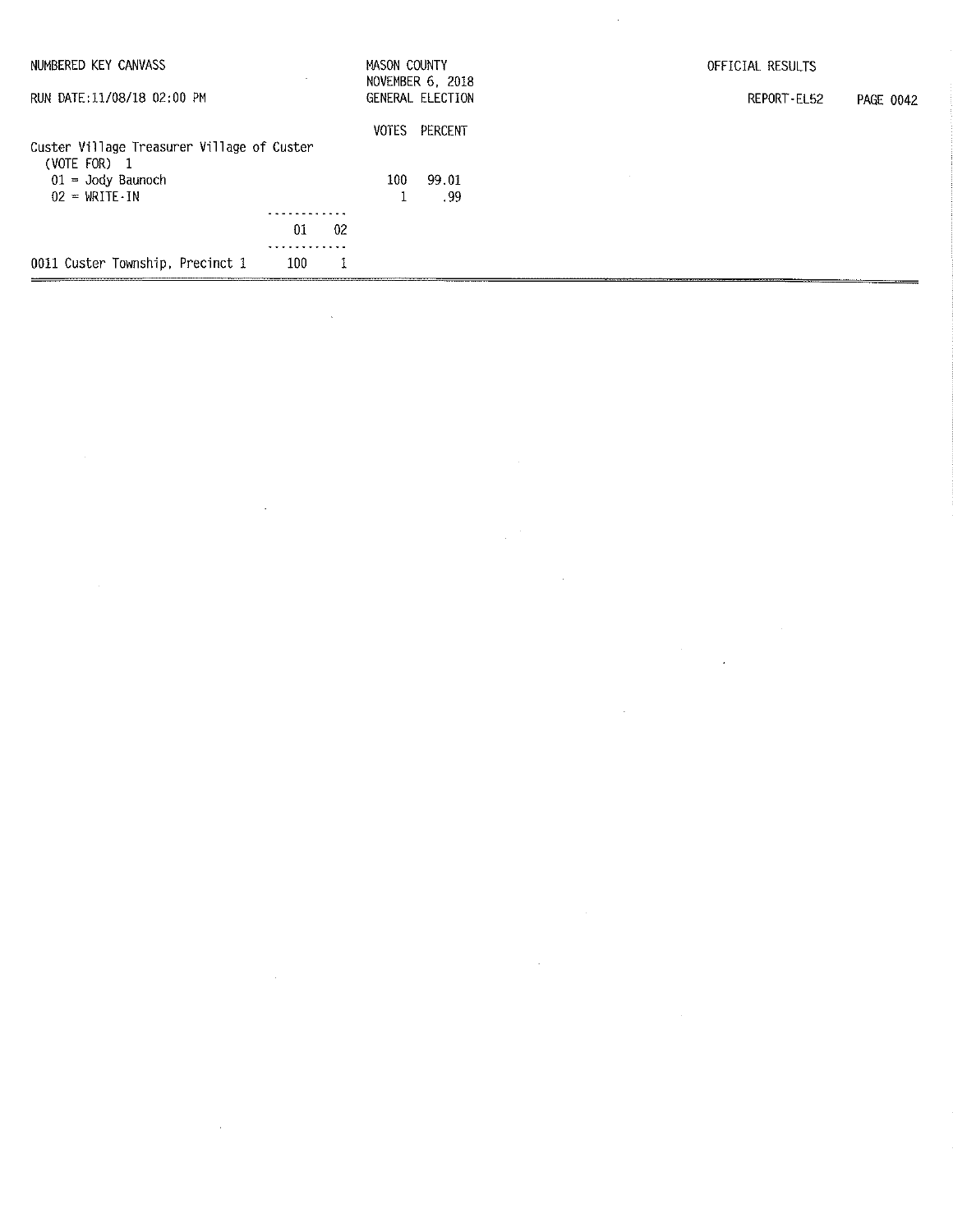| NUMBERED KEY CANVASS                                       |         |    | MASON COUNTY | NOVEMBER 6, 2018 |                                                     | OFFICIAL RESULTS |                  |
|------------------------------------------------------------|---------|----|--------------|------------------|-----------------------------------------------------|------------------|------------------|
| RUN DATE:11/08/18 02:00 PM                                 |         |    |              | GENERAL ELECTION |                                                     | REPORT-EL52      | <b>PAGE 0043</b> |
| Custer Village Trustee Village of Custer<br>$(VOTE FOR)$ 3 |         |    | VOTES        | PERCENT          |                                                     | <b>VOTES</b>     | PERCENT          |
| $01$ = Michael D. Genung<br>$02$ = Carlton L. Sanders      |         |    | 90.<br>83.   | 34.62<br>31.92   | $03$ = David S, Sanders<br>$04 = \text{WRITE}$ - IN | 86               | 33.08<br>.38     |
|                                                            | $_{01}$ | 02 | 03           | 04               |                                                     |                  |                  |
| 0011 Custer Township, Precinct 1                           | 90      | 83 | 86           |                  |                                                     |                  |                  |

 $\label{eq:2.1} \frac{1}{\sqrt{2\pi}}\int_{0}^{\pi} \frac{1}{\sqrt{2\pi}}\left(\frac{1}{\sqrt{2\pi}}\right)^{2} \frac{1}{\sqrt{2\pi}}\int_{0}^{\pi}\frac{1}{\sqrt{2\pi}}\left(\frac{1}{\sqrt{2\pi}}\right)^{2} \frac{1}{\sqrt{2\pi}}\frac{1}{\sqrt{2\pi}}\int_{0}^{\pi}\frac{1}{\sqrt{2\pi}}\frac{1}{\sqrt{2\pi}}\frac{1}{\sqrt{2\pi}}\frac{1}{\sqrt{2\pi}}\frac{1}{\sqrt{2\pi}}\frac{1}{\sqrt{2\pi}}\frac$ 

 $\sim$ 

 $\sim 10^{-10}$ 

 $\sim 10^{-1}$ 

 $\label{eq:2.1} \frac{1}{\sqrt{2}}\left(\frac{1}{\sqrt{2}}\right)^{2} \left(\frac{1}{\sqrt{2}}\right)^{2} \left(\frac{1}{\sqrt{2}}\right)^{2} \left(\frac{1}{\sqrt{2}}\right)^{2} \left(\frac{1}{\sqrt{2}}\right)^{2} \left(\frac{1}{\sqrt{2}}\right)^{2} \left(\frac{1}{\sqrt{2}}\right)^{2} \left(\frac{1}{\sqrt{2}}\right)^{2} \left(\frac{1}{\sqrt{2}}\right)^{2} \left(\frac{1}{\sqrt{2}}\right)^{2} \left(\frac{1}{\sqrt{2}}\right)^{2} \left(\$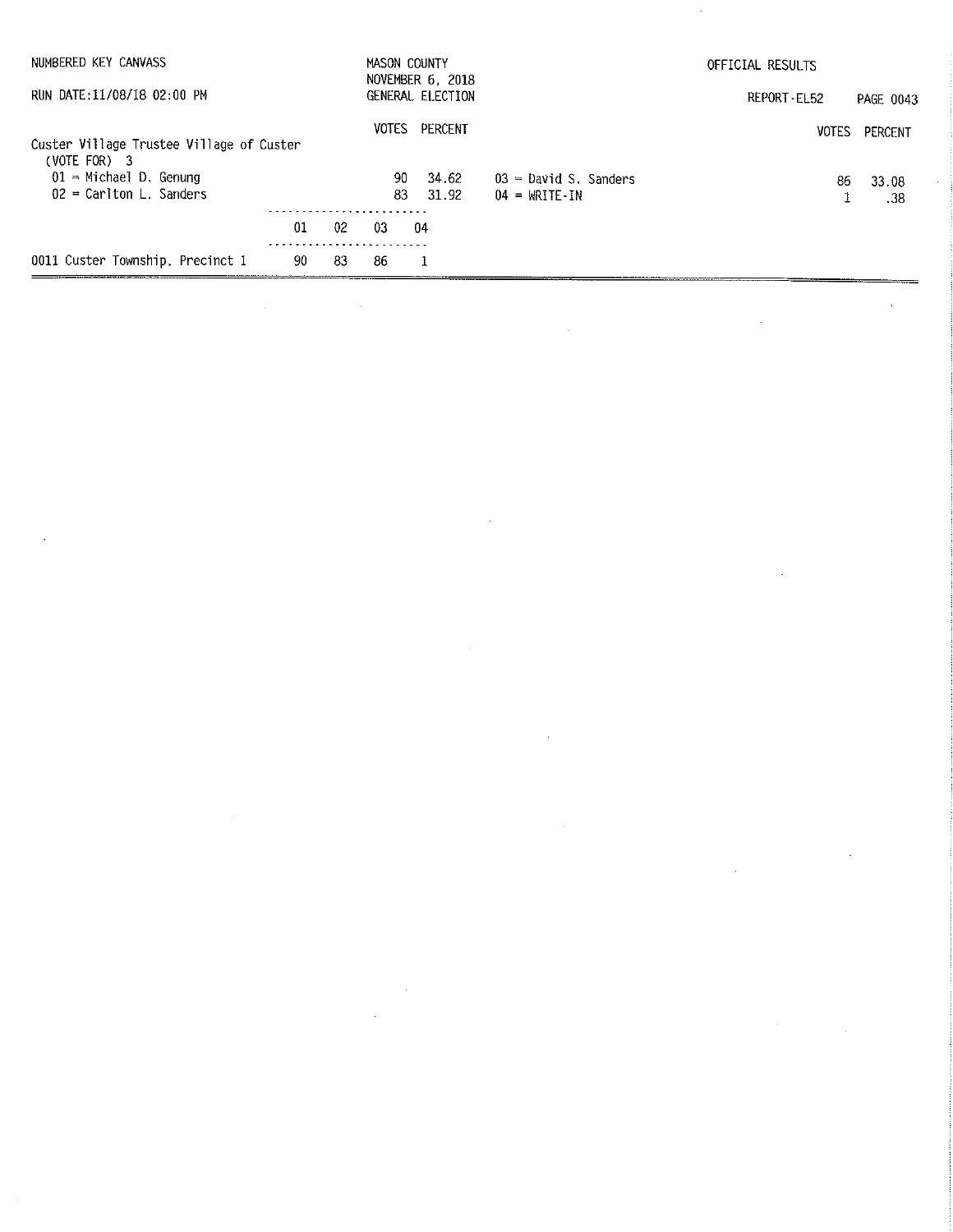| NUMBERED KEY CANVASS                                          | $\sim$ |     | MASON COUNTY | NOVEMBER 6, 2018 | OFFICIAL RESULTS         |
|---------------------------------------------------------------|--------|-----|--------------|------------------|--------------------------|
| RUN DATE:11/08/18 02:00 PM                                    |        |     |              | GENERAL ELECTION | REPORT-EL52<br>PAGE 0044 |
|                                                               |        |     | VOTES        | PERCENT          |                          |
| Custer Village Trustee PT Village of Custer<br>(VOTE FOR) $1$ |        |     |              |                  |                          |
| $01 =$ Stanley McCumber                                       |        |     | 97.          | 98.98            |                          |
| $02 = \text{WRTTE-IN}$                                        |        |     |              | 1.02             |                          |
|                                                               |        |     |              |                  |                          |
|                                                               | 01     | -02 |              |                  |                          |
|                                                               |        |     |              |                  |                          |
| 0011 Custer Township, Precinct 1                              | 97     |     |              |                  |                          |

 $\label{eq:2.1} \frac{1}{\sqrt{2}}\int_{\mathbb{R}^3}\frac{1}{\sqrt{2}}\left(\frac{1}{\sqrt{2}}\right)^2\frac{1}{\sqrt{2}}\left(\frac{1}{\sqrt{2}}\right)^2\frac{1}{\sqrt{2}}\left(\frac{1}{\sqrt{2}}\right)^2\frac{1}{\sqrt{2}}\left(\frac{1}{\sqrt{2}}\right)^2.$ 

 $\label{eq:2.1} \frac{1}{\sqrt{2}}\int_{\mathbb{R}^3}\frac{1}{\sqrt{2}}\left(\frac{1}{\sqrt{2}}\right)^2\frac{1}{\sqrt{2}}\left(\frac{1}{\sqrt{2}}\right)^2\frac{1}{\sqrt{2}}\left(\frac{1}{\sqrt{2}}\right)^2\frac{1}{\sqrt{2}}\left(\frac{1}{\sqrt{2}}\right)^2.$ 

 $\label{eq:2.1} \frac{1}{\sqrt{2}}\int_{\mathbb{R}^3}\frac{1}{\sqrt{2}}\left(\frac{1}{\sqrt{2}}\right)^2\frac{1}{\sqrt{2}}\left(\frac{1}{\sqrt{2}}\right)^2\frac{1}{\sqrt{2}}\left(\frac{1}{\sqrt{2}}\right)^2\frac{1}{\sqrt{2}}\left(\frac{1}{\sqrt{2}}\right)^2.$ 

 $\sim 40^{\circ}$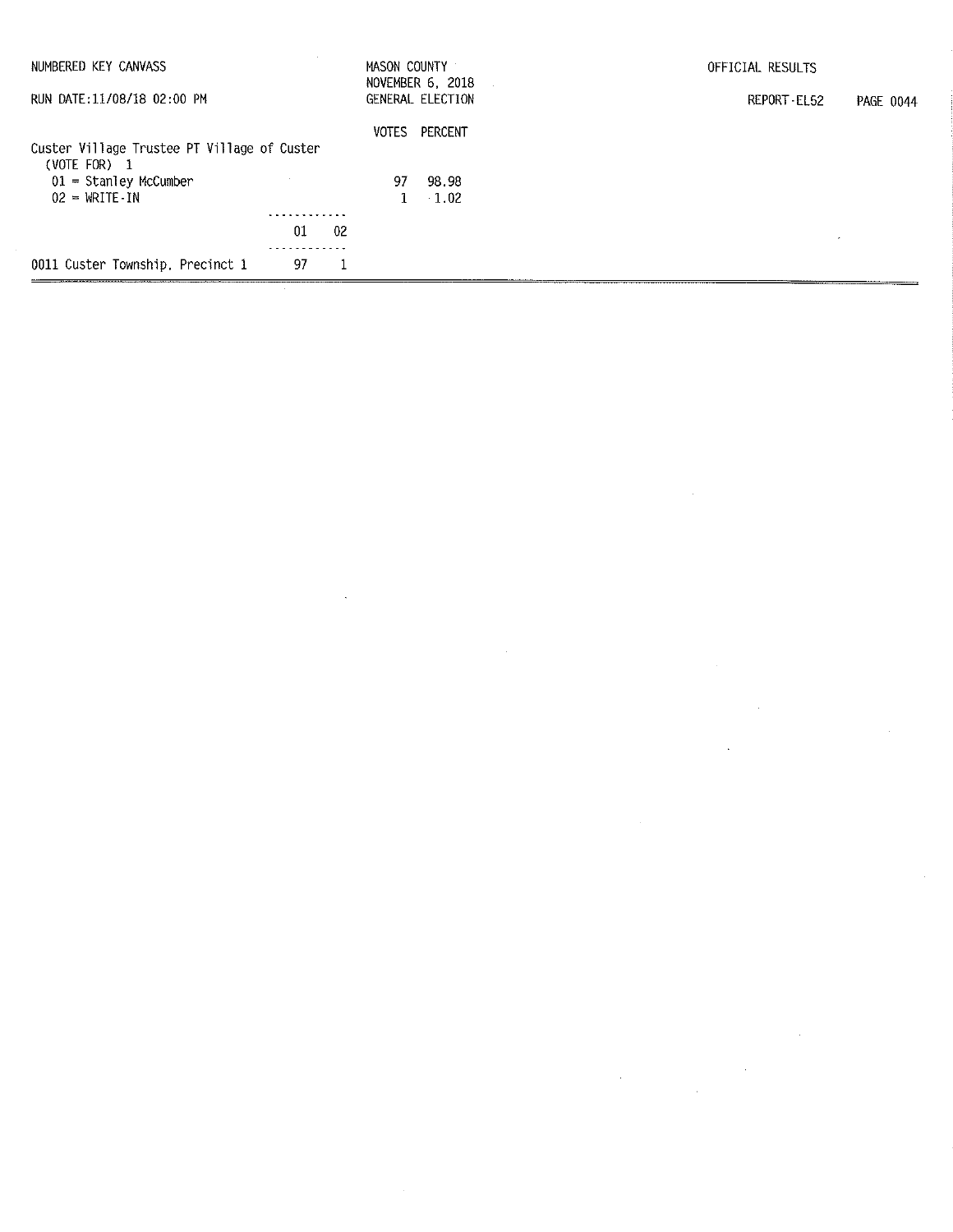| NUMBERED KEY CANVASS                                           | MASON COUNTY | NOVEMBER 6, 2018 | OFFICIAL RESULTS         |
|----------------------------------------------------------------|--------------|------------------|--------------------------|
| RUN DATE:11/08/18 02:00 PM                                     |              | GENERAL ELECTION | REPORT-EL52<br>PAGE 0045 |
| Fountain Village President Village of Fountain<br>(VOTE FOR) 1 | VOTES        | PERCENT          |                          |
| $01 = \text{WRITE} \cdot \text{IN}$                            |              | 22 100,00        |                          |
| .                                                              |              |                  |                          |
| 01                                                             |              |                  |                          |
| - - - - - -                                                    |              |                  |                          |
| 0023 Sherman Township, Precinct 1<br>-22                       |              |                  |                          |

 $\label{eq:2.1} \mathcal{L}(\mathcal{L}^{\text{max}}_{\mathcal{L}}(\mathcal{L}^{\text{max}}_{\mathcal{L}}),\mathcal{L}^{\text{max}}_{\mathcal{L}^{\text{max}}_{\mathcal{L}}(\mathcal{L}^{\text{max}}_{\mathcal{L}^{\text{max}}_{\mathcal{L}^{\text{max}}_{\mathcal{L}^{\text{max}}_{\mathcal{L}^{\text{max}}_{\mathcal{L}^{\text{max}}_{\mathcal{L}^{\text{max}}_{\mathcal{L}^{\text{max}}_{\mathcal{L}^{\text{max}}_{\mathcal{L}^{\text{max}}_{\mathcal{$ 

 $\label{eq:2.1} \frac{1}{\sqrt{2\pi}}\int_{\mathbb{R}^3}\frac{1}{\sqrt{2\pi}}\int_{\mathbb{R}^3}\frac{1}{\sqrt{2\pi}}\int_{\mathbb{R}^3}\frac{1}{\sqrt{2\pi}}\int_{\mathbb{R}^3}\frac{1}{\sqrt{2\pi}}\int_{\mathbb{R}^3}\frac{1}{\sqrt{2\pi}}\int_{\mathbb{R}^3}\frac{1}{\sqrt{2\pi}}\int_{\mathbb{R}^3}\frac{1}{\sqrt{2\pi}}\int_{\mathbb{R}^3}\frac{1}{\sqrt{2\pi}}\int_{\mathbb{R}^3}\frac{1$ 

 $\mathcal{L}^{\text{max}}_{\text{max}}$  and  $\mathcal{L}^{\text{max}}_{\text{max}}$ 

 $\mathcal{L}^{\text{max}}_{\text{max}}$  and  $\mathcal{L}^{\text{max}}_{\text{max}}$ 

 $\label{eq:2.1} \frac{1}{\sqrt{2}}\int_{\mathbb{R}^3}\frac{1}{\sqrt{2}}\left(\frac{1}{\sqrt{2}}\right)^2\frac{1}{\sqrt{2}}\left(\frac{1}{\sqrt{2}}\right)^2\frac{1}{\sqrt{2}}\left(\frac{1}{\sqrt{2}}\right)^2.$ 

 $\label{eq:2.1} \frac{1}{\sqrt{2}}\int_{\mathbb{R}^3}\frac{1}{\sqrt{2}}\left(\frac{1}{\sqrt{2}}\right)^2\frac{1}{\sqrt{2}}\left(\frac{1}{\sqrt{2}}\right)^2\frac{1}{\sqrt{2}}\left(\frac{1}{\sqrt{2}}\right)^2\frac{1}{\sqrt{2}}\left(\frac{1}{\sqrt{2}}\right)^2.$ 

 $\label{eq:2.1} \frac{1}{2} \sum_{i=1}^n \frac{1}{2} \sum_{j=1}^n \frac{1}{2} \sum_{j=1}^n \frac{1}{2} \sum_{j=1}^n \frac{1}{2} \sum_{j=1}^n \frac{1}{2} \sum_{j=1}^n \frac{1}{2} \sum_{j=1}^n \frac{1}{2} \sum_{j=1}^n \frac{1}{2} \sum_{j=1}^n \frac{1}{2} \sum_{j=1}^n \frac{1}{2} \sum_{j=1}^n \frac{1}{2} \sum_{j=1}^n \frac{1}{2} \sum_{j=1}^n \frac{$ 

 $\label{eq:2.1} \frac{1}{\sqrt{2}}\int_{\mathbb{R}^3}\frac{1}{\sqrt{2}}\left(\frac{1}{\sqrt{2}}\right)^2\frac{1}{\sqrt{2}}\left(\frac{1}{\sqrt{2}}\right)^2\frac{1}{\sqrt{2}}\left(\frac{1}{\sqrt{2}}\right)^2\frac{1}{\sqrt{2}}\left(\frac{1}{\sqrt{2}}\right)^2.$ 

 $\mathcal{L}^{\text{max}}_{\text{max}}$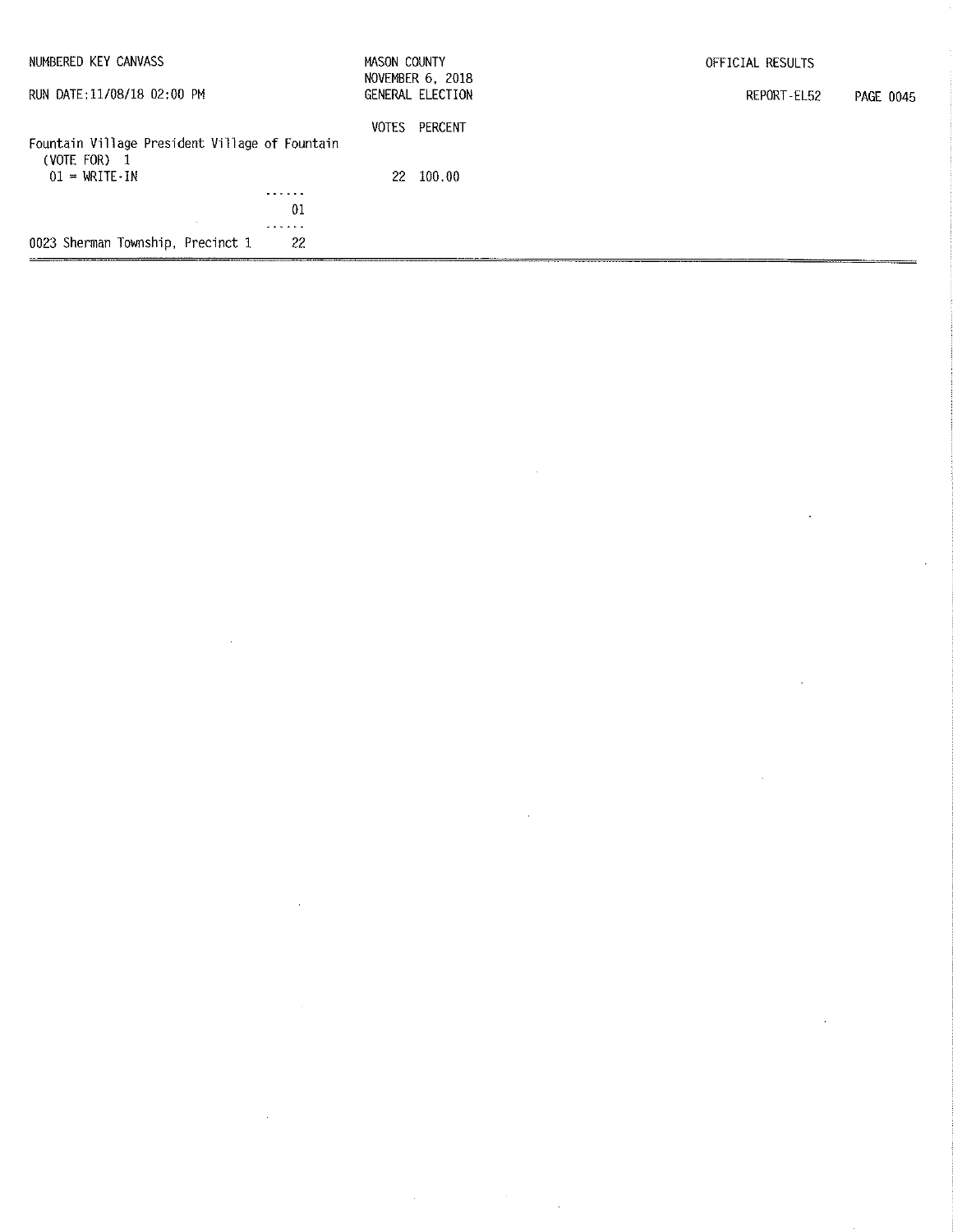| NUMBERED KEY CANVASS                                                                            | MASON COUNTY | NOVEMBER 6, 2018 | OFFICIAL RESULTS         |
|-------------------------------------------------------------------------------------------------|--------------|------------------|--------------------------|
| RUN DATE:11/08/18 02:00 PM                                                                      |              | GENERAL ELECTION | REPORT-EL52<br>PAGE 0046 |
| Fountain Village Clerk Village of Fountain<br>(VOTE FOR) $1$<br>$01 = \text{WRITE} - \text{IN}$ |              | VOTES PERCENT    |                          |
| .<br>01<br>.                                                                                    |              | $8\quad 100.00$  |                          |
| 0023 Sherman Township, Precinct 1<br>8                                                          |              |                  |                          |

 $\mathcal{L}(\mathcal{A})$  and  $\mathcal{L}(\mathcal{A})$  are the set of the set of the set of the set of the set of  $\mathcal{L}(\mathcal{A})$ 

 $\label{eq:2.1} \frac{1}{\sqrt{2}}\int_{\mathbb{R}^3}\frac{1}{\sqrt{2}}\left(\frac{1}{\sqrt{2}}\right)^2\frac{1}{\sqrt{2}}\left(\frac{1}{\sqrt{2}}\right)^2\frac{1}{\sqrt{2}}\left(\frac{1}{\sqrt{2}}\right)^2\frac{1}{\sqrt{2}}\left(\frac{1}{\sqrt{2}}\right)^2\frac{1}{\sqrt{2}}\left(\frac{1}{\sqrt{2}}\right)^2\frac{1}{\sqrt{2}}\frac{1}{\sqrt{2}}\frac{1}{\sqrt{2}}\frac{1}{\sqrt{2}}\frac{1}{\sqrt{2}}\frac{1}{\sqrt{2}}$ 

 $\mathcal{L}^{\text{max}}_{\text{max}}$  .

 $\label{eq:2.1} \begin{split} \mathcal{L}_{\text{max}}(\mathbf{r}) & = \frac{1}{2} \sum_{i=1}^{N} \mathcal{L}_{\text{max}}(\mathbf{r}) \mathcal{L}_{\text{max}}(\mathbf{r}) \\ & = \frac{1}{2} \sum_{i=1}^{N} \mathcal{L}_{\text{max}}(\mathbf{r}) \mathcal{L}_{\text{max}}(\mathbf{r}) \mathcal{L}_{\text{max}}(\mathbf{r}) \mathcal{L}_{\text{max}}(\mathbf{r}) \mathcal{L}_{\text{max}}(\mathbf{r}) \mathcal{L}_{\text{max}}(\mathbf{r}) \mathcal{L}_{\text{max}}(\mathbf$ 

 $\label{eq:1} \frac{1}{\sqrt{2}}\int_{0}^{\pi} \frac{1}{\sqrt{2}}\left(\frac{1}{\sqrt{2}}\right)^{2}dx$ 

 $\label{eq:2.1} \frac{1}{2} \sum_{i=1}^n \frac{1}{2} \sum_{j=1}^n \frac{1}{2} \sum_{j=1}^n \frac{1}{2} \sum_{j=1}^n \frac{1}{2} \sum_{j=1}^n \frac{1}{2} \sum_{j=1}^n \frac{1}{2} \sum_{j=1}^n \frac{1}{2} \sum_{j=1}^n \frac{1}{2} \sum_{j=1}^n \frac{1}{2} \sum_{j=1}^n \frac{1}{2} \sum_{j=1}^n \frac{1}{2} \sum_{j=1}^n \frac{1}{2} \sum_{j=1}^n \frac{$ 

 $\label{eq:2.1} \frac{1}{\sqrt{2\pi}}\sum_{i=1}^n\frac{1}{\sqrt{2\pi}}\sum_{i=1}^n\frac{1}{\sqrt{2\pi}}\sum_{i=1}^n\frac{1}{\sqrt{2\pi}}\sum_{i=1}^n\frac{1}{\sqrt{2\pi}}\sum_{i=1}^n\frac{1}{\sqrt{2\pi}}\sum_{i=1}^n\frac{1}{\sqrt{2\pi}}\sum_{i=1}^n\frac{1}{\sqrt{2\pi}}\sum_{i=1}^n\frac{1}{\sqrt{2\pi}}\sum_{i=1}^n\frac{1}{\sqrt{2\pi}}\sum_{i=1}^n\$ 

 $\label{eq:2.1} \frac{1}{\sqrt{2}}\int_{\mathbb{R}^3} \frac{1}{\sqrt{2}}\left(\frac{1}{\sqrt{2}}\right)^2\frac{1}{\sqrt{2}}\left(\frac{1}{\sqrt{2}}\right)^2\frac{1}{\sqrt{2}}\left(\frac{1}{\sqrt{2}}\right)^2\frac{1}{\sqrt{2}}\left(\frac{1}{\sqrt{2}}\right)^2.$ 

 $\label{eq:2.1} \begin{split} \mathcal{L}_{\text{max}}(\mathbf{r}) & = \frac{1}{2} \sum_{i=1}^{N} \mathcal{L}_{\text{max}}(\mathbf{r}) \mathcal{L}_{\text{max}}(\mathbf{r}) \\ & = \frac{1}{2} \sum_{i=1}^{N} \mathcal{L}_{\text{max}}(\mathbf{r}) \mathcal{L}_{\text{max}}(\mathbf{r}) \mathcal{L}_{\text{max}}(\mathbf{r}) \mathcal{L}_{\text{max}}(\mathbf{r}) \mathcal{L}_{\text{max}}(\mathbf{r}) \mathcal{L}_{\text{max}}(\mathbf{r}) \mathcal{L}_{\text{max}}(\mathbf$ 

 $\mathcal{L}_{\text{max}}$  and  $\mathcal{L}_{\text{max}}$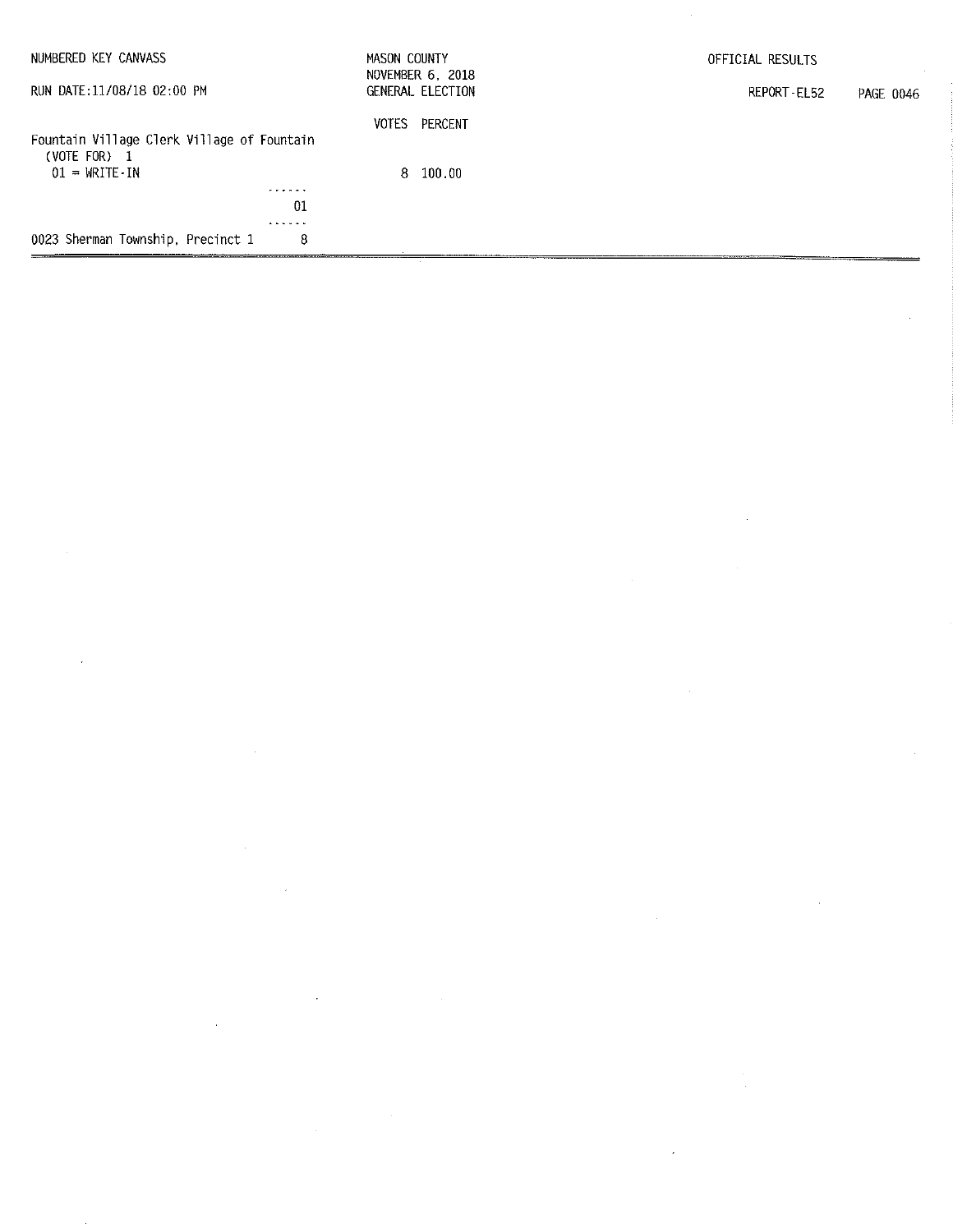| NUMBERED KEY CANVASS                                           | MASON COUNTY<br>NOVEMBER 6, 2018 | OFFICIAL RESULTS         |
|----------------------------------------------------------------|----------------------------------|--------------------------|
| RUN DATE:11/08/18 02:00 PM                                     | GENERAL ELECTION                 | REPORT-EL52<br>PAGE 0047 |
| Fountain Village Treasurer Village of Fountain<br>(VOTE FOR) 1 | PERCENT<br>VOTES                 |                          |
| $01 = \text{WRITE} \cdot \text{IN}$                            | 21 100.00                        |                          |
| .                                                              |                                  |                          |
| 01                                                             |                                  |                          |
| 0023 Sherman Township, Precinct 1<br>-21                       |                                  |                          |

 $\label{eq:2.1} \frac{1}{\sqrt{2}}\int_{\mathbb{R}^3} \frac{1}{\sqrt{2}}\left(\frac{1}{\sqrt{2}}\right)^2\left(\frac{1}{\sqrt{2}}\right)^2\left(\frac{1}{\sqrt{2}}\right)^2\left(\frac{1}{\sqrt{2}}\right)^2\left(\frac{1}{\sqrt{2}}\right)^2\left(\frac{1}{\sqrt{2}}\right)^2.$ 

 $\label{eq:2} \frac{1}{2} \int_{\mathbb{R}^3} \frac{1}{\sqrt{2}} \, \mathrm{d} \mu \, \mathrm{d} \mu \, \mathrm{d} \mu \, \mathrm{d} \mu \, \mathrm{d} \mu \, \mathrm{d} \mu \, \mathrm{d} \mu \, \mathrm{d} \mu \, \mathrm{d} \mu \, \mathrm{d} \mu \, \mathrm{d} \mu \, \mathrm{d} \mu \, \mathrm{d} \mu \, \mathrm{d} \mu \, \mathrm{d} \mu \, \mathrm{d} \mu \, \mathrm{d} \mu \, \mathrm{d} \mu \, \mathrm{d} \mu \, \mathrm{d} \mu \, \mathrm$ 

 $\frac{1}{2}$ 

 $\label{eq:2.1} \frac{1}{\sqrt{2}}\int_{\mathbb{R}^3} \frac{1}{\sqrt{2}}\left(\frac{1}{\sqrt{2}}\right)^2\frac{1}{\sqrt{2}}\left(\frac{1}{\sqrt{2}}\right)^2\frac{1}{\sqrt{2}}\left(\frac{1}{\sqrt{2}}\right)^2.$ 

 $\sim$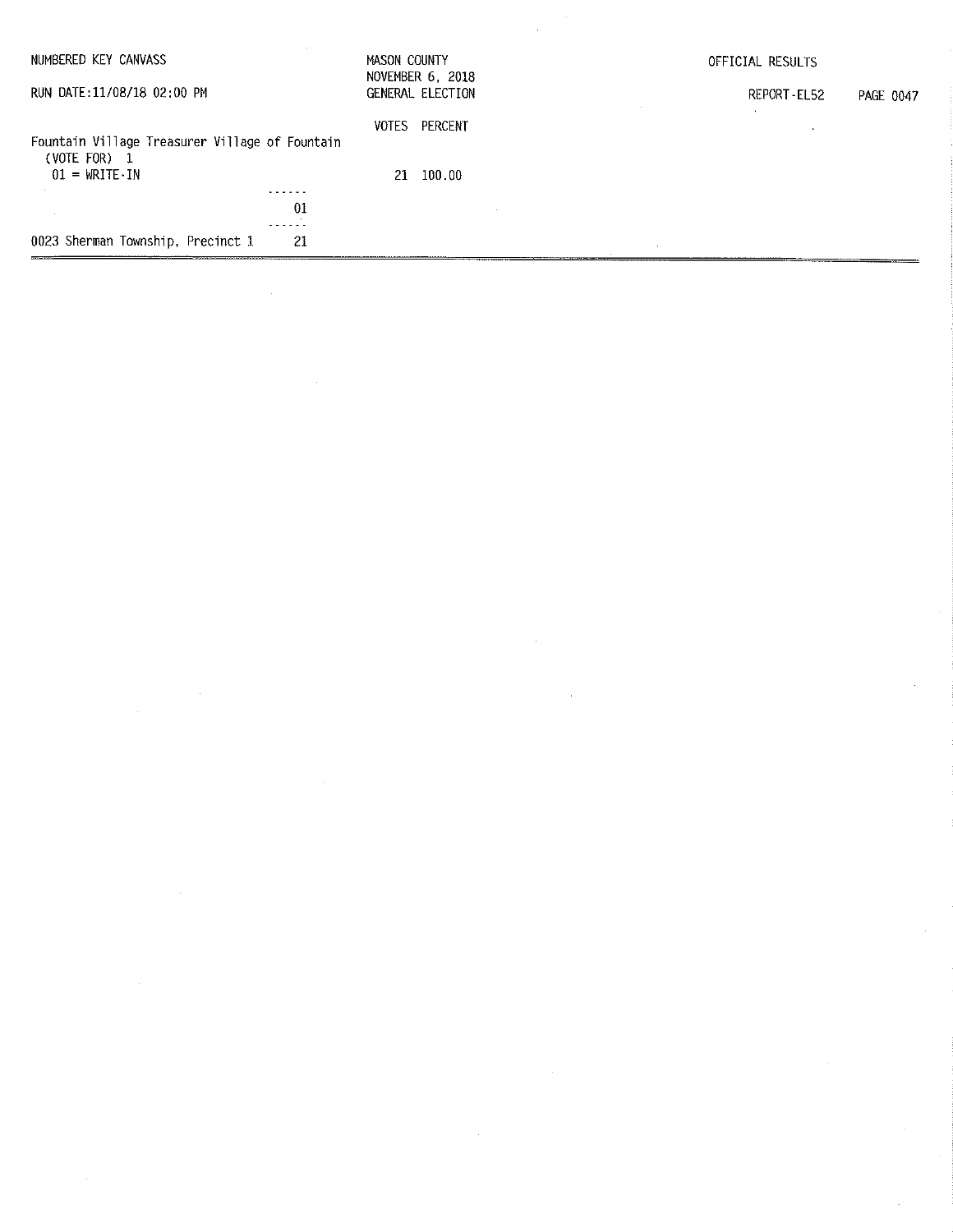| NUMBERED KEY CANVASS                                           | MASON COUNTY<br>NOVEMBER 6, 2018 | OFFICIAL RESULTS         |
|----------------------------------------------------------------|----------------------------------|--------------------------|
| RUN DATE: 11/08/18 02:00 PM                                    | GENERAL ELECTION                 | REPORT-EL52<br>PAGE 0048 |
| Fountain Village Trustee Village of Fountain<br>(VOTE FOR) $3$ | VOTES<br>PERCENT                 |                          |
| $01 = \text{WRITE} \cdot \text{IN}$<br>------                  | 100.00<br>55.                    |                          |
|                                                                | 01                               |                          |
| 0023 Sherman Township, Precinct 1                              | -55                              |                          |
|                                                                |                                  |                          |

 $\label{eq:2.1} \frac{1}{\sqrt{2}}\sum_{i=1}^n\frac{1}{\sqrt{2}}\sum_{i=1}^n\frac{1}{\sqrt{2}}\sum_{i=1}^n\frac{1}{\sqrt{2}}\sum_{i=1}^n\frac{1}{\sqrt{2}}\sum_{i=1}^n\frac{1}{\sqrt{2}}\sum_{i=1}^n\frac{1}{\sqrt{2}}\sum_{i=1}^n\frac{1}{\sqrt{2}}\sum_{i=1}^n\frac{1}{\sqrt{2}}\sum_{i=1}^n\frac{1}{\sqrt{2}}\sum_{i=1}^n\frac{1}{\sqrt{2}}\sum_{i=1}^n\frac$ 

 $\label{eq:2.1} \frac{1}{\sqrt{2}}\int_{\mathbb{R}^3}\frac{1}{\sqrt{2}}\left(\frac{1}{\sqrt{2}}\right)^2\frac{1}{\sqrt{2}}\left(\frac{1}{\sqrt{2}}\right)^2\frac{1}{\sqrt{2}}\left(\frac{1}{\sqrt{2}}\right)^2\frac{1}{\sqrt{2}}\left(\frac{1}{\sqrt{2}}\right)^2\frac{1}{\sqrt{2}}\left(\frac{1}{\sqrt{2}}\right)^2\frac{1}{\sqrt{2}}\frac{1}{\sqrt{2}}\frac{1}{\sqrt{2}}\frac{1}{\sqrt{2}}\frac{1}{\sqrt{2}}\frac{1}{\sqrt{2}}$ 

 $\label{eq:2.1} \frac{1}{\sqrt{2}}\int_{\mathbb{R}^3}\frac{1}{\sqrt{2}}\left(\frac{1}{\sqrt{2}}\right)^2\frac{1}{\sqrt{2}}\left(\frac{1}{\sqrt{2}}\right)^2\frac{1}{\sqrt{2}}\left(\frac{1}{\sqrt{2}}\right)^2.$ 

 $\label{eq:2.1} \mathcal{L}(\mathcal{L}^{\text{max}}_{\mathcal{L}}(\mathcal{L}^{\text{max}}_{\mathcal{L}}(\mathcal{L}^{\text{max}}_{\mathcal{L}}(\mathcal{L}^{\text{max}}_{\mathcal{L}^{\text{max}}_{\mathcal{L}}(\mathcal{L}^{\text{max}}_{\mathcal{L}^{\text{max}}_{\mathcal{L}^{\text{max}}_{\mathcal{L}^{\text{max}}_{\mathcal{L}^{\text{max}}_{\mathcal{L}^{\text{max}}_{\mathcal{L}^{\text{max}}_{\mathcal{L}^{\text{max}}_{\mathcal{L}^{\text{max}}$ 

 $\mathbb{R}^2$ 

 $\mathcal{L}_{\text{max}}$  and  $\mathcal{L}_{\text{max}}$  and  $\mathcal{L}_{\text{max}}$  are the set of the set of the set of the set of the set of the set of the set of the set of the set of the set of the set of the set of the set of the set of the set of th

 $\label{eq:2.1} \frac{1}{\sqrt{2}}\int_{0}^{\infty}\frac{1}{\sqrt{2\pi}}\left(\frac{1}{\sqrt{2\pi}}\right)^{2\alpha} \frac{1}{\sqrt{2\pi}}\int_{0}^{\infty}\frac{1}{\sqrt{2\pi}}\left(\frac{1}{\sqrt{2\pi}}\right)^{\alpha} \frac{1}{\sqrt{2\pi}}\int_{0}^{\infty}\frac{1}{\sqrt{2\pi}}\frac{1}{\sqrt{2\pi}}\frac{1}{\sqrt{2\pi}}\frac{1}{\sqrt{2\pi}}\frac{1}{\sqrt{2\pi}}\frac{1}{\sqrt{2\pi}}\frac{1}{\sqrt{2\pi}}$ 

 $\label{eq:2.1} \frac{1}{2} \int_{\mathbb{R}^3} \frac{1}{\sqrt{2}} \, \frac{1}{\sqrt{2}} \, \frac{1}{\sqrt{2}} \, \frac{1}{\sqrt{2}} \, \frac{1}{\sqrt{2}} \, \frac{1}{\sqrt{2}} \, \frac{1}{\sqrt{2}} \, \frac{1}{\sqrt{2}} \, \frac{1}{\sqrt{2}} \, \frac{1}{\sqrt{2}} \, \frac{1}{\sqrt{2}} \, \frac{1}{\sqrt{2}} \, \frac{1}{\sqrt{2}} \, \frac{1}{\sqrt{2}} \, \frac{1}{\sqrt{2}} \, \frac{1}{\sqrt{2}} \,$ 

 $\label{eq:2.1} \mathcal{L}(\mathcal{L}(\mathcal{L}))=\mathcal{L}(\mathcal{L}(\mathcal{L}))=\mathcal{L}(\mathcal{L}(\mathcal{L}))=\mathcal{L}(\mathcal{L}(\mathcal{L}))=\mathcal{L}(\mathcal{L}(\mathcal{L}))$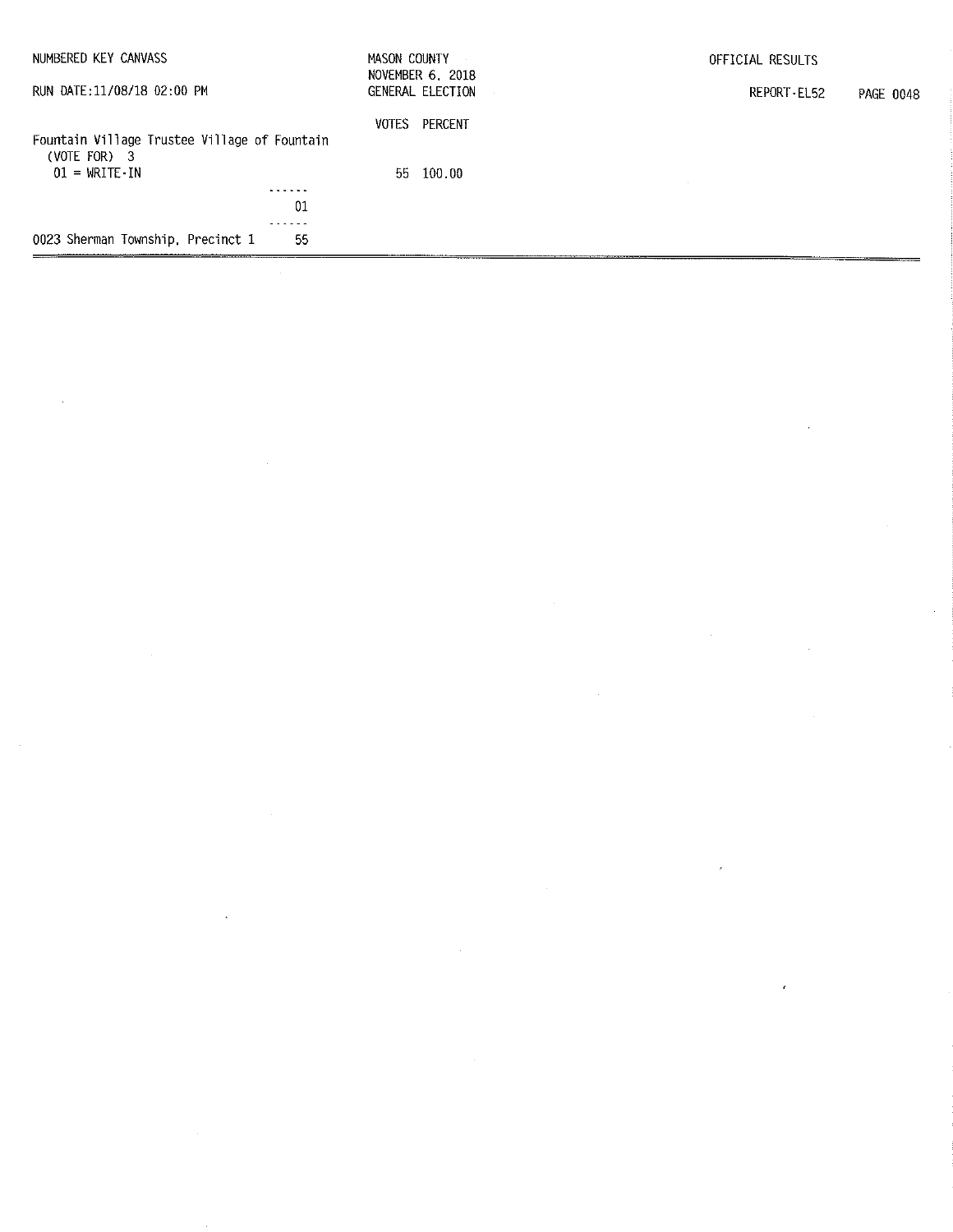| NUMBERED KEY CANVASS                                            | MASON COUNTY | NOVEMBER 6, 2018 | OFFICIAL RESULTS |             |           |
|-----------------------------------------------------------------|--------------|------------------|------------------|-------------|-----------|
| RUN DATE:11/08/18 02:00 PM                                      |              | GENERAL ELECTION |                  | REPORT-EL52 | PAGE 0049 |
| Fountain Village Trustee PT Village of Fountain<br>(VOTE FOR) 2 | VOTES        | PERCENT          |                  |             |           |
| $01 = \text{WRITE}$ IN                                          |              | 34 100.00        |                  |             |           |
| .                                                               |              |                  |                  |             |           |
| 01                                                              |              |                  |                  |             |           |
|                                                                 |              |                  |                  |             |           |
| 0023 Sherman Township, Precinct 1<br>34                         |              |                  |                  |             |           |

 $\label{eq:2.1} \frac{1}{\sqrt{2}}\int_{\mathbb{R}^3}\frac{1}{\sqrt{2}}\left(\frac{1}{\sqrt{2}}\right)^2\frac{1}{\sqrt{2}}\left(\frac{1}{\sqrt{2}}\right)^2\frac{1}{\sqrt{2}}\left(\frac{1}{\sqrt{2}}\right)^2\frac{1}{\sqrt{2}}\left(\frac{1}{\sqrt{2}}\right)^2.$ 

 $\label{eq:2.1} \frac{1}{\sqrt{2}}\int_{0}^{\infty}\frac{1}{\sqrt{2\pi}}\left(\frac{1}{\sqrt{2\pi}}\right)^{2\alpha} \frac{1}{\sqrt{2\pi}}\int_{0}^{\infty}\frac{1}{\sqrt{2\pi}}\left(\frac{1}{\sqrt{2\pi}}\right)^{\alpha} \frac{1}{\sqrt{2\pi}}\frac{1}{\sqrt{2\pi}}\int_{0}^{\infty}\frac{1}{\sqrt{2\pi}}\frac{1}{\sqrt{2\pi}}\frac{1}{\sqrt{2\pi}}\frac{1}{\sqrt{2\pi}}\frac{1}{\sqrt{2\pi}}\frac{1}{\sqrt{2\pi}}$ 

 $\mathcal{L}^{\text{max}}_{\text{max}}$  and  $\mathcal{L}^{\text{max}}_{\text{max}}$ 

 $\label{eq:2.1} \frac{1}{\sqrt{2}}\int_{\mathbb{R}^3}\frac{1}{\sqrt{2}}\left(\frac{1}{\sqrt{2}}\right)^2\frac{1}{\sqrt{2}}\left(\frac{1}{\sqrt{2}}\right)^2\frac{1}{\sqrt{2}}\left(\frac{1}{\sqrt{2}}\right)^2\frac{1}{\sqrt{2}}\left(\frac{1}{\sqrt{2}}\right)^2\frac{1}{\sqrt{2}}\left(\frac{1}{\sqrt{2}}\right)^2\frac{1}{\sqrt{2}}\frac{1}{\sqrt{2}}\frac{1}{\sqrt{2}}\frac{1}{\sqrt{2}}\frac{1}{\sqrt{2}}\frac{1}{\sqrt{2}}$ 

 $\label{eq:2.1} \frac{1}{\sqrt{2\pi}}\frac{1}{\sqrt{2\pi}}\sum_{\alpha\in\mathbb{Z}}\frac{1}{\sqrt{2\pi}}\sum_{\alpha\in\mathbb{Z}}\frac{1}{\sqrt{2\pi}}\sum_{\alpha\in\mathbb{Z}}\frac{1}{\sqrt{2\pi}}\sum_{\alpha\in\mathbb{Z}}\frac{1}{\sqrt{2\pi}}\sum_{\alpha\in\mathbb{Z}}\frac{1}{\sqrt{2\pi}}\sum_{\alpha\in\mathbb{Z}}\frac{1}{\sqrt{2\pi}}\sum_{\alpha\in\mathbb{Z}}\frac{1}{\sqrt{2\pi}}\sum_{\alpha\in\mathbb{Z$ 

 $\label{eq:2.1} \frac{1}{2} \int_{\mathbb{R}^3} \frac{1}{\sqrt{2}} \, \frac{1}{\sqrt{2}} \, \frac{1}{\sqrt{2}} \, \frac{1}{\sqrt{2}} \, \frac{1}{\sqrt{2}} \, \frac{1}{\sqrt{2}} \, \frac{1}{\sqrt{2}} \, \frac{1}{\sqrt{2}} \, \frac{1}{\sqrt{2}} \, \frac{1}{\sqrt{2}} \, \frac{1}{\sqrt{2}} \, \frac{1}{\sqrt{2}} \, \frac{1}{\sqrt{2}} \, \frac{1}{\sqrt{2}} \, \frac{1}{\sqrt{2}} \, \frac{1}{\sqrt{2}} \,$ 

 $\mathcal{A}^{\text{max}}_{\text{max}}$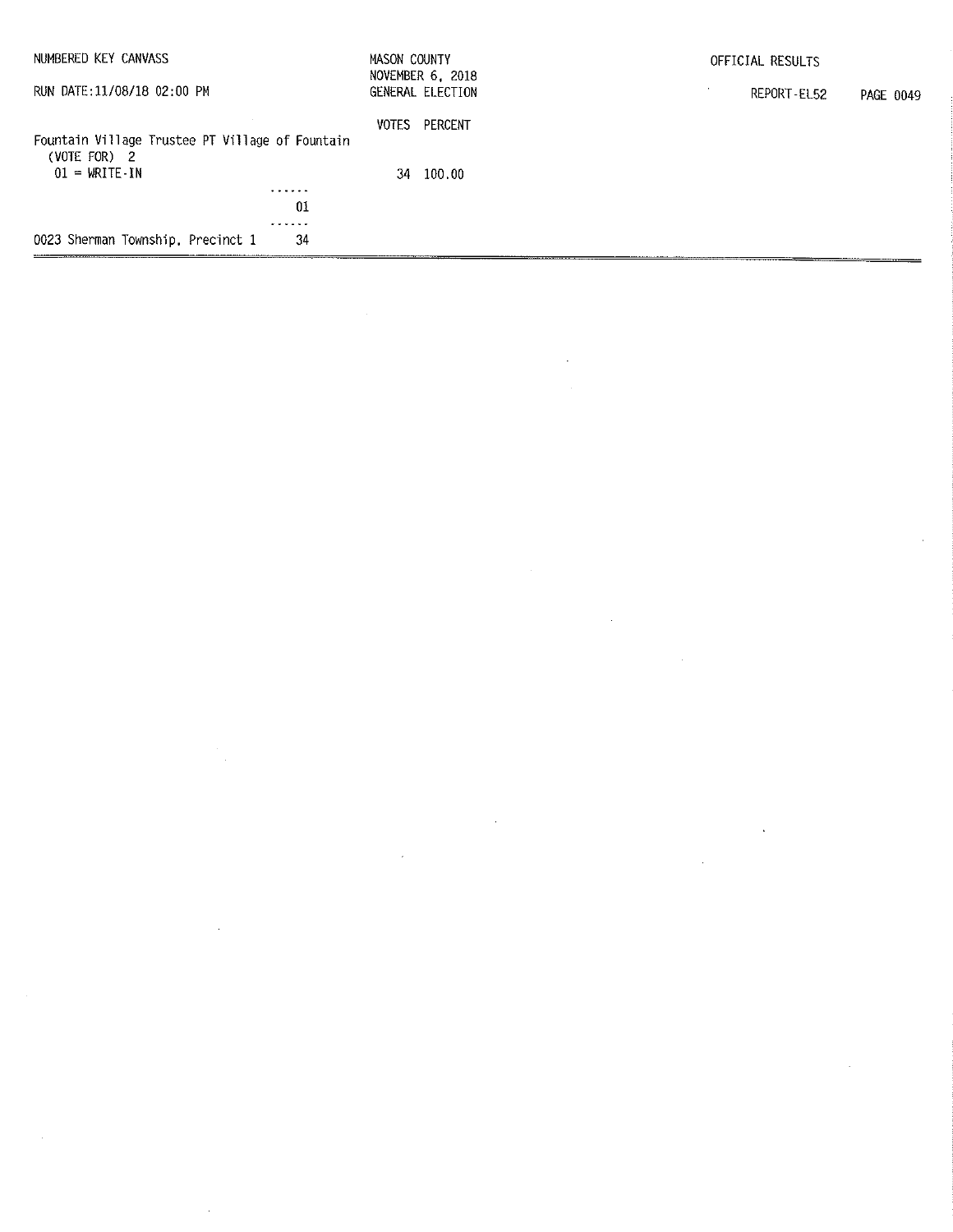| NUMBERED KEY CANVASS                                             | MASON COUNTY | NOVEMBER 6, 2018 | OFFICIAL RESULTS         |
|------------------------------------------------------------------|--------------|------------------|--------------------------|
| RUN DATE:11/08/18 02:00 PM                                       |              | GENERAL ELECTION | REPORT-EL52<br>PAGE 0050 |
|                                                                  | VOTES        | PERCENT          |                          |
| Free Soil Village President Village of Free Soil<br>(VOTE FOR) 1 |              |                  |                          |
| $01 =$ Vince Williams                                            | 56 -         | 98.25            |                          |
| $02 = \text{WRITE} \cdot \text{IN}$                              |              | 1.75             |                          |
|                                                                  |              |                  |                          |
| 01<br>02                                                         |              |                  |                          |
| 0013 Free Soil Township, Precinct 1                              |              |                  |                          |
| -56                                                              | -1           |                  |                          |

 $\label{eq:2.1} \frac{1}{\sqrt{2}}\int_{\mathbb{R}^3}\frac{1}{\sqrt{2}}\left(\frac{1}{\sqrt{2}}\right)^2\frac{1}{\sqrt{2}}\left(\frac{1}{\sqrt{2}}\right)^2\frac{1}{\sqrt{2}}\left(\frac{1}{\sqrt{2}}\right)^2\frac{1}{\sqrt{2}}\left(\frac{1}{\sqrt{2}}\right)^2\frac{1}{\sqrt{2}}\left(\frac{1}{\sqrt{2}}\right)^2.$ 

 $\label{eq:2.1} \mathcal{L}(\mathcal{L}(\mathcal{L})) = \mathcal{L}(\mathcal{L}(\mathcal{L})) = \mathcal{L}(\mathcal{L}(\mathcal{L})) = \mathcal{L}(\mathcal{L}(\mathcal{L})) = \mathcal{L}(\mathcal{L}(\mathcal{L})) = \mathcal{L}(\mathcal{L}(\mathcal{L})) = \mathcal{L}(\mathcal{L}(\mathcal{L})) = \mathcal{L}(\mathcal{L}(\mathcal{L})) = \mathcal{L}(\mathcal{L}(\mathcal{L})) = \mathcal{L}(\mathcal{L}(\mathcal{L})) = \mathcal{L}(\mathcal{L}(\mathcal{L})) = \math$ 

 $\label{eq:2.1} \frac{1}{\sqrt{2}}\int_{0}^{\infty}\frac{1}{\sqrt{2\pi}}\left(\frac{1}{\sqrt{2\pi}}\right)^{2}d\mu_{\rm{max}}^{2}$ 

 $\mathcal{L}^{\text{max}}_{\text{max}}$  and  $\mathcal{L}^{\text{max}}_{\text{max}}$ 

 $\label{eq:2.1} \mathcal{L}(\mathcal{L}^{\text{max}}_{\mathcal{L}}(\mathcal{L}^{\text{max}}_{\mathcal{L}}(\mathcal{L}^{\text{max}}_{\mathcal{L}}(\mathcal{L}^{\text{max}}_{\mathcal{L}^{\text{max}}_{\mathcal{L}}})))))$ 

 $\label{eq:2.1} \mathcal{L}(\mathcal{L}^{\mathcal{L}}_{\mathcal{L}}(\mathcal{L}^{\mathcal{L}}_{\mathcal{L}})) = \mathcal{L}(\mathcal{L}^{\mathcal{L}}_{\mathcal{L}}(\mathcal{L}^{\mathcal{L}}_{\mathcal{L}})) = \mathcal{L}(\mathcal{L}^{\mathcal{L}}_{\mathcal{L}}(\mathcal{L}^{\mathcal{L}}_{\mathcal{L}}))$ 

 $\sim 10^{-1}$ 

 $\mathcal{A}^{\text{max}}_{\text{max}}$ 

 $\ddot{\phantom{0}}$ 

 $\mathcal{L}^{\text{max}}_{\text{max}}$  , where  $\mathcal{L}^{\text{max}}_{\text{max}}$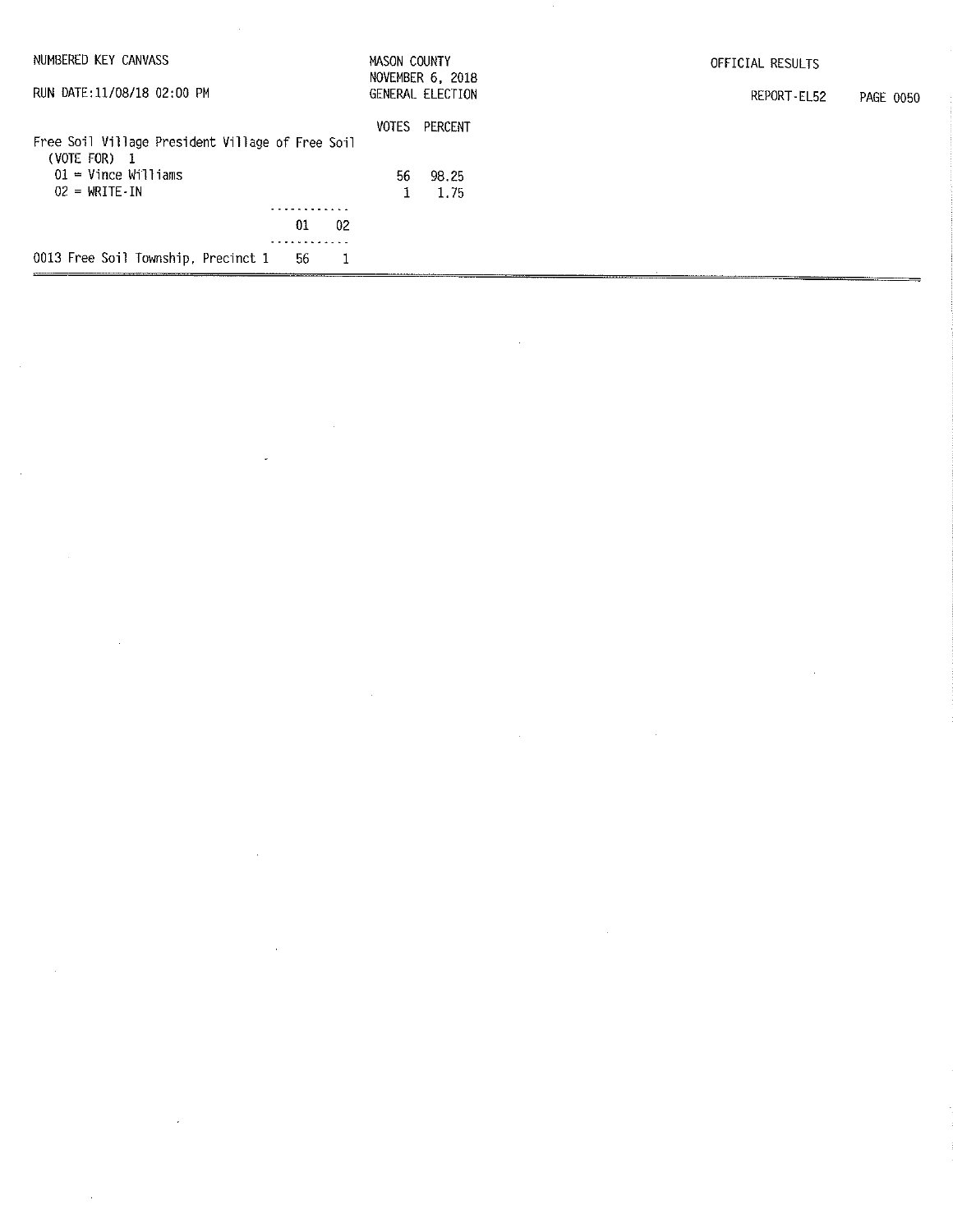| NUMBERED KEY CANVASS                         | MASON COUNTY | NOVEMBER 6, 2018 | OFFICIAL RESULTS         |
|----------------------------------------------|--------------|------------------|--------------------------|
| RUN DATE:11/08/18 02:00 PM                   |              | GENERAL ELECTION | REPORT-EL52<br>PAGE 0051 |
|                                              | <b>VOTES</b> | PERCENT          |                          |
| Free Soil Village Clerk Village of Free Soil |              |                  |                          |
| (VOTE FOR) $1$<br>$01$ = Mary Brown          |              | 55 100.00        |                          |
| $02 = \text{WRITE} \cdot \text{IN}$          | 0            |                  |                          |
| .                                            |              |                  |                          |
| 01                                           | 02           |                  |                          |
|                                              |              |                  |                          |
| 0013 Free Soil Township, Precinct 1<br>-55   | -0           |                  |                          |

 $\label{eq:2.1} \frac{1}{\sqrt{2}}\int_{\mathbb{R}^3}\frac{1}{\sqrt{2}}\left(\frac{1}{\sqrt{2}}\right)^2\frac{1}{\sqrt{2}}\left(\frac{1}{\sqrt{2}}\right)^2\frac{1}{\sqrt{2}}\left(\frac{1}{\sqrt{2}}\right)^2\frac{1}{\sqrt{2}}\left(\frac{1}{\sqrt{2}}\right)^2\frac{1}{\sqrt{2}}\left(\frac{1}{\sqrt{2}}\right)^2\frac{1}{\sqrt{2}}\frac{1}{\sqrt{2}}\frac{1}{\sqrt{2}}\frac{1}{\sqrt{2}}\frac{1}{\sqrt{2}}\frac{1}{\sqrt{2}}$ 

 $\label{eq:2.1} \frac{1}{\sqrt{2\pi}}\int_{0}^{\infty}\frac{1}{\sqrt{2\pi}}\left(\frac{1}{\sqrt{2\pi}}\right)^{2\alpha} \frac{1}{\sqrt{2\pi}}\int_{0}^{\infty}\frac{1}{\sqrt{2\pi}}\left(\frac{1}{\sqrt{2\pi}}\right)^{\alpha} \frac{1}{\sqrt{2\pi}}\frac{1}{\sqrt{2\pi}}\int_{0}^{\infty}\frac{1}{\sqrt{2\pi}}\frac{1}{\sqrt{2\pi}}\frac{1}{\sqrt{2\pi}}\frac{1}{\sqrt{2\pi}}\frac{1}{\sqrt{2\pi}}\frac{1}{\sqrt{2\$ 

 $\label{eq:2.1} \mathcal{L}(\mathcal{L}^{\text{max}}_{\mathcal{L}^{\text{max}}_{\mathcal{L}^{\text{max}}_{\mathcal{L}^{\text{max}}_{\mathcal{L}^{\text{max}}_{\mathcal{L}^{\text{max}}_{\mathcal{L}^{\text{max}}_{\mathcal{L}^{\text{max}}_{\mathcal{L}^{\text{max}}_{\mathcal{L}^{\text{max}}_{\mathcal{L}^{\text{max}}_{\mathcal{L}^{\text{max}}_{\mathcal{L}^{\text{max}}_{\mathcal{L}^{\text{max}}_{\mathcal{L}^{\text{max}}_{\mathcal{L}^{\text{$ 

 $\label{eq:2} \frac{1}{\sqrt{2}}\left(\frac{1}{\sqrt{2}}\right)^{2} \left(\frac{1}{\sqrt{2}}\right)^{2} \left(\frac{1}{\sqrt{2}}\right)^{2}$ 

 $\mathcal{L}(\mathcal{L}^{\text{max}}_{\mathcal{L}})$  ,  $\mathcal{L}^{\text{max}}_{\mathcal{L}}$ 

 $\label{eq:2.1} \frac{1}{\sqrt{2}}\int_{\mathbb{R}^3}\frac{1}{\sqrt{2}}\left(\frac{1}{\sqrt{2}}\right)^2\frac{1}{\sqrt{2}}\left(\frac{1}{\sqrt{2}}\right)^2\frac{1}{\sqrt{2}}\left(\frac{1}{\sqrt{2}}\right)^2.$ 

 $\sim 5\%$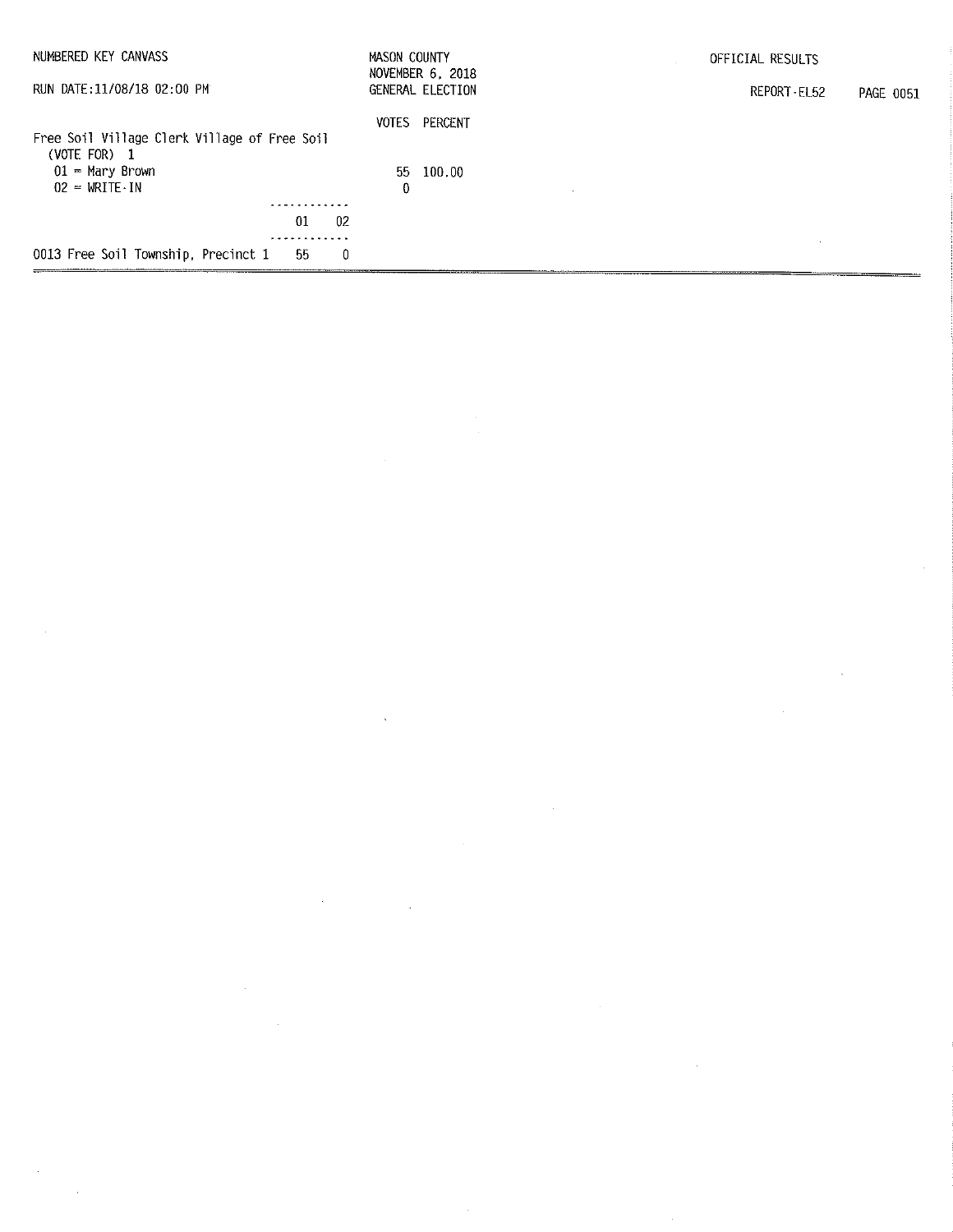| NUMBERED KEY CANVASS                                               | MASON COUNTY                         |          | OFFICIAL RESULTS         |  |  |
|--------------------------------------------------------------------|--------------------------------------|----------|--------------------------|--|--|
| RUN DATE:11/08/18 02:00 PM                                         | NOVEMBER 6, 2018<br>GENERAL ELECTION |          | REPORT-EL52<br>PAGE 0052 |  |  |
| Free Soil Village Treasurer Village of Free Soil<br>(VOTE FOR) $1$ | <b>VOTES</b>                         | PERCENT  |                          |  |  |
| $01 = \text{WRITE} \cdot \text{IN}$                                |                                      | 9 100.00 |                          |  |  |
| - - - - - -<br>01                                                  |                                      |          |                          |  |  |
| .                                                                  |                                      |          |                          |  |  |
| 0013 Free Soil Township, Precinct 1<br>9                           |                                      |          |                          |  |  |
|                                                                    |                                      |          |                          |  |  |

 $\mathcal{L}^{(1)}$ 

 $\label{eq:2.1} \frac{d\mathbf{y}}{dt} = \frac{1}{2} \left[ \frac{d\mathbf{y}}{dt} - \frac{d\mathbf{y}}{dt} \right] \left[ \frac{d\mathbf{y}}{dt} - \frac{d\mathbf{y}}{dt} \right] \left[ \frac{d\mathbf{y}}{dt} - \frac{d\mathbf{y}}{dt} \right] \, .$ 

 $\label{eq:2.1} \begin{split} \mathcal{L}_{\text{max}}(\mathbf{r}) & = \frac{1}{2} \sum_{i=1}^{N} \mathcal{L}_{\text{max}}(\mathbf{r}) \mathcal{L}_{\text{max}}(\mathbf{r}) \mathcal{L}_{\text{max}}(\mathbf{r}) \mathcal{L}_{\text{max}}(\mathbf{r}) \mathcal{L}_{\text{max}}(\mathbf{r}) \mathcal{L}_{\text{max}}(\mathbf{r}) \mathcal{L}_{\text{max}}(\mathbf{r}) \mathcal{L}_{\text{max}}(\mathbf{r}) \mathcal{L}_{\text{max}}(\mathbf{r}) \mathcal{L}_{\text{max}}(\mathbf{r})$ 

 $\label{eq:2.1} \frac{1}{\sqrt{2}}\int_{\mathbb{R}^3}\frac{1}{\sqrt{2}}\left(\frac{1}{\sqrt{2}}\right)^2\frac{1}{\sqrt{2}}\left(\frac{1}{\sqrt{2}}\right)^2\frac{1}{\sqrt{2}}\left(\frac{1}{\sqrt{2}}\right)^2\frac{1}{\sqrt{2}}\left(\frac{1}{\sqrt{2}}\right)^2\frac{1}{\sqrt{2}}\left(\frac{1}{\sqrt{2}}\right)^2\frac{1}{\sqrt{2}}\left(\frac{1}{\sqrt{2}}\right)^2\frac{1}{\sqrt{2}}\frac{1}{\sqrt{2}}\frac{1}{\sqrt{2}}\frac{1$ 

 $\label{eq:2.1} \frac{1}{\sqrt{2}}\left(\frac{1}{\sqrt{2}}\right)^{2} \left(\frac{1}{\sqrt{2}}\right)^{2} \left(\frac{1}{\sqrt{2}}\right)^{2} \left(\frac{1}{\sqrt{2}}\right)^{2} \left(\frac{1}{\sqrt{2}}\right)^{2} \left(\frac{1}{\sqrt{2}}\right)^{2} \left(\frac{1}{\sqrt{2}}\right)^{2} \left(\frac{1}{\sqrt{2}}\right)^{2} \left(\frac{1}{\sqrt{2}}\right)^{2} \left(\frac{1}{\sqrt{2}}\right)^{2} \left(\frac{1}{\sqrt{2}}\right)^{2} \left(\$ 

 $\label{eq:2} \frac{1}{\sqrt{2}}\left(\frac{1}{\sqrt{2}}\right)^{2} \left(\frac{1}{\sqrt{2}}\right)^{2}$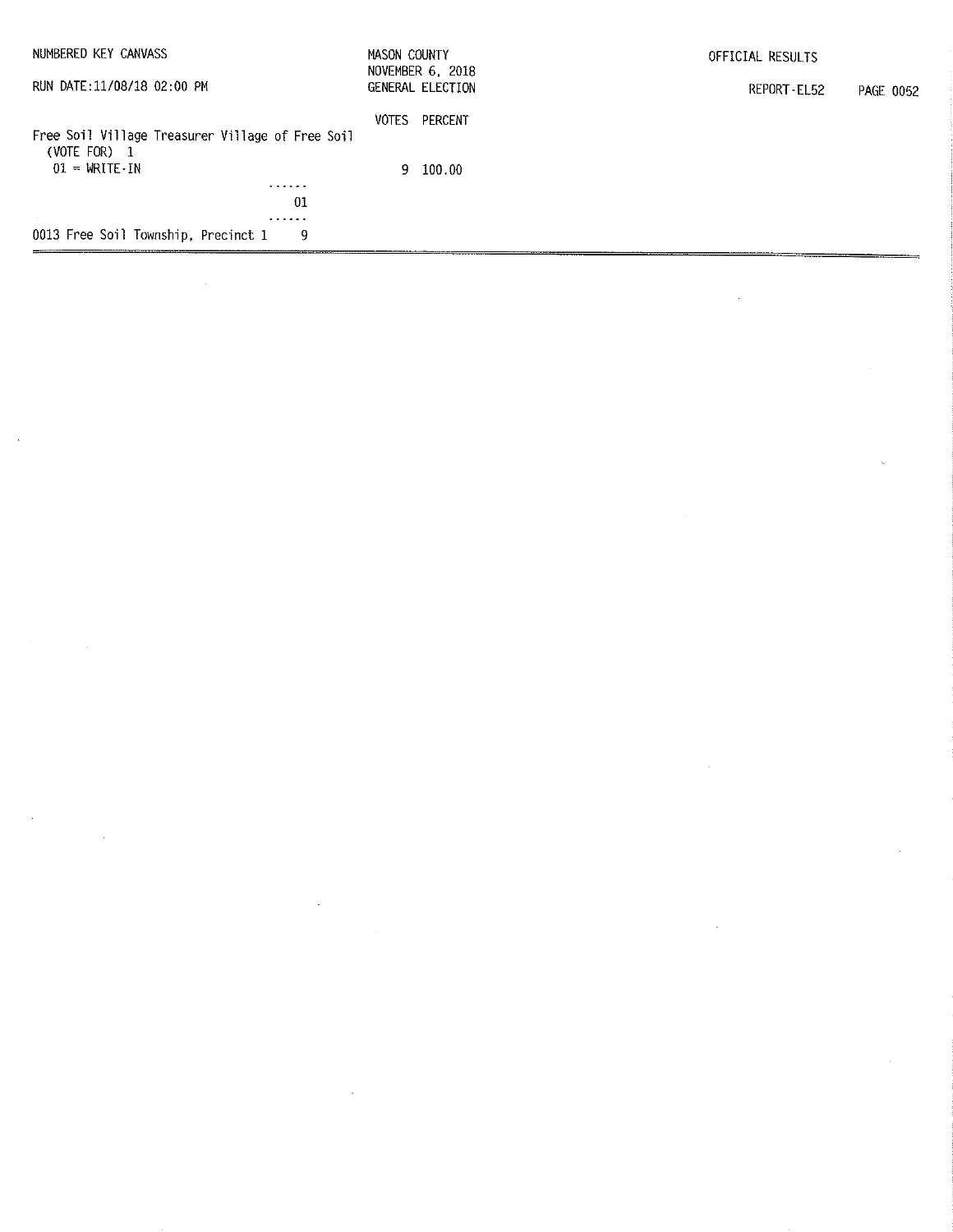| NUMBERED KEY CANVASS                           |     |     | MASON COUNTY | NOVEMBER 6, 2018 |                                     | OFFICIAL RESULTS |           |
|------------------------------------------------|-----|-----|--------------|------------------|-------------------------------------|------------------|-----------|
| RUN DATE:11/08/18 02:00 PM                     |     |     |              | GENERAL ELECTION |                                     | REPORT EL52      | PAGE 0053 |
|                                                |     |     | <b>VOTES</b> | PERCENT          |                                     | <b>VOTES</b>     | PERCENT   |
| Free Soil Village Trustee Village of Free Soil |     |     |              |                  |                                     |                  |           |
| $(VOTE FOR)$ 3                                 |     |     |              |                  |                                     |                  |           |
| $01 =$ Jason Brown                             |     |     | 43           | 46.24            |                                     |                  |           |
| $02$ = Richard Roberts                         |     |     | 47           | 50.54            | $03 = \text{WRITE} \cdot \text{IN}$ |                  | 3.23      |
|                                                |     |     |              |                  |                                     |                  |           |
|                                                | 01  | 02  | 03           |                  |                                     |                  |           |
| 0013 Free Soil Township, Precinct 1            | -43 | -47 | 3            |                  |                                     |                  |           |

 $\label{eq:2.1} \frac{1}{\sqrt{2}}\int_{\mathbb{R}^3}\frac{1}{\sqrt{2}}\left(\frac{1}{\sqrt{2}}\right)^2\frac{1}{\sqrt{2}}\left(\frac{1}{\sqrt{2}}\right)^2\frac{1}{\sqrt{2}}\left(\frac{1}{\sqrt{2}}\right)^2\frac{1}{\sqrt{2}}\left(\frac{1}{\sqrt{2}}\right)^2\frac{1}{\sqrt{2}}\left(\frac{1}{\sqrt{2}}\right)^2\frac{1}{\sqrt{2}}\frac{1}{\sqrt{2}}\frac{1}{\sqrt{2}}\frac{1}{\sqrt{2}}\frac{1}{\sqrt{2}}\frac{1}{\sqrt{2}}$ 

 $\label{eq:2.1} \frac{1}{\sqrt{2}}\int_{\mathbb{R}^3}\frac{1}{\sqrt{2}}\left(\frac{1}{\sqrt{2}}\right)^2\frac{1}{\sqrt{2}}\left(\frac{1}{\sqrt{2}}\right)^2\frac{1}{\sqrt{2}}\left(\frac{1}{\sqrt{2}}\right)^2\frac{1}{\sqrt{2}}\left(\frac{1}{\sqrt{2}}\right)^2.$ 

 $\label{eq:2.1} \frac{1}{\sqrt{2}}\int_{0}^{\infty}\frac{1}{\sqrt{2\pi}}\left(\frac{1}{\sqrt{2\pi}}\right)^{2\alpha} \frac{1}{\sqrt{2\pi}}\int_{0}^{\infty}\frac{1}{\sqrt{2\pi}}\left(\frac{1}{\sqrt{2\pi}}\right)^{\alpha} \frac{1}{\sqrt{2\pi}}\frac{1}{\sqrt{2\pi}}\int_{0}^{\infty}\frac{1}{\sqrt{2\pi}}\frac{1}{\sqrt{2\pi}}\frac{1}{\sqrt{2\pi}}\frac{1}{\sqrt{2\pi}}\frac{1}{\sqrt{2\pi}}\frac{1}{\sqrt{2\pi}}$ 

 $\label{eq:2.1} \frac{1}{\sqrt{2}}\int_{\mathbb{R}^3}\frac{1}{\sqrt{2}}\left(\frac{1}{\sqrt{2}}\right)^2\frac{1}{\sqrt{2}}\left(\frac{1}{\sqrt{2}}\right)^2\frac{1}{\sqrt{2}}\left(\frac{1}{\sqrt{2}}\right)^2\frac{1}{\sqrt{2}}\left(\frac{1}{\sqrt{2}}\right)^2\frac{1}{\sqrt{2}}\left(\frac{1}{\sqrt{2}}\right)^2\frac{1}{\sqrt{2}}\frac{1}{\sqrt{2}}\frac{1}{\sqrt{2}}\frac{1}{\sqrt{2}}\frac{1}{\sqrt{2}}\frac{1}{\sqrt{2}}$ 

 $\label{eq:2.1} \frac{1}{2} \int_{\mathbb{R}^3} \frac{1}{\sqrt{2}} \, \frac{1}{\sqrt{2}} \, \frac{1}{\sqrt{2}} \, \frac{1}{\sqrt{2}} \, \frac{1}{\sqrt{2}} \, \frac{1}{\sqrt{2}} \, \frac{1}{\sqrt{2}} \, \frac{1}{\sqrt{2}} \, \frac{1}{\sqrt{2}} \, \frac{1}{\sqrt{2}} \, \frac{1}{\sqrt{2}} \, \frac{1}{\sqrt{2}} \, \frac{1}{\sqrt{2}} \, \frac{1}{\sqrt{2}} \, \frac{1}{\sqrt{2}} \, \frac{1}{\sqrt{2}} \,$ 

 $\mathbf{v}$ 

 $\label{eq:2.1} \frac{1}{\sqrt{2}}\int_{\mathbb{R}^3}\frac{1}{\sqrt{2}}\left(\frac{1}{\sqrt{2}}\right)^2\frac{1}{\sqrt{2}}\left(\frac{1}{\sqrt{2}}\right)^2\frac{1}{\sqrt{2}}\left(\frac{1}{\sqrt{2}}\right)^2\frac{1}{\sqrt{2}}\left(\frac{1}{\sqrt{2}}\right)^2.$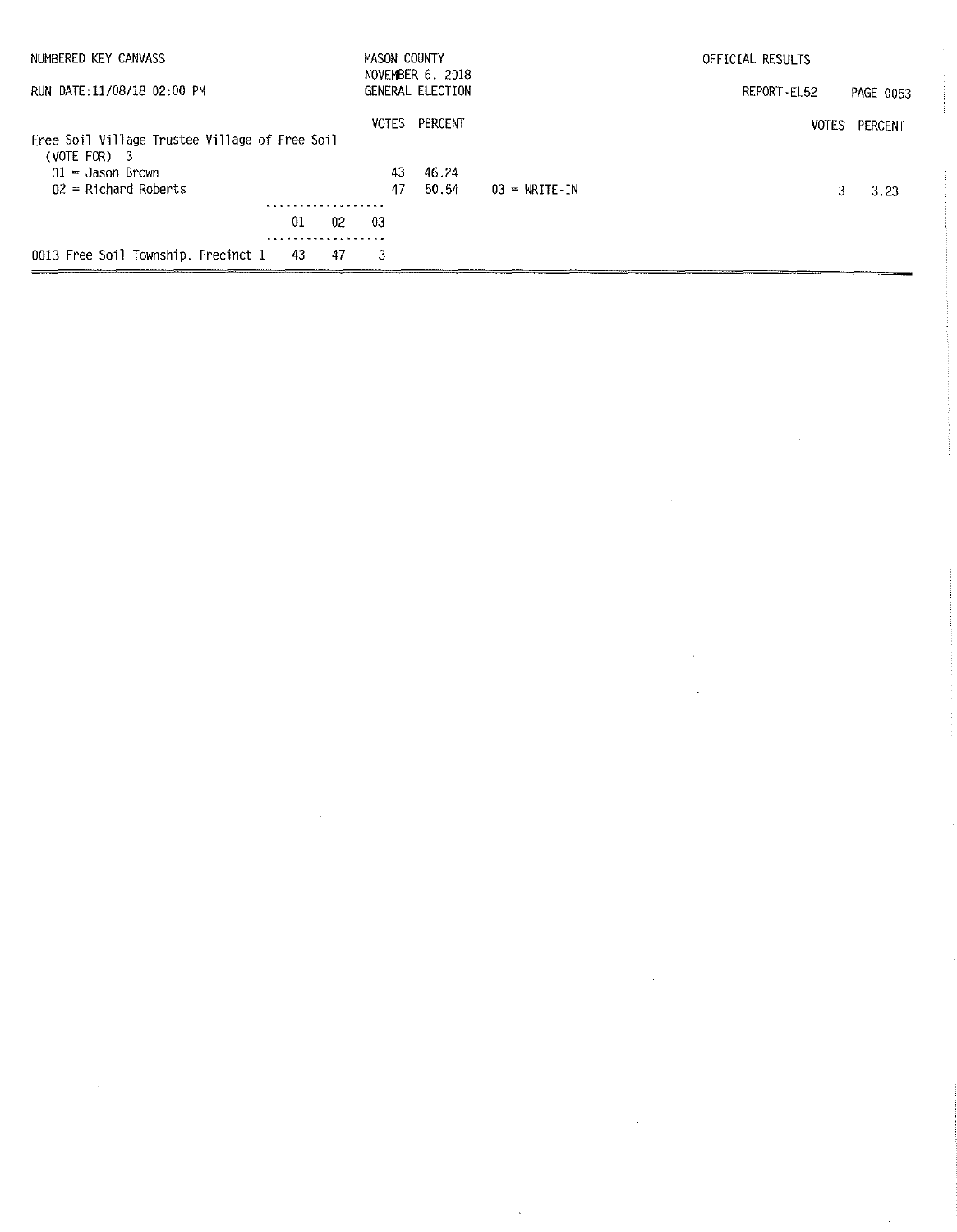| NUMBERED KEY CANVASS                                                                  |    | MASON COUNTY<br>NOVEMBER 6, 2018 |                  |    |         |     | OFFICIAL RESULTS        |              |                  |  |
|---------------------------------------------------------------------------------------|----|----------------------------------|------------------|----|---------|-----|-------------------------|--------------|------------------|--|
| RUN DATE:11/08/18 02:00 PM                                                            |    |                                  | GENERAL ELECTION |    |         |     |                         | REPORT EL52  | <b>PAGE 0054</b> |  |
| Kaleva-Norman-Dickson School Board<br>Kaleva-Norman-Dickson Schools<br>(VOTE FOR) $4$ |    |                                  | <b>VOTES</b>     |    | PERCENT |     |                         | <b>VOTES</b> | PERCENT          |  |
| $01$ = Kathleen Fairbanks                                                             |    |                                  | 21               |    | 22.58   |     | $04$ = Randy Sanovic    |              | 18<br>19.35      |  |
| $02$ = Robert J. Guenther                                                             |    |                                  | 15.              |    | 16.13   |     | $05 =$ Jessica Ward     | 20           | -21.51           |  |
| $03$ = Karen McIntire                                                                 |    |                                  | 19               |    | 20.43   |     | $06 = \text{WRTE}$ - IN |              | $\boldsymbol{0}$ |  |
|                                                                                       | 01 | 02                               | 03               | 04 | 05.     | -06 |                         |              |                  |  |
| 0018 Meade Township, Precinct 1                                                       | 21 | 15                               | 19               | 18 | 20      | 0   |                         |              |                  |  |

a de la construcción de la construcción de la construcción de la construcción de la construcción de la constru<br>En 1980, el construcción de la construcción de la construcción de la construcción de la construcción de la con

 $\mathcal{O}(\mathcal{O}(1))$  . The set of the set of the set of the set of the set of the set of the set of the set of the set of the set of the set of the set of the set of the set of the set of the set of the set of the set of the

 $\label{eq:2.1} \frac{1}{\sqrt{2}}\left(\frac{1}{\sqrt{2}}\right)^{2} \left(\frac{1}{\sqrt{2}}\right)^{2} \left(\frac{1}{\sqrt{2}}\right)^{2} \left(\frac{1}{\sqrt{2}}\right)^{2} \left(\frac{1}{\sqrt{2}}\right)^{2} \left(\frac{1}{\sqrt{2}}\right)^{2} \left(\frac{1}{\sqrt{2}}\right)^{2} \left(\frac{1}{\sqrt{2}}\right)^{2} \left(\frac{1}{\sqrt{2}}\right)^{2} \left(\frac{1}{\sqrt{2}}\right)^{2} \left(\frac{1}{\sqrt{2}}\right)^{2} \left(\$ 

 $\label{eq:2.1} \mathcal{L}(\mathcal{L}^{\mathcal{L}}_{\mathcal{L}}(\mathcal{L}^{\mathcal{L}}_{\mathcal{L}})) = \mathcal{L}(\mathcal{L}^{\mathcal{L}}_{\mathcal{L}}(\mathcal{L}^{\mathcal{L}}_{\mathcal{L}})) = \mathcal{L}(\mathcal{L}^{\mathcal{L}}_{\mathcal{L}}(\mathcal{L}^{\mathcal{L}}_{\mathcal{L}})) = \mathcal{L}(\mathcal{L}^{\mathcal{L}}_{\mathcal{L}}(\mathcal{L}^{\mathcal{L}}_{\mathcal{L}}))$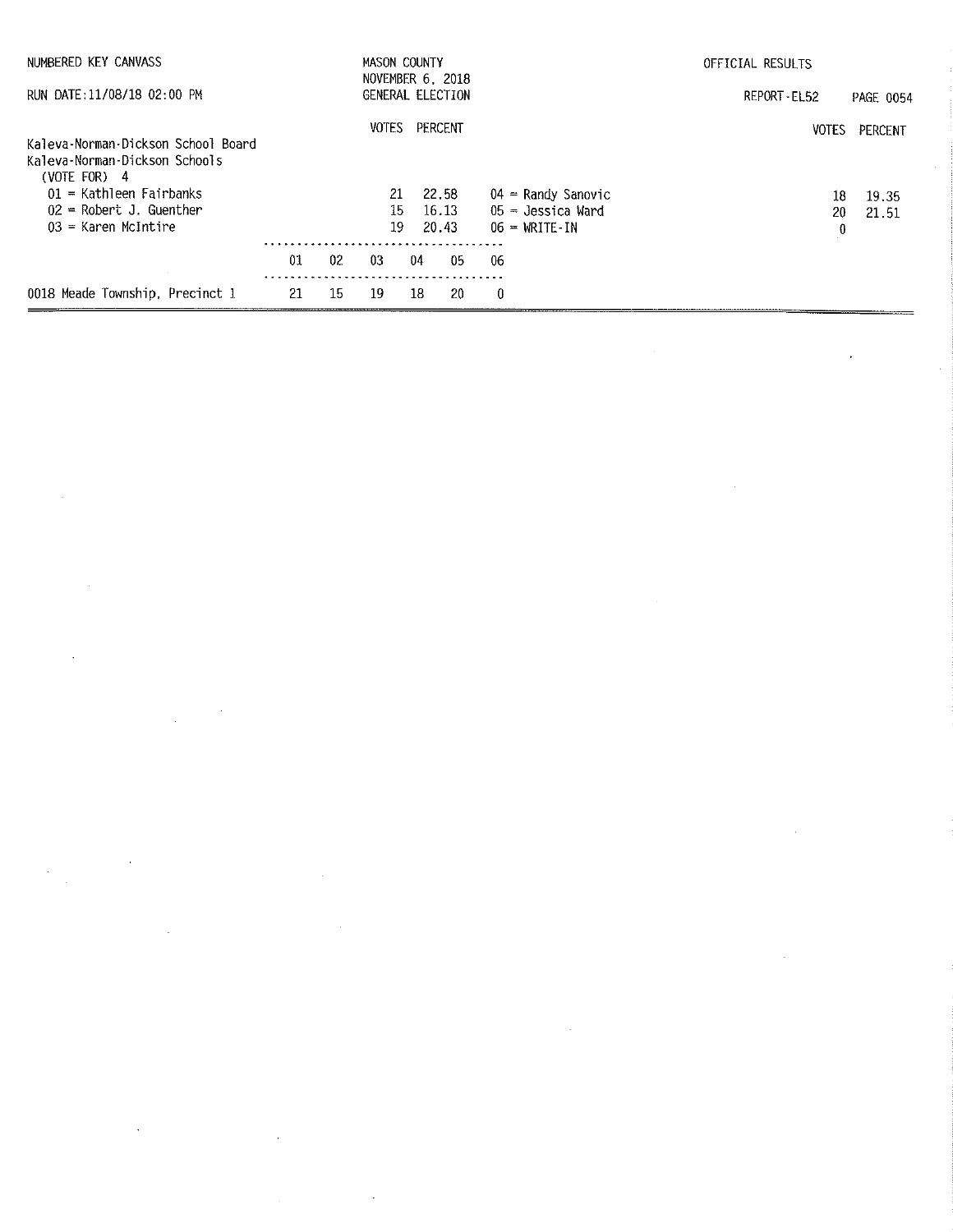| NUMBERED KEY CANVASS                                                  |              |                |                | MASON COUNTY<br>NOVEMBER 6, 2018 |                                     | OFFICIAL RESULTS |                  |  |
|-----------------------------------------------------------------------|--------------|----------------|----------------|----------------------------------|-------------------------------------|------------------|------------------|--|
| RUN DATE:11/08/18 02:00 PM                                            |              |                |                |                                  |                                     | REPORT - EL52    | <b>PAGE 0055</b> |  |
|                                                                       |              |                | <b>VOTES</b>   | PERCENT                          |                                     | VOTES            | PERCENT          |  |
| Ludington School Board Member Luddington Area Schools<br>(VOTE FOR) 2 |              |                |                |                                  |                                     |                  |                  |  |
| $01$ = Leona Ashley                                                   |              |                | 4.385          | 40.02                            | 03 = Brian J. Zatloukal             | 2,368            | 21.61            |  |
| $02$ = Scott Foster                                                   |              |                | 4 121          | 37.61                            | $04 = \text{WRITE} \cdot \text{IN}$ | 84               | . 77             |  |
|                                                                       | 01           | 02             | $03\,$         | 04                               |                                     |                  |                  |  |
| 0001 City of Ludington, Precinct 1                                    | 406          | 360            | 183            | 8                                |                                     |                  |                  |  |
| 0002 City of Ludington, Precinct 2                                    | 354          | 357            | 198            | 14                               |                                     |                  |                  |  |
| 0003 City of Ludington, Precinct 3                                    | 387          | 350            | -209           | 5                                |                                     |                  |                  |  |
| 0004 City of Ludington, Precinct 4                                    | 307          | 303            | 144            | 5                                |                                     |                  |                  |  |
| 0005 City of Ludington, Precinct 5                                    | 317          | 307            | 119            |                                  |                                     |                  |                  |  |
| 0006 City of Ludington, Precinct 6                                    | 268          | 238            | 157            | 9                                |                                     |                  |                  |  |
| 0009 Amber Township, Precinct 1                                       | 265          | 259            | 113            |                                  |                                     |                  |                  |  |
| 0015 Hamlin Township, Precinct 1                                      | 378          | 387            | 232            | $\overline{c}$                   |                                     |                  |                  |  |
| 0016 Hamlin Township, Precinct 2                                      | 714          | 615            | 441            | 13                               |                                     |                  |                  |  |
| 0019 Pere Marquette Charter Townshi                                   | 249          | 203            | 131            | 5                                |                                     |                  |                  |  |
| 0020 Pere Marquette Charter Townshi                                   | 445          | 475            | 276            | $10\,$                           |                                     |                  |                  |  |
| 0021 Riverton Township, Precinct 1                                    | $\mathbf{1}$ | $\overline{2}$ | $\overline{2}$ | -0                               |                                     |                  |                  |  |
| 0024 Summit Township, Precinct 1                                      | 294          | 265            | 163            | 4                                |                                     |                  |                  |  |

 $\mathcal{L}^{\text{max}}_{\text{max}}$  and  $\mathcal{L}^{\text{max}}_{\text{max}}$ 

 $\label{eq:2.1} \frac{1}{\sqrt{2}}\left(\frac{1}{\sqrt{2}}\right)^{2} \left(\frac{1}{\sqrt{2}}\right)^{2} \left(\frac{1}{\sqrt{2}}\right)^{2} \left(\frac{1}{\sqrt{2}}\right)^{2} \left(\frac{1}{\sqrt{2}}\right)^{2} \left(\frac{1}{\sqrt{2}}\right)^{2} \left(\frac{1}{\sqrt{2}}\right)^{2} \left(\frac{1}{\sqrt{2}}\right)^{2} \left(\frac{1}{\sqrt{2}}\right)^{2} \left(\frac{1}{\sqrt{2}}\right)^{2} \left(\frac{1}{\sqrt{2}}\right)^{2} \left(\$ 

 $\mathcal{L}^{\text{max}}_{\text{max}}$ 

 $\sim 10^6$ 

 $\mathcal{L}^{\text{max}}_{\text{max}}$  and  $\mathcal{L}^{\text{max}}_{\text{max}}$ 

 $\label{eq:2.1} \frac{1}{\sqrt{2}}\left(\frac{1}{\sqrt{2}}\right)^{2} \left(\frac{1}{\sqrt{2}}\right)^{2} \left(\frac{1}{\sqrt{2}}\right)^{2} \left(\frac{1}{\sqrt{2}}\right)^{2} \left(\frac{1}{\sqrt{2}}\right)^{2} \left(\frac{1}{\sqrt{2}}\right)^{2} \left(\frac{1}{\sqrt{2}}\right)^{2} \left(\frac{1}{\sqrt{2}}\right)^{2} \left(\frac{1}{\sqrt{2}}\right)^{2} \left(\frac{1}{\sqrt{2}}\right)^{2} \left(\frac{1}{\sqrt{2}}\right)^{2} \left(\$ 

 $\omega_{\rm{max}}$ 

 $\label{eq:2.1} \mathcal{L}(\mathcal{L}^{\text{max}}_{\mathcal{L}}(\mathcal{L}^{\text{max}}_{\mathcal{L}}(\mathcal{L}^{\text{max}}_{\mathcal{L}}(\mathcal{L}^{\text{max}}_{\mathcal{L}^{\text{max}}_{\mathcal{L}}(\mathcal{L}^{\text{max}}_{\mathcal{L}^{\text{max}}_{\mathcal{L}^{\text{max}}_{\mathcal{L}^{\text{max}}_{\mathcal{L}^{\text{max}}_{\mathcal{L}^{\text{max}}_{\mathcal{L}^{\text{max}}_{\mathcal{L}^{\text{max}}_{\mathcal{L}^{\text{max}}$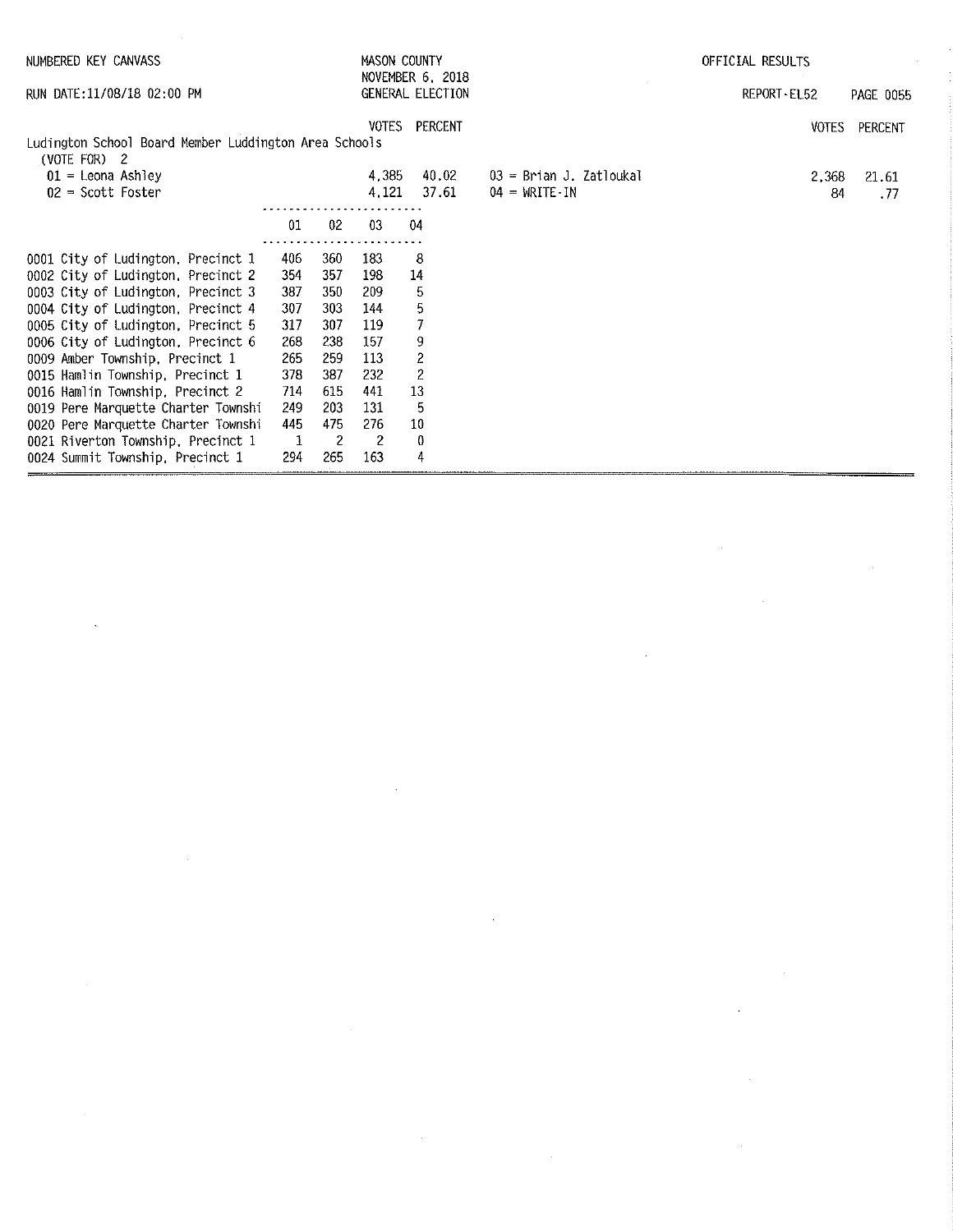| NUMBERED KEY CANVASS                               |     |     | MASON COUNTY | NOVEMBER 6, 2018 |                                     | OFFICIAL RESULTS |               |
|----------------------------------------------------|-----|-----|--------------|------------------|-------------------------------------|------------------|---------------|
| RUN DATE:11/08/18 02:00 PM                         |     |     |              | GENERAL ELECTION |                                     | REPORT - EL52    | PAGE 0056     |
|                                                    |     |     | VOTES        | PERCENT          |                                     |                  | VOTES PERCENT |
| Manistee School Board Member Manistee Area Schools |     |     |              |                  |                                     |                  |               |
| $(VOTE FOR)$ 3<br>$01$ = Theresa Anderson          |     |     | 107          | 32.82            | $03$ = Paul R. Wehrmeister          | 105.             | - 32.21       |
| $02 = Paul J. Antal$                               |     |     | 109          | 33.44            | $04 = \text{WRITE} \cdot \text{IN}$ | 5.               | 1.53          |
|                                                    |     |     |              |                  |                                     |                  |               |
|                                                    | 01  | 02  | -03          | 04               |                                     |                  |               |
| 0014 Grant Township, Precinct 1                    | 107 | 109 | 105          | 5                |                                     |                  |               |

 $\label{eq:2.1} \mathcal{L}(\mathcal{L}^{\text{max}}_{\mathcal{L}}(\mathcal{L}^{\text{max}}_{\mathcal{L}}),\mathcal{L}^{\text{max}}_{\mathcal{L}}(\mathcal{L}^{\text{max}}_{\mathcal{L}}))$ 

 $\label{eq:2.1} \frac{1}{2}\sum_{i=1}^n\frac{1}{2}\sum_{i=1}^n\frac{1}{2}\sum_{j=1}^n\frac{1}{2}\sum_{i=1}^n\frac{1}{2}\sum_{i=1}^n\frac{1}{2}\sum_{j=1}^n\frac{1}{2}\sum_{i=1}^n\frac{1}{2}\sum_{j=1}^n\frac{1}{2}\sum_{i=1}^n\frac{1}{2}\sum_{i=1}^n\frac{1}{2}\sum_{j=1}^n\frac{1}{2}\sum_{j=1}^n\frac{1}{2}\sum_{i=1}^n\frac{1}{2}\sum_{i=1}^n\$ 

 $\label{eq:2.1} \frac{1}{\sqrt{2}}\int_{\mathbb{R}^3}\frac{1}{\sqrt{2}}\left(\frac{1}{\sqrt{2}}\right)^2\frac{1}{\sqrt{2}}\left(\frac{1}{\sqrt{2}}\right)^2\frac{1}{\sqrt{2}}\left(\frac{1}{\sqrt{2}}\right)^2\frac{1}{\sqrt{2}}\left(\frac{1}{\sqrt{2}}\right)^2\frac{1}{\sqrt{2}}\left(\frac{1}{\sqrt{2}}\right)^2\frac{1}{\sqrt{2}}\frac{1}{\sqrt{2}}\frac{1}{\sqrt{2}}\frac{1}{\sqrt{2}}\frac{1}{\sqrt{2}}\frac{1}{\sqrt{2}}$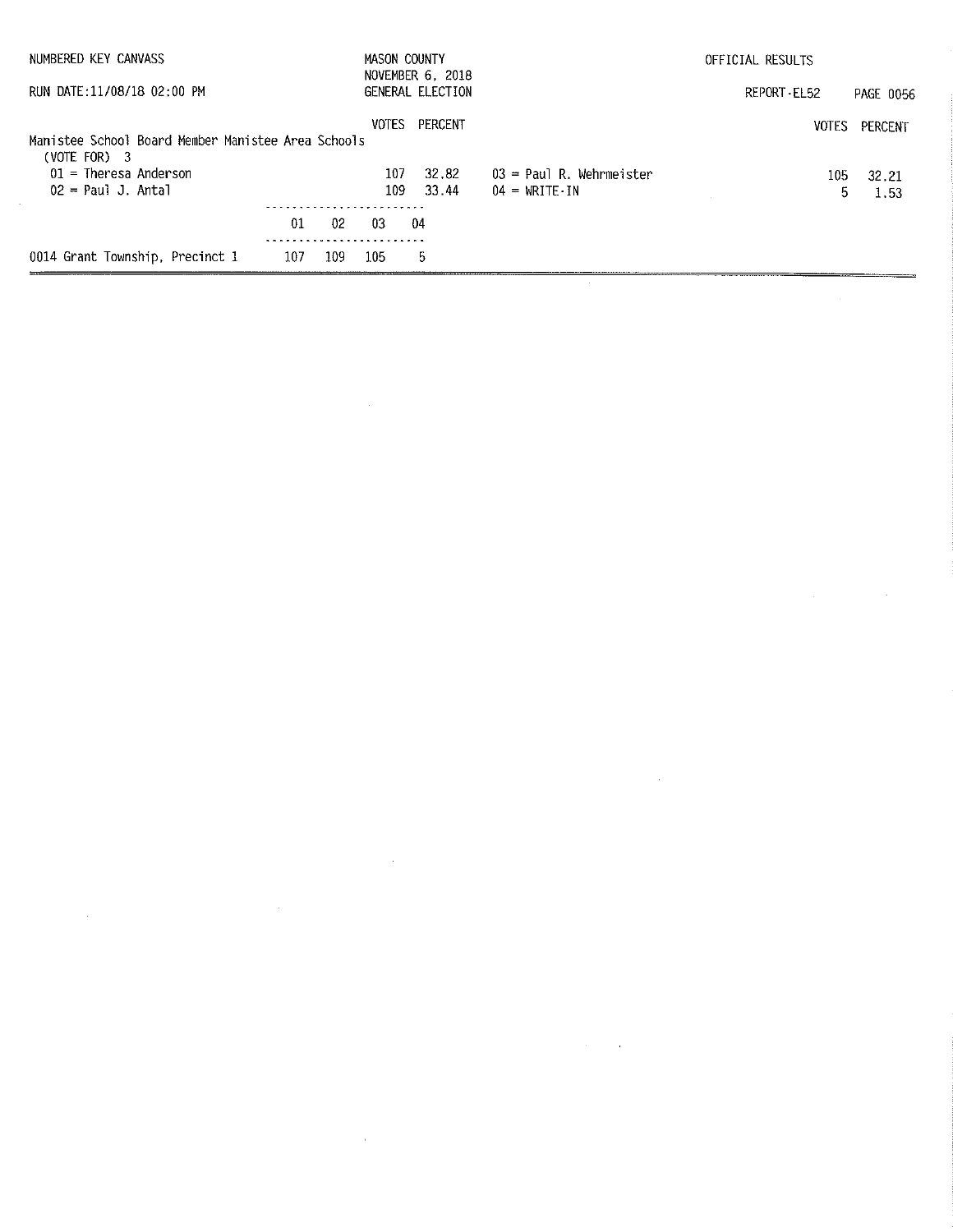| NUMBERED KEY CANVASS                                                                | MASON COUNTY<br>NOVEMBER 6, 2018 |     |       |                  |                        | OFFICIAL RESULTS |               |  |  |  |
|-------------------------------------------------------------------------------------|----------------------------------|-----|-------|------------------|------------------------|------------------|---------------|--|--|--|
| RUN DATE:11/08/18 02:00 PM                                                          |                                  |     |       | GENERAL ELECTION |                        | REPORT-EL52      | PAGE 0057     |  |  |  |
| Mason County Central School Board<br>Mason County Central Schools<br>(VOTE FOR) $4$ |                                  |     |       | VOTES PERCENT    |                        |                  | VOTES PERCENT |  |  |  |
| $01 =$ Jeffrey S. Barnett                                                           |                                  |     | 2,084 | 33.82            | $03$ = Gena Nelson     | 1,888            | 30.64         |  |  |  |
| $02$ = Jennifer Miller                                                              |                                  |     | 2,017 | 32.73            | $04 = \text{WRTTE-IN}$ | 173              | 2.81          |  |  |  |
|                                                                                     | 01                               | 02  | 03    | 04               |                        |                  |               |  |  |  |
| 0007 City of Scottville, Precinct 1                                                 | .<br>133                         | 132 | 131   | 23               |                        |                  |               |  |  |  |
| 0008 City of Scottville, Precinct 2                                                 | 119                              | 137 | 117   | -3               |                        |                  |               |  |  |  |
| 0009 Amber Township, Precinct 1                                                     | 418                              | 384 | 388   | 39               |                        |                  |               |  |  |  |
| 0010 Branch Township, Precinct 1                                                    | 127                              | 142 | 113   | 13               |                        |                  |               |  |  |  |
| 0011 Custer Township, Precinct 1                                                    | 111                              | 103 | 100   | -7               |                        |                  |               |  |  |  |
| 0012 Eden Township, Precinct 1                                                      | 57                               | 47  | -54   | 10               |                        |                  |               |  |  |  |
| 0013 Free Soil Township, Precinct 1                                                 | 20                               | 15  | 14    | $\overline{c}$   |                        |                  |               |  |  |  |
| 0014 Grant Township, Precinct 1                                                     | 172                              | 170 | 149   | 11               |                        |                  |               |  |  |  |
| 0017 Logan Township, Precinct 1                                                     | 84                               | 70  | -67   | 13               |                        |                  |               |  |  |  |
| 0021 Riverton Township, Precinct 1                                                  | 362                              | 346 | 323   | 30               |                        |                  |               |  |  |  |
| 0023 Sherman Township, Precinct 1                                                   | -84                              | 85  | 85    | 3                |                        |                  |               |  |  |  |
| 0025 Victory Township, Precinct 1                                                   | 397                              | 386 | 347   | 19               |                        |                  |               |  |  |  |

 $\label{eq:2.1} \frac{1}{2} \sum_{i=1}^n \frac{1}{2} \sum_{j=1}^n \frac{1}{2} \sum_{j=1}^n \frac{1}{2} \sum_{j=1}^n \frac{1}{2} \sum_{j=1}^n \frac{1}{2} \sum_{j=1}^n \frac{1}{2} \sum_{j=1}^n \frac{1}{2} \sum_{j=1}^n \frac{1}{2} \sum_{j=1}^n \frac{1}{2} \sum_{j=1}^n \frac{1}{2} \sum_{j=1}^n \frac{1}{2} \sum_{j=1}^n \frac{1}{2} \sum_{j=1}^n \frac{$ 

 $\hat{\boldsymbol{\beta}}$ 

 $\mathcal{L}^{\text{max}}_{\text{max}}$  and  $\mathcal{L}^{\text{max}}_{\text{max}}$ 

 $\label{eq:2.1} \frac{1}{\sqrt{2}}\sum_{i=1}^n\frac{1}{\sqrt{2}}\sum_{i=1}^n\frac{1}{\sqrt{2}}\sum_{i=1}^n\frac{1}{\sqrt{2}}\sum_{i=1}^n\frac{1}{\sqrt{2}}\sum_{i=1}^n\frac{1}{\sqrt{2}}\sum_{i=1}^n\frac{1}{\sqrt{2}}\sum_{i=1}^n\frac{1}{\sqrt{2}}\sum_{i=1}^n\frac{1}{\sqrt{2}}\sum_{i=1}^n\frac{1}{\sqrt{2}}\sum_{i=1}^n\frac{1}{\sqrt{2}}\sum_{i=1}^n\frac$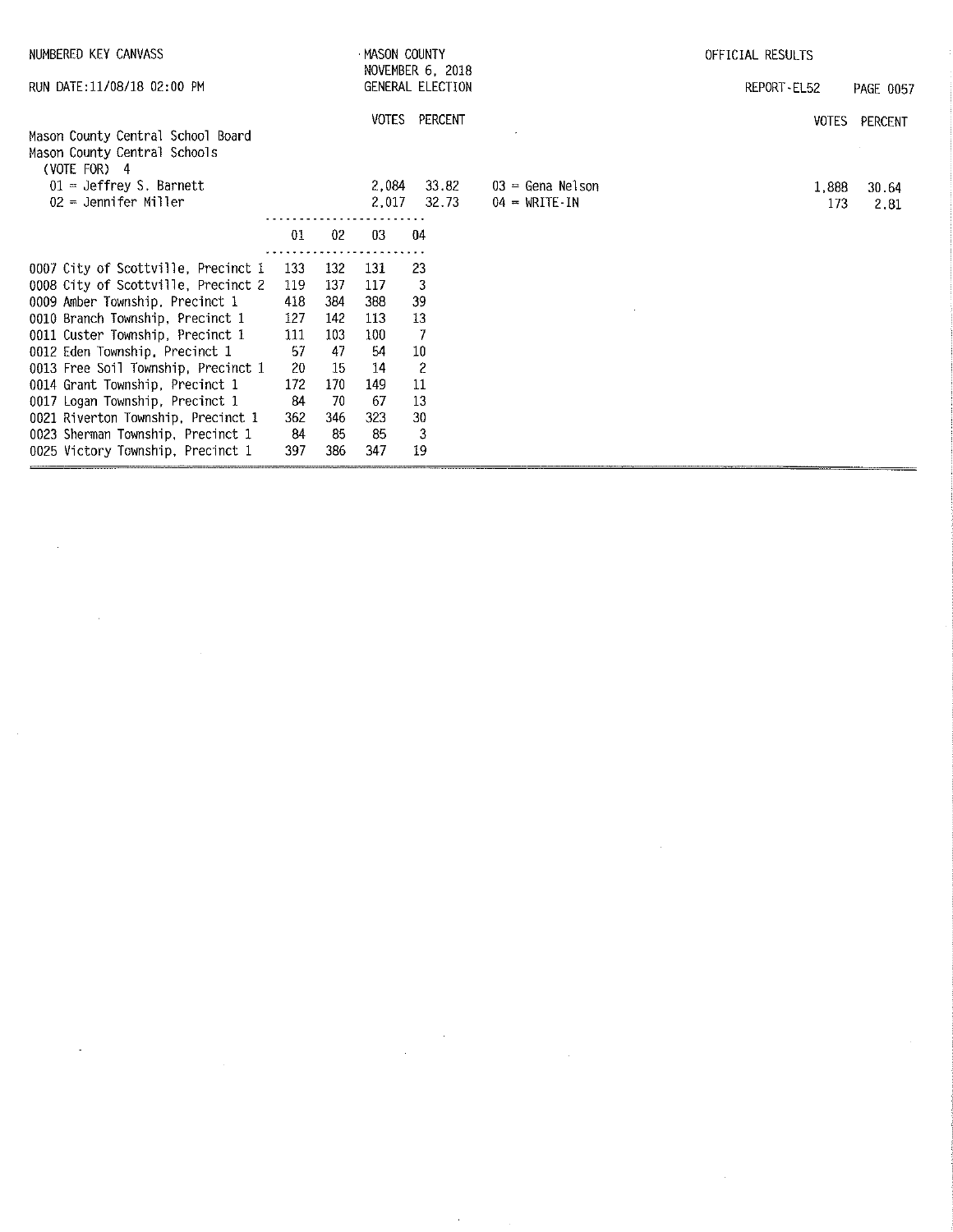| NUMBERED KEY CANVASS                                                                                                                                          |     | MASON COUNTY |                      | OFFICIAL RESULTS                     |                                 |
|---------------------------------------------------------------------------------------------------------------------------------------------------------------|-----|--------------|----------------------|--------------------------------------|---------------------------------|
| RUN DATE: 11/08/18 02:00 PM                                                                                                                                   |     |              |                      | NOVEMBER 6, 2018<br>GENERAL ELECTION | REPORT EL52<br><b>PAGE 0058</b> |
| Mason County Central School Board PTE 12/31/2020<br>Mason County Central Schools<br>(VOTE FOR) 1<br>$01$ = Becky Alway<br>$02 = \text{WRITE} \cdot \text{IN}$ |     |              | VOTES<br>2,510<br>52 | PERCENT<br>97.97<br>2.03             |                                 |
|                                                                                                                                                               |     |              |                      |                                      |                                 |
|                                                                                                                                                               | 01  | 02           |                      |                                      |                                 |
| 0007 City of Scottville, Precinct 1                                                                                                                           | 164 | 4            |                      |                                      |                                 |
| 0008 City of Scottville, Precinct 2                                                                                                                           | 160 | 3            |                      |                                      |                                 |
| 0009 Amber Township, Precinct 1                                                                                                                               | 502 | 12           |                      |                                      |                                 |
| 0010 Branch Township, Precinct 1                                                                                                                              | 171 | 8            |                      |                                      |                                 |
| 0011 Custer Township, Precinct 1                                                                                                                              | 132 | $\mathbf 1$  |                      |                                      |                                 |
| 0012 Eden Township, Precinct 1                                                                                                                                | 60  | 3            |                      |                                      |                                 |
| 0013 Free Soil Township, Precinct 1                                                                                                                           | 21  | 0            |                      |                                      |                                 |
| 0014 Grant Township, Precinct 1                                                                                                                               | 212 | $\mathbf 5$  |                      |                                      |                                 |
| 0017 Logan Township, Precinct 1                                                                                                                               | 88  | $\mathbf 1$  |                      |                                      |                                 |
| 0021 Riverton Township, Precinct 1                                                                                                                            | 419 | 5            |                      |                                      |                                 |
| 0023 Sherman Township, Precinct 1                                                                                                                             | 103 | $\mathbf 1$  |                      |                                      |                                 |
| 0025 Victory Township, Precinct 1                                                                                                                             | 478 | 9            |                      |                                      |                                 |

 $\label{eq:2.1} \frac{1}{\sqrt{2}}\int_{\mathbb{R}^3}\frac{1}{\sqrt{2}}\left(\frac{1}{\sqrt{2}}\right)^2\frac{1}{\sqrt{2}}\left(\frac{1}{\sqrt{2}}\right)^2\frac{1}{\sqrt{2}}\left(\frac{1}{\sqrt{2}}\right)^2\frac{1}{\sqrt{2}}\left(\frac{1}{\sqrt{2}}\right)^2.$ 

 $\label{eq:2.1} \frac{1}{\sqrt{2\pi}}\sum_{i=1}^n\frac{1}{\sqrt{2\pi}}\sum_{i=1}^n\frac{1}{\sqrt{2\pi}}\sum_{i=1}^n\frac{1}{\sqrt{2\pi}}\sum_{i=1}^n\frac{1}{\sqrt{2\pi}}\sum_{i=1}^n\frac{1}{\sqrt{2\pi}}\sum_{i=1}^n\frac{1}{\sqrt{2\pi}}\sum_{i=1}^n\frac{1}{\sqrt{2\pi}}\sum_{i=1}^n\frac{1}{\sqrt{2\pi}}\sum_{i=1}^n\frac{1}{\sqrt{2\pi}}\sum_{i=1}^n\$ 

 $\mathcal{L}_{\mathcal{A}}$  is a set of the set of the set of the set of the set of the set of the set of  $\mathcal{A}$ 

 $\label{eq:2.1} \frac{1}{\sqrt{2}}\left(\frac{1}{\sqrt{2}}\right)^{2} \left(\frac{1}{\sqrt{2}}\right)^{2} \left(\frac{1}{\sqrt{2}}\right)^{2} \left(\frac{1}{\sqrt{2}}\right)^{2} \left(\frac{1}{\sqrt{2}}\right)^{2} \left(\frac{1}{\sqrt{2}}\right)^{2} \left(\frac{1}{\sqrt{2}}\right)^{2} \left(\frac{1}{\sqrt{2}}\right)^{2} \left(\frac{1}{\sqrt{2}}\right)^{2} \left(\frac{1}{\sqrt{2}}\right)^{2} \left(\frac{1}{\sqrt{2}}\right)^{2} \left(\$ 

 $\label{eq:2} \frac{1}{\sqrt{2}}\int_{0}^{\infty}\frac{1}{\sqrt{2}}\left(\frac{1}{\sqrt{2}}\right)^{2}d\theta\,d\theta.$ 

 $\label{eq:2} \frac{1}{\sqrt{2\pi}}\frac{1}{\sqrt{2\pi}}\int_{0}^{\infty}\frac{1}{\sqrt{2\pi}}\left(\frac{1}{\sqrt{2\pi}}\right)^{2\pi}e^{-\frac{1}{2\pi}}\left(\frac{1}{\sqrt{2\pi}}\right)^{2\pi}e^{-\frac{1}{2\pi}}.$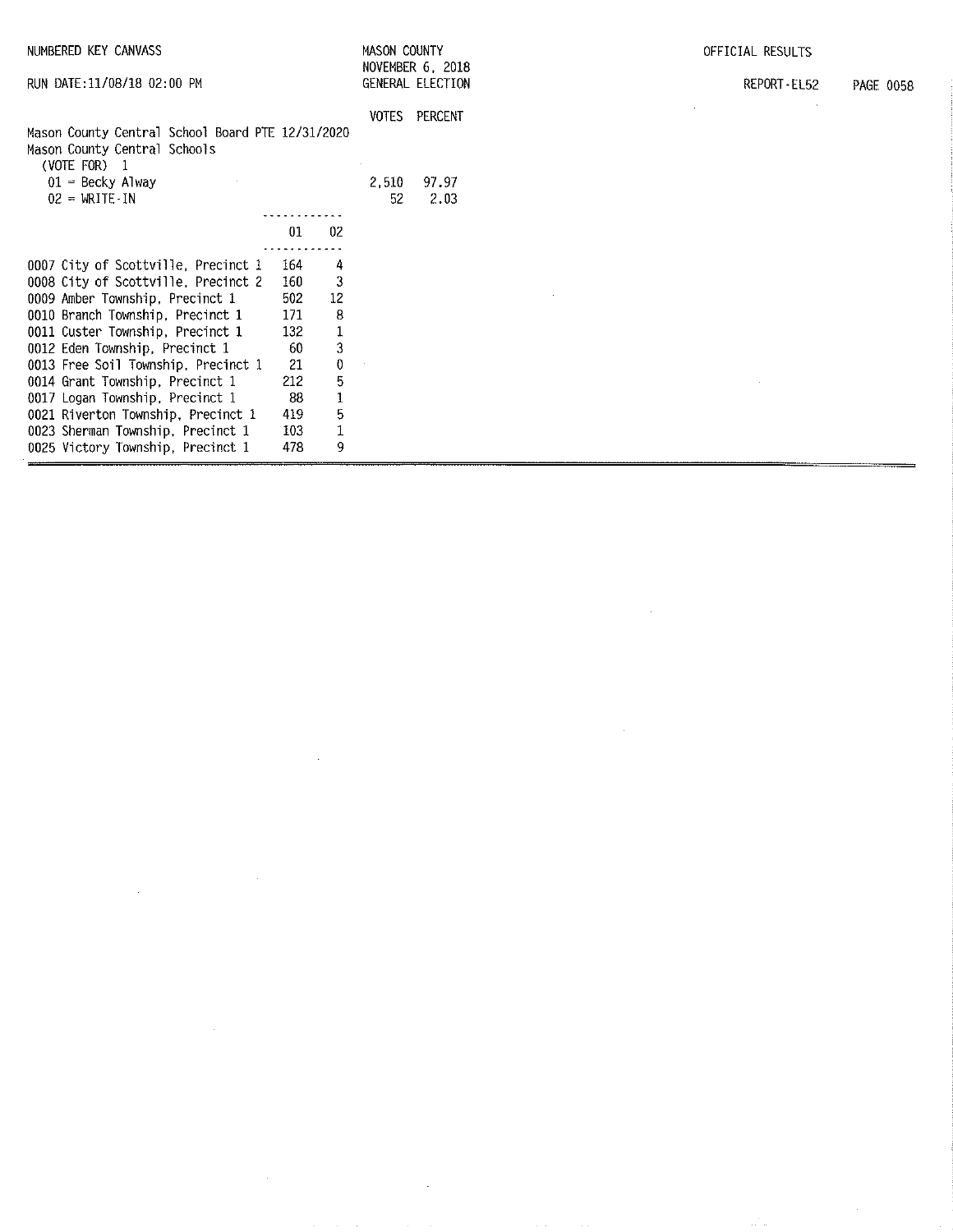|                            | NUMBERED KEY CANVASS                                                                                       |                   |                          | MASON COUNTY |                                             |
|----------------------------|------------------------------------------------------------------------------------------------------------|-------------------|--------------------------|--------------|---------------------------------------------|
| RUN DATE:11/08/18 02:00 PM |                                                                                                            |                   |                          |              | NOVEMBER 6, 2018<br><b>GENERAL ELECTION</b> |
|                            | Mason County Eastern School Board<br>Mason County Eastern Schools<br>$(VOTE FOR)$ 3                        |                   |                          | VOTES        | PERCENT                                     |
|                            | $01$ = Corliss T. Gulembo IV<br>$02 = \text{WRITE} \cdot \text{IN}$                                        |                   |                          | 1.589<br>287 | 84.70<br>15.30                              |
|                            |                                                                                                            | 01                | 02<br>34                 |              | У.                                          |
|                            | 0010 Branch Township, Precinct 1<br>0011 Custer Township, Precinct 1<br>0012 Eden Township, Precinct 1     | 216<br>292<br>125 | 83<br>36                 |              |                                             |
|                            | 0013 Free Soil Township, Precinct 1<br>0014 Grant Township, Precinct 1                                     | 265<br>0          | 30<br>0                  |              |                                             |
|                            | 0018 Meade Township, Precinct 1<br>0022 Sheridan Township, Precinct 1<br>0023 Sherman Township, Precinct 1 | 36<br>382<br>273  | $\mathbf{1}$<br>62<br>41 |              |                                             |

 $\mathcal{L}^{\text{max}}_{\text{max}}$  and  $\mathcal{L}^{\text{max}}_{\text{max}}$ 

 $\label{eq:2.1} \frac{1}{\sqrt{2}}\int_{\mathbb{R}^3}\frac{1}{\sqrt{2}}\left(\frac{1}{\sqrt{2}}\right)^2\frac{1}{\sqrt{2}}\left(\frac{1}{\sqrt{2}}\right)^2\frac{1}{\sqrt{2}}\left(\frac{1}{\sqrt{2}}\right)^2\frac{1}{\sqrt{2}}\left(\frac{1}{\sqrt{2}}\right)^2\frac{1}{\sqrt{2}}\left(\frac{1}{\sqrt{2}}\right)^2\frac{1}{\sqrt{2}}\frac{1}{\sqrt{2}}\frac{1}{\sqrt{2}}\frac{1}{\sqrt{2}}\frac{1}{\sqrt{2}}\frac{1}{\sqrt{2}}$ 

 $\label{eq:2.1} \mathcal{L}(\mathcal{L}^{\text{max}}_{\mathcal{L}}(\mathcal{L}^{\text{max}}_{\mathcal{L}})) \leq \mathcal{L}(\mathcal{L}^{\text{max}}_{\mathcal{L}}(\mathcal{L}^{\text{max}}_{\mathcal{L}}))$ 

 $\label{eq:2.1} \frac{1}{\sqrt{2}}\int_{0}^{\infty}\frac{1}{\sqrt{2\pi}}\left(\frac{1}{\sqrt{2\pi}}\right)^{2\alpha} \frac{1}{\sqrt{2\pi}}\int_{0}^{\infty}\frac{1}{\sqrt{2\pi}}\left(\frac{1}{\sqrt{2\pi}}\right)^{\alpha} \frac{1}{\sqrt{2\pi}}\int_{0}^{\infty}\frac{1}{\sqrt{2\pi}}\frac{1}{\sqrt{2\pi}}\frac{1}{\sqrt{2\pi}}\frac{1}{\sqrt{2\pi}}\frac{1}{\sqrt{2\pi}}\frac{1}{\sqrt{2\pi}}\frac{1}{\sqrt{2\pi}}$ 

 $\label{eq:2.1} \frac{1}{\sqrt{2}}\int_{\mathbb{R}^3}\frac{1}{\sqrt{2}}\left(\frac{1}{\sqrt{2}}\right)^2\frac{1}{\sqrt{2}}\left(\frac{1}{\sqrt{2}}\right)^2\frac{1}{\sqrt{2}}\left(\frac{1}{\sqrt{2}}\right)^2\frac{1}{\sqrt{2}}\left(\frac{1}{\sqrt{2}}\right)^2\frac{1}{\sqrt{2}}\left(\frac{1}{\sqrt{2}}\right)^2\frac{1}{\sqrt{2}}\frac{1}{\sqrt{2}}\frac{1}{\sqrt{2}}\frac{1}{\sqrt{2}}\frac{1}{\sqrt{2}}\frac{1}{\sqrt{2}}$ 

 $\label{eq:2.1} \frac{1}{\sqrt{2}}\int_{\mathbb{R}^3}\frac{1}{\sqrt{2}}\left(\frac{1}{\sqrt{2}}\right)^2\frac{1}{\sqrt{2}}\left(\frac{1}{\sqrt{2}}\right)^2\frac{1}{\sqrt{2}}\left(\frac{1}{\sqrt{2}}\right)^2\frac{1}{\sqrt{2}}\left(\frac{1}{\sqrt{2}}\right)^2.$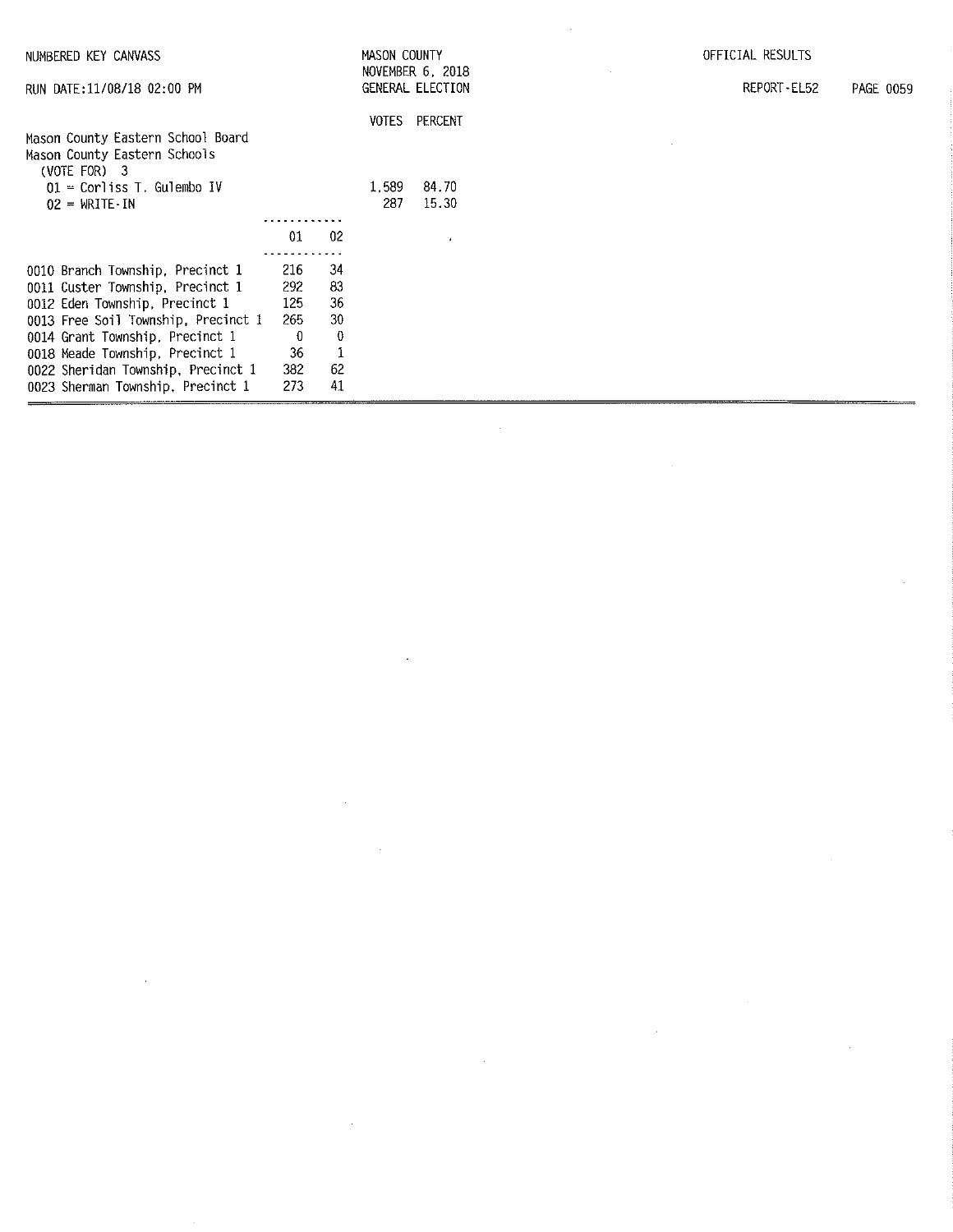| NUMBERED KEY CANVASS                                                     |                            |         |              | MASON COUNTY<br>NOVEMBER 6, 2018 |                                                            | OFFICIAL RESULTS |           |  |
|--------------------------------------------------------------------------|----------------------------|---------|--------------|----------------------------------|------------------------------------------------------------|------------------|-----------|--|
| RUN DATE:11/08/18 02:00 PM                                               |                            |         |              | GENERAL ELECTION                 |                                                            | REPORT EL52      | PAGE 0060 |  |
| Pentwater School Board Member Pentwater Public Schools<br>$(VOTE FOR)$ 3 |                            |         | <b>VOTES</b> | PERCENT                          |                                                            | <b>VOTES</b>     | PERCENT   |  |
| $01 =$ Jennifer Adams<br>$02 =$ Larry Doran                              |                            |         | 11<br>8      | 36.67<br>26.67                   | 03 = Paul A, Wagner<br>$04 = \text{WRITE} \cdot \text{IN}$ | 11<br>0          | 36.67     |  |
|                                                                          |                            |         |              |                                  |                                                            |                  |           |  |
|                                                                          | 01                         | -02     | -03          | 04                               |                                                            |                  |           |  |
| 0021 Riverton Township, Precinct 1                                       | 9.<br>$\mathbf{2}^{\circ}$ | -6<br>2 | 10           | -0                               |                                                            |                  |           |  |
| 0024 Summit Township, Precinct 1                                         |                            |         |              | 0                                |                                                            |                  |           |  |

 $\label{eq:2.1} \mathcal{L}(\mathcal{L}^{\text{max}}_{\mathcal{L}}(\mathcal{L}^{\text{max}}_{\mathcal{L}}(\mathcal{L}^{\text{max}}_{\mathcal{L}}(\mathcal{L}^{\text{max}}_{\mathcal{L}^{\text{max}}_{\mathcal{L}}})))))$ 

 $\sim 1$ 

 $\label{eq:2.1} \frac{1}{\sqrt{2}}\left(\frac{1}{\sqrt{2}}\right)^{2} \left(\frac{1}{\sqrt{2}}\right)^{2} \left(\frac{1}{\sqrt{2}}\right)^{2} \left(\frac{1}{\sqrt{2}}\right)^{2} \left(\frac{1}{\sqrt{2}}\right)^{2} \left(\frac{1}{\sqrt{2}}\right)^{2} \left(\frac{1}{\sqrt{2}}\right)^{2} \left(\frac{1}{\sqrt{2}}\right)^{2} \left(\frac{1}{\sqrt{2}}\right)^{2} \left(\frac{1}{\sqrt{2}}\right)^{2} \left(\frac{1}{\sqrt{2}}\right)^{2} \left(\$ 

 $\label{eq:2.1} \frac{1}{2}\sum_{i=1}^n\frac{1}{2}\sum_{i=1}^n\frac{1}{2}\sum_{i=1}^n\frac{1}{2}\sum_{i=1}^n\frac{1}{2}\sum_{i=1}^n\frac{1}{2}\sum_{i=1}^n\frac{1}{2}\sum_{i=1}^n\frac{1}{2}\sum_{i=1}^n\frac{1}{2}\sum_{i=1}^n\frac{1}{2}\sum_{i=1}^n\frac{1}{2}\sum_{i=1}^n\frac{1}{2}\sum_{i=1}^n\frac{1}{2}\sum_{i=1}^n\frac{1}{2}\sum_{i=1}^n\$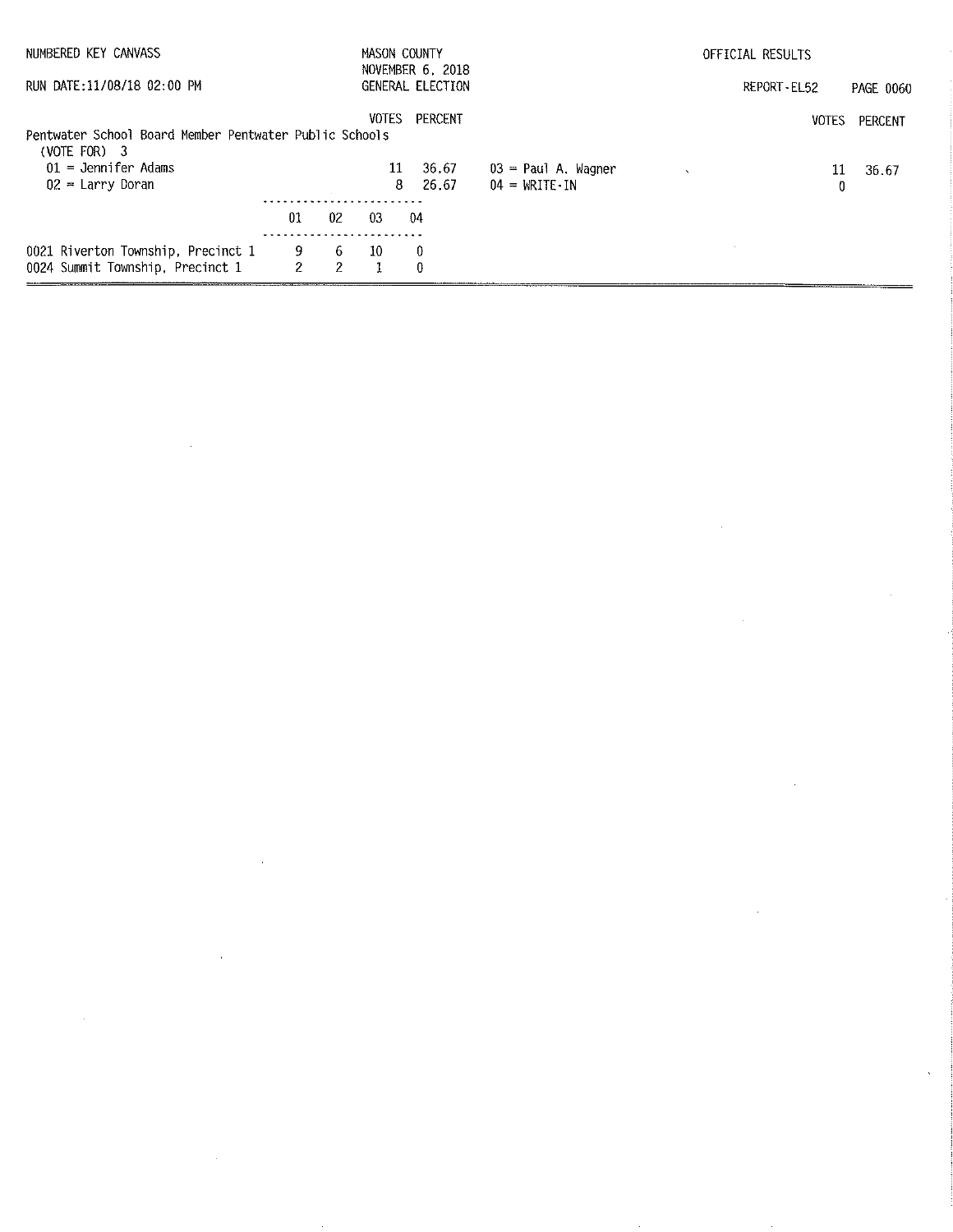| NUMBERED KEY CANVASS                                                       |     |    | MASON COUNTY | NOVEMBER 6, 2018 |                                     | OFFICIAL RESULTS |           |
|----------------------------------------------------------------------------|-----|----|--------------|------------------|-------------------------------------|------------------|-----------|
| RUN DATE:11/08/18 02:00 PM                                                 |     |    |              | GENERAL ELECTION |                                     | REPORT-EL52      | PAGE 0061 |
|                                                                            |     |    | <b>VOTES</b> | PERCENT          |                                     | <b>VOTES</b>     | PERCENT   |
| Walkerville School Board Member Walkerville Area Schools<br>(VOTE FOR) $4$ |     |    |              |                  |                                     |                  |           |
| $01$ = Richard Hornsby                                                     |     |    | 23           | 31.51            | $03$ = George Wolgamott             | 22               | 30.14     |
| $02$ = Michelle Tanner                                                     |     |    | 27.          | 36.99            | $04 = \text{WRITE} \cdot \text{IN}$ |                  | 1.37      |
|                                                                            | 01  | 02 | 03           | 04               |                                     |                  |           |
| 0017 Logan Township, Precinct 1                                            | -23 | 27 | 22           |                  |                                     |                  |           |

 $\label{eq:2.1} \frac{1}{2} \sum_{i=1}^n \frac{1}{2} \sum_{j=1}^n \frac{1}{2} \sum_{j=1}^n \frac{1}{2} \sum_{j=1}^n \frac{1}{2} \sum_{j=1}^n \frac{1}{2} \sum_{j=1}^n \frac{1}{2} \sum_{j=1}^n \frac{1}{2} \sum_{j=1}^n \frac{1}{2} \sum_{j=1}^n \frac{1}{2} \sum_{j=1}^n \frac{1}{2} \sum_{j=1}^n \frac{1}{2} \sum_{j=1}^n \frac{1}{2} \sum_{j=1}^n \frac{$ 

 $\mathcal{L}_{\mathcal{A}}$ 

 $\label{eq:2.1} \frac{1}{\sqrt{2}}\int_{\mathbb{R}^3}\frac{1}{\sqrt{2}}\left(\frac{1}{\sqrt{2}}\right)^2\frac{1}{\sqrt{2}}\left(\frac{1}{\sqrt{2}}\right)^2\frac{1}{\sqrt{2}}\left(\frac{1}{\sqrt{2}}\right)^2\frac{1}{\sqrt{2}}\left(\frac{1}{\sqrt{2}}\right)^2.$ 

 $\label{eq:2.1} \frac{1}{\sqrt{2}}\int_{\mathbb{R}^3}\frac{1}{\sqrt{2}}\left(\frac{1}{\sqrt{2}}\right)^2\frac{1}{\sqrt{2}}\left(\frac{1}{\sqrt{2}}\right)^2\frac{1}{\sqrt{2}}\left(\frac{1}{\sqrt{2}}\right)^2\frac{1}{\sqrt{2}}\left(\frac{1}{\sqrt{2}}\right)^2\frac{1}{\sqrt{2}}\left(\frac{1}{\sqrt{2}}\right)^2\frac{1}{\sqrt{2}}\frac{1}{\sqrt{2}}\frac{1}{\sqrt{2}}\frac{1}{\sqrt{2}}\frac{1}{\sqrt{2}}\frac{1}{\sqrt{2}}$ 

 $\label{eq:2.1} \frac{1}{\sqrt{2}}\int_{\mathbb{R}^3}\frac{1}{\sqrt{2}}\left(\frac{1}{\sqrt{2}}\right)^2\frac{1}{\sqrt{2}}\left(\frac{1}{\sqrt{2}}\right)^2\frac{1}{\sqrt{2}}\left(\frac{1}{\sqrt{2}}\right)^2\frac{1}{\sqrt{2}}\left(\frac{1}{\sqrt{2}}\right)^2.$ 

 $\frac{1}{\sqrt{2}}$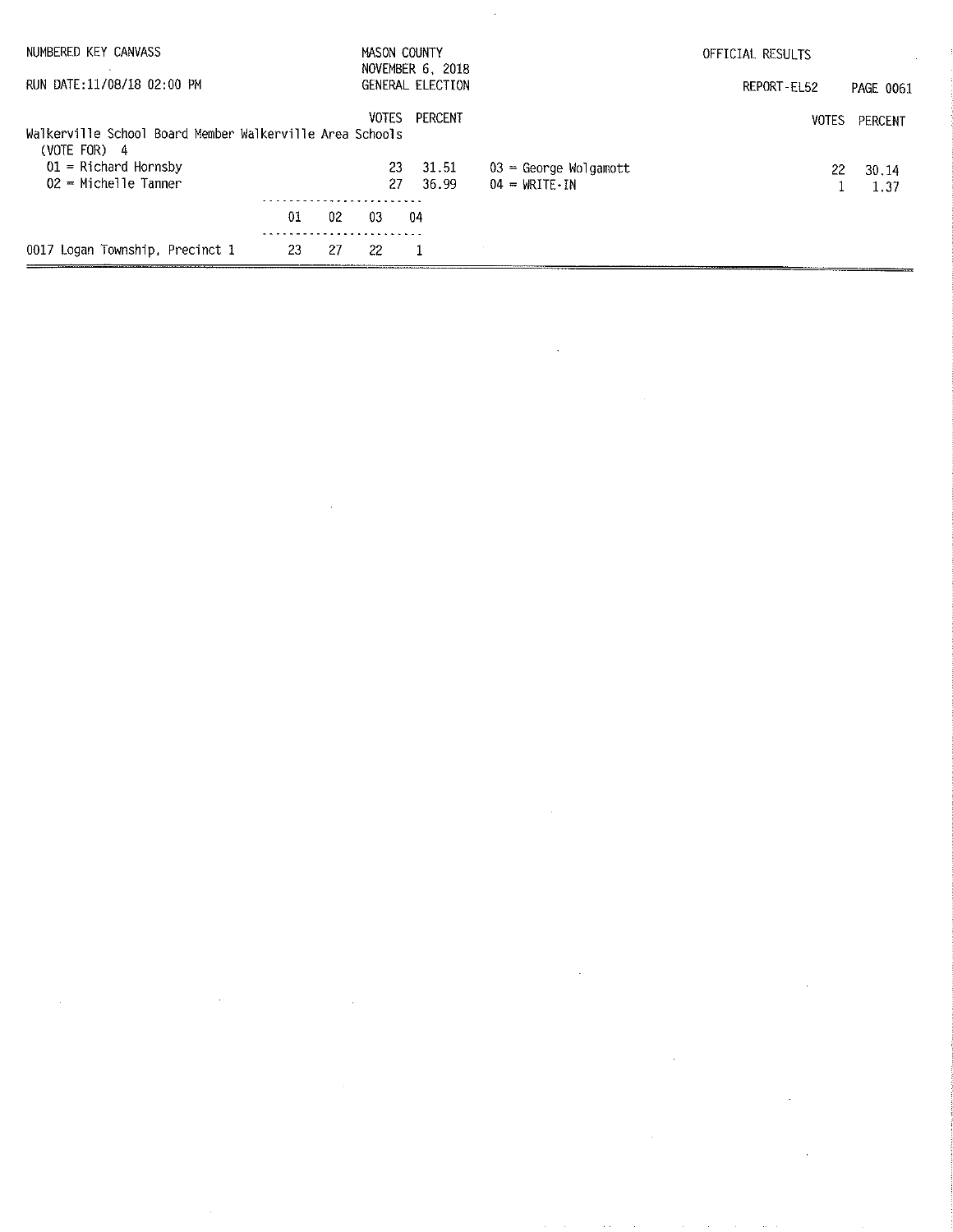| NUMBERED KEY CANVASS                                             | MASON COUNTY<br>NOVEMBER 6, 2018 | OFFICIAL RESULTS         |
|------------------------------------------------------------------|----------------------------------|--------------------------|
| RUN DATE:11/08/18 02:00 PM                                       | GENERAL ELECTION                 | REPORT-EL52<br>PAGE 0062 |
| Walkerville School Board Member PTE 12/31/2020                   | VOTES<br>PERCENT                 |                          |
| Walkerville Area Schools<br>$(VOTE FOR)$ 1                       |                                  |                          |
| $01$ = Jennifer L. Porter<br>$02 = \text{WRITE} \cdot \text{IN}$ | 29 100.00<br>⋀                   |                          |
|                                                                  |                                  |                          |
| 01<br>02                                                         |                                  |                          |
|                                                                  |                                  |                          |
| 0017 Logan Township, Precinct 1<br>0<br>29                       |                                  |                          |

 $\label{eq:2.1} \frac{1}{\sqrt{2}}\sum_{i=1}^n\frac{1}{\sqrt{2}}\sum_{i=1}^n\frac{1}{\sqrt{2}}\sum_{i=1}^n\frac{1}{\sqrt{2}}\sum_{i=1}^n\frac{1}{\sqrt{2}}\sum_{i=1}^n\frac{1}{\sqrt{2}}\sum_{i=1}^n\frac{1}{\sqrt{2}}\sum_{i=1}^n\frac{1}{\sqrt{2}}\sum_{i=1}^n\frac{1}{\sqrt{2}}\sum_{i=1}^n\frac{1}{\sqrt{2}}\sum_{i=1}^n\frac{1}{\sqrt{2}}\sum_{i=1}^n\frac$ 

 $\mathcal{L}^{\mathcal{L}}$ 

 $\label{eq:2.1} \frac{1}{\sqrt{2}}\left(\frac{1}{\sqrt{2}}\right)^{2} \left(\frac{1}{\sqrt{2}}\right)^{2} \left(\frac{1}{\sqrt{2}}\right)^{2} \left(\frac{1}{\sqrt{2}}\right)^{2} \left(\frac{1}{\sqrt{2}}\right)^{2} \left(\frac{1}{\sqrt{2}}\right)^{2} \left(\frac{1}{\sqrt{2}}\right)^{2} \left(\frac{1}{\sqrt{2}}\right)^{2} \left(\frac{1}{\sqrt{2}}\right)^{2} \left(\frac{1}{\sqrt{2}}\right)^{2} \left(\frac{1}{\sqrt{2}}\right)^{2} \left(\$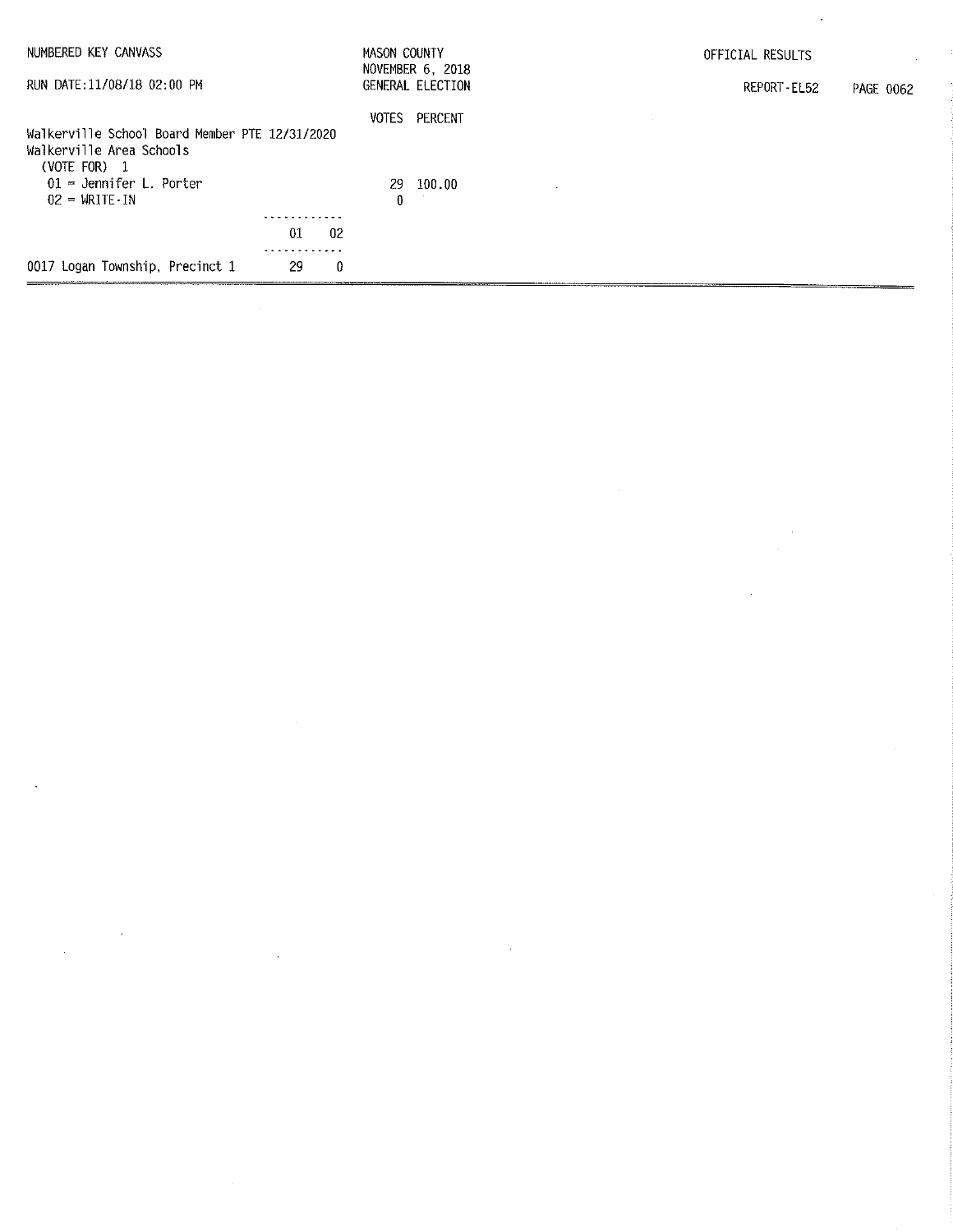| RUN DATE:11/08/18 02:00 PM            |     |     |              | GENERAL ELECTION |
|---------------------------------------|-----|-----|--------------|------------------|
|                                       |     |     | <b>VOTES</b> | <b>PERCENT</b>   |
| State Proposal 18-1                   |     |     |              |                  |
| (VOTE FOR) 1                          |     |     |              |                  |
| $01 = Yes$                            |     |     | 6.702        | 48.77            |
| $02 = No$                             |     |     | 7.039        | 51.23            |
|                                       | 01  | 02  |              |                  |
|                                       |     |     |              |                  |
| 0001 City of Ludington, Precinct 1    | 292 | 380 |              |                  |
| 0002 City of Ludington.<br>Precinct 2 | 328 | 308 |              |                  |
| 0003 City of Ludington,<br>Precinct 3 | 380 | 294 |              |                  |
| 0004 City of Ludington, Precinct 4    | 345 | 183 |              |                  |
| 0005 City of Ludington, Precinct 5    | 277 | 275 |              |                  |
| 0006 City of Ludington, Precinct 6    | 322 | 183 |              |                  |
| 0007 City of Scottville, Precinct 1   | 117 | 94  |              |                  |
| 0008 City of Scottville, Precinct 2   | 114 | 83  |              |                  |
| 0009 Amber Township, Precinct 1       | 547 | 611 |              |                  |
| 0010 Branch Township, Precinct 1      | 303 | 218 |              |                  |
| 0011 Custer Township, Precinct 1      | 240 | 331 |              |                  |
| 0012 Eden Township, Precinct 1        | 115 | 128 |              |                  |
| 0013 Free Soil Township, Precinct 1   | 199 | 207 |              |                  |
| 0014 Grant Township, Precinct 1       | 227 | 255 |              |                  |
| 0015 Hamlin Township, Precinct 1      | 385 | 377 |              |                  |
| 0016 Hamlin Township, Precinct 2      | 599 | 733 |              |                  |
| 0017 Logan Township, Precinct 1       | 78  | 70  |              |                  |
| 0018 Meade Township, Precinct 1       | 40  | 51  |              |                  |
| 0019 Pere Marquette Charter Townshi   | 166 | 245 |              |                  |
| 0020 Pere Marquette Charter Townshi   | 362 | 528 |              |                  |
| 0021 Riverton Township, Precinct 1    | 251 | 317 |              |                  |
| 0022 Sheridan Township, Precinct 1    | 244 | 241 |              |                  |
| 0023 Sherman Township, Precinct 1     | 239 | 251 |              |                  |
| 0024 Summit Township, Precinct 1      | 264 | 287 |              |                  |
| 0025 Victory Township, Precinct 1     | 268 | 389 |              |                  |

 $\hat{\boldsymbol{\beta}}$ 

 $\mathcal{A}^{(n+1)}$ 

MASON COUNTY NOVEMBER 6, 2018

OFFICIAL RESULTS

 $\sim$ 

 $\sim$ 

 $\sim 10^7$ 

 $\sim$ 

REPORT-EL52 PAGE 0063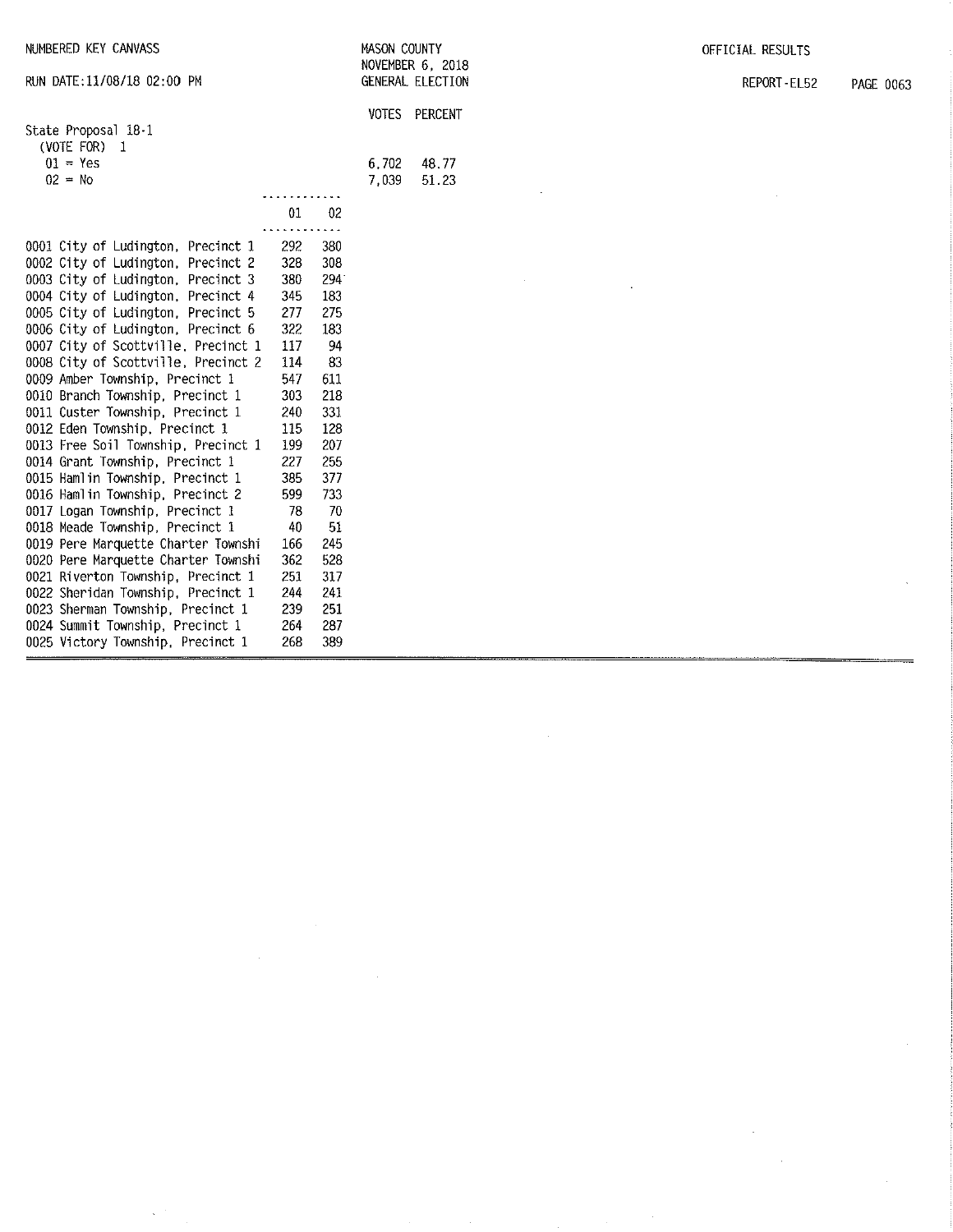| NUMBERED KEY CANVASS                |     |     | MASON COUNTY |                  |  | OFFICIAL RESULTS |           |
|-------------------------------------|-----|-----|--------------|------------------|--|------------------|-----------|
|                                     |     |     |              | NOVEMBER 6, 2018 |  |                  | PAGE 0064 |
| RUN DATE:11/08/18 02:00 PM          |     |     |              | GENERAL ELECTION |  | REPORT-EL52      |           |
|                                     |     |     |              | VOTES PERCENT    |  |                  |           |
| State Proposal 18-2                 |     |     |              |                  |  |                  |           |
| (VOTE FOR) 1                        |     |     |              |                  |  |                  |           |
| $01 = Yes$                          |     |     | 7,073        | 52.82            |  |                  |           |
| $02 = No$                           |     |     | 6,318        | 47.18            |  |                  |           |
|                                     | 01  | 02  |              |                  |  |                  |           |
|                                     |     |     |              |                  |  |                  |           |
| 0001 City of Ludington, Precinct 1  | 378 | 275 |              |                  |  |                  |           |
| 0002 City of Ludington, Precinct 2  | 369 | 247 |              |                  |  |                  |           |
| 0003 City of Ludington, Precinct 3  | 402 | 255 |              |                  |  |                  |           |
| 0004 City of Ludington, Precinct 4  | 320 | 192 |              |                  |  |                  |           |
| 0005 City of Ludington, Precinct 5  | 324 | 203 |              |                  |  |                  |           |
| 0006 City of Ludington, Precinct 6  | 281 | 205 |              |                  |  |                  |           |
| 0007 City of Scottville, Precinct 1 | 96  | 111 |              |                  |  |                  |           |
| 0008 City of Scottville, Precinct 2 | 102 | 94  |              |                  |  |                  |           |
| 0009 Amber Township, Precinct 1     | 554 | 576 |              |                  |  |                  |           |
| 0010 Branch Township, Precinct 1    | 272 | 229 |              |                  |  |                  |           |
| 0011 Custer Township, Precinct 1    | 230 | 321 |              |                  |  |                  |           |
| 0012 Eden Township, Precinct 1      | 133 | 109 |              |                  |  |                  |           |
| 0013 Free Soil Township, Precinct 1 | 189 | 206 |              |                  |  |                  |           |
| 0014 Grant Township, Precinct 1     | 249 | 218 |              |                  |  |                  |           |
| 0015 Hamlin Township, Precinct 1    | 427 | 316 |              |                  |  |                  |           |
| 0016 Hamlin Township, Precinct 2    | 721 | 582 |              |                  |  |                  |           |
| 0017 Logan Township, Precinct 1     | 64  | 85  |              |                  |  |                  |           |
| 0018 Meade Township, Precinct 1     | 44  | 46  |              |                  |  |                  |           |
| 0019 Pere Marquette Charter Townshi | 211 | 195 |              |                  |  |                  |           |
| 0020 Pere Marquette Charter Townshi | 472 | 398 |              |                  |  |                  |           |
| 0021 Riverton Township, Precinct 1  | 238 | 322 |              |                  |  |                  |           |
| 0022 Sheridan Township, Precinct 1  | 227 | 247 |              |                  |  |                  |           |
| 0023 Sherman Township, Precinct 1   | 202 | 271 |              |                  |  |                  |           |
| 0024 Summit Township, Precinct 1    | 296 | 247 |              |                  |  |                  |           |
| 0025 Victory Township, Precinct 1   | 272 | 368 |              |                  |  |                  |           |

 $\label{eq:2.1} \frac{1}{\sqrt{2}}\sum_{i=1}^n\frac{1}{\sqrt{2}}\sum_{i=1}^n\frac{1}{\sqrt{2}}\sum_{i=1}^n\frac{1}{\sqrt{2}}\sum_{i=1}^n\frac{1}{\sqrt{2}}\sum_{i=1}^n\frac{1}{\sqrt{2}}\sum_{i=1}^n\frac{1}{\sqrt{2}}\sum_{i=1}^n\frac{1}{\sqrt{2}}\sum_{i=1}^n\frac{1}{\sqrt{2}}\sum_{i=1}^n\frac{1}{\sqrt{2}}\sum_{i=1}^n\frac{1}{\sqrt{2}}\sum_{i=1}^n\frac$ 

 $\label{eq:2.1} \frac{1}{2} \sum_{i=1}^n \frac{1}{2} \sum_{j=1}^n \frac{1}{2} \sum_{j=1}^n \frac{1}{2} \sum_{j=1}^n \frac{1}{2} \sum_{j=1}^n \frac{1}{2} \sum_{j=1}^n \frac{1}{2} \sum_{j=1}^n \frac{1}{2} \sum_{j=1}^n \frac{1}{2} \sum_{j=1}^n \frac{1}{2} \sum_{j=1}^n \frac{1}{2} \sum_{j=1}^n \frac{1}{2} \sum_{j=1}^n \frac{1}{2} \sum_{j=1}^n \frac{$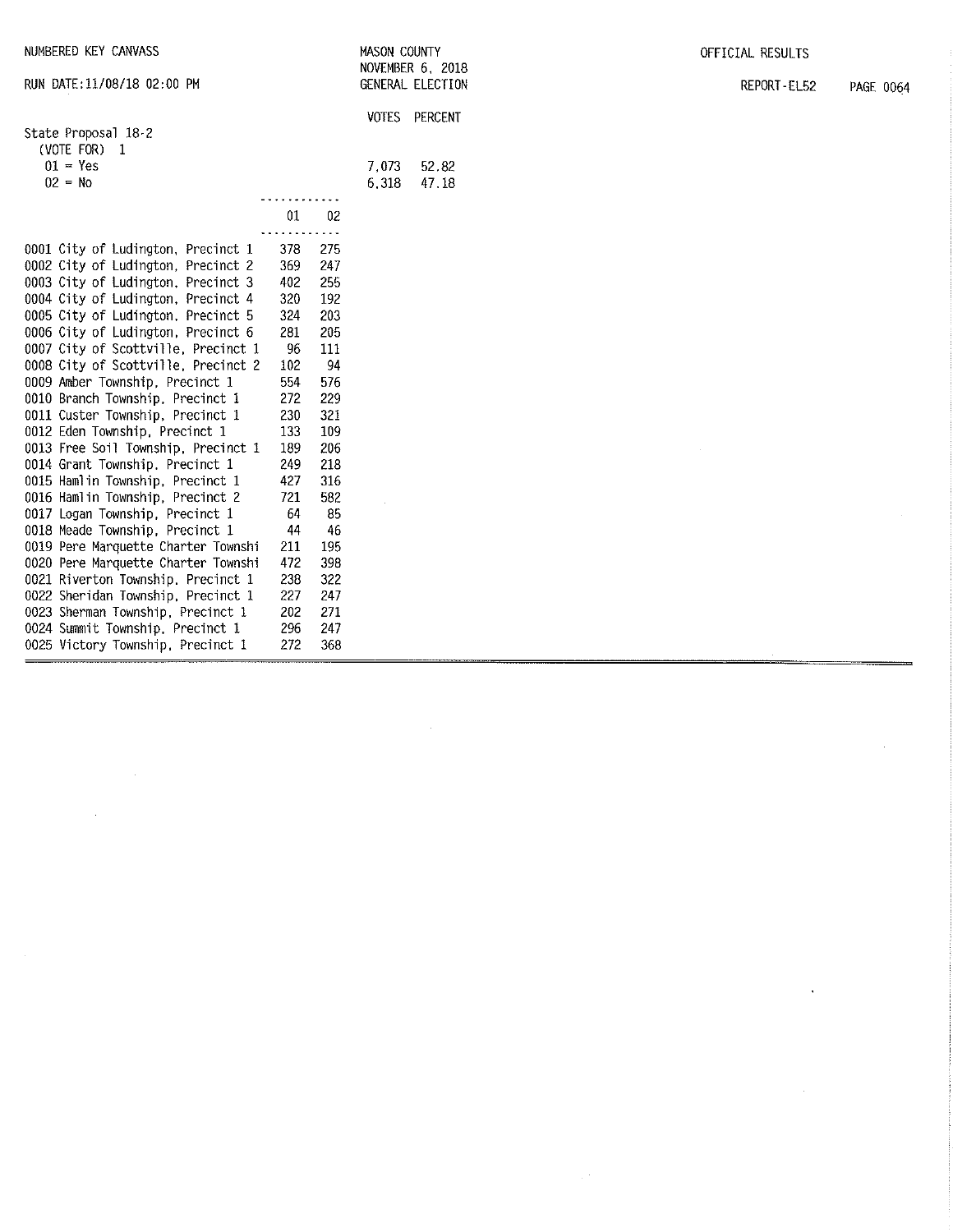| NUMBERED KEY CANVASS                                                                                                                                                                                                                                                                                                                                                                                                                                                                                                                                                                                                                                                                                                                                                                                                                                                                                                                                        |                                                                                                                                                                                                                                                                                                                                                     | MASON COUNTY   | NOVEMBER 6, 2018 | OFFICIAL RESULTS |                  |
|-------------------------------------------------------------------------------------------------------------------------------------------------------------------------------------------------------------------------------------------------------------------------------------------------------------------------------------------------------------------------------------------------------------------------------------------------------------------------------------------------------------------------------------------------------------------------------------------------------------------------------------------------------------------------------------------------------------------------------------------------------------------------------------------------------------------------------------------------------------------------------------------------------------------------------------------------------------|-----------------------------------------------------------------------------------------------------------------------------------------------------------------------------------------------------------------------------------------------------------------------------------------------------------------------------------------------------|----------------|------------------|------------------|------------------|
| RUN DATE: 11/08/18 02:00 PM                                                                                                                                                                                                                                                                                                                                                                                                                                                                                                                                                                                                                                                                                                                                                                                                                                                                                                                                 |                                                                                                                                                                                                                                                                                                                                                     |                | GENERAL ELECTION | REPORT-EL52      | <b>PAGE 0065</b> |
| State Proposal 18-3<br>(VOTE FOR) $1$                                                                                                                                                                                                                                                                                                                                                                                                                                                                                                                                                                                                                                                                                                                                                                                                                                                                                                                       |                                                                                                                                                                                                                                                                                                                                                     |                | VOTES PERCENT    |                  |                  |
| $01 = Yes$<br>$02 = No$                                                                                                                                                                                                                                                                                                                                                                                                                                                                                                                                                                                                                                                                                                                                                                                                                                                                                                                                     |                                                                                                                                                                                                                                                                                                                                                     | 7.918<br>5,556 | 58.77<br>41.23   |                  |                  |
|                                                                                                                                                                                                                                                                                                                                                                                                                                                                                                                                                                                                                                                                                                                                                                                                                                                                                                                                                             |                                                                                                                                                                                                                                                                                                                                                     |                |                  |                  |                  |
|                                                                                                                                                                                                                                                                                                                                                                                                                                                                                                                                                                                                                                                                                                                                                                                                                                                                                                                                                             | 01<br>02                                                                                                                                                                                                                                                                                                                                            |                |                  |                  |                  |
| 0001 City of Ludington, Precinct 1<br>0002 City of Ludington, Precinct 2<br>0003 City of Ludington, Precinct 3<br>0004 City of Ludington, Precinct 4<br>0005 City of Ludington, Precinct 5<br>0006 City of Ludington, Precinct 6<br>0007 City of Scottville, Precinct 1<br>0008 City of Scottville, Precinct 2<br>0009 Amber Township, Precinct 1<br>0010 Branch Township, Precinct 1<br>0011 Custer Township, Precinct 1<br>0012 Eden Township, Precinct 1<br>0013 Free Soil Township, Precinct 1<br>0014 Grant Township, Precinct 1<br>0015 Hamlin Township, Precinct 1<br>0016 Hamlin Township, Precinct 2<br>0017 Logan Township, Precinct 1<br>0018 Meade Township, Precinct 1<br>0019 Pere Marquette Charter Townshi<br>0020 Pere Marquette Charter Townshi<br>0021 Riverton Township, Precinct 1<br>0022 Sheridan Township, Precinct 1<br>0023 Sherman Township, Precinct 1<br>0024 Summit Township, Precinct 1<br>0025 Victory Township, Precinct 1 | 289<br>366<br>220<br>406<br>214<br>451<br>345<br>168<br>348<br>186<br>331<br>162<br>109<br>99<br>128<br>70<br>657<br>489<br>209<br>299<br>293<br>266<br>89<br>154<br>173<br>221<br>266<br>199<br>443<br>303<br>520<br>792<br>72<br>75<br>40<br>48<br>177<br>229<br>512<br>361<br>283<br>275<br>268<br>208<br>243<br>236<br>212<br>328<br>308<br>334 |                |                  |                  |                  |

 $\sim 10^{11}$ 

 $\label{eq:2.1} \frac{1}{\sqrt{2\pi}}\int_{0}^{\infty}\frac{1}{\sqrt{2\pi}}\left(\frac{1}{\sqrt{2\pi}}\right)^{2\pi} \frac{1}{\sqrt{2\pi}}\int_{0}^{\infty}\frac{1}{\sqrt{2\pi}}\frac{1}{\sqrt{2\pi}}\frac{1}{\sqrt{2\pi}}\frac{1}{\sqrt{2\pi}}\frac{1}{\sqrt{2\pi}}\frac{1}{\sqrt{2\pi}}\frac{1}{\sqrt{2\pi}}\frac{1}{\sqrt{2\pi}}\frac{1}{\sqrt{2\pi}}\frac{1}{\sqrt{2\pi}}\frac{1}{\sqrt{2\pi}}\frac{$ 

 $\mathcal{L}(\mathcal{A})$  and  $\mathcal{L}(\mathcal{A})$  . In the  $\mathcal{L}(\mathcal{A})$ 

 $\sim 10^{11}$  km

 $\sim 10^7$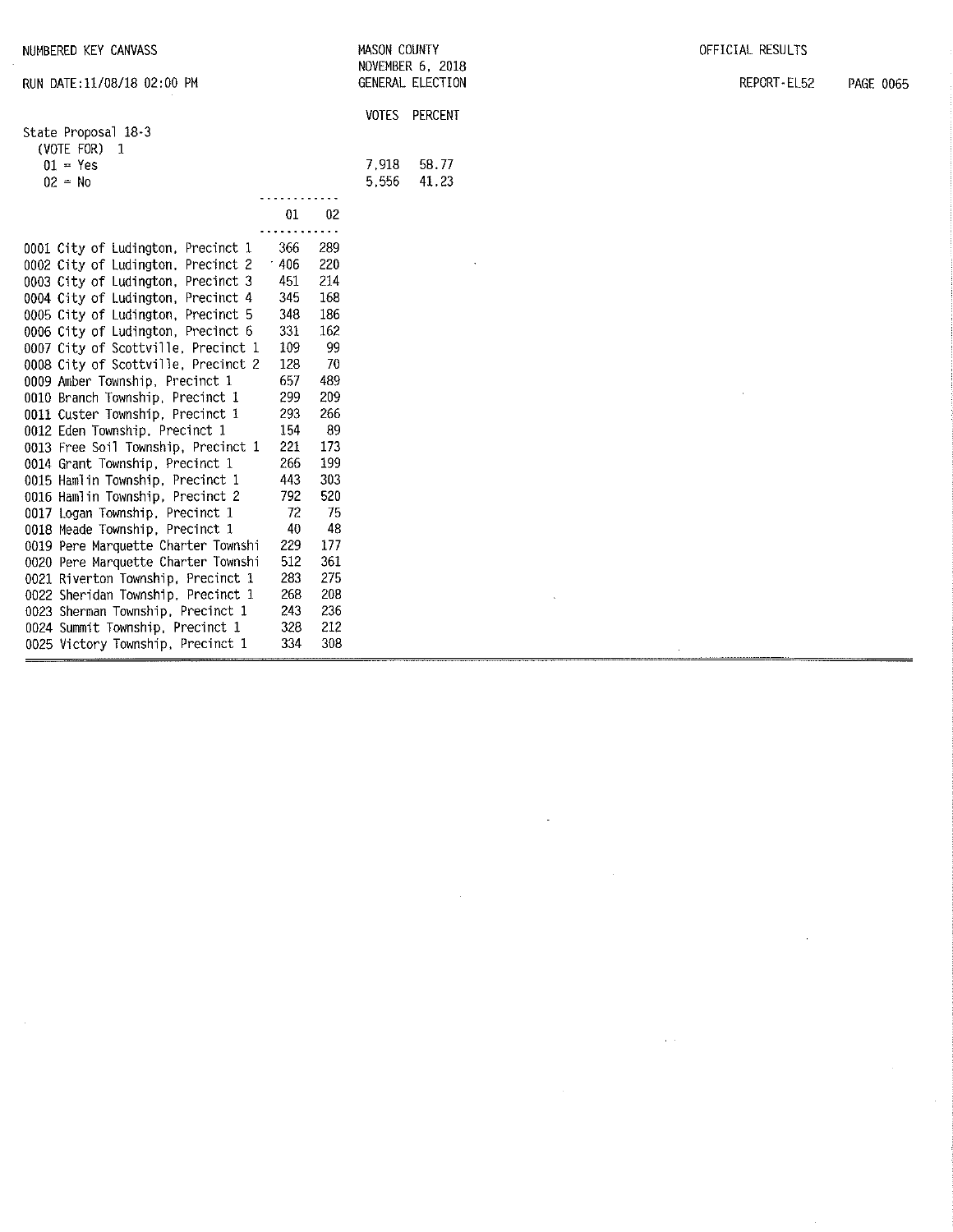| NUMBERED KEY CANVASS                                          |     |          | <b>MASON COUNTY</b> |                                      | OFFICIAL RESULTS |           |
|---------------------------------------------------------------|-----|----------|---------------------|--------------------------------------|------------------|-----------|
| RUN DATE:11/08/18 02:00 PM                                    |     |          |                     | NOVEMBER 6, 2018<br>GENERAL ELECTION | REPORT-EL52      | PAGE 0066 |
|                                                               |     |          |                     | VOTES PERCENT                        |                  |           |
| Oakview Medical Care Facility Millage Renewal<br>(VOTE FOR) 1 |     |          |                     |                                      |                  |           |
| $01 - Yes$                                                    |     |          | 8.909               | 66.25                                |                  |           |
| $02 = No$                                                     |     |          | 4,538               | 33.75                                |                  |           |
|                                                               |     |          |                     |                                      |                  |           |
|                                                               | 01  | $02\,$   |                     |                                      |                  |           |
|                                                               |     | $\cdots$ |                     |                                      |                  |           |
| 0001 City of Ludington, Precinct 1                            | 489 | 165      |                     |                                      |                  |           |
| 0002 City of Ludington, Precinct 2                            | 456 | 170      |                     |                                      |                  |           |
| 0003 City of Ludington, Precinct 3                            | 475 | 179      |                     |                                      |                  |           |
| 0004 City of Ludington, Precinct 4                            | 349 | 167      |                     |                                      |                  |           |
| 0005 City of Ludington, Precinct 5                            | 440 | 105      |                     |                                      |                  |           |
| 0006 City of Ludington, Precinct 6                            | 339 | 150      |                     |                                      |                  |           |
| 0007 City of Scottville, Precinct 1                           | 135 | 69       |                     |                                      |                  |           |
| 0008 City of Scottville, Precinct 2                           | 136 | 62       |                     |                                      |                  |           |
| 0009 Amber Township, Precinct 1                               | 761 | 378      |                     |                                      |                  |           |
| 0010 Branch Township, Precinct 1                              | 295 | 211      |                     |                                      |                  |           |
| 0011 Custer Township, Precinct 1                              | 335 | 218      |                     |                                      |                  |           |
| 0012 Eden Township, Precinct 1                                | 147 | 90       |                     |                                      |                  |           |
| 0013 Free Soil Township, Precinct 1                           | 216 | 177      |                     |                                      |                  |           |
| 0014 Grant Township, Precinct 1                               | 264 | 197      |                     |                                      |                  |           |
| 0015 Hamlin Township, Precinct 1                              | 510 | 236      |                     |                                      |                  |           |
| 0016 Hamlin Township, Precinct 2                              | 947 | 375      |                     |                                      |                  |           |
| 0017 Logan Township, Precinct 1                               | 75  | 75       |                     |                                      |                  |           |
| 0018 Meade Township, Precinct 1                               | 43  | 41       |                     |                                      |                  |           |
| 0019 Pere Marquette Charter Townshi                           | 274 | 129      |                     |                                      |                  |           |
| 0020 Pere Marquette Charter Townshi                           | 626 | 250      |                     |                                      |                  |           |
| 0021 Riverton Township, Precinct 1                            | 341 | 221      |                     |                                      |                  |           |
| 0022 Sheridan Township, Precinct 1                            | 256 | 215      |                     |                                      |                  |           |
| 0023 Sherman Township, Precinct 1                             | 285 | 194      |                     |                                      |                  |           |
| 0024 Summit Township, Precinct 1                              | 347 | 183      |                     |                                      |                  |           |
| 0025 Victory Township, Precinct 1                             | 368 | 281      |                     |                                      |                  |           |

 $\sim$   $\sim$ 

 $\label{eq:2.1} \frac{1}{\sqrt{2}}\int_{\mathbb{R}^3}\frac{1}{\sqrt{2}}\left(\frac{1}{\sqrt{2}}\right)^2\frac{1}{\sqrt{2}}\left(\frac{1}{\sqrt{2}}\right)^2\frac{1}{\sqrt{2}}\left(\frac{1}{\sqrt{2}}\right)^2\frac{1}{\sqrt{2}}\left(\frac{1}{\sqrt{2}}\right)^2\frac{1}{\sqrt{2}}\left(\frac{1}{\sqrt{2}}\right)^2\frac{1}{\sqrt{2}}\frac{1}{\sqrt{2}}\frac{1}{\sqrt{2}}\frac{1}{\sqrt{2}}\frac{1}{\sqrt{2}}\frac{1}{\sqrt{2}}$ 

 $\label{eq:2.1} \frac{1}{\sqrt{2}}\int_{\mathbb{R}^3}\frac{1}{\sqrt{2}}\left(\frac{1}{\sqrt{2}}\right)^2\frac{1}{\sqrt{2}}\left(\frac{1}{\sqrt{2}}\right)^2\frac{1}{\sqrt{2}}\left(\frac{1}{\sqrt{2}}\right)^2.$ 

 $\mathcal{A}^{\mathcal{A}}$ 

ý,